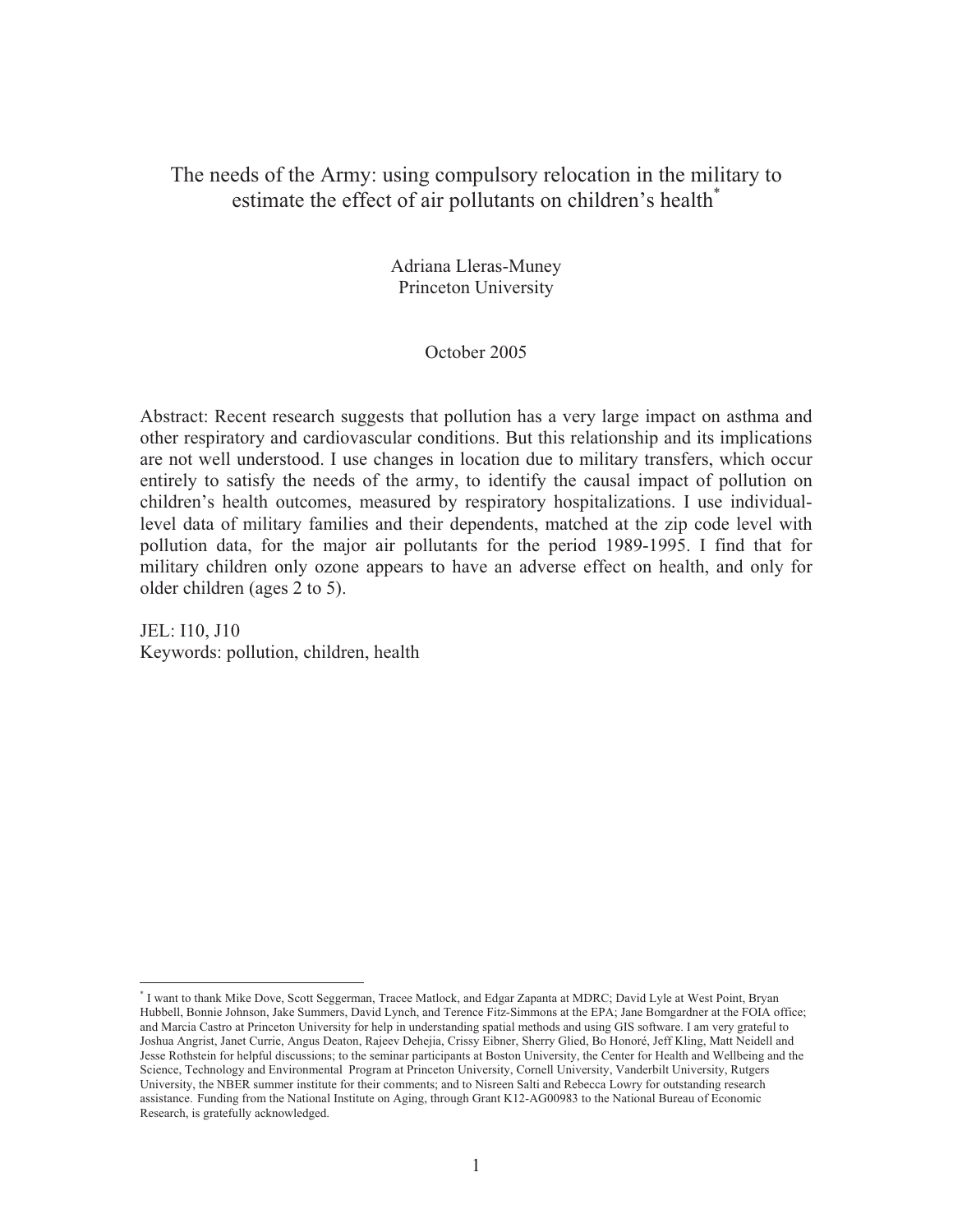#### **I. Introduction**

Recent research suggests that pollution has a very large impact on asthma and other respiratory and cardiovascular conditions (WHO 2003). But little is known about whether these effects are truly causal. Using conventional data sets, it is difficult to separate the effects of pollution on health from the effects of socio-economic background; poor and disadvantaged families often live in polluted areas whereas wealthier families can afford to move to cleaner areas. Polluting factories will also locate in areas where land is cheap and constituents have low political leverage. High pollution areas often have higher crime, less availability of public services, and different average socio-economic characteristics. Lastly, families in worse health are more likely to move away from polluted areas (Coffey 2003).

I use changes in location due to military transfers to identify the causal impact of pollution on children's health outcomes, measured by children's hospitalizations. The military ordinarily requires that its members move to different locations in order to satisfy the needs of the army. These relocations are frequent, occurring every 24 to 48 months, and they affect all enlisted men and their families: about 1/3 of army families experience a Permanent Change of Station (PCS) in a given year.<sup>1</sup> The military claims that within rank and occupation, all members are equally likely to be relocated to a particular base. If so, families are moved to high or low pollution areas in a manner that is independent from their socio-economic characteristics. I test the validity of this claim in various ways, and then use this unusual characteristic of Army families to obtain estimates of the effect of various pollutants on children's health.

Another important advantage of looking at military families is that, because they generally live on military bases, their living conditions remain relatively constant from base to base. Bases provide many services, including childcare, school, entertainment and health care. Thus the variation in the environment (aside from weather and pollution) that military families experience when they move is small (relative to civilian families), so

 1 This is about four times the relocation rate of civilians. See Griffith et al (1988).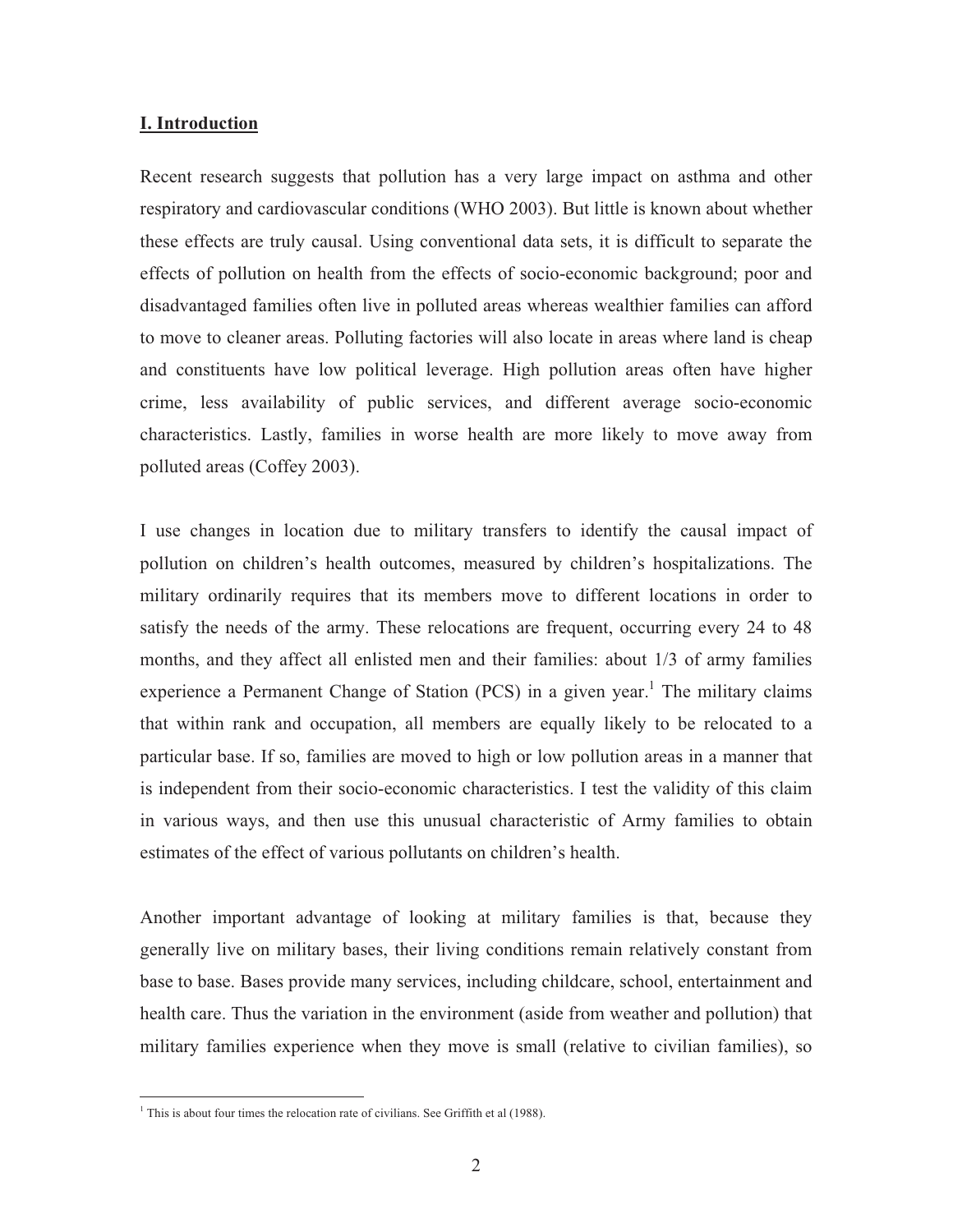that unobserved neighborhood characteristics are not likely to be a large source of bias. Nevertheless, I perform several robustness checks to account for this possibility.

There are other benefits to studying the effects of pollution using the military. First there is no reason to suspect that the effects of pollution are different for military children and children in the general population. Second, all enlisted personnel and their dependents are covered by military health insurance (Champus/Tricare),<sup>2</sup> which is quite generous (no premiums, low deductibles), $3$  and is highly rated by its members.<sup>4</sup> Therefore, issues of access to care due to income are not first-order concerns. Lastly, the data obtained from multiple administrative offices are very detailed and allow me to control for many potential confounders. For example I can test that non-respiratory related diseases are not affected by pollution levels.

I focus on children because they are of particular interest. Pollution is believed to cause various respiratory diseases, such as upper respiratory infections and chronic respiratory diseases, and to aggravate existing respiratory conditions (for example ozone and particulate matter are believed to precipitate asthma attacks). Respiratory diseases are the most common diseases among children<sup>5</sup> and their economic costs are believed to be large,<sup>6</sup> especially since they are likely to be experienced over a lifetime. Furthermore children are believed to be more susceptible than adults to the effects of pollution.

 $<sup>2</sup>$  Eligibility under Tricare as of 2003: The Tricare programs are available to family members of active-duty military service personnel</sup> and also to military retirees and their dependents. These dependents include spouses, former spouses, children and stepchildren. Spouses must not be covered by an employer-sponsored health plan. Former spouses remain eligible unless they remarry. Unmarried children under age 21, and unmarried children under age 23 who are full-time students are eligible. Children remain eligible if the parents are divorced or remarried. Stepchildren lose eligibility after a divorce unless adopted by the sponsor. Eligibility may extend past age 21 if the child is severely disabled and the condition existed prior to age 21, or if the condition occurred between the ages of 21 and 23 while the child was a full-time student.

<sup>&</sup>lt;sup>3</sup> See footnote 10 for details on deductibles and co-pays under Champus.

<sup>&</sup>lt;sup>4</sup> In 1995, 70% of spouses reported being satisfied with the Army Medical System.

 $5$  The 4 most prevalent chronic conditions among children under age 17 are asthma, hay fever, sinusitis and bronchitis—see http://www.agingsociety.org/agingsociety/pdf/chronic.pdf, accessed September 22, 2005. Also respiratory conditions are the third cause of hospitalizations among 0-17 year olds—see http://www.cdc.gov/diabetes/statistics/hosp/kidtable1.htm, accessed September 22, 2005.

<sup>&</sup>lt;sup>6</sup> For example the CDC reports that "Asthma accounts for 14 million lost days of school missed annually. Asthma is the third-ranking cause of hospitalization among those younger than 15 years of age. The number of children dying from asthma increased almost threefold from 93 in 1979 to 266 in 1996. The estimated cost of treating asthma in those younger than 18 years of age is \$3.2 billion per year." See http://www.cdc.gov/asthma/children.htm accessed September 23, 2005.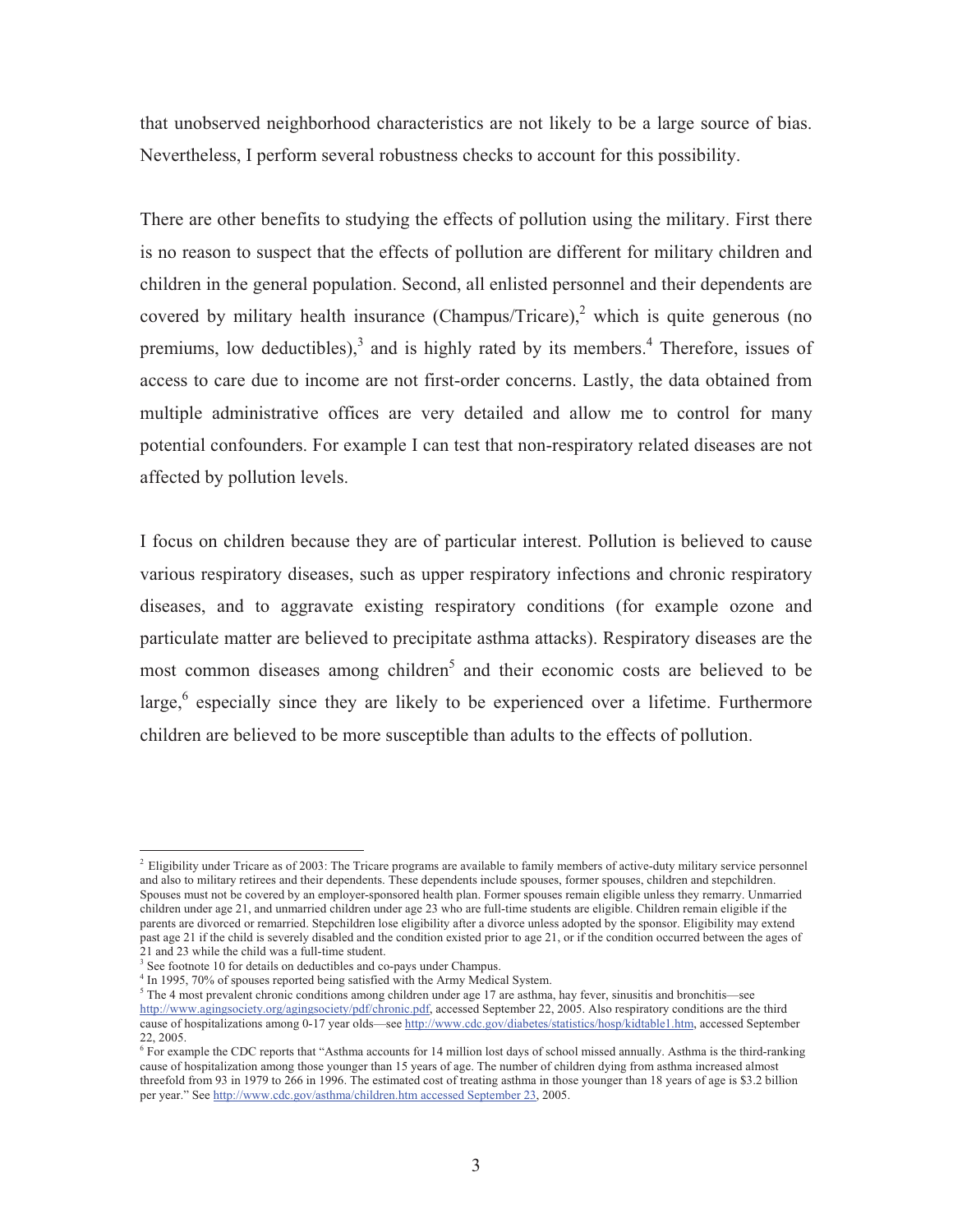There is a vast literature in epidemiology that documents strong correlations between pollution and mortality (e.g. Pope et al, 2002; Samet et al, 2000), and between pollution and other health measures, including hospitalizations (WHO 2003). Two recent papers in economics (Chay and Greenstone, 2003; Currie and Neidell, 2005) look at the effects of pollution on infant mortality using plausibly exogenous time-series variation to identify the effects of pollution on infant mortality.<sup>7</sup> The identification strategy used in this paper uses cross-sectional and time-series variation in pollution induced by relocations, and argues that, in the military, individual exposure to pollution is independent of individualand site-specific characteristics. This identification strategy overcomes the two potential issues with these previous studies. One is that seasonal variation in pollution may be accompanied by changes in other variables that may affect health (for example the decrease in pollution studied by Chay and Greenstone was induced by a recession which most likely also lead to reductions in income and employment). Another is that families may move as a result of high pollution levels, especially if they suffer from respiratory problems.

I use individual-level data on military families and their dependents, matched at the zipcode level, with pollution data for the period 1989-1995. I find that for military children only ozone appears to have an adverse effect on health, measured by respiratory hospitalizations. The effect is large: one standard deviation in  $O_3$  increases the probability of a respiratory hospitalization by about 10-17%. Alternatively, considering the effects of all pollutants jointly, I find that moving from an area where all pollutants are high to a low pollution area reduces the percentage of children hospitalized for respiratory conditions by as much as 77%. Importantly, these effects are only significant for children ages 2 to 5, and not for ages 0 to 1. Furthermore, I find that the effects of ozone appear to be greater for children of higher SES. Both of these findings are consistent with the idea that ozone only affects those that spend a significant amount of time outdoors.

There are a number of additional contributions. I include measures for 5 major pollutants in the US, and find that models that look at the effects of a single pollutant at a time can

 7 Similarly, Jayachandran (2005) looks at the effect of particulate matter on infant mortality using changes in PM induced by fires in Indonesia.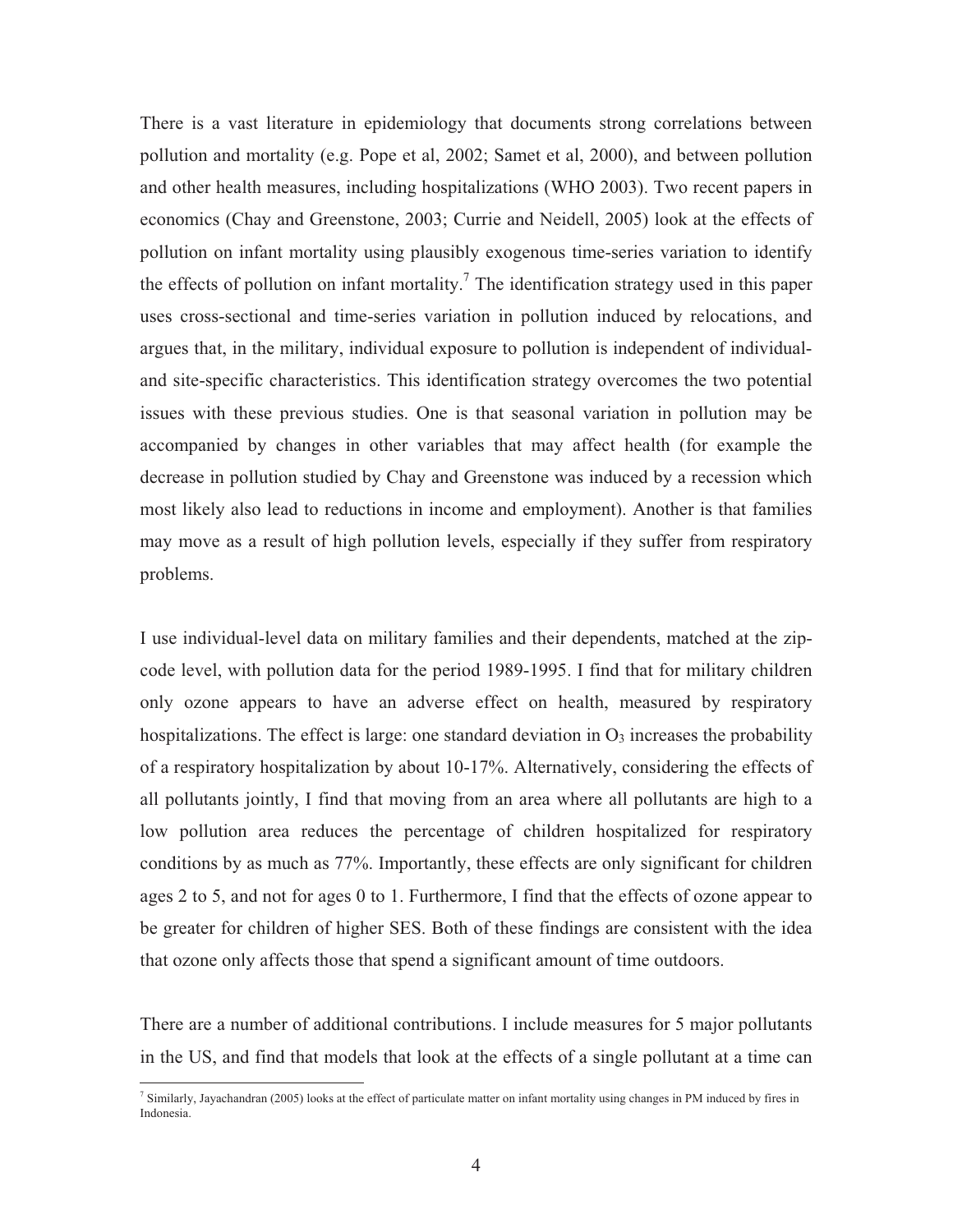be misleading. I use several methods to impute pollution at the zip code level, and test the sensitivity of the models to distance from monitors. This is important because monitors are positioned generally in locations where pollution is suspected to be high. I find evidence that measurement error in pollution predictions is not classical, and that it has large effects on the estimated coefficients. I also investigate specification issues, namely the existence of interactions and non-linearities. The results strongly suggest that non-linear models, and models that include interactions between pollutants (which are rarely used), better fit the data compared to linear models. These results suggest reasons why previous studies differ in their findings.

The paper proceeds as follows. Section II describes the data used for the empirical analysis, and a number of data-related issues. Section III describes the relocation process in the military and provides evidence that relocations cannot be predicted using individual characteristics of the enlisted men. Section IV presents the empirical strategy and the main results. In Section V, I explore the functional form, issues of interpretation, and look at the effects of pollution by SES. Section VI concludes.

### **II. Data description and issues**

#### A. military personnel data

The data were provided by the Defense Manpower Data Center (DMDC) under the Freedom of Information Act. They contain annual individual-level information on enlisted married men<sup>8</sup> and their dependents for the period  $1988-1998$ , including the characteristics of the enlisted men (age, race, education, occupation, rank, location, date of enlistment, date of last enlistment, total number of months of active service) and information on all hospitalizations (by condition) of their wives and children. Individuals' location is given by the zip code to which their sponsor (the enlisted dad) is assigned to

<sup>&</sup>lt;sup>8</sup> Army couples where both spouses are enlisted receive special consideration for relocation and therefore are also problematic. Most enlisted moms are single-parents and some have suggested they receive special considerations concerning relocations. Divorced parents are excluded since most likely their dependents do not live with them and are therefore not subject to relocations.<br><sup>9</sup> Information on families was available starting in 1988.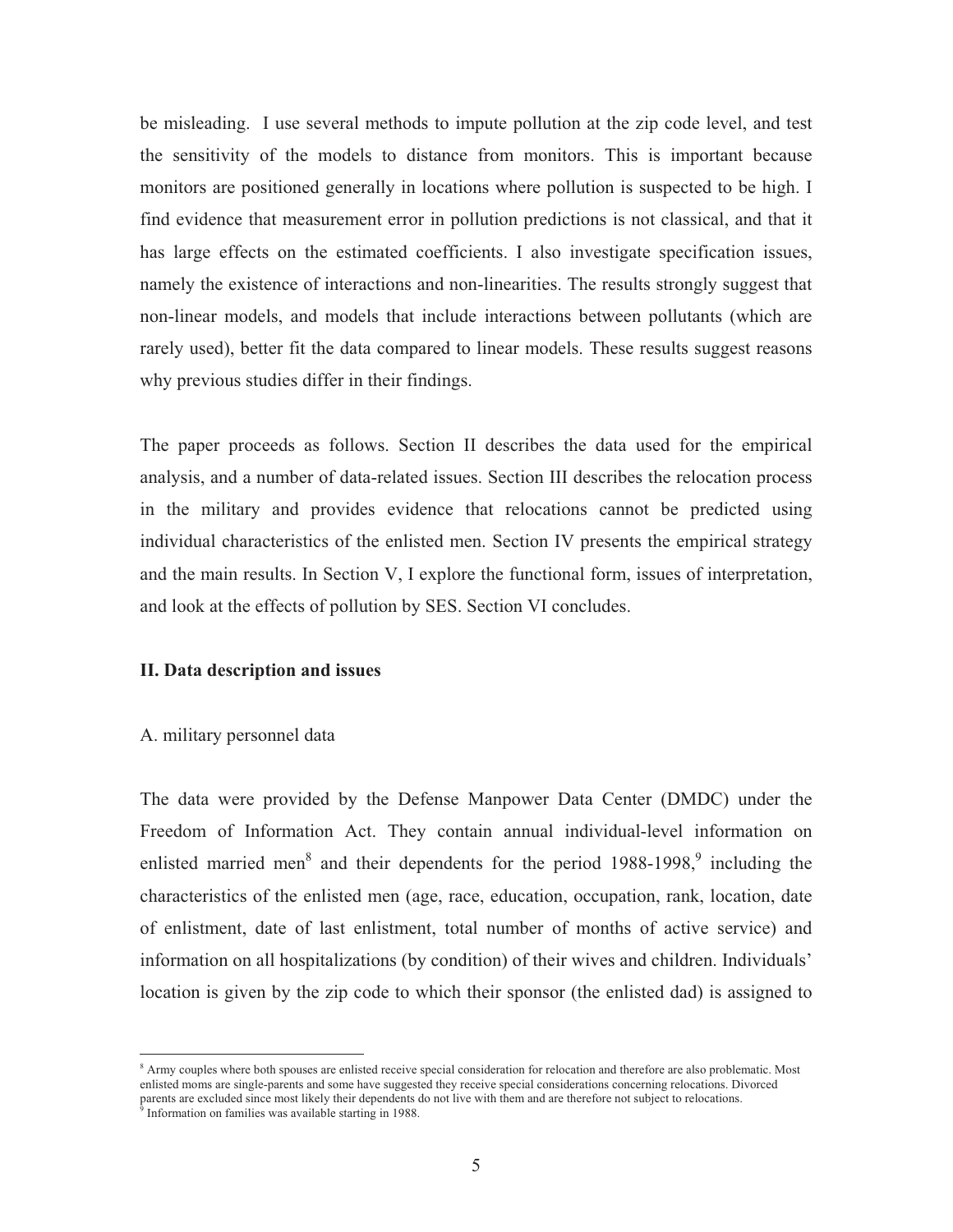duty. Only information on individuals located in the Continental U.S. (48 contiguous states) was obtained. All characteristics are measured as of December  $31<sup>st</sup>$ .

The data do not contain earnings of the enlisted person, but contain almost all the variables that determine earnings, including rank, experience, family structure, and location. They do not include deployment compensation, performance bonuses, or spousal earnings. However these are small relative to household income.<sup>10</sup> Appendix A contains more details about the data.

### B. Dependents' health data

 $\overline{a}$ 

Military personnel and their dependents have access to care through two separate systems.<sup>11</sup> Military Treatment Facilities (MTFs) provide free care to all beneficiaries, subject to capacity.<sup>12</sup> Military families can also obtain care elsewhere through their health insurance. Generally beneficiaries are required to obtain care from an MTF if such care is available before using alternative care. The service area of an MTF generally includes zip codes within 40 miles of the facility. In 1995 MTFs served about 89% of military dependents. Figure 1 shows the locations of all the military installations (most of which are bases) and MTFs in my data for the Continental US in 1990. Each circle represents an installation (the size of the circle is proportional to the number of observations in my data) and the triangles show the locations of the military treatment facilities.

The Civilian Health and Medical Program of the Uniformed Services (Champus) began in 1966. Under Champus, beneficiaries paid no premiums and were all subject to a single plan.13 Starting in 1995 a new system known as Tricare was phased in, replacing Champus. The main changes included the availability of different insurance plans (one of

<sup>&</sup>lt;sup>10</sup> Furthermore, as mentioned above, there are very small differences in access to health care since all dependents are covered by generous insurance plans.

<sup>11</sup> This brief description and the related statistics come from two sources: the 1995 Rand report and Appendix X of the 1996 Department of Defense "Military Compensation Background Papers: Compensation Elements and Related Manpower Cost Items— Their Purposes and Legislative Backgrounds."

 $12$  There were about 117 military hospitals and 400 military clinics in 1995. Priority for access is given first to active duty personnel,

then to their dependents and to others.<br><sup>13</sup> The plan included small annual individual and family level deductibles (\$100 per family if below E4 grade, \$300 otherwise), a 25% co-pay for outpatient costs, and a \$1000 family stop loss. There was a daily nominal inpatient cost (not exceeding \$25 annually in 1994).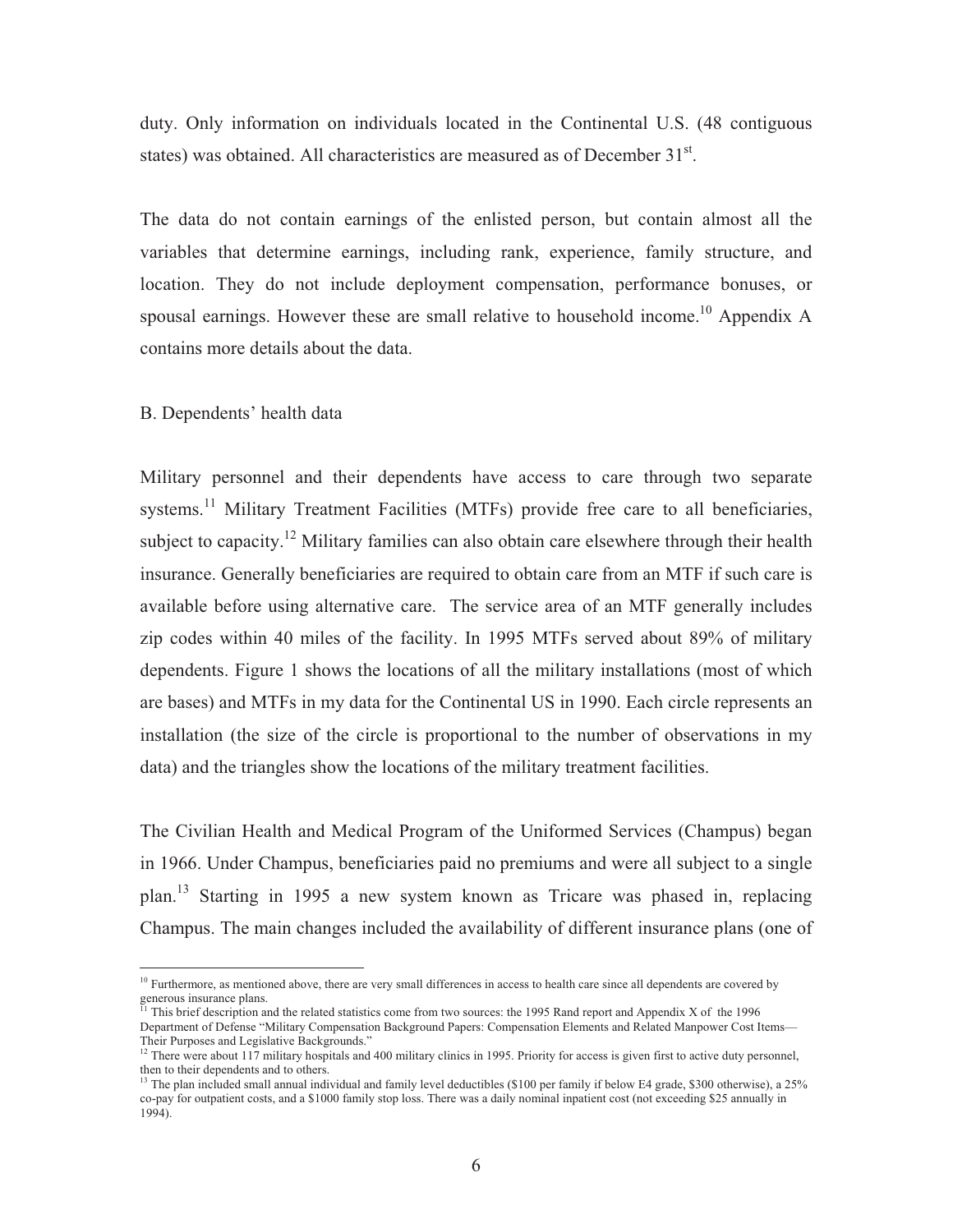which is identical to Champus), and the introduction of managed care for the provision of care. Importantly, the eligibility criteria did not change at all during the 1989-1995 period.<sup>14</sup>

Health data are obtained from the administrative claims filed by these two separate sources: MTFs and insurance. MTFs only filed claims for hospitalizations—no other services obtained at MTFs are observed. Starting in 1996 the data from MTF are no longer available. Because claims are reported in fiscal years (which begin October), the data for MTF hospitalizations in 1995 is incomplete: it is missing a quarter of that year's hospitalizations, which would have been reported in 1996. Thus because of the changes in Champus insurance and the incomplete MTF data, the data for 1995 are to be treated with caution. Champus/Tricare claims exist for hospitalizations and for other services. Unfortunately Champus hospitalization claims do not report the diagnosis for the hospitalization (but most hospitalizations occur at MTFs—see below).

I construct several outcome measures using these claims. The first measure is whether or not the person was hospitalized during the year (regardless or whether the hospitalization occurred in a military or private facility). The second is whether the person was hospitalized in an MTF.<sup>15</sup> For MTF hospitalizations, I construct indicators for whether a hospitalization was for a respiratory condition (ICD9 codes 460 to 519, 769-770 and 786<sup>16</sup>), an external cause (ICD9 800-999 or starting with "E"), or for any other cause.<sup>17</sup> Births are not counted as hospitalizations. It is unfortunately not possible with these data to construct infant mortality, which is the outcome used in many other studies of the effect of pollution.<sup>18</sup>

C. Pollution and weather data

<sup>&</sup>lt;sup>14</sup> Personal communication with Scott Seggerman at DMDC, September 2003.

<sup>&</sup>lt;sup>15</sup> I can also calculate the number of hospitalizations. However this measure is somewhat less accurate, because hospitalizations are associated with multiple claims. Using the date of admission and of dismissal it is possible to define unique hospitalization events, but there are inconsistencies across claims (overlapping dates for example) that possibl <sup>16</sup> Diagnosis codes 769 and 770 are for infants only. Code 786 includes ill-defined conditions of the respiratory system.

<sup>&</sup>lt;sup>17</sup> In all cases, a hospitalization occurs if the individual was admitted to the hospital and remained for at least one night.

<sup>&</sup>lt;sup>18</sup> I was not given information on mortality. It is also not possible to infer it because individuals can disappear from the sample in a given year for various reasons, not just deaths. My attempts to construct mortality rates using the panel nature of the data resulted in implausible values for these rates. I also attempted to look at prescription claims, but these did not contain the diagnosis for which the prescription was given.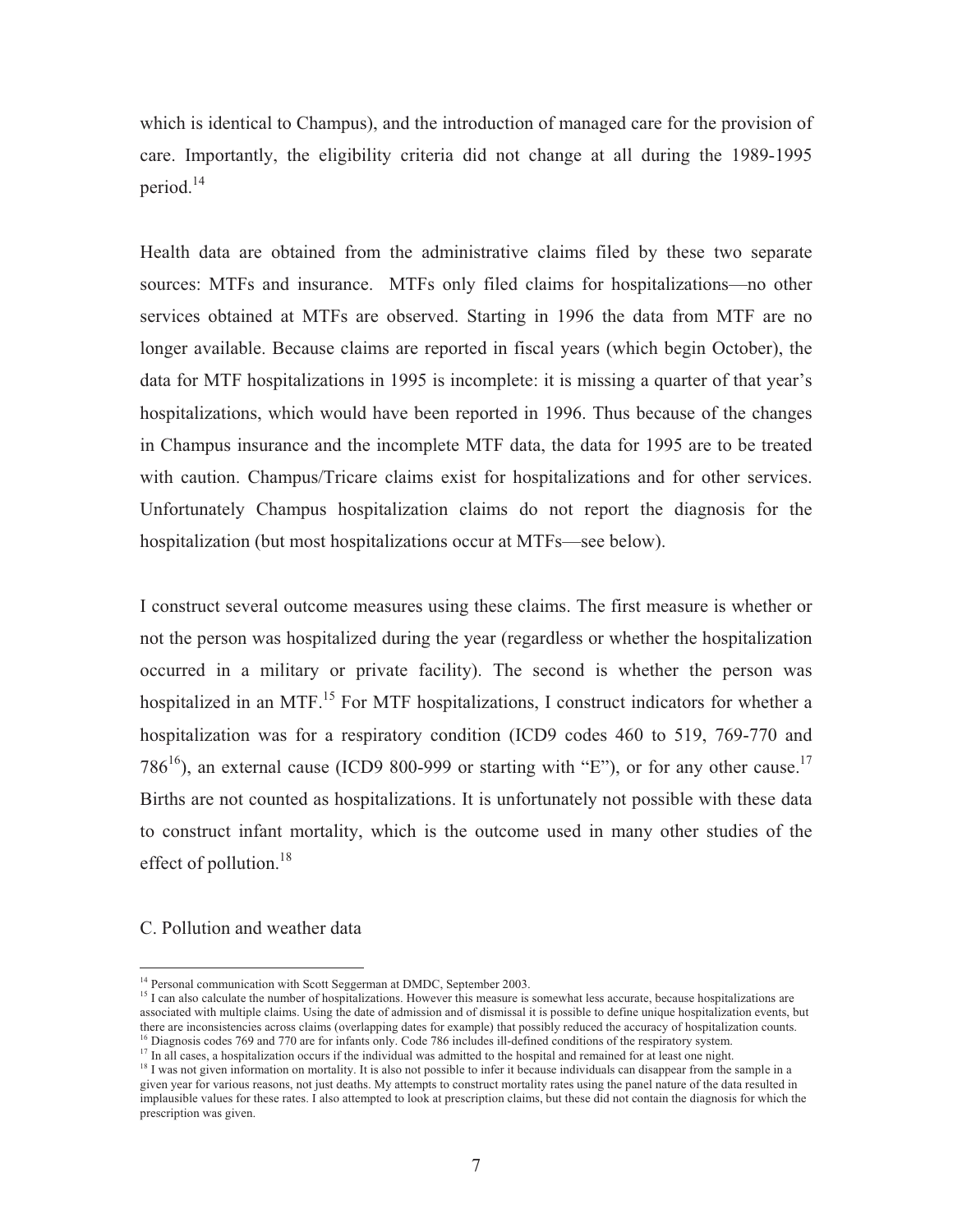Pollution data come from the Environmental Protection Agency (EPA). They contain annual summary statistics for the period 1988-1998 of measurements at the monitor level of the 6 major environmental pollutants in the US, namely: particulate matter of 10 micrometers in diameter (PM10), ozone  $(O_3)$ , lead (Pb), carbon monoxide (CO), sulfur dioxide (SO<sub>2</sub>), and nitrogen dioxide (NO<sub>2</sub>).<sup>19</sup> Only monitors that appear in at least 8 years out 11 are kept, and the missing values were interpolated within monitors over the year to obtain a balanced panel of monitors.<sup>20</sup> The final number of monitors is reported in Appendix D. Background information on these 6 air pollutants, such as sources of emissions and suspected health effects, is given in Appendix B.

Weather data (temperature, humidity and rain) from the National Climatic Center were also merged. Weather conditions are important potential confounders: for example very hot weather during the summer raises  $O_3$  levels and may also result in more deaths. (See Appendix A for more details.)

### D. Assignment of pollution levels to individuals: some issues

 $\overline{a}$ 

For each individual in the data, we must estimate exposure to each pollutant using the pollution measurements obtained from monitors (located at a given longitude and latitude). This requires estimation of pollution levels for zip codes for which there are no monitors (the vast majority of zip codes). The simplest commonly used procedure is Inverse Distance Weighting (IDW), which assigns individuals the weighted pollution average of monitors within a given radius, using the inverse of the distance to the point as weights (as Currie and Neidell, 2005). Another simple option is to calculate county averages by averaging values across monitors in a given county (as Chay and Greenstone,

<sup>&</sup>lt;sup>19</sup> Unfortunately no measurements exist for PM2.5 (smaller particles) during this time period, which recent research suggests may be more directly related to health outcomes. It is also worth noting that NO<sub>2</sub> concentration is most likely overestimated in these data: monitors measure  $NO<sub>X</sub>$  and convert it into  $NO<sub>2</sub>$ , and it is known that the conversion frequently overstates actual concentrations.<br>Improved  $NO<sub>2</sub>$  data is not yet available from the EPA (Personal communicatio

 $^{20}$  The data provided by the EPA contain an unbalanced panel of monitors for each pollutant. In calculating pollution levels for any given area, the addition and deletion of monitors are problematic, especially if the year-to-year variation within area is to be exploited. New monitors are usually added because the EPA learns of a source of emission. This generates a sharp increase in pollution from one year to the next at that location that isn't necessarily real. Conversely, monitors are often removed because the area is compliant (pollution levels are low). Predictions for the area that are calculated using remaining adjacent monitors will overestimate the pollution level. Therefore, following EPA's practice, a balanced panel of monitors was created.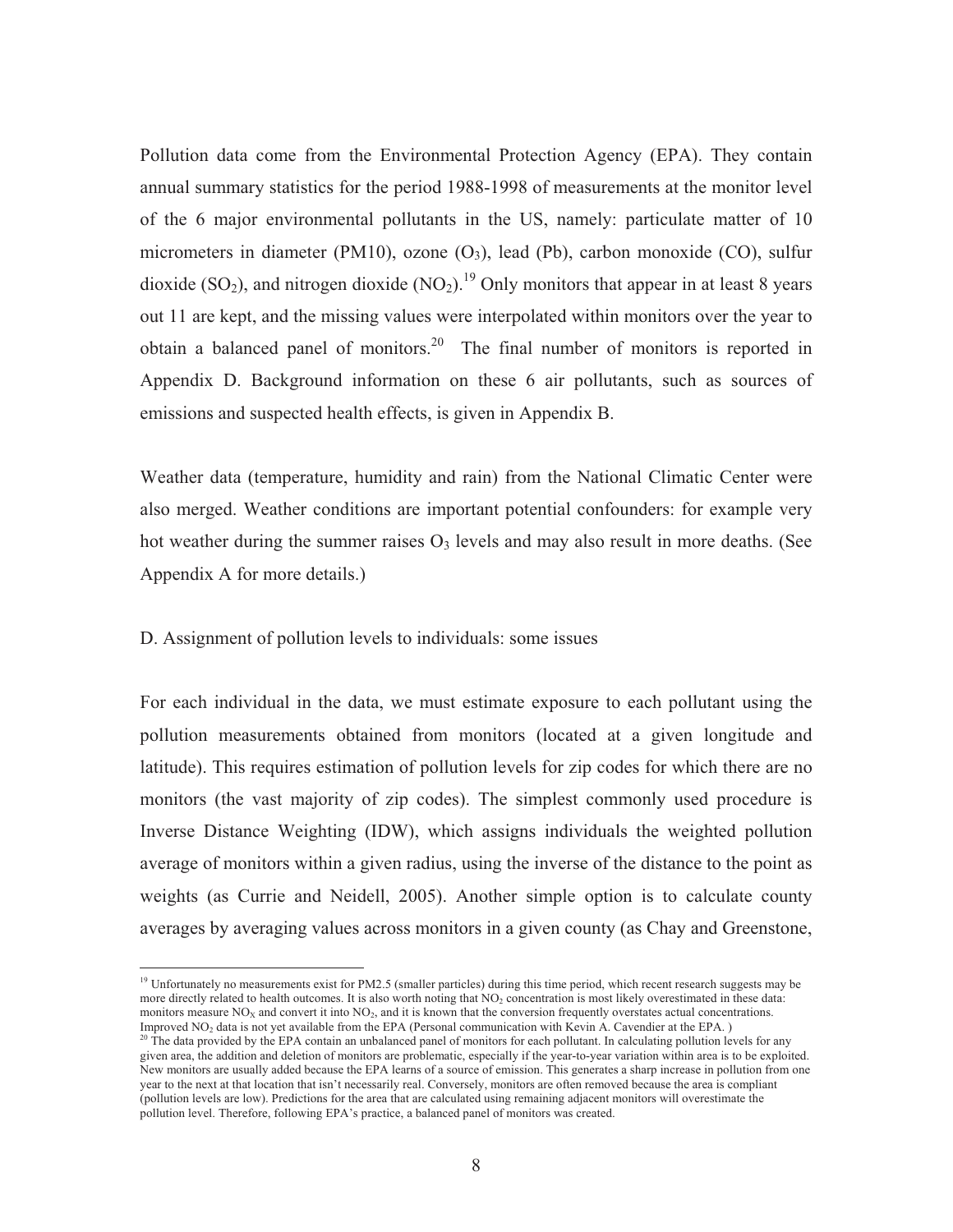2003). Alternatively one can use Kriging. The details of this method are given in Appendix C. Kriging is a statistical method that estimates a model of spatial correlation and uses this model to generate predictions of the levels of pollution at a particular location.<sup>21</sup> Kriging consists in estimating the parameters that describe the spatial correlation between observations (like estimating  $\rho$  for an AR(1) model) and then using the estimates to find predictions that minimize the sum of squared errors. Covariates may be used as well (in which case the method is referred to as co-Kriging) if there are other variables that are known to predict levels of pollution. The relevant covariates the EPA usually includes are annual measures of weather<sup>22</sup> (rain, temperature, humidity and wind direction), terrain (altitude) and emission sources (which are not available for this period and therefore not included).

Kriging has several advantages over the alternative methods previously used by economists. (See Appendix C for a brief review of models of spatial correlation.) First, Kriging is the best linear unbiased predictor. Second, measures of fit can be obtained. Lastly, Kriging allows prediction for a much larger number of locations in the United States compared to IDW or county averages. Kriging predictions are based on the annual arithmetic mean at each monitor. Appendix E contains the details of the models that were used to generate Kriging predictions, and Appendix F shows the measures of goodness of fit for each pollutant and for every year.

All of these methods assume that distance from monitors is an important predictor of the level of pollution (i.e. that there is spatial correlation). I formally test this assumption in the data for every pollutant and every year using multiple statistics of spatial correlation (Moran's I, Geary's C and Getis & Ord' G; see Appendix C for a review of these measures). The results of these tests for 1988 are in Appendix D. In all cases the data strongly reject the hypothesis of no spatial correlation, providing support for the methods used here.

<sup>&</sup>lt;sup>21</sup> Statistical models of spatial correlation are closely related to time series models commonly used in economics. Kriging estimation is akin to Feasible Generalized Least Squares Estimation, except that observations are correlated across space (two dimensions) rather than time.<br><sup>22</sup> Ozone exhibits strong seasonality within the year, increasing during the summer. I am ignoring this potential source of pollution

variation. Seasonal variation in other pollutants is also ignored because some military data (duty zip code most importantly) could only be obtained annually.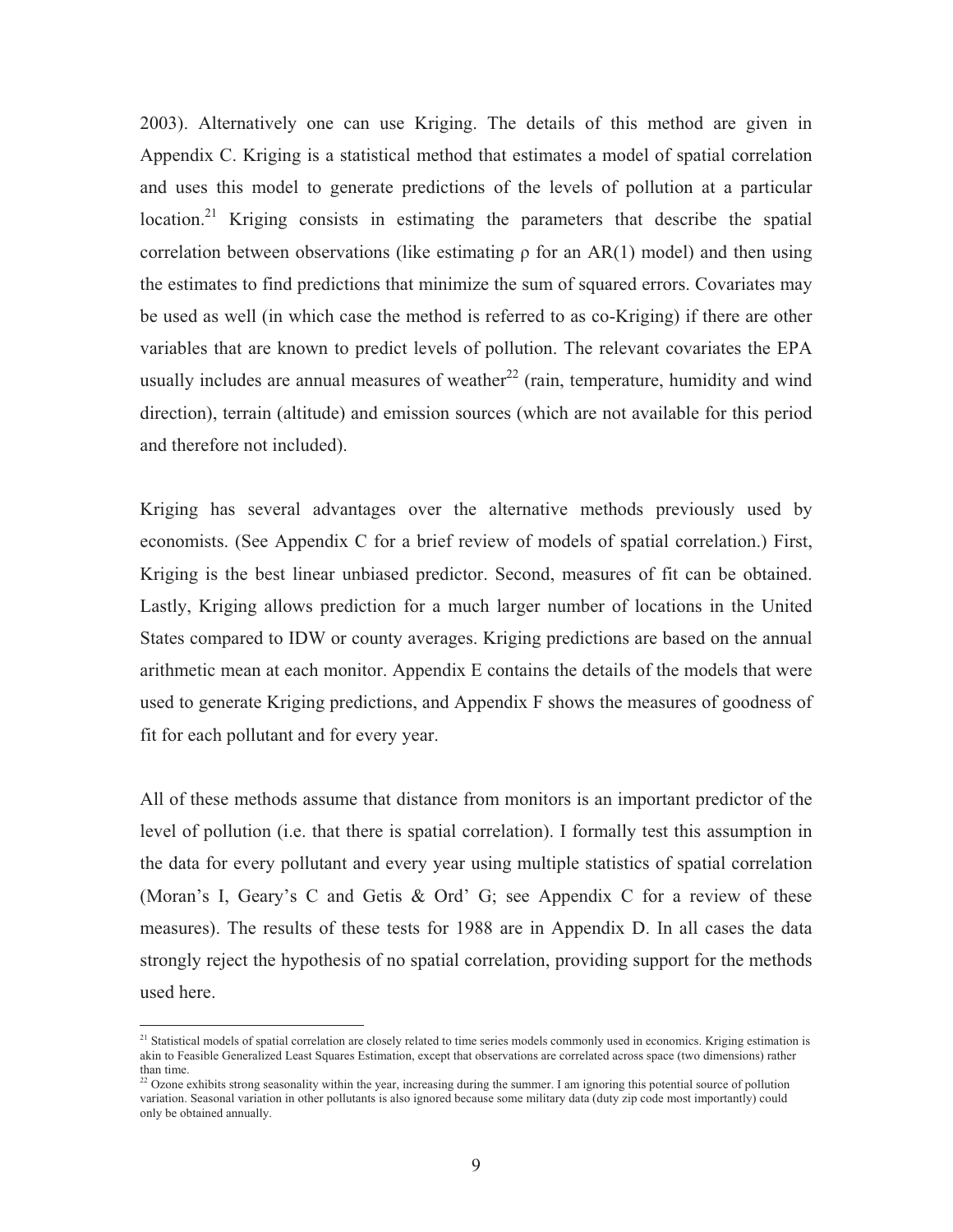Maps for the Kriging predictions for each pollutant are in Figure 2. They show that in 1990, the highest (annual) concentrations of ozone were in California, and the states in the Mid-Atlantic, East North Central, and South East regions. For PM10, the highest levels are found in California and Arizona.  $NO<sub>2</sub>$  concentrations are highest in California and parts of Texas.  $SO_2$  concentrations on the other hand are lowest in California and highest in Pennsylvania and New York. CO is highest in the Northwestern and Eastern United States. These patterns are similar to those observed today. Overall pollution levels tend to be higher in urban areas. There is a significant amount of variation in pollution levels across the country, and this variation is different for each pollutant. Also note that the predictions for Pb are poor. (Pb has the fewest monitors and the lowest measures of fit of all pollutants; see Appendix F.)

I have also matched individuals to pollution levels using IDW (for both 15 and 30 mile radii) and county-level averages using number of observations per year by monitor as weights. In all cases, individuals are matched to the predictions in the zip code to which their sponsor is assigned to duty. Figure 3 shows national trends for all pollutants from 1988 to 1995 obtained using the various methods.23 All prediction methods yield trends that closely follow the trends obtained from monitor data. $24$  All pollutants show downward trends, with the exception of  $O<sub>3</sub>$ , which decreases until 1992, and starts rising thereafter.

Matching individuals to pollution predictions in a precise geographic unit (in this case at the zip code level) might result in poor predictions of exposure, even given excellent predictions of outdoor pollution levels at the zip code level, since individuals move around quite a bit. I assume that for children this problem is not as important as for

 $23$  The trends were calculated by averaging over the original monitor data, or alternatively averaging over all zip codes for which predictions were available.

<sup>24</sup> Although it is worth noting that Kriging predictions are always below pollution levels at the monitor sites. This is to be expected given that monitors are generally located in areas that are (or were) suspected to be polluted (in addition to highly populated areas).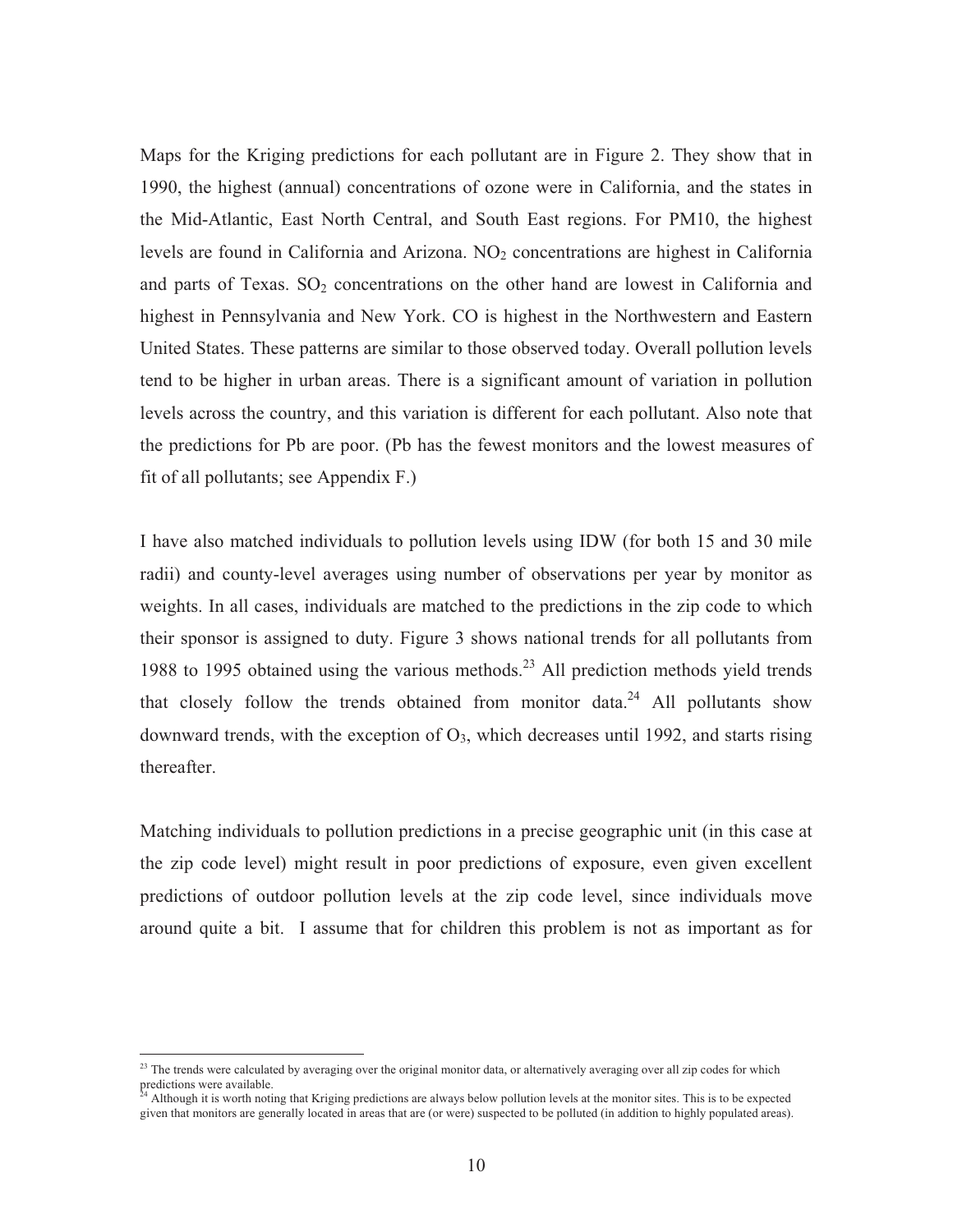adults. However personal exposure will also depend on indoor pollution<sup>25</sup>, as well as on individual behavior (mobility and time spent outdoors).

Figure 6 shows the distribution of pollutants for the final sample used in this study. The graphs document the variation in pollution that will often be used in the identification of pollution effects. Note that most pollutants have long thin right tails—there are very few observations for the highest pollution levels. Previous research has also suggested that there can be strong correlations between different pollutants, generally because of common sources. For example,  $NO<sub>2</sub>$ , CO and PM10 are all generated by automobile engines. Table 3 shows the correlations in my data. <sup>26</sup> The largest correlation is about 0.5, between PM10 and CO. Also interestingly, there is a negative correlation between  $O_3$  and  $CO<sub>1</sub><sup>27</sup>$  and between Pb and NO<sub>2</sub>.<sup>28</sup>

Since military installations are generally located in rural (low density) areas, it is possible that the military's exposure is not representative of the general population. To gauge this, I compute mean exposure for the population, by averaging predictions over zip codes and using the population ages 18 and below in the zip code as weights. (The population data come from the 1990 census STF 3A tapes.) I compare these averages with averages for military children 18 and below in my data. Appendix G presents the means for both populations over the entire study period. The military are exposed to lower pollution levels on average, although the difference is generally small (less than 1/2 of a standard deviation) except for  $NO<sub>2</sub>$ .<sup>29</sup> Moreover different levels of pollution exposure should not be of concern so long as the model used here to identify the effects of pollution on health is properly specified and there is overlap in the levels of pollution that both groups are exposed to.

<sup>&</sup>lt;sup>25</sup> The relationship between outdoor and indoor pollution depends on penetration rates and on whether there are indoor sources of pollution, such as smoke. Studies have shown that the correlation between personal exposure and ambient measures is fairly high in the case of PM, and low in the case of O<sub>3</sub> (indoor concentrations are about half). See WH

<sup>&</sup>lt;sup>26</sup> These correlations are based on spatial predictions and thus might be quite different in reality. But since monitors for different pollutants do not overlap, the real correlations at particular locations are not known.

<sup>&</sup>lt;sup>27</sup> This has been observed in previous studies as well (e.g. Samet et al 2000).

<sup>&</sup>lt;sup>28</sup> I also examined whether there were significant correlations by estimating auxiliary regressions predicting one pollutant as a function of the others. I did not find evidence of multicollinearity. Results available upon request.

<sup>&</sup>lt;sup>29</sup> Appendix H shows the trends in exposure for both populations. These are quite similar, although as suggested by the means,  $NO<sub>2</sub>$ levels are much lower for the military. Also it is worth noting that the trends for Pb are very variable, but Pb has the fewest monitors in the data and the lowest fit for the Kriging predictions. For this reason I will not look at the effects of Pb on health in this paper, although I do use Pb as a control in some specifications.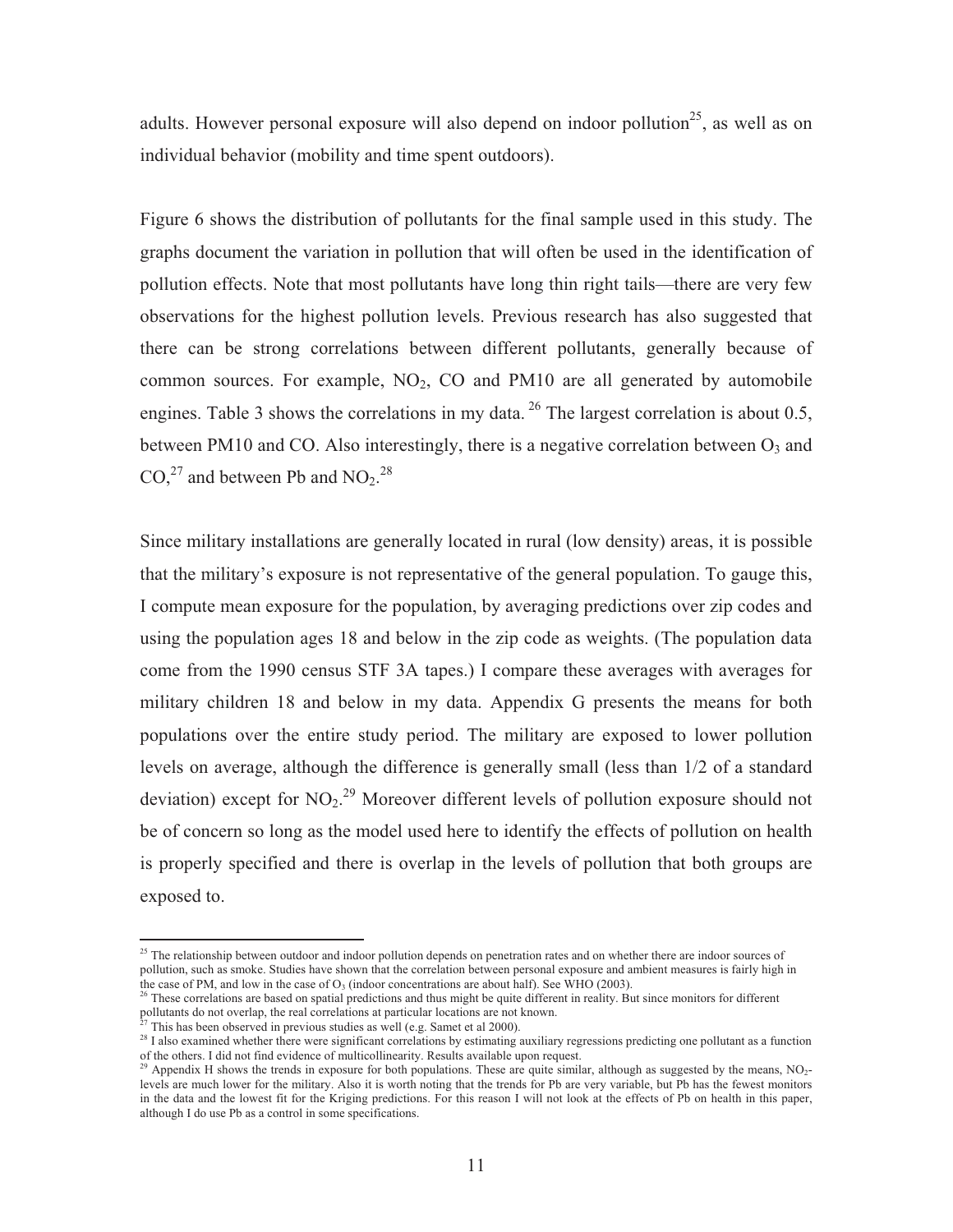#### E. Sample and summary statistics

I keep only children under age 5, from 1989 to 1995. (Recall there are no claims data from MTFs from 1996 forward.) The year 1988 is dropped because the health insurance claims data for that year appear to be incomplete (DMDC recommend 1988 be excluded from the analysis.) To minimize differences in access to care, I exclude individuals with no access to a military hospital. Also I exclude officers, since it appears that they may have a greater ability to affect relocations (relocations are discussed in detail in the next section), and stepchildren—they are less likely to live and move with their enlisted father. Finally I restrict the estimation sample only to those in bases for which the closest monitor is within 50 miles for all pollutants.<sup>30</sup> Individuals with missing data were also dropped. The final sample, after imposing the restrictions listed above includes 68,676 married enlisted men, and  $95,909$  children.<sup>31</sup> This sample includes roughly  $3\%$  of the Army any given year except for 1990 and 1991. In these two years the sample is smaller because of deployments for the Gulf War. (Recall that the data include only children whose fathers are stationed in the continental US.) $^{32}$ 

Table 1a shows the summary statistics for the sample. About half of the children are male, and 60% are white non-Hispanic. On average, children can be followed for 3.2 years (if no distance to monitor restriction is made). Of those that are observed in consecutive years, about 30% move—the same percentage reported by the military for the Army at large. The enlisted sponsors (dads) are about 29 years of age on average, have been on active duty for about 9 years and have between 2 and 3 dependents (including their spouse, and about 1.4 children); 12% have at least some college education. For those observed in two consecutive years, about 2% increase their education and about 18% move up in rank.

 $30$  This is done because the errors in pollution predictions increase with distance from monitors. This is discussed in more detail in the next sections.

 $31$  For example, in 1989, there were a total of 769,741 military personnel in the Army (see

http://web1.whs.osd.mil/mmid/mmidhome.htm). The number of married men with dependents stationed in the continental US for which I was given data for 1989 included 305,706. The final number of enlisted men in the sample that year is exactly 20,779, about 2.7% of the Army.

<sup>&</sup>lt;sup>32</sup> There were 665,476 troops deployed during 1990-1991 for the Desert Shield and Desert Storm operations.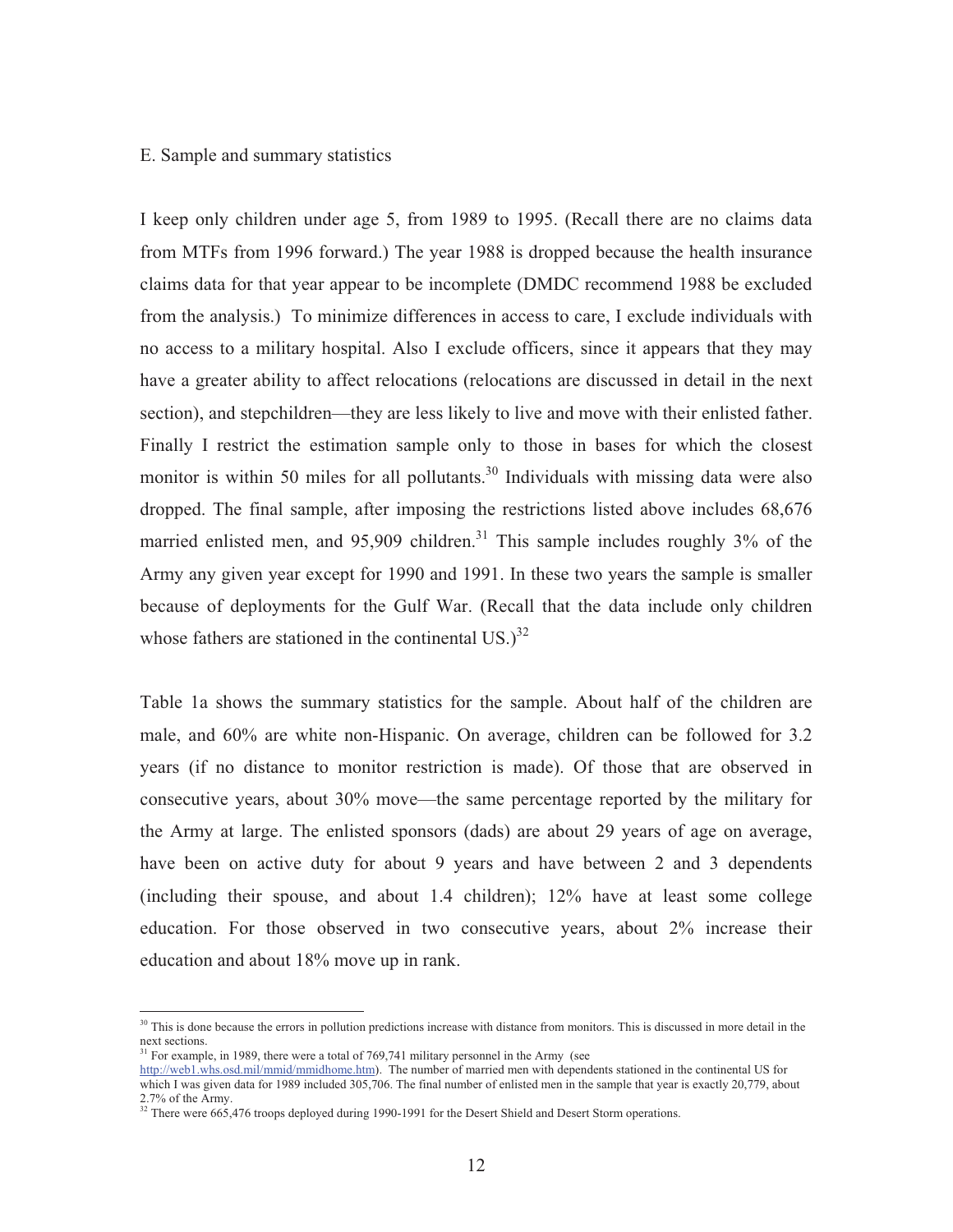The hospitalization data show that about  $11\%$  of children were hospitalized at least once in the previous year. This hospitalization rate is higher than that observed for children of civilian parents<sup>33</sup> but similar to what has been reported elsewhere for dependents of military personnel.<sup>34</sup> Most of these hospitalizations occur at an MTF. Among MTF hospitalizations (for which diagnosis codes are known), 26% are due to respiratory conditions. Figures 4 and 5 show the distribution of hospitalizations for all ages. It shows that hospitalization rates fall rapidly with age, bottoming out between ages 5 and 15, after which they start rising. Because these rates are so low and because young children are more susceptible to the immediate effects of pollution, I have restricted the analysis to children under age 5. Figure 5 suggests that children ages 0 to 1 exhibit a much larger rate of respiratory hospitalizations than children ages 2 to 5, so I analyze the effects of pollution separately for these two age groups. $35$ 

The remainder of the table shows the characteristics that are common to a base. There are 177 bases that appear in the study, although some of them are small and are not in the sample every year. Ultimately there are 940 base\*year observations. The average base in the sample has about 6,100 married fathers, although there is a lot of variation across bases. Other base characteristics include distance to cities of varying size, distance to the closest MTF, and the number of Army personnel requesting that base in a given year as a first choice. These were collected to investigate the nature of relocations (see below). I report annual pollution means. I find that 18% of the sample has county predictions for all pollutants; 5% has IDW15 predictions for all pollutants, and IDW30 predictions exist for about 50% of the sample.

<sup>&</sup>lt;sup>33</sup> In the NHIS during the same years, the number is approximately 6% for children ages 0-5 of families with annual incomes below \$40,000.

<sup>&</sup>lt;sup>34</sup> In the Rand Report MR-407-1-OSD (Hosek et al, 1995), the percentage of dependents that were hospitalized overnight was about 8.5% in the early 1990s. This includes children over the age of 5, elderly persons, spouses and enlisted personnel (Table B.5). In Table 3, adjusting for covariates, the predicted percentage of dependents with a hospitalization is about 11.3%. In addition, this study only looks at those with the highest priority for MTF (free) care, who are more likely to use care than other dependents. There are several reasons including the differences in demographic characteristics of military and civilian families. But this is more likely due to the very generous insurance provided by the military, which prompted the introduction of Tricare. Rand (1995) reported that "After correcting for demographic differences and other factors [...] the rates at which military beneficiaries used inpatient and outpatient services were on the order of 30 to 50 % higher than those of civilians in fee-for-service plans."<br><sup>35</sup> In other data the main difference in hospitalization is between infants and others. However, note that age in my sampl

as of December 31<sup>st</sup> of the year in question. Therefore many of the children that are 1 year of age, and were hospitalized within the last year, may have been infants at the time of the hospitalization.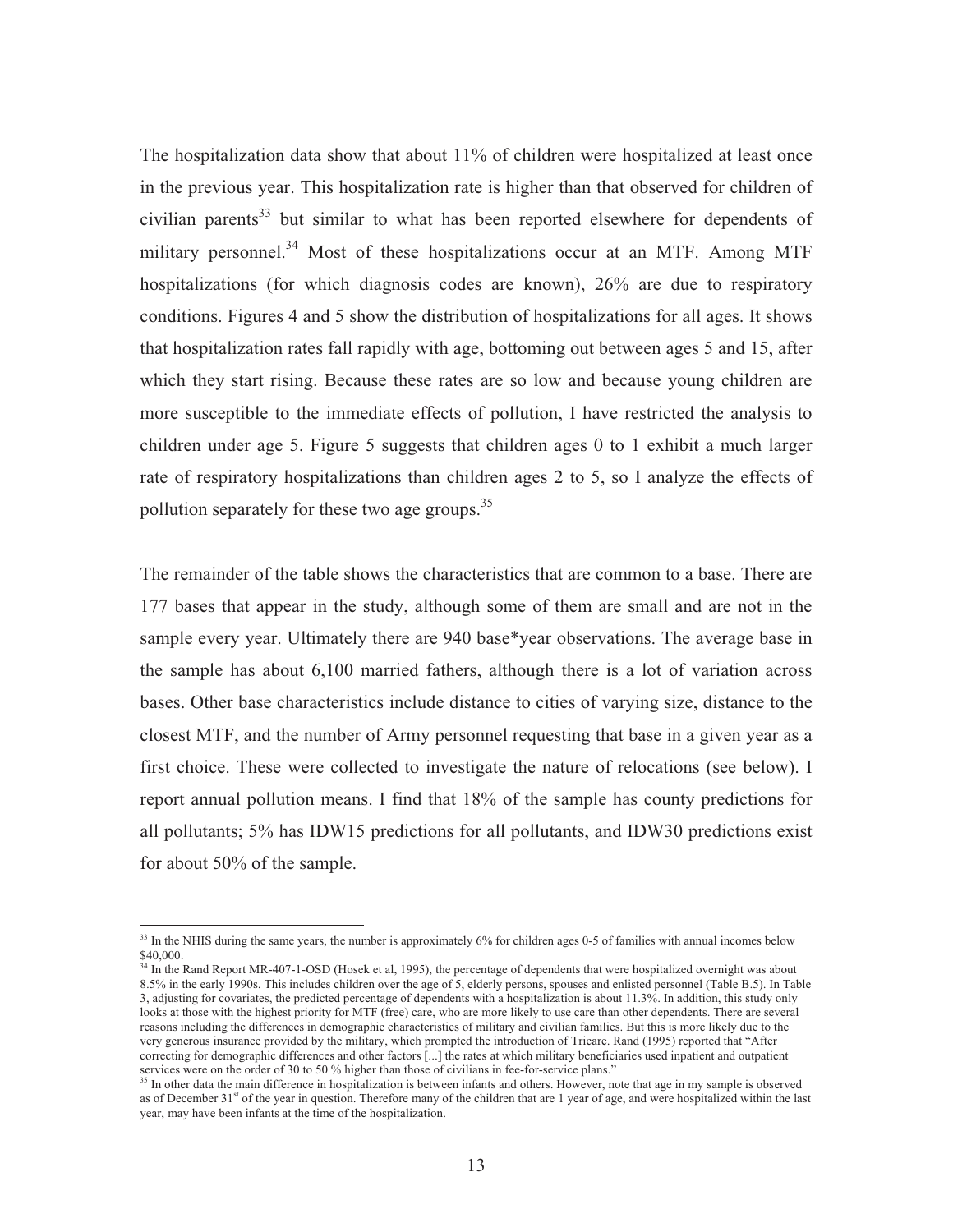### **III. Describing relocations of military families**

Military regulations require that enlisted personnel be relocated at least every three years, but no more than once a year. Moves are indeed frequent: families are relocated every two and a half years on average, and every year about 1/3 of all military personnel make a permanent change of station (PCS). In a 20-year career individuals are relocated an average of 12 times.<sup>36</sup> Most soldiers move their families as well: according to the 1987 Survey of Army families, 92% of the responding spouses said they were living in the same location as their spouse; in 1995 in the same survey the percentage was 87.5 (Croan et al.  $1992$ ).<sup>37</sup>

In principle the army uses rank and military occupation (MOS) in combination with "needs of the Army" to determine relocation. The military entity that decides on PCSs was previously known as PERSCOM (personnel command).<sup>38</sup> According to Army Regulation 614-200, "the primary goal of the enlisted personnel assignment system is to satisfy the personnel requirements of the Army. Secondary goals are to: a) equalize desirable and undesirable assignments by assigning the most eligible soldier from among those of like MOS and grade; b) equalize hardship of military service; c) assign soldiers so they will have the greatest opportunities for professional development and promotion advancement; and d) meet soldiers' personal desires." This regulation suggests that within rank and occupation (PMOS) all men are treated equally; that within a rank and occupation class, assignment is not related to other individual characteristics of the enlisted personnel. Relocation is not to be based on prior performance (Lyle, 2003) nor is it systematically associated with promotions (Tarzier 1990).

<sup>36</sup> Source: Relocation Assistance Conference, Dallas 2003.

<sup>&</sup>lt;sup>37</sup> There are different types of PCS. Training moves are short, lasting about 20 weeks, and families do not move with the soldiers. They are not part of this analysis. Enlisted personnel also move to military bases overseas, also known as OCONUS (outside continental US), for rotation periods of two to three years. Most OCONUS tours are accompanied—soldiers bring their families. Some are unaccompanied and shorter. Unfortunately I do not have pollution data for overseas locations, so families that move abroad leave my sample. Additionally DMDC did not provide data on dependents whose sponsor was stationed overseas. There are also unit moves, which are rare (fewer than 1% of all moves, Rand 1998). Some of these may result in family relocation, if for example a base is closed. They may be related to war activities as well.

<sup>&</sup>lt;sup>38</sup> The agency has been renamed and is now called the Human Resources Office.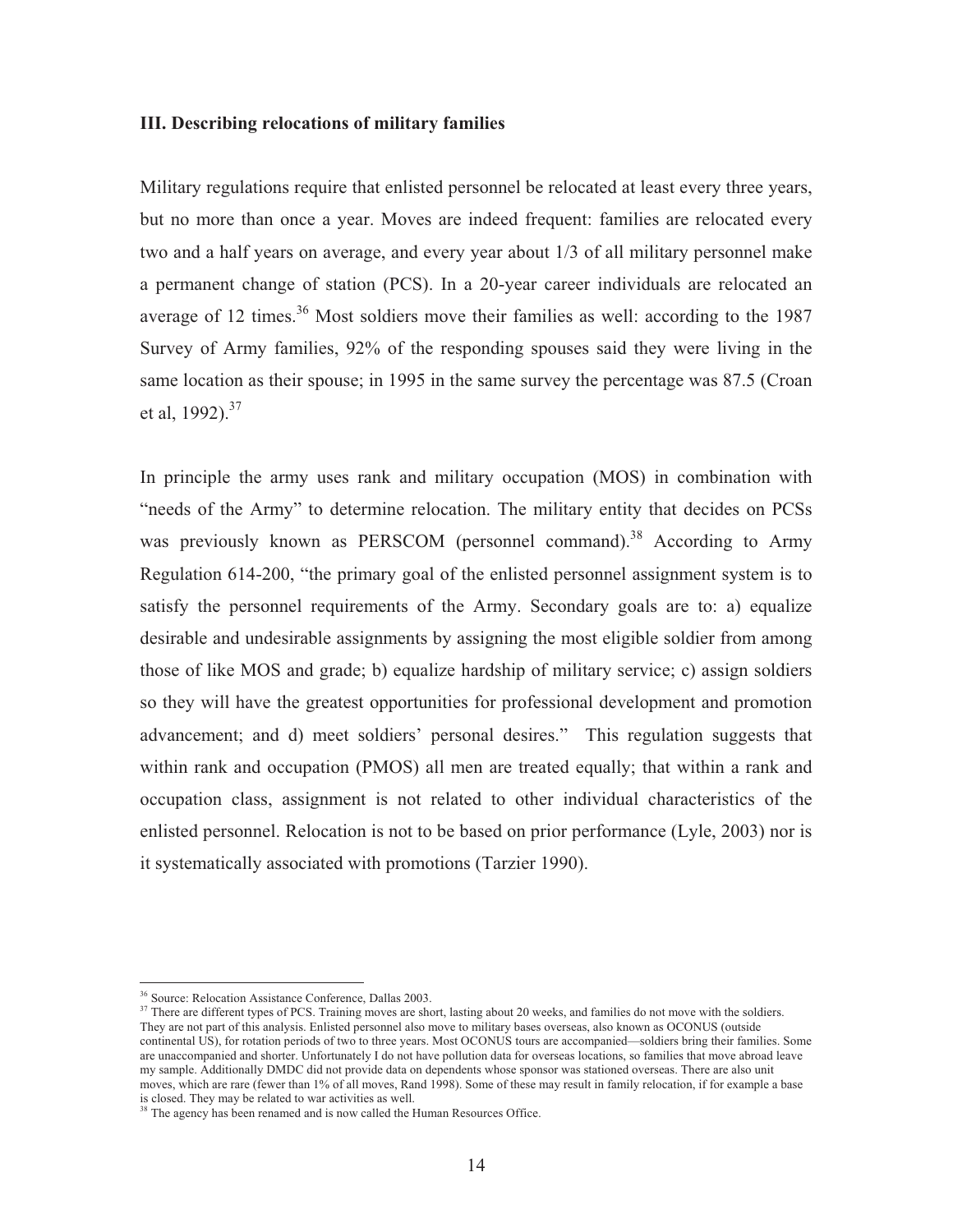PERSCOM decides relocations by using an automated system that produces target numbers by MOS, rank, and location, and then constrains assignments to coincide with the targets. Generally, the needs (demand) in a given location within occupation and rank are driven by promotion, end of service, and retirement. Supply is also determined by these, and it is further constrained by regulations governing frequency of moves, training, enlistment, and base-closings, as well as by humanitarian considerations (see below).

Within these constraints, soldiers' preferences may be taken into account. Soldiers submit up to three assignment preferences a few months before their next duty assignment. These choices are not totally unconstrained. The Army suggests that "soldiers should choose installations or geographic areas where their PMOS, SQIs and additional skill identifiers are required". Furthermore "Preference choices must meet the professional development requirement of the soldier's career and a valid requisition must exist that meets the current distribution policy. If both conditions cannot be met, assignments will be made to fulfill Army requirements" (AR 614-200 3.3). (Note that in this study occupation codes PMOS include skill identifiers.) Individuals learn (and the Army encourages them, as the regulations suggest) to "play the system." The choices they list take into account the likelihood of being assigned to the location (so it is a constrained choice); it is not clear that location is really chosen even among those assigned their choice. For example, if an individual is due for an overseas transfer, he is unlikely to list a U.S. base among his choices, even if he does not want to go overseas.<sup>39</sup> Below I present evidence from other studies and from my data that indeed individual characteristics do not predict location. I also interviewed several members of the Army to better understand the nature of relocations.

Angrist and Johnson (2000) report that "The nature of duty assignments varies considerably, and families have little control over the timing of moves or the location of

<sup>&</sup>lt;sup>39</sup> Military personnel suggest that the likelihood that enlisted personnel be relocated to a place of their choice has increased. There are various reasons for this. One is the increased use of computer systems that improve the matches between soldiers' preferences and army needs. Soldiers have access to better information about various bases and now can update their location preferences as frequently as they like online. The army has made efforts to improve retention (re-enlistment rates); respecting location choices has been one of their instruments. Finally, the Army recently moved from an individual replacement system to a unit base system—the new system attempts to keep units intact for at least three years. I thank Robert DeLarouge in the Army's Human Resource Office for providing these details.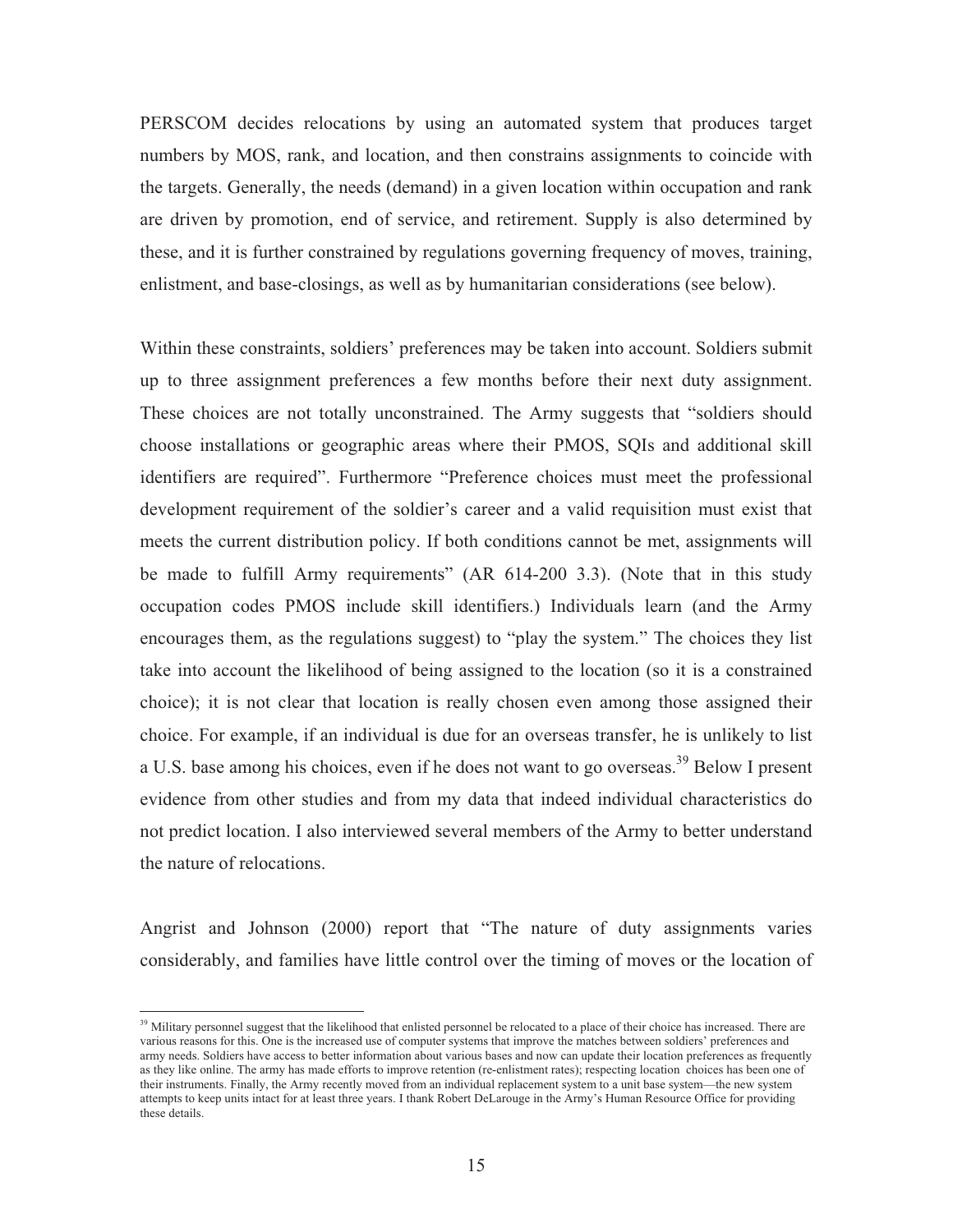the next job," although they do not themselves present evidence to this effect. Several (unfortunately non-representative) surveys conducted by the Department of Defense suggest that most of the time enlisted personnel are not assigned to their preferred location. Hiller (1982), using 1979 survey data, concluded that granting location of choice would be as effective as a bonus of 27% of annual pay in increasing reenlistment.<sup>40</sup> Among those surveyed in 1987, only 35% reported that they were assigned to their preferred location (Burnam et al, 1992). Croan et al. (1992) report that in 1989 about 40% of soldiers did not want to move to the location where they were assigned at the time relocation. Tarzier (1990) reports that "Service Members list constant relocation as one of the major reasons for separating from the Service." This evidence is consistent with the idea that individuals have very little choice over their relocations.

Regulations and available evidence suggest that once an individual has received orders to relocate, it is very difficult and highly unlikely that the decision be overturned. Disobeying relocation orders results in court martial. However, interviews with military personnel revealed that in reality some individuals may have more control over their relocations than others, *prior* to their receipt of relocation orders. For example, relocations that occur at the time of re-enlistment may be negotiated. $41$  According to Croan et al., junior ranking soldiers have the least control over where and when they move. Segal (1986) also suggests that those early in their military career (which is often correlated with but is not the same as rank) have the least control over where and when they move.42 Because of this evidence I drop officers from the study. Below, I formally test whether characteristics other than occupation (including skill) and rank predict relocations.<sup>43</sup>

<sup>40</sup> Quoted in Vernez and Zellman (1987).

<sup>&</sup>lt;sup>41</sup> Although there is no information on how frequently this occurs, it may have become a more frequent practice in recent years since re-enlistment rates have been dropping, and personnel retention has become a priority in the army.<br><sup>42</sup> Among those interviewed, there was no consensus on this issue: some believed that higher ranking officers had more inf

whereas others suggested that officers, due to their relative scarcity, but also because of expectations about their behavior, had less influence on their relocation. According to Rand (1998) officers experience almost twice as many operational moves as enlisted

personnel. This may suggest they are more frequently relocated to undesirable locations.<br><sup>43</sup> Similarly Lyle (2003) found (using IV approach) that parental absences appear to be orthogonal to factors determining children's academic attainment.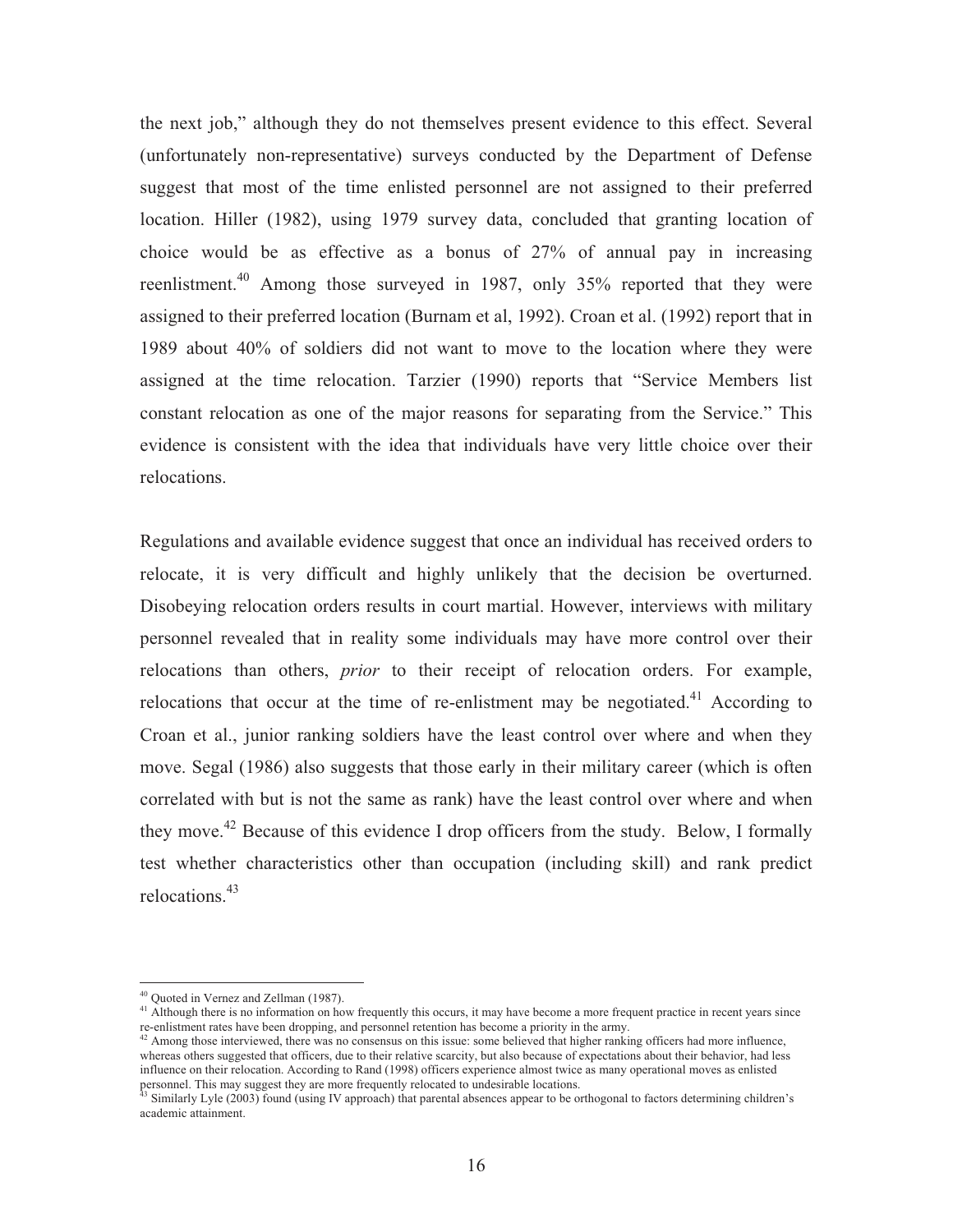One important issue for this paper is whether relocations are correlated with family health. A relevant point is that the army to some extent does consider family health needs in relocation assignments through the Exceptional Family Member Program (EFMP).<sup>44</sup> Soldiers enroll through their local Army MTF. The EFMP program is designed to be an assignment consideration, if pre-enrolled, and not an assignment limitation. Soldiers could be reassigned to an "all others tour" to meet Army requirements.<sup>45</sup> EFMP only results in reassignments to locations where needs can be met, not to relocations that soldiers prefer. In fact the Air Force advises that "It is very important to remember that the EFMP is not a base of preference program". Anecdotal evidence also suggests that this type of consideration is rarely granted. Furthermore, the Army frequently rejects EFMP applications.<sup>46</sup> For the purpose of this paper it is worth noting that EFMP is not granted because of "Climatic conditions or a geographical area adversely affecting a family member's health, [even if] the problem is of a recurring nature."<sup>47</sup> Below I look specifically at whether children's health measures predict location.

I provide statistical evidence that individual characteristics observed at the time of relocation are uncorrelated to base of relocation. Using the sample of individuals that are observed in different locations in two consecutive years, I estimate N equations of the form:

$$
P(location = j)_{i,t+1} = c + X_{i,t} \beta + \sum \gamma_i * I(rank * occupation * year)_{i,t} + \varepsilon_{i,t}, \forall j = 1,...N(1)
$$

These are linear probability models that predict the location of individual *i* in year *t+1* based on individual characteristics *X* (which include all of the sponsor's characteristics, mother's hospitalization variables and, importantly, all of the child's hospitalization

<sup>44</sup> According to Army regulation AR 614-200, EFMP "allows U.S. Total Army Personnel Command (PERSCOM) to consider the special education and medical needs of exceptional family members during the assignment process and reassign soldiers, when readiness does not require a specific assignment to an area where the needs can be accommodated."

<sup>&</sup>lt;sup>45</sup> Governing regulation AR 608-75, dated May 1996.

<sup>46</sup> There were 6 major Medical Centers during this period in the Continental US: Dwight D. Eisenhower Army Medical Center (Fort Gordon, Georgia), Womack Army Medical Center (Fort Bragg, North Carolina), Brooke Army Medical Center (Fort Sam Houston, Texas), Madigan Army Medical Center (Tacoma, WA), William Beaumont Army Medical Center (El Paso, Texas), and Walter Reed Army Medical Center (Washington, DC). I could restrict the sample to families in these locations since the health needs of family members would be considered as satisfied for enlisted personnel with access to major medical centers. Unfortunately this would severely limit my estimation sample.

<sup>47</sup> This information is published online by the Air Force Personnel Center and is available at: http://www.afpc.randolph.af.mil/efmphumi/efmp-humi.htm. Although this paper looks at Army, not Air Force personnel, this information is indicative of Army practices in general.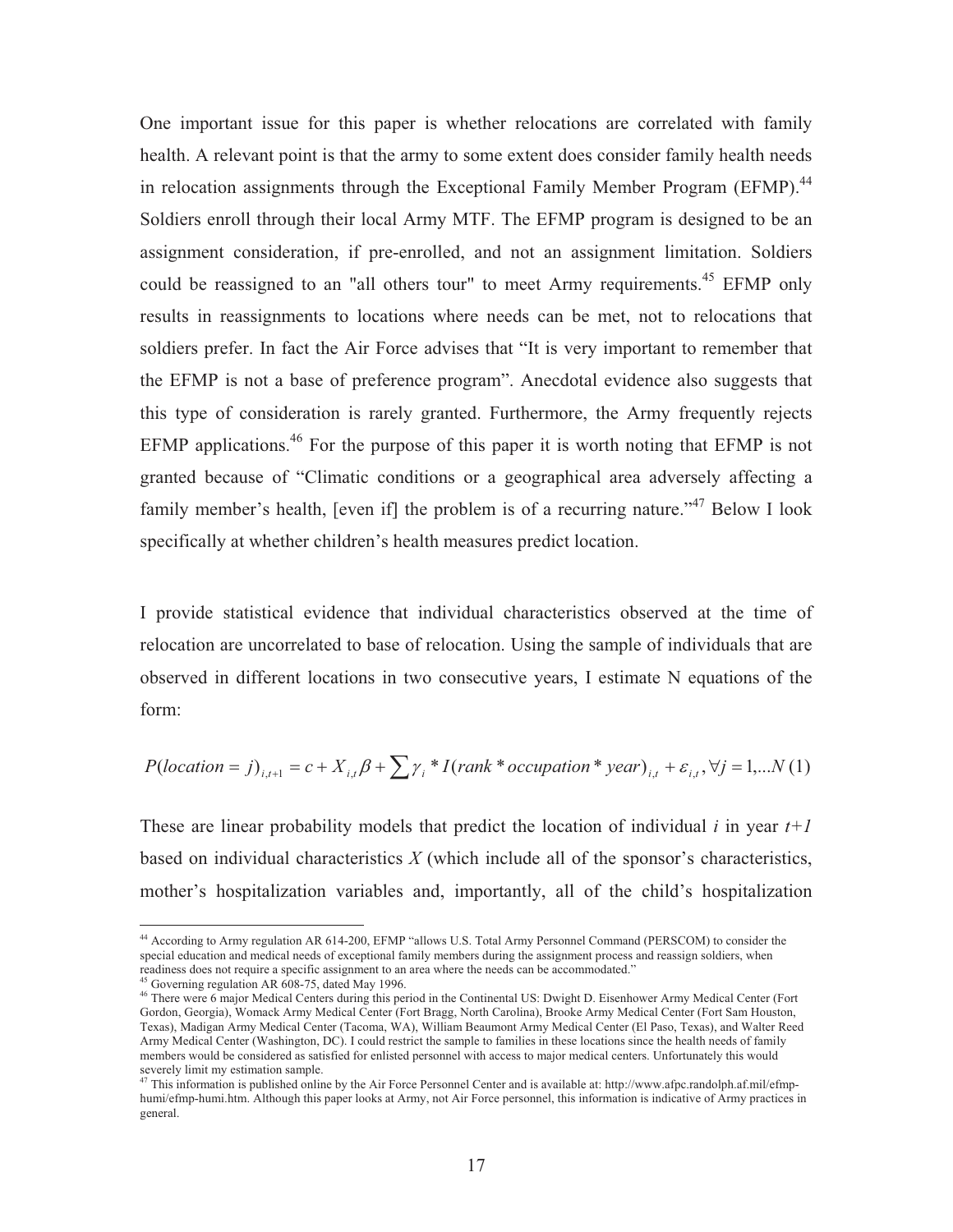variables) and a set of dummies for each rank, occupation and year cell.<sup>48</sup> The error terms are clustered at the sponsor level since a sponsor can have several children and they may be observed in more than one year. There are as many equations as bases to which individuals are relocated. Among those who move between *t* and *t+1*, no other observed characteristics other than rank and occupation in year t should predict location in year  $t+1$ . For each regression, I perform a joint test that  $\beta=0$ . If indeed individual characteristics are orthogonal to location, then the vast majority of the tests should not reject the null.

In Table 2a, I present the distribution of the p-values for these tests. First I look at relocations to all bases (excluding foreign bases<sup>49</sup>) from all bases for parents of children ages 0 to 5.<sup>50</sup> Only in 6.6% of the regressions are individual characteristics predictive of relocation. Thus, at the 10% level we cannot reject the hypothesis that relocations are uncorrelated with observable characteristics beyond occupation and rank. Then I restrict my attention to relocations to the bases used in this study. Again, at the 5% level we cannot reject the hypotheses that individual characteristics are orthogonal to location.<sup>51</sup>

This evidence suggests that for the vast majority of enlisted personnel, relocations are not chosen. A weaker, but relevant test for this study, is to look at whether personal characteristics predict pollution at relocation bases. For example are high SES sponsors more likely to request bases that have low pollution levels? This would appear not to be the case. In interviews, bases located closer to cities were generally preferred, and they tend to be more polluted on average. Some bases are universally thought of as undesirable locations, mostly for their remoteness and weather conditions, and due to the lack of availability of some services such as good schools. On the other hand, these same rural bases can be desirable from a career perspective because of the training opportunities available. (Fort Polk is a frequently cited example.) A priori this evidence

<sup>&</sup>lt;sup>48</sup> The Army suggests that all are treated equally within PMOS and rank groups. I interact these with year since there is no reason to believe that these groups are treated equally over time. Deployments to the Gulf War and relocations due to base closures during this period make it highly unlikely that this is the case.

 $9$  Recall that the data I obtained did not include information on most personnel stationed overseas.

<sup>&</sup>lt;sup>50</sup> In order to maximize the sample size for this test I do not drop individuals without access to MTFs or those in bases far from pollution monitors.

Ideally one would allow for the error term to be correlated across equations, but it was not possible to estimate all equations at once for technical reasons. STATA will not estimate SUR with a large number of equations.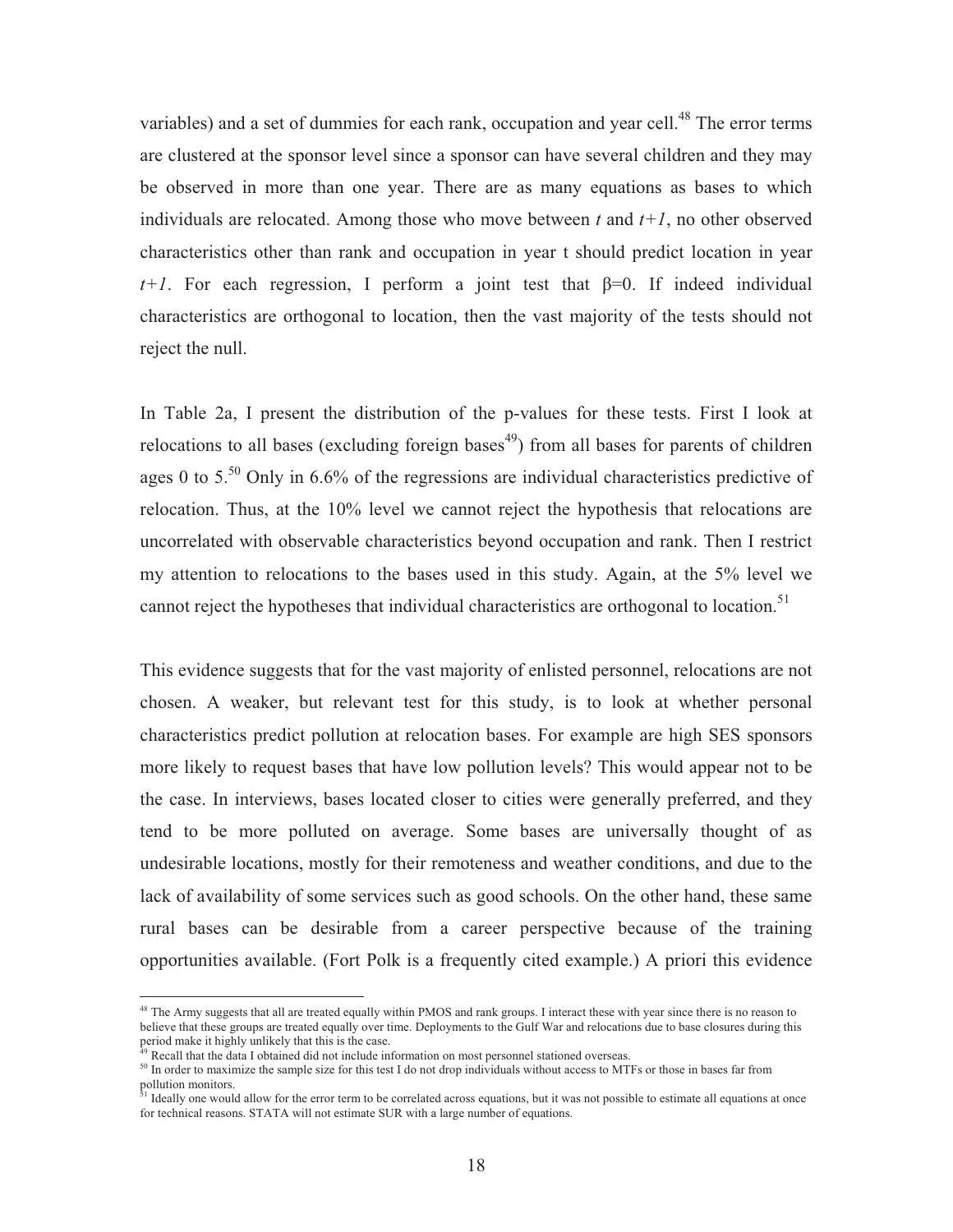suggests that even if individuals were able to choose their location, it is not clear how their characteristics would be correlated to pollution. To test this in the data I estimate the following equations:

$$
Y_{i,t+1} = c + X_{i,t} \beta + \sum \gamma_i * I(rank * occupation * year)_{i,t} + \varepsilon_{i,t}, (2)
$$

where Y is the pollution level that individual *i* is exposed to in year *t+1*, and *X* includes all of the same individual characteristics mentioned above in year *t*, including year *t*'s hospitalization variables for mother and child. I estimate one equation per pollutant. Again the sample is restricted to those that move between two years. The errors are clustered at the sponsor level. For each equation I test whether the *X*s are jointly significant. The results are presented in Table 2b. In all cases, the test does not reject the null that the *X*s are not significant. In the bottom of the table I re-estimate the equations year by year. In only 3 out of 35 equations do we reject the null, suggesting that indeed individual characteristics do not predict pollution exposure.

In spite of this evidence I collected additional data to assess whether choice of location affects the results. I calculated the distance from each installation to the closest city (for various city sizes) and also obtained aggregate statistics on the frequency with which bases are listed as individuals' top choices for 1991 to 1995 from West Point. These measures can be used as proxies for unpopularity in the regressions of interest (see below), or alternatively they can be used to restrict the estimation sample.

### **IV. Main results**

 $\overline{a}$ 

#### A. Empirical approach

For each age group (ages 0 to 1, and ages 2 to 5), I estimate the following individual level linear probability model, $52$ 

<sup>&</sup>lt;sup>52</sup> Logit specifications yield very similar results.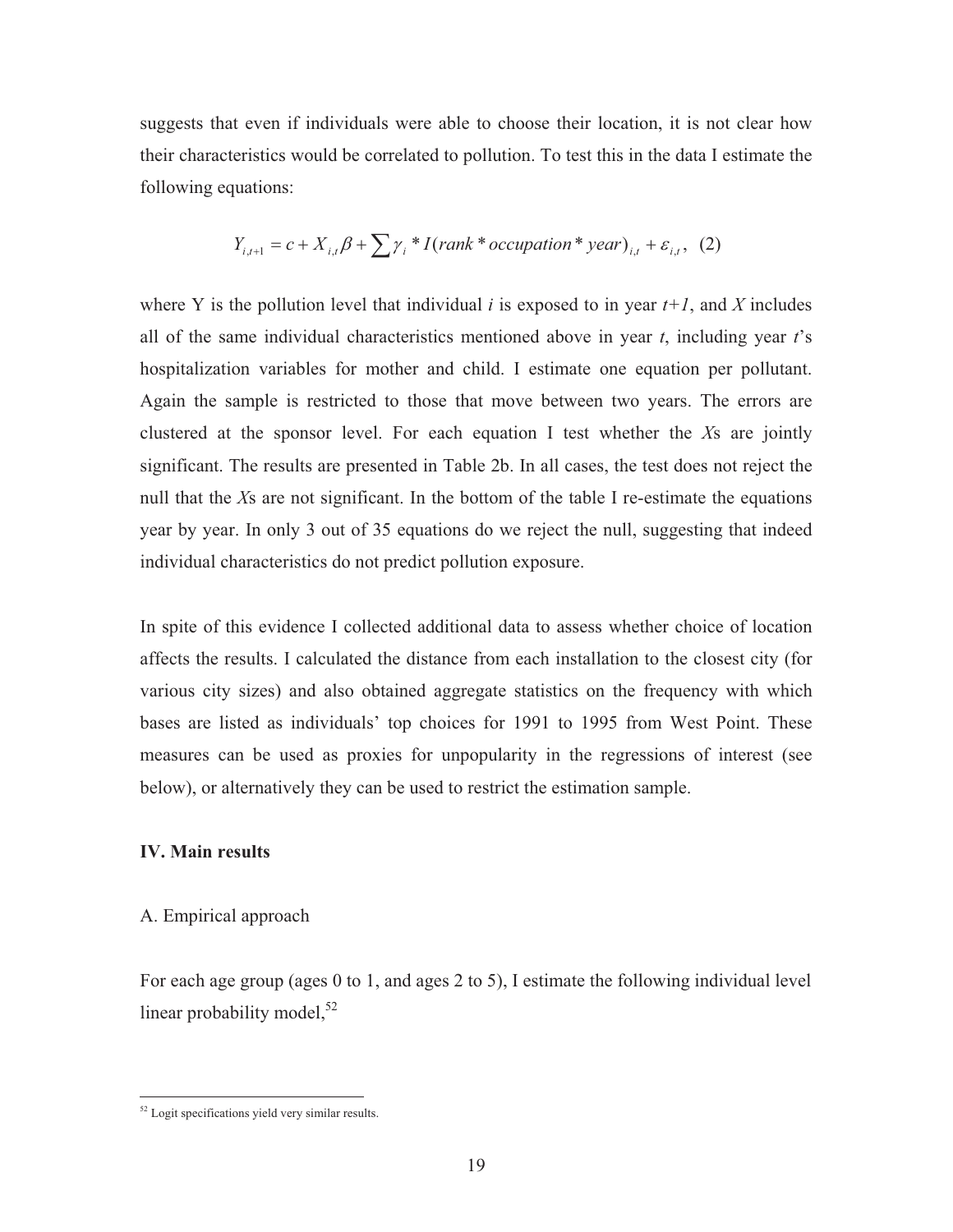$$
Hosp_{ibt} = c + P_{ibt} \mu + X_{ibt} \beta + Z_{bt} \delta + \sum \gamma^* I (rank^* occupation^* year)_{ibt} + \varepsilon_{ibt}, (3)
$$

where the dependent variable *Hosp* is a dummy variable indicating whether or not child *i* living in base *b* was hospitalized in year *t* for a respiratory condition; *X* is a matrix that includes age, race and gender of the child, and  $\gamma s$  are the coefficients for each possible rank\*occupation\*year cell. Z is a matrix of base-level characteristics. Because weather is a potential confounder, rain, temperature and temperature-squared are included in all models; some models include additional base controls.

The coefficients of interest are the estimated  $\mu$ s, which represent the effect of a given pollutant *P* on the probability the child was hospitalized during the year. Unbiased estimates can be obtained under the assumption that, conditional on the included covariates, there are not unobserved individual or base level characteristics that predict respiratory hospitalizations and are correlated with pollution.

In this baseline regression, estimates of the effects of pollutants are identified from crosssectional variation, by simply comparing the (predicted) hospitalization rates of children in high pollution areas with those in low pollution areas. If location is indeed not chosen and pollution is uncorrelated to own characteristics, then adding individual characteristics should not affect the estimates. Importantly among individual characteristics I can control for whether the child was hospitalized for an external cause (which mostly include accidents and violence-related episodes). This should capture additional family characteristics.

In principle, one of the advantages of the military is that their lifestyle will remain relatively stable as they move across the country. However there may be characteristics of the location that vary with pollution and also affect health, such as proximity to an urban area. In order to separate the effects of pollutants from those of other base characteristics I take several approaches. One is to control for a number of base- and year-level characteristics such as distance to the closest military treatment facility, distance to the closest city, and other base characteristics that were described in the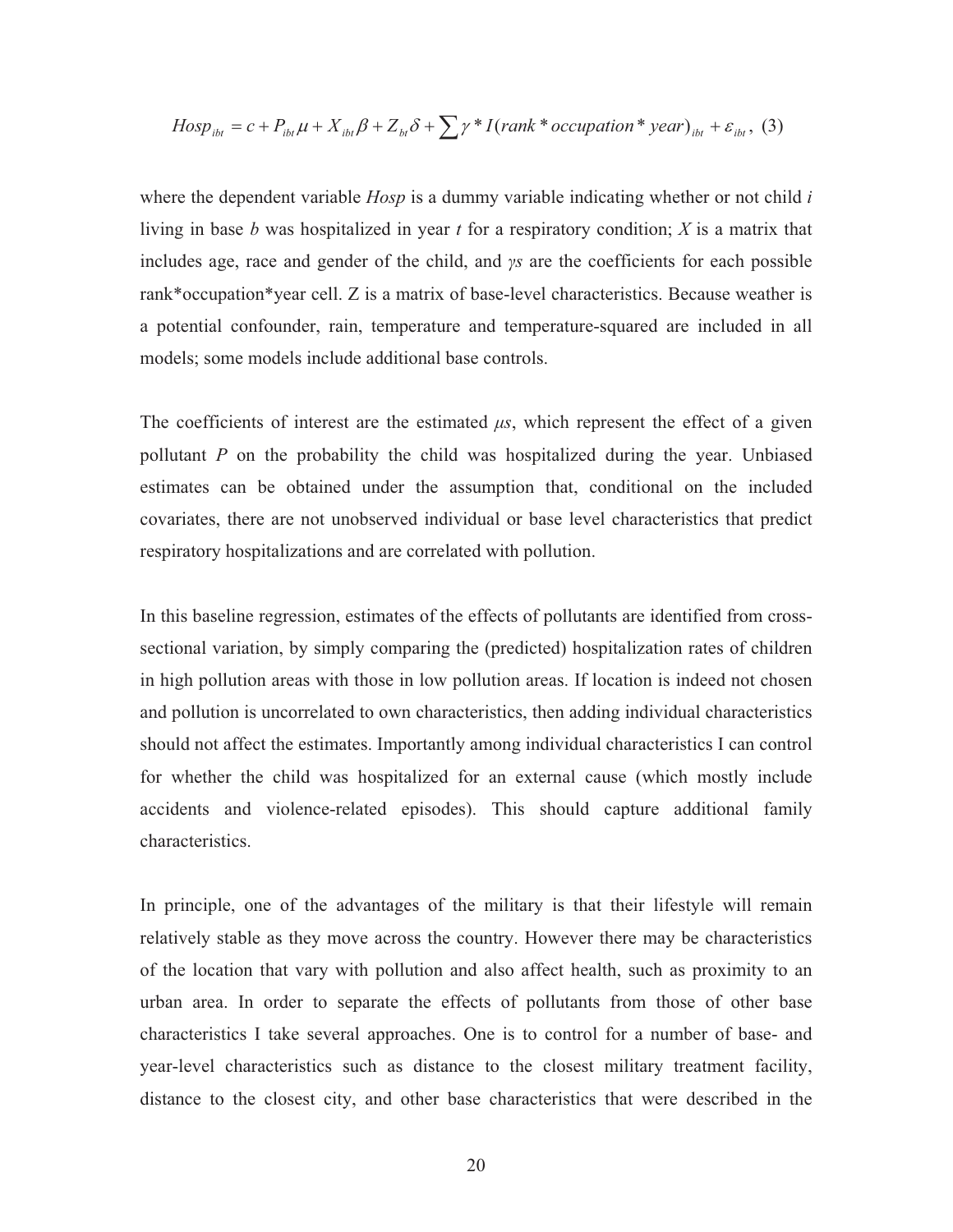appendix, including the percentage of sponsors that requested that base that year, and the percentage of children that were hospitalized for external causes. This last variable should control for other base characteristics like crime. Lead is also included as a base level control, although the predictions for lead are fairly poor. Alternatively, I estimate equation 3 using base fixed effects to control for site-specific characteristics that are time invariant. In these regressions, identification comes from changes in pollution over time within bases, and from changes in pollution due to relocations.

The specifications used here related annual pollution measures to annual hospitalization measures. Thus it measures the effects of pollution that occur within a relatively short period of time. However, previous studies have found effects of pollution within a year and even for much shorter windows (daily or weekly).<sup>53</sup> On the other hand the effects of pollution may be lagged or even cumulative over the years—these cannot be estimated here.<sup>54</sup>

In all estimations, the errors are clustered at the base level to account for the fact that all individuals in the same base are exposed to the same levels of predicted pollution, which is measured with errors; these levels are also likely to be correlated over time within bases (Bertrand et al,  $2004$ ).<sup>55</sup>

#### B. Main results

 $\overline{a}$ 

The results from estimating equation 3 for each age group are presented in table 4. The first column shows the effects of pollution when only age, gender, race and weather (temperature and rain) are included (in addition to rank\*occupation\*year dummies). The results for ages 0 to 1 show a significant negative effect of  $SO<sub>2</sub>$  on hospitalizations, a significant positive effect of  $NO<sub>2</sub>$  and no significant effects for PM10, CO or  $O<sub>3</sub>$ . The

 $53$  Chay and Greenstone (2003) relate annual infant mortality to annual pollution measures; Currie and Neidell (2005) look at mortality and pollution within a week; studies in epidemiology have commonly related daily mortality to levels of PM10 (e.g. Samet et al, 2000, Burnett et al., 1998).

<sup>&</sup>lt;sup>54</sup> Because of data limitations, it is unfortunately not possible to construct pollution exposure histories for a large number of children in the sample. Thus the question of whether there are lagged effects of pollution is not investigated in this paper.<br><sup>55</sup> In addition the standard errors would need to be corrected because pollution levels are predicted. H

correction here since the effect of measurement error is likely to be larger anyway.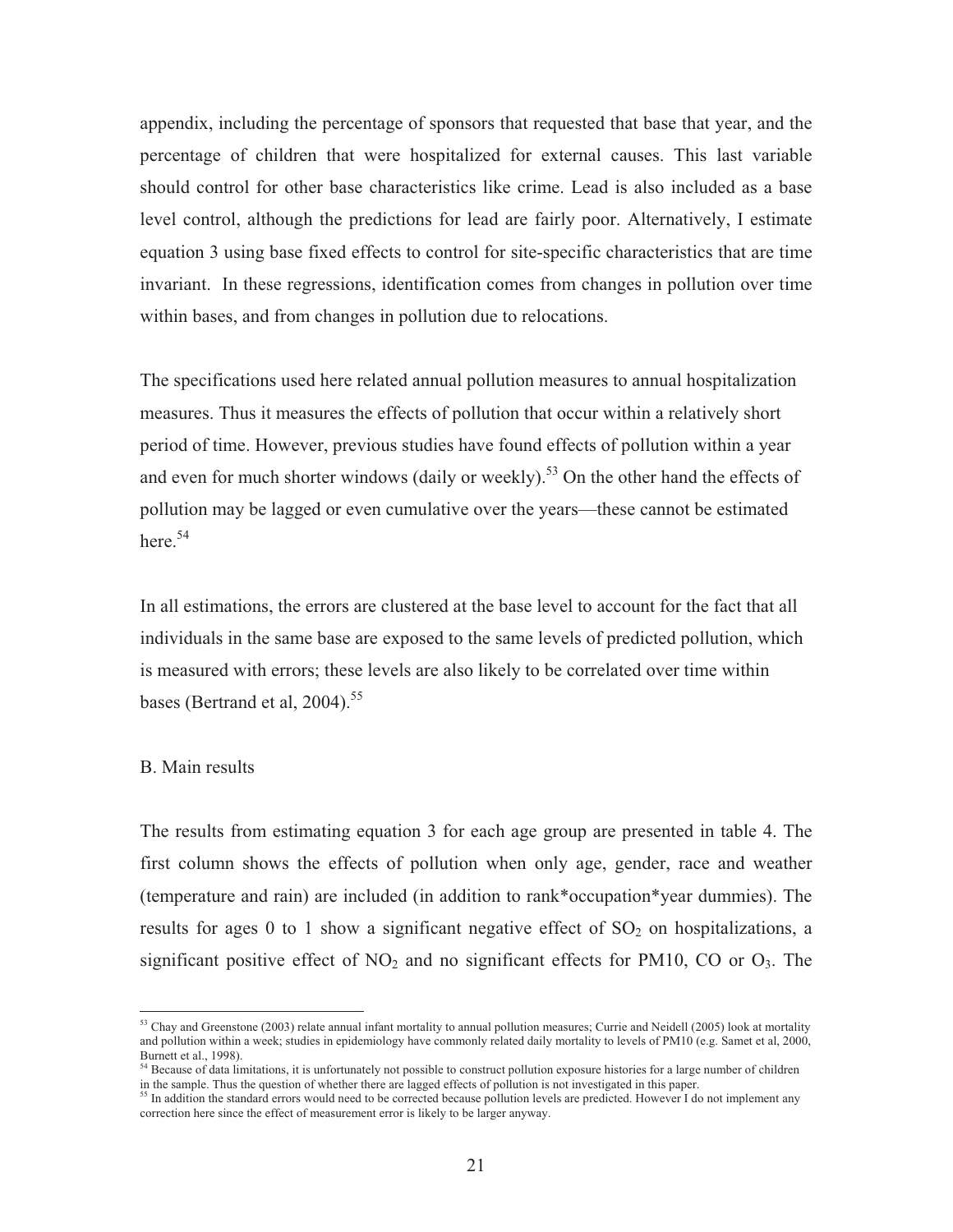pattern is different for children ages 2 to 5. For them there appears to be a significant positive effect of  $O_3$  and a negative effect of PM10, whereas all other coefficients are insignificant.

Column 2 adds all parental controls and a dummy for whether the child was hospitalized for an external cause. The sample sizes fall somewhat because some individuals are missing some of the parental characteristics, so the last column of the table presents the results with the smaller sample and only basic controls. In all three regressions the estimated coefficients are very similar, especially for children ages 2 to 5. This is consistent with previous results that individual characteristics are uncorrelated with pollution levels at the base.

Next I examine the effect of base-level controls. Column 3 adds all base characteristics, and column 4 uses base fixed-effects. In column 5 I add parental characteristics and base characteristics, and finally column 7 adds all possible controls. The results from adding base characteristics and/or base fixed-effects suggest that the basic results for children ages 0 to 1 are not robust: when these additional controls are added  $SO_2$  becomes positive and insignificant and  $NO<sub>2</sub>$  also becomes insignificant. In fact in these regressions no pollutant has a significant effect on hospitalizations. Moreover the test for the joint significance of all pollutants does not reject the null at the 5 or 10% level (see results in Table 6 explained below). However the sample of children ages 0 to 1 is small.

On the other hand the results for children ages 2 to 5 are different. In all specifications, the effect of  $O_3$  is positive and significant (although it is somewhat bigger once base characteristics or fixed effects are added). The negative and significant effect of PM10 disappears with the addition of base fixed-effects. All other coefficients remain insignificant (although CO is significant at the  $10\%$  level in column 4).<sup>56</sup>

<sup>&</sup>lt;sup>56</sup> Although the results include base fixed effects and some time-varying base characteristics, it may be that there are still unobserved base characteristics correlated with pollution, in particular  $O_3$ . As an additional check on these results, I looked at whether the bases with the highest  $O_3$  levels appear to be similar. Appendix I lists the 10 locations with the highest  $O_3$  levels every year in the sample, as well as some of their characteristics. These locations come from various states (although it is apparent that bases in Utah are often among the top ten), have various sizes (some are quite large, e.g. Fort Jackson, Fort Meade; whereas some are rather small), levels of education and number of officers. Overall they do not appear to be very similar locations.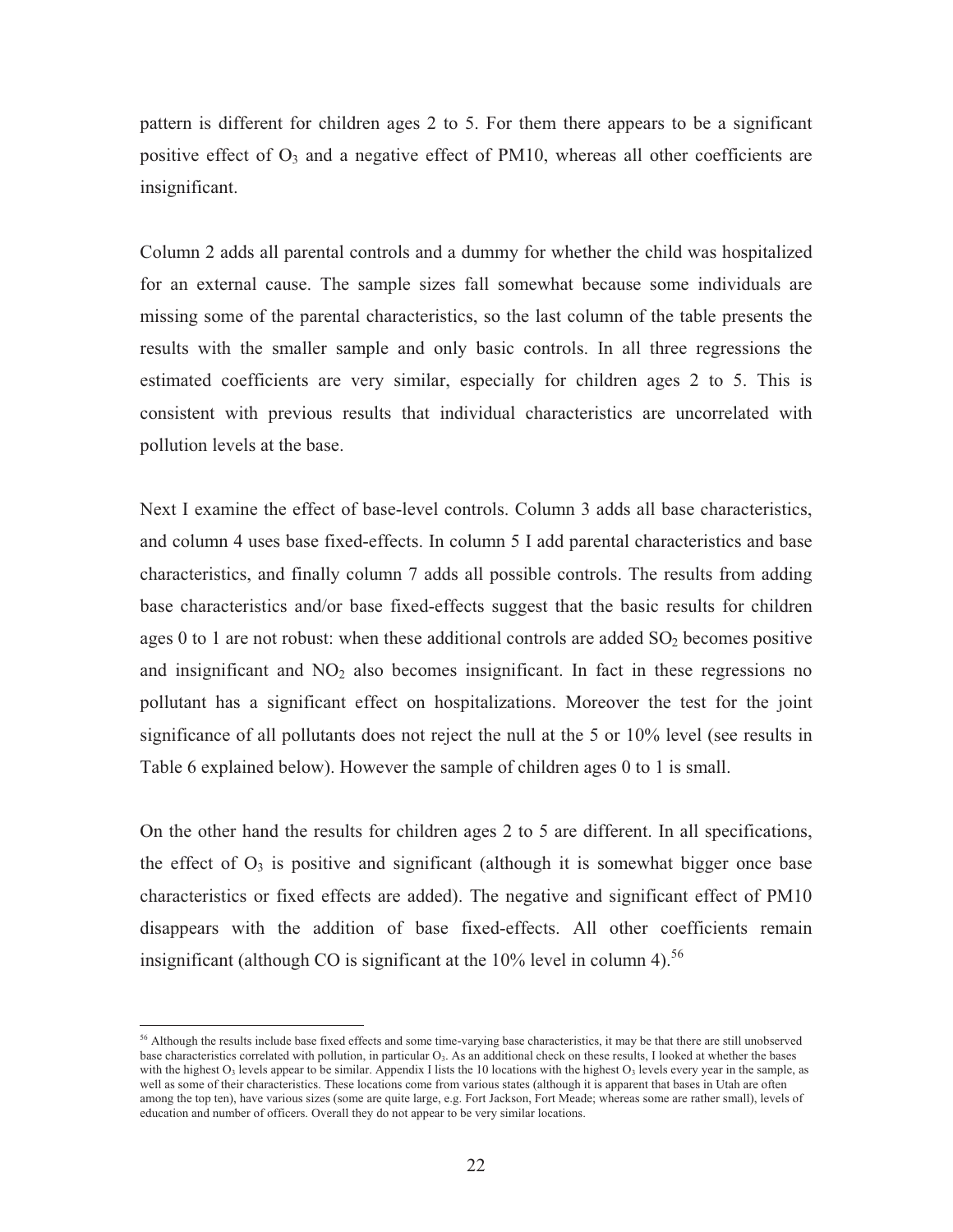In the last column, as a final way to assess whether omitted individual- and base-level characteristics are driving the results, I look at whether pollution predicts the probability that a child will be hospitalized for an external cause. For children in both age groups, all of the coefficients for individual pollutants are statistically insignificant. Neither are they jointly significant.<sup>57</sup> I find similar results when using hospitalizations from other causes.<sup>58</sup>

The results from this table suggest that there are no statistically significant effects of pollution for children ages 0 to 1 on respiratory hospitalizations, and that  $O_3$ , but no other pollutant, significantly increases the probability of a respiratory hospitalization for children ages 2 to 5. In terms of magnitude the coefficient on  $O_3$ , which ranges from 0.163 to 0.27, implies that an increase of one standard deviation in  $O_3$  (0.008) increases the probability of a respiratory hospitalization by 0.0013-0.00216 percentage points, or about 10-17%, relative to the mean for children ages 2-5 (0.0124). The implied elasticity ranges from 0.7 to 1.14.

### C. Specification checks and other estimation issues

Table 5 shows a number of additional specification checks done to gauge the robustness of the results. The first column reproduces the results with just the basic controls. In column 2 I add dummies for whether the closest monitor for a given pollutant is more than 30 miles away. In column 3 pollution variables are interacted with these dummies (so the coefficients show the effect of pollution if the monitor is within 30 miles interactions are not shown). What these results suggest is that it is the distance to the monitor that is responsible for the differences in the estimated coefficients when adding base characteristics or fixed effects. Note that the coefficient on  $SO_2$  switches sign and the coefficient on  $NO<sub>2</sub>$  becomes insignificant. Also these distance-to-monitor controls increase the coefficient of  $O_3$ , and it remains at that level when we add additional base characteristics (column 4) for the older children. These results are important in that they suggest that base characteristics do not affect the results, but also that distance to the monitors does. This suggests that measurement error in pollution predictions, which is a

 $57$  The p-values for the children ages 0 to 1 and 2 to 5 are 0.9724 and 0.6350 respectively.

<sup>&</sup>lt;sup>58</sup> Except for PM10 which is negative and significant for infants. I do not report these for brevity. Results available upon request.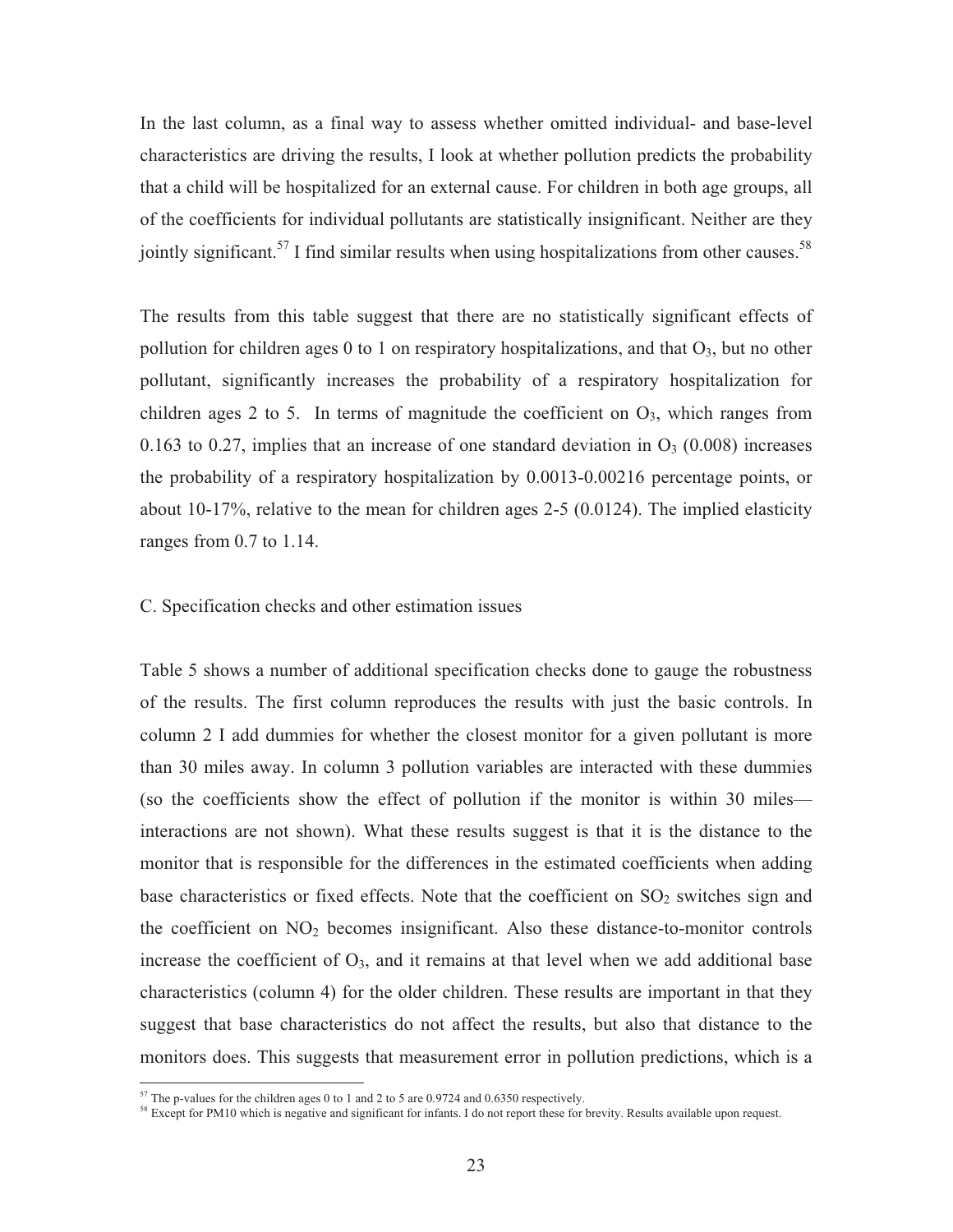function of distance from monitor, is important. Interestingly, the results for children ages 0 to 1 suggest that this measurement error is not classical, since it does not always result in attenuated coefficients. I explore this issue below.<sup>59</sup>

Columns 5 through 11 re-estimate the model with all controls, dropping one year at a time. Recall that years 1990 and 1991 could be problematic because of deployments to the first Gulf War. Also 1995 is of concern because it is missing  $\frac{1}{4}$  of that years' hospitalizations, and because of the shift from Champus to Tricare. Nonetheless, the results are consistent across specifications. In none of the specifications are the effects of pollution significant for ages 0 to 1, whereas the effect of  $O<sub>3</sub>$  is always positive and significant for children ages 2 to 5 (except for the regression that drops 1989, but note that the point estimate in this regression is quite similar to that of other regressions).

In columns 12 and 13, I test the sensitivity of the results to pollution outliers in the data. In column 12 I drop observations where the value of any pollutant exceeds its  $99<sup>th</sup>$ percentile or is below its  $1<sup>st</sup>$  percentile. This restriction has very little impact on the results. However, Figure 6 suggests that higher values rather than lower values of pollution may be problematic. The last column drops all observations where the value of the pollutant exceeds its  $90<sup>th</sup>$  percentile for every pollutant. The results for younger children are unchanged. For children ages 2 to 5, the effect of  $O<sub>3</sub>$  increases in magnitude (it is not significant but the sample size has fallen), and interestingly the effect of CO increases and becomes marginally significant. Overall the results from table 5 suggest that the estimates are robust to a variety of specification checks.

To further explore measurement error in the predictions, Table 6 compares the results obtained from different predictions methods, and from limiting the sample based on distance to monitor. I do so using the basic model that controls only for gender, race, age and weather (in addition to pmos\*rank\*year dummies). The first column reproduces the results using the basic specification. In the next column instead of adding all pollutants at once, I enter them one at a time. Because pollutants are correlated, and they can all

<sup>&</sup>lt;sup>59</sup> In their literature review, Dominici et al (2003) identify the modeling of measurement error as an area in need of further research.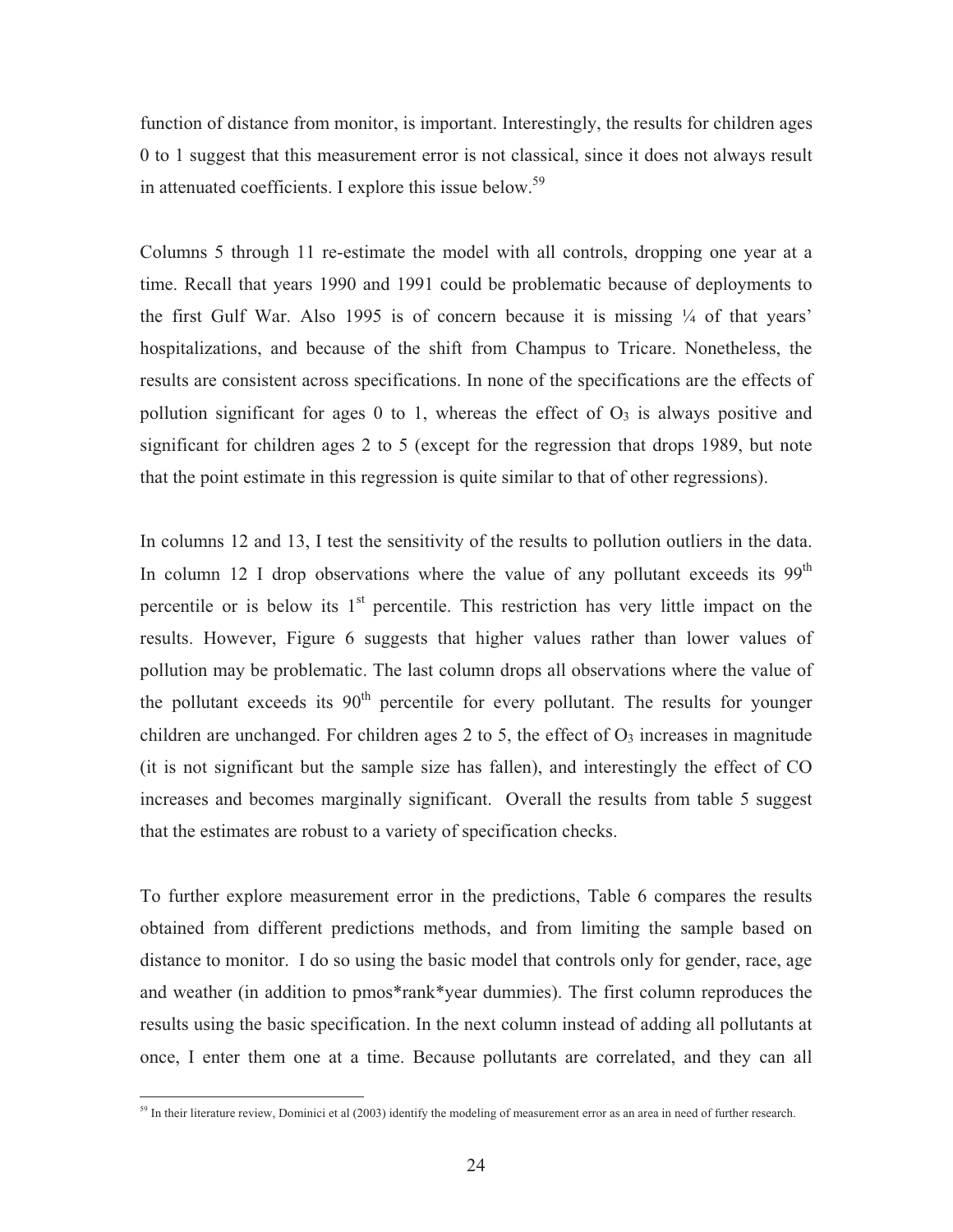potentially affect health, single-pollutant models (which are the most commonly used in the literature) can generate biased estimates of the effects of the pollutant in question. For both age-groups, the results are different and mostly insignificant, although the effect of  $O<sub>3</sub>$  remains significant for children ages 2 to 5.

Next I compare Kriging to deterministic predictions (IDW), although it is clear that from a theoretical perspective Kriging estimates are to be preferred. In the next two columns I present the results that compare IDW30 and Kriging using the same estimation sample (i.e. limiting the sample to only those with monitors for all pollutants within 30 miles). For children ages 0 to 1 once again we see that limiting the sample based on distance to monitor reverses the coefficient on  $SO_2$  and on  $NO_2$ . For children ages 2 to 5 the coefficient on  $O_3$  becomes larger. Interestingly, although insignificant, the coefficients on  $SO<sub>2</sub>$  and on  $NO<sub>2</sub>$  also switch sign in the older sample once I make the distance restrictions. Otherwise Kriging and IDW30 yield coefficients of about the same magnitude for those coefficients that are significant, although the standard errors are quite different. In the next two columns, I compare IDW15 and Kriging. In these specifications the size and sign of the coefficients is quite different although it is worth noting that no coefficient is significant (although the sample is now quite small), except that CO is positive and significant for the older children.

Direct evidence of non-classical errors is presented in Appendix J. For each pollutant I plot the standard error of the Kriging predictions as a function of distance to the closest monitor in 1990 (results are similar for other years). The graph shows that the standard error of the predictions gets larger as the distance to the closest monitor increases for all pollutants, but especially for  $NO<sub>2</sub>$ ,  $SO<sub>2</sub>$  and  $O<sub>3</sub>$ . This is consistent with the regression results.

Lastly I compare Kriging to county-weighted average predictions. The rationale for these predictions is not based on spatial correlation, but rather by the idea that county averages may be a better measure of exposure than (precise) measures of ambient levels of pollution. Although it is well known that ambient levels are not necessarily good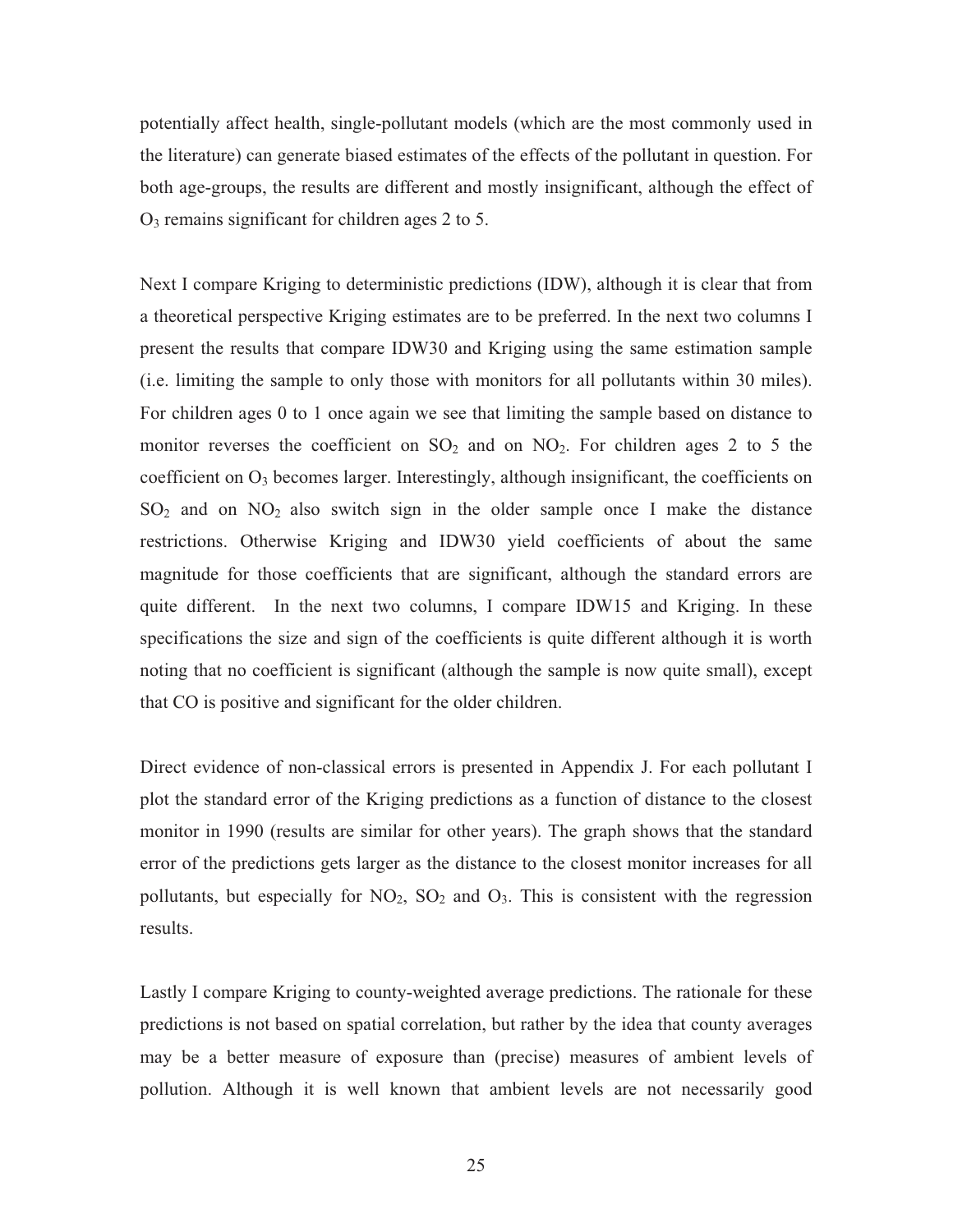predictors of exposure, it is also not clear (and not known) that county average are better proxies for exposure. So it is difficult to determine which set of estimates is best. These two methods produce very different coefficients, although again most coefficients are insignificant, so unfortunately it is difficult to draw conclusions.

In summary this section has shown that  $O_3$  has a robust positive and significant effect on the probability that a child age 2 to 5 is hospitalized for a respiratory condition during the year. There are no significant and robust effects of pollutants for younger children.  $NO<sub>2</sub>$ and  $SO<sub>2</sub>$  are very sensitive in both samples to distance from monitors and produce results that are unstable in both magnitude and sign. In some specifications CO is sometimes positive and significant for older children, but the magnitude of CO estimates (and their standard error) also appears to be sensitive to distance to monitors and to outliers.

### **V. Additional results**

 $\overline{a}$ 

### A. Exploring the Functional Form

All the models above are linear functions of different pollutants. However it is possible the effects of pollution are non-linear. The EPA uses certain cutoffs as thresholds beyond which pollution levels are classified as dangerous or very dangerous. (See Appendix B.) However little is known about the shape of these relationships generally. Additionally it has been suggested that the deleterious health effects of some pollutants can be exacerbated (or diminished) by the presence of other pollutants (i.e. there may be more than additive effects). $60$  This suggests that models with interactions between pollutants may be more appropriate. This discussion suggests that it is necessary to explore the functional form of the equation of interest.

<sup>&</sup>lt;sup>60</sup> For example PM is suspected to interact with almost all pollutants, in particular  $O_3$ , and SO<sub>2</sub>, because  $O_3$  and SO<sub>2</sub> can inflame the lungs, increasing the rate at which PM is absorbed. There are some controlled studies that examine the effects of two-pollutant mixtures in humans and animals; these studies suggest there exist more than additive effects, for example between PM and  $O<sub>3</sub>$  (WHO 2003). The EPA (1996) reported that "This issue of exposure to copollutants remains poorly understood, especially with regard to potential chronic effects."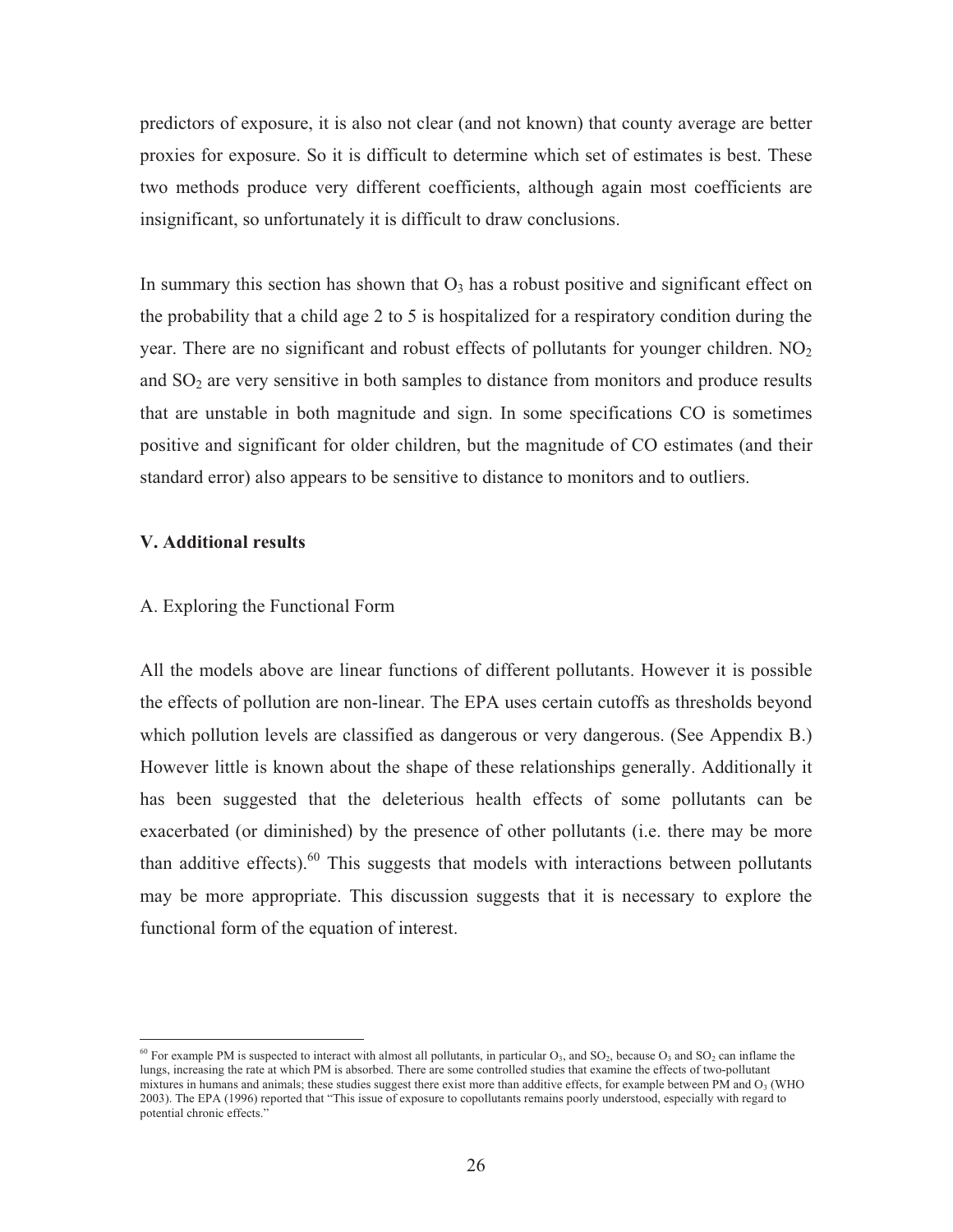There is no a-priori consensus on how to choose the variables that should be used in a regression in the absence of theory, in particular higher order terms. The number of higher order terms for example has to be chosen somewhat arbitrarily. Additionally the statistical properties of models that include terms using pre-testing are not known. Finally in the context of this study, there are two additional caveats. Non-linear models will be sensitive to outliers which are common for all pollutants examined here. Also these models require more variation in pollution since they must identify effects in different regions of support. This study uses 940 base\*year observations to identify the effect of pollutants (since everyone in a given base and year is subject to the same pollution levels). As we add interactions and higher order terms the identification becomes less precise.

In Table 7 I investigate whether the data suggest interactions and higher order terms belong in the model. I do so using the model that includes all possible controls (all individual and parental characteristics, all base characteristics and base fixed-effects). As is commonly done, I arbitrarily choose to start by including up to five level higher order terms  $(x, x^2...x^5)$  and up to five level interactions (or first order combinations of pollutant; the fifth level interaction is  $PM^*CO^*NO_2^*SO_2^*O_3$  and drop the highest order terms progressively.<sup>61</sup> For each model I report three measures of fit, the adjusted rsquared, the Akaike Information Criteria (AIC) and the Bayesian Information Criteria (BIC). I also report the p-value for the test of joint significance of all pollution terms, of all interactions, and higher order terms (excluding the main linear terms) and for the higher order terms. Because the results may be sensitive to outliers, I report these results with the entire sample, and also for a sub-sample that excludes all observations where pollution exceeded the  $90<sup>th</sup>$  percentile for each pollutants respectively.

In all of the specifications tested and for both age groups, the models always reject the null that the higher order interactions/terms are jointly 0, regardless of which terms are included. Additionally, the measures of fit suggest that the models with higher order terms and/or interactions are a better fit. Although these non-linear models are sensitive

<sup>&</sup>lt;sup>61</sup> Ideally one would estimate  $2^{50}$  models (there are 50 possible terms one can include in the regression) and choose the model with the highest fit. Instead I present specifications that include all terms, interactions only, or high-order terms only.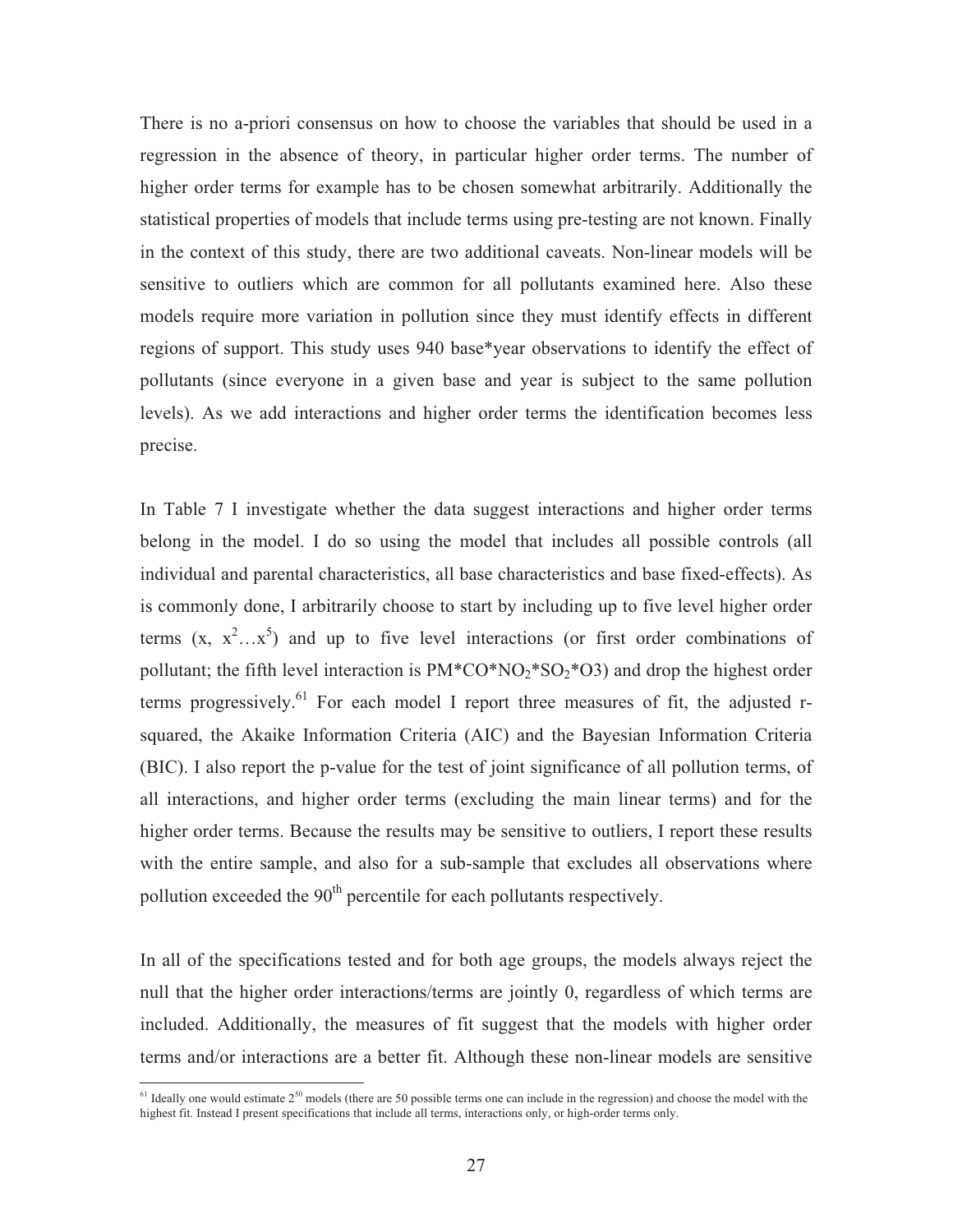to the inclusion of covariates (in particular the magnitudes of the coefficients is quite different without all the controls<sup>62</sup>), these conclusions are not: the models with higher order terms and interactions are better fits, and these terms appear to be jointly significant.

These models are difficult to interpret. In figures 7a and 7b I report the implied marginal effects for each pollutant as a function of the level of the pollutants (from models that include all the possible terms, since this is the preferred specification when outliers are excluded). For children ages 2 to 5, with or without outliers, these graphs suggest that the marginal effects of CO, PM10, and  $O_3$  are relatively constant, whereas the effects of NO<sub>2</sub> and  $SO<sub>2</sub>$  appear to be increasing. However the standard errors (not shown) are very large. For children ages 0 to 1, the conclusions are similar, although again it is worth noting that for this group the results are much more unstable, most likely because of the smaller sample sizes.

Unfortunately, because of the limited variation in the data and the fact that the variation of pollution levels is not independent from one pollutant to another, these models are limited in their ability to identify the true underlying shape of the relationships. However the data strongly suggest that non-linearities and interactions are important. This is an important topic for further research.

## B. Some issues in interpreting the results

In the previous sections the effects of pollutants were interpreted by thinking of the estimated coefficient as the partial effect of increasing one pollutant while holding all other variables constant. However this standard interpretation may not be appropriate here,<sup>63</sup> in particular because it may not be physically possible to lower one pollutant while "holding all others constant." Some combinations of pollution may not be physically attainable. This is because of the way pollutants interact with each other.  $NO<sub>2</sub>$ and  $SO_2$  are precursors of PM10 and  $O_3$ . So reductions in  $NO_2$  or  $SO_2$  may lower PM10

<sup>&</sup>lt;sup>62</sup> Results not shown, available upon request.

<sup>&</sup>lt;sup>63</sup> This problem is noted for example by Dominici et al (2003). This issue is usually ignored in many studies.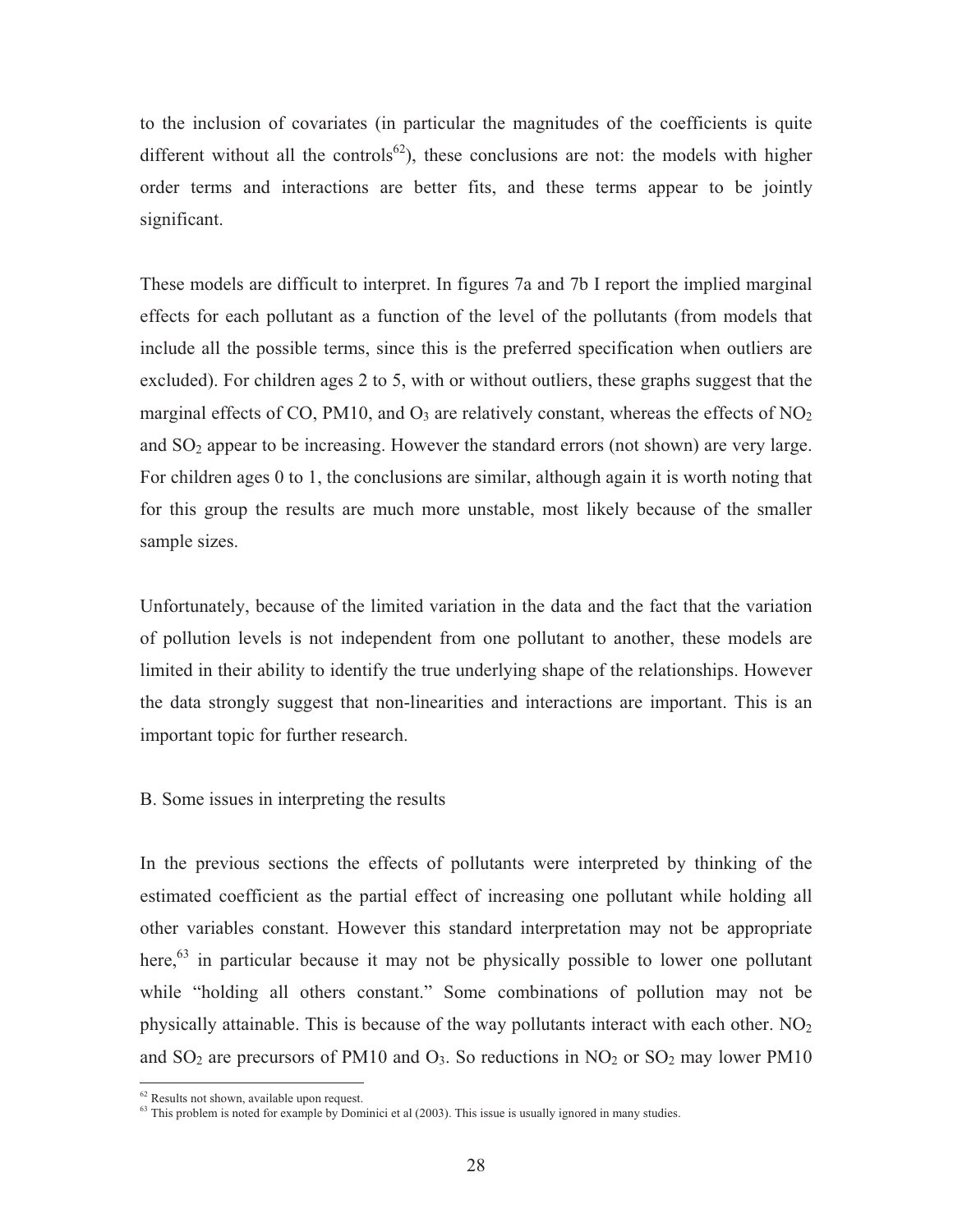levels as well. However these interactions are complex. For example it is well known that there is an  $O_3$ -NO<sub>2</sub> cycle. Lin (2004) shows that emissions of NO<sub>2</sub> can either increase or decrease the levels of  $O_3$ , depending on other conditions at the location. Furthermore  $O_3$ can degenerate into  $NO<sub>2</sub>$ . This simplified example illustrates that it may not be sensible to think of partial effects in our model given that these cross-pollutant effects are not known. This is particularly relevant for policy exercises since the partial effect will not answer the most basic policy question, namely what the effect is of lowering emissions of a particular pollutant.<sup>64</sup> It also suggests a reason why some of the estimated coefficients (here and in other studies) can sometimes be negative.

An alternative way to interpret results from these multi-pollutant models is to think of feasible policy interventions. The one I consider here is to compare the predicted percentage hospitalized for respiratory conditions across locations with very low and very high levels of pollution for all pollutants, while holding other variables constant (I set them equal to the sample mean). This is akin to moving individuals from high to low pollution areas, or comparable to reductions over time of all pollutants. This experiment lowers all levels of pollution simultaneously to combinations that are feasible (since they are observed).

Table 8 presents these results for children ages 2 to 5 (since pollution appears not to be significant for the younger children). Panel A shows the results of the experiment using the linear model. The actual (and predicted) percentage of children hospitalized for respiratory conditions is 1.15%. However the percentage is higher (1.4) for those living in bases where all pollutants are high (all above their  $70<sup>th</sup>$  percentile) and lower (0.7) where all are low (all below their  $30<sup>th</sup>$  percentile).

In order to assess how much of this difference is due to differences in pollution levels rather than in other characteristics, I compare the predicted percentages, holding all other variables at their mean. In models that include only basic controls, the difference between

<sup>&</sup>lt;sup>64</sup> To obtain appropriate estimates of the effects on health of policies that regulated single pollutants, it is necessary to combine the estimates obtained here, with estimates of how the distribution of all pollutants changes when emissions of one pollutant are decreased at particular locations. This type of estimation is beyond the scope of this paper and necessitates additional information not available to me at this point. See Dominici et al (2003) for a discussion.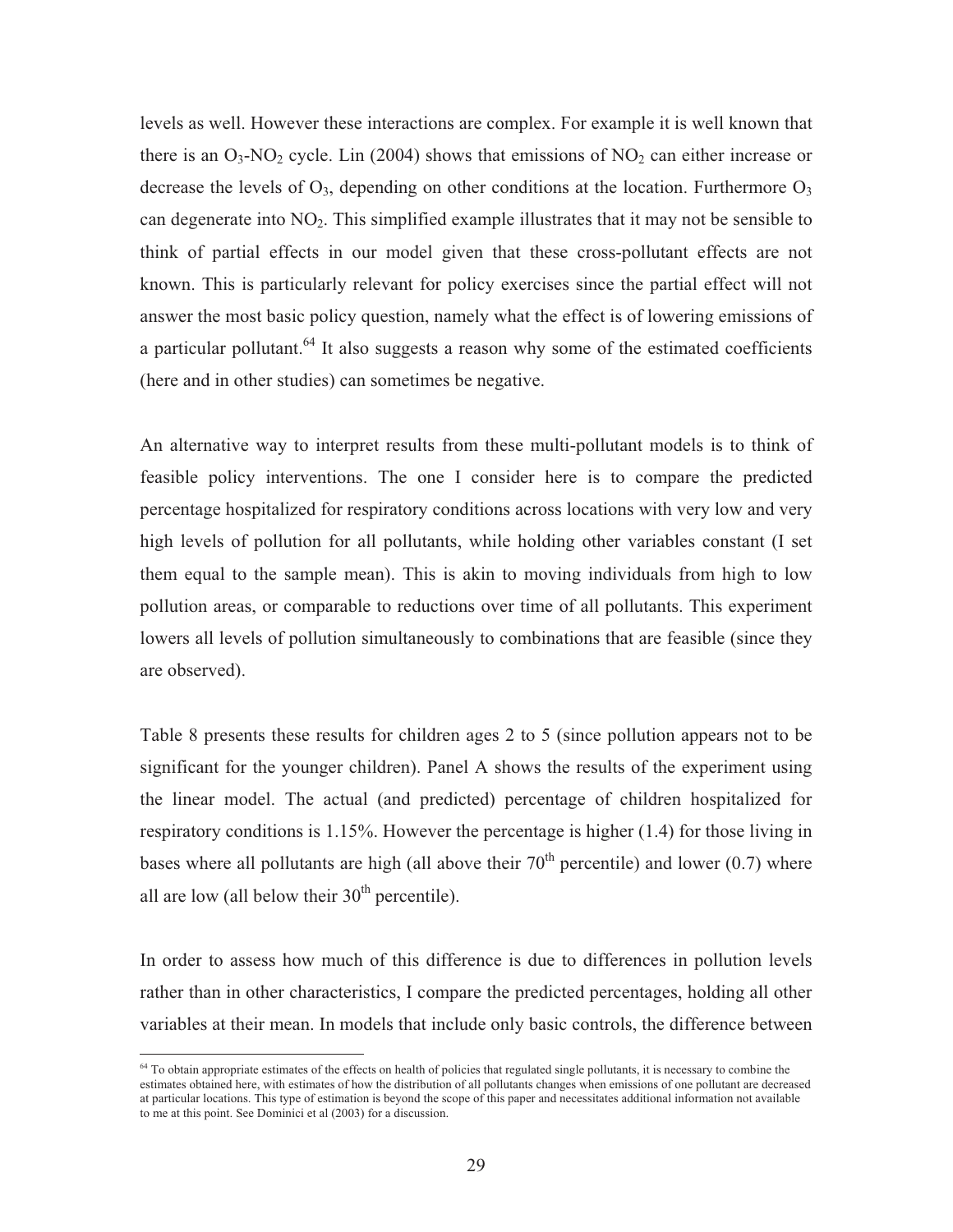the two groups is 0.0009, so that moving from a high to a low pollution area lowers predicted hospitalization by about 8%. If I include all controls, then the difference increases to 0.0138, so that the same move from high to low pollution areas reduces the percentage hospitalized by 77%. The predictions using the non-linear fully interacted model (dropping outliers<sup>65</sup>) are presented in Panel B. When using only basic controls, moving from a high to a low pollution area lowers the percentage hospitalized by 40%. When all controls are included the decline is again about 77%. Overall these are very large decreases, but the pollution changes that are being considered are also quite large.

### C. Heterogeneous treatments effects

 $\overline{a}$ 

Evidence from other studies suggests that the effects of PM10 are larger for individuals with low SES (education and income). There appears to be no such effect for  $O_3$  or  $NO_2$ , except that the impact of  $O_3$  and  $NO_2$  appear to be larger for (already) asthmatic children. However these estimates are possibly biased because of the non-random exposure to pollution across SES groups. On the other hand it is possible that the effects of pollutants differ across SES groups since there may be genetic differences by gender or race. These groups may be exposed to different levels of pollution (there appear to be non-linearities) and they may have different behaviors that may exacerbate the effect of pollution (e.g. smoking or differential outdoors exposure).

In order to look at this question I estimate models again stratifying by race, education and rank. These results are presented in Table 8 for the older children. (I do not present results for children ages 0 to 1 since these results are not robust and mostly insignificant.) Rather than interacting pollution with SES, I stratify by SES because I reject the null that the coefficients on all variables and on non-pollution variables are the same for all groups. (The p-values for these tests are reported in the table.)

 $<sup>65</sup>$  The results using the full sample are similar when adding all controls, but they are quite different when only the basic controls are</sup> included. As mentioned in the section above, these results are sensitive to the inclusion of controls, especially when the outliers are included. Given the number for base\*year pollution observations, this is not surprising. Results available upon request.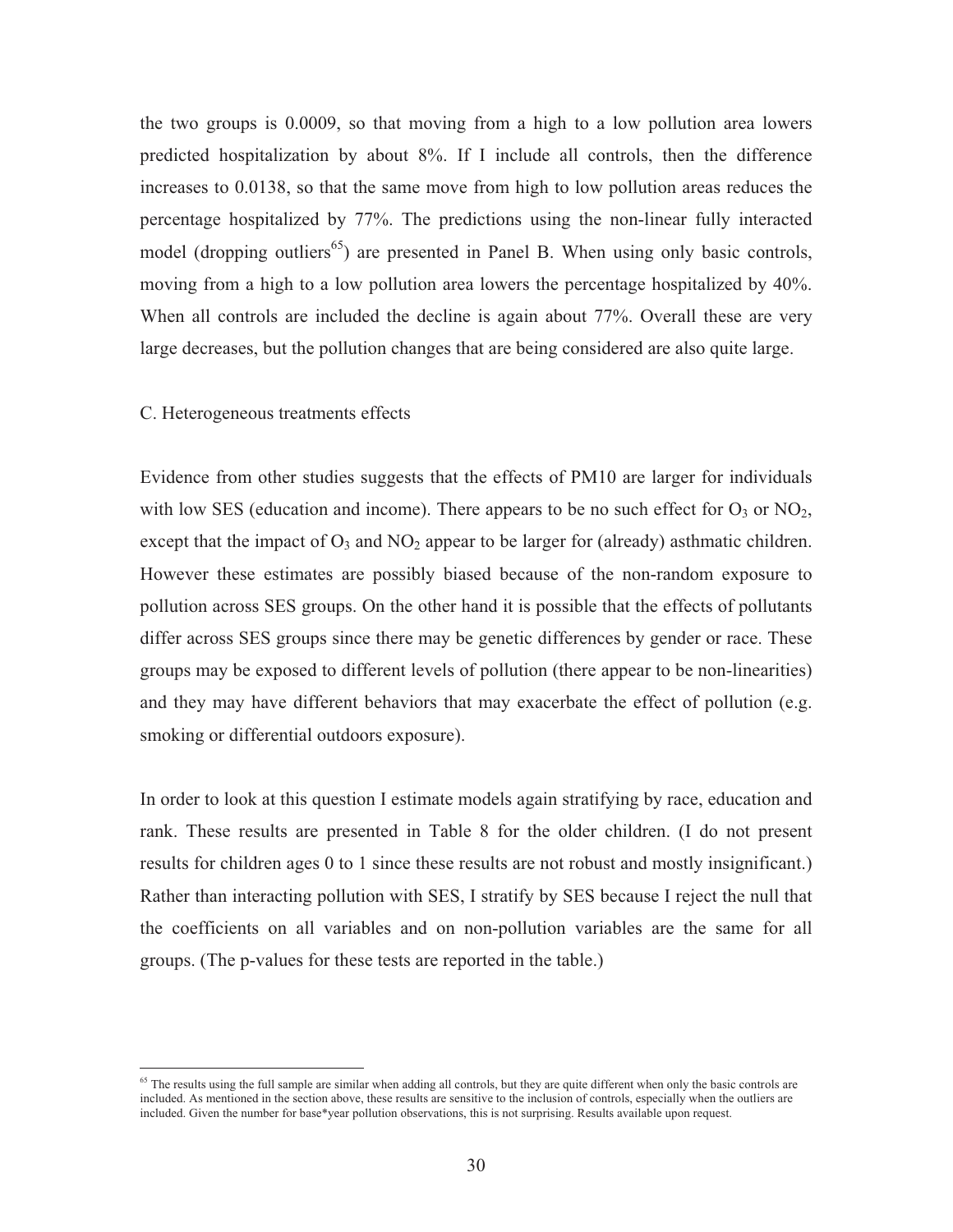Panel A shows the results from estimating the basic model. I find no differences between blacks and whites in the effect of  $O_3$ , CO and PM10. On the other hand effect of  $O_3$ appears to be significantly higher for children of more educated parents and for children of higher rank. I ignore the results for  $NO<sub>2</sub>$  and  $SO<sub>2</sub>$  since these results are unstable. When adding all possible controls (Panel B), I find that none of the coefficients are statistically different by race or education (but the sub-sample of children of educated fathers is quite small). However the effect of  $O<sub>3</sub>$  still appears to be higher for those of higher rank.

These results are somewhat unintuitive since previous research suggests higher effects for low SES individuals. However, recall that in this study there are no differences in the pollution levels that high and low SES families are exposed to; these families live in very similar environments and they all have access to (almost free) health care. The only reason why we might still expect differences by SES are related to families' behaviors at home.

Why would the effect of  $O_3$  be higher for higher SES children? The EPA suggests that "several groups are particularly sensitive to ozone—especially when they are active outdoors—because physical activity causes people to breathe faster and more deeply. Active children are the group at the highest risk from ozone exposure because they often spend a large fraction of the summer playing outdoors."<sup>66</sup> Previous research documents that high SES children are more likely to be physically active (Gordon et al 2000, Andersen et al, 1998). In particular in a study of military and civilian children, children of officers were found to be more physically fit and to watch fewer hours of television compared to children of enlisted personnel (Stephens et al 2003). If indeed higher SES children spend more time outdoors, this would explain why the effects of  $O_3$  are larger for them (recall that indoor levels of  $O_3$  are not highly correlated with outdoors levels). Outdoor exposure may also explain why there are no significant effects of  $O_3$  for children ages 0 to 1, since they are much less likely to play and exercise outdoors. These results are consistent with McConnell et al. (2002) who find that children that play sports and

<sup>66</sup> EPA online brochure "Ozone and your health," available online at http://www.epa.gov/airnow/ozone-bw.pdf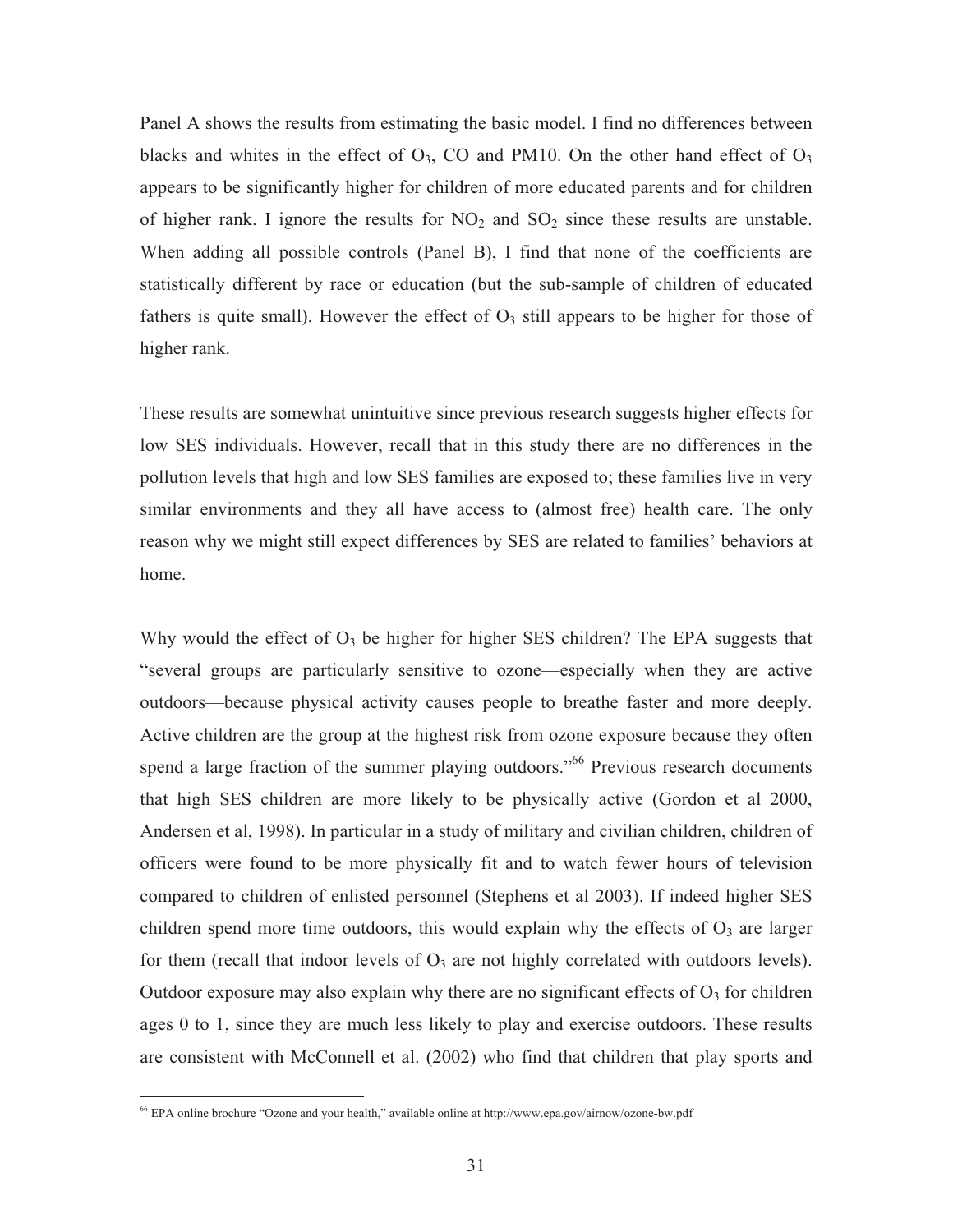spend time outdoors are more likely to develop asthma only in areas with high ozone levels. They also report that children from low SES families were less likely to play sports. There are other reasons why the effects might be higher for higher SES children, for example, their parents might be more likely to take them to the hospital conditional on the same set of symptoms.

### **VIII. Conclusion and discussion**

This study uses plausibly exogenous variation in pollution induced by military relocations to identify the effect of the 5 major air pollutants on children's respiratory hospitalizations. I find that for military children ages 2 to 5, only ozone  $(O_3)$  appears to have an adverse effect on health, measured by respiratory hospitalizations. These effects are large: the implied elasticity for the probability that a child is hospitalized for a respiratory condition with respect to  $O_3$  is between 0.7 and 1.14. Furthermore I find that the effects of ozone appear to be greater for military children of higher SES, consistent with previous findings that children that exercise outdoors are at higher risk for ozone. No other individual pollutant appears to significantly affect respiratory hospitalizations. Also I do not find any robust and significant effects for children ages 0 and 1, but this may be due to the fact that the sample is small.

Because it is not clear that partial effects are meaningful in the multi-pollutant models estimated here, I predict the effects of moving from high to low pollution areas. The results suggest the effect of such a move is to reduce the percentage of children ages 2 to 5 hospitalized for respiratory causes by as much as 77%, which again suggests the effects of pollution on respiratory diseases in children are large.

The results in this paper differ somewhat from the results in Chay and Greenstone (2003), who find a significant effect of PM10 on infant mortality (although they do not include any other pollutants); and Currie and Neidell (2005) who find that only CO predicts infant mortality (the effects of PM10 and  $O_3$  were insignificant). Both of these studies look at infant mortality instead of hospitalizations and they have much bigger samples of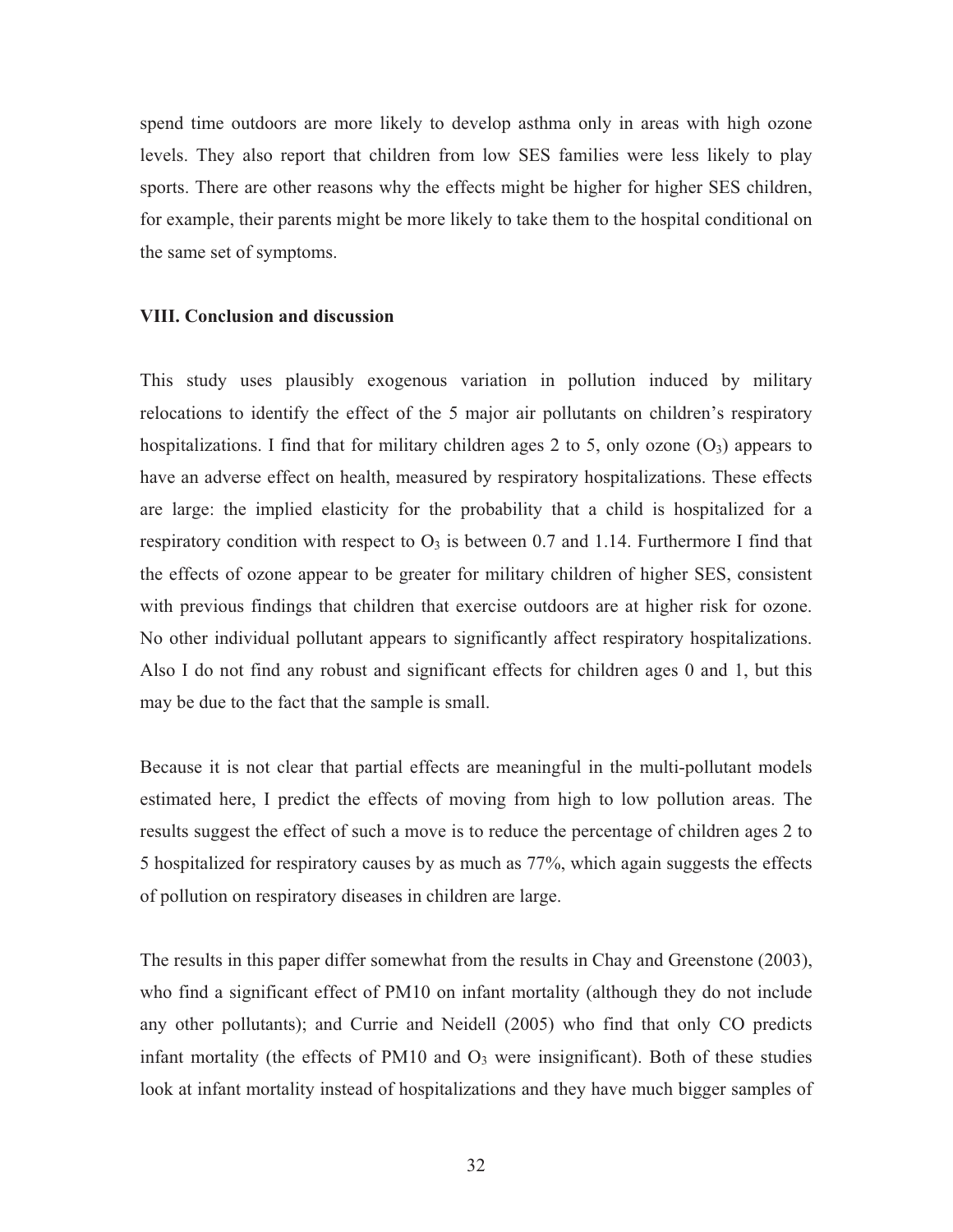infants in their analysis compared to the sample of infants available here. There are additional methodological differences (the identification strategy, the number of pollutants included and the methods used to predict pollution in space) that make it difficult to be certain about the reason for the difference in the results. $67$ 

There are a number of additional methodological findings. I used several methods to impute pollution at the zip code level, and test the sensitivity of the models to distance from monitors. I find evidence that measurement error in pollution predictions is not classical, and that it has large effects on the estimated coefficients. Also, I find that nonlinear models, and models that include interactions between pollutants (which are rarely used), may be preferable to linear models. However the variation in the data is not sufficient to appropriately identify these relationships. This is an important area for future research.

This study has a few limitations. First the only outcome analyzed is whether an overnight hospitalization occurred. This is a rather extreme manifestation of respiratory conditions: only about 1 in 6 emergency room visits for respiratory conditions results in a hospitalization. Furthermore many individuals many have a chronic respiratory condition but only suffer an acute episode occasionally, which may or may not result in a hospitalization (for example in 2002 only 60% of those with asthma had an asthma attack that year). Therefore there may be additional pollution effects that are not captured here.

Another issue is that pollutant measures are averaged over the year, using measures of ambient pollution. It may be that average pollution levels in the year are not what matters for health but rather, for example, whether pollution frequently exceeds a certain threshold. I experimented with alternative measures, but statistical models to predict

 $67$  It would be interesting to know what the results of this study would have been in the absence of compulsory relocation, using otherwise the same outcome and specification used here. Unfortunately it is not possible to find data to replicate the estimations here exactly. I did obtain hospitalization rates by age, cause of hospitalization and county for the year 2000. I estimated models using these data, and these yield very different results from those reported here. However, there are several reasons for the discrepancies: different year, pollution is matched using the hospital zip code rather than the individual's zip code, the dependent variable is measured with error at the county level, etc. Because of these caveats and for brevity, I do not report these results here, but they are available upon request.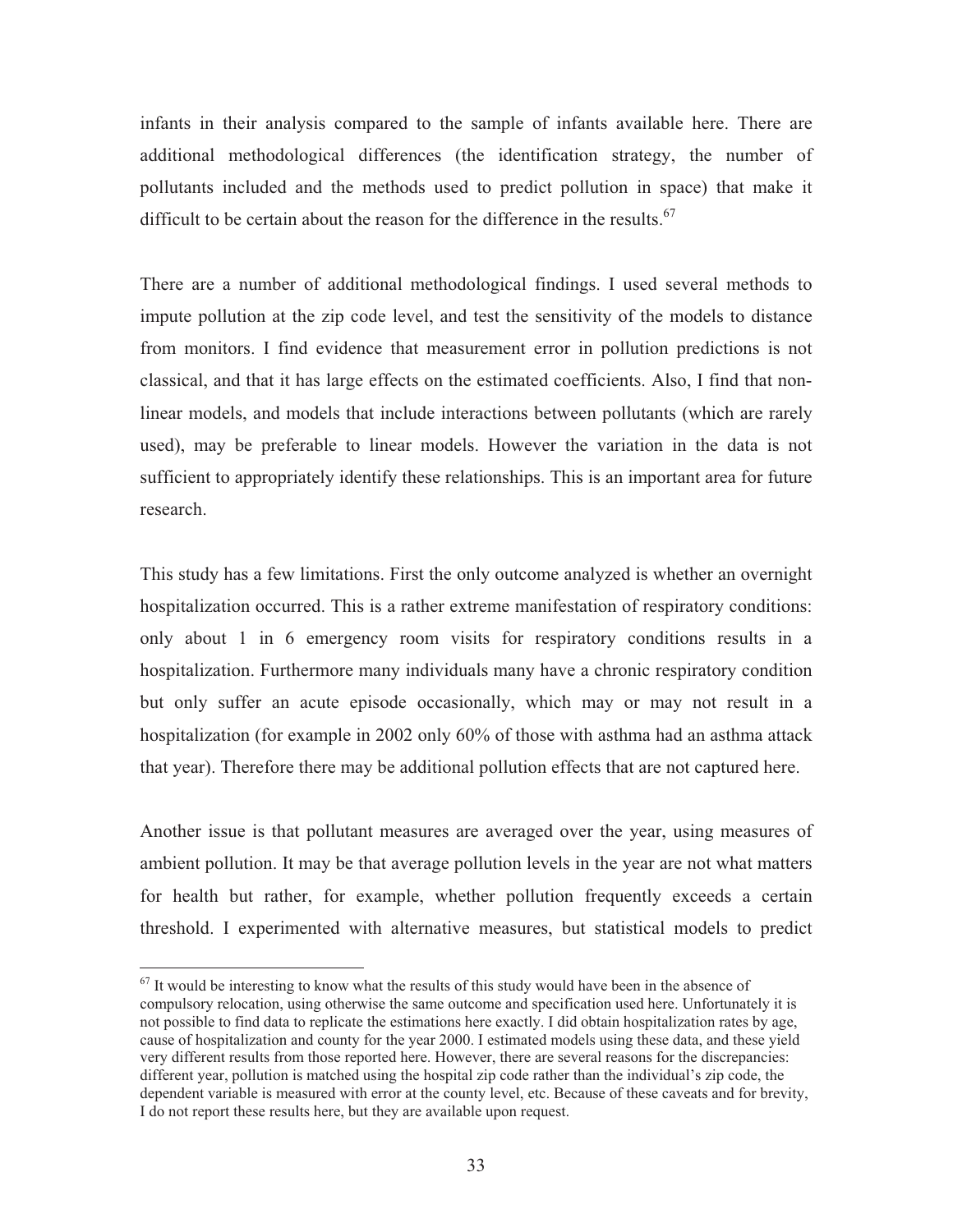percentiles or maximums are not well developed and resulted in very poor predictions (see Cressie 1993). $^{68}$  Also, this study uses pollution as measured at monitors, and uses those measurements to predict pollution levels across the country. Military bases may have their own local sources of air pollution, which may be relatively local and not captured here.

The last issue is whether the results are representative of the effects for the population at large. Only the effects for children are analyzed; not considered here are the effects on the elderly—another high-risk population—nor on adults. The demographic characteristics of families in the Army differ from that of the average family: they tend to be younger, poorer, and are less likely to be white. More importantly, military families have benefits that are not common among civilians with the same socio-economic background, including for example generous health insurance. To the extent that the effects of pollution may differ by SES these differences may be important.

<sup>68</sup> I estimated models that predicted the percentage of the year that pollution exceeded a certain threshold using indicator Kriging methods. These models had very low measures of fit or could often not be estimated.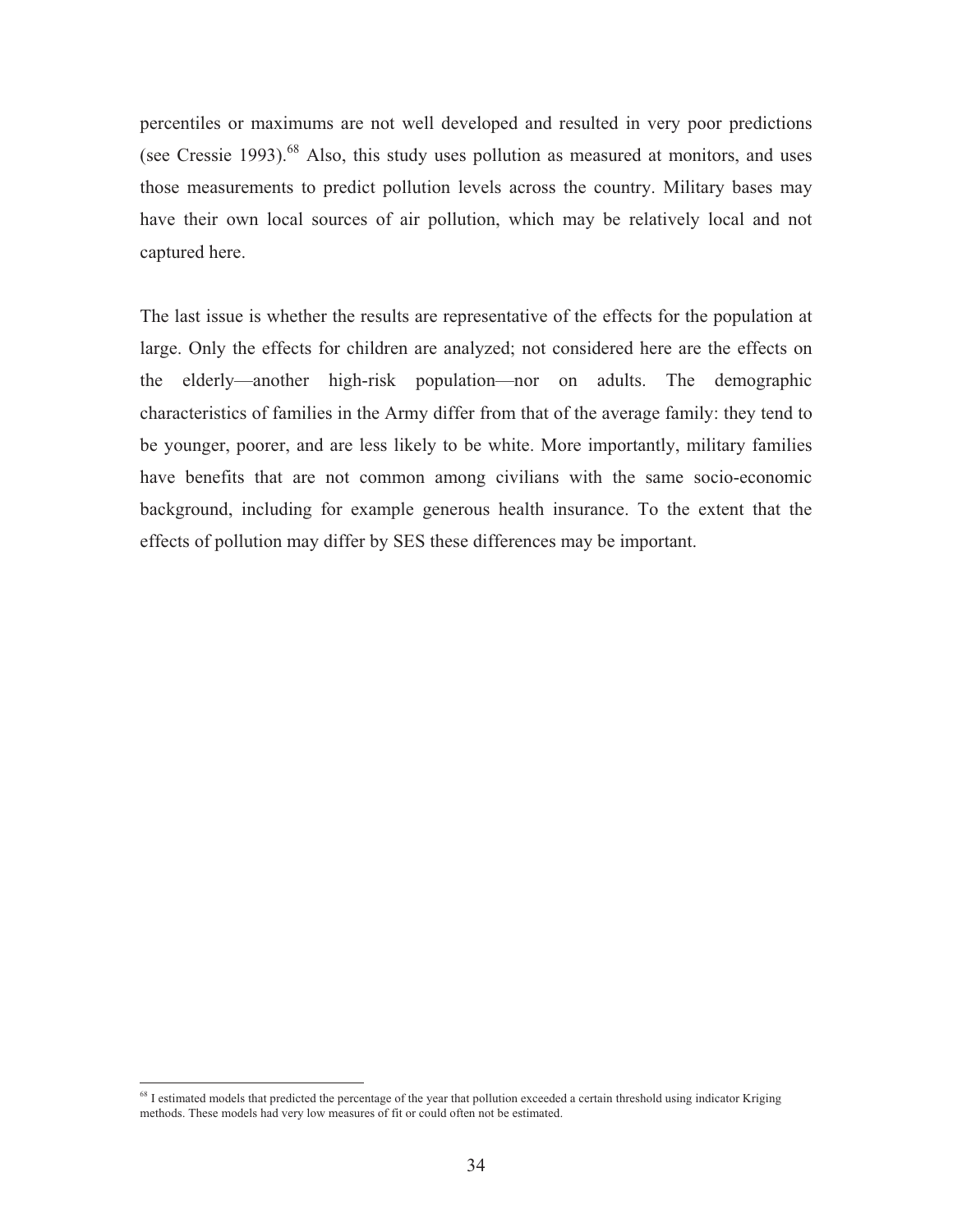# **Bibliography**

Andersen, Ross E. et al, "Relationship of Physical Activity and Television Watching with Body Weight and Level of Fatness Among Children," *Journal of the American Medical Association*, Vol. 279, No. 12 March 1999.

Angrist, Joshua D. and John H Johnson, "Effects of Work-Related Absences on Families: Evidence from the Gulf War," *Industrial and Labor Relations*, Vol. 54, No. 1, October 2001.

Angrist, Joshua D., "Estimating the Labor Market Impact of Voluntary Military Service Using Social Security Data on Military Applicants," *Econometrica*, Vol. 66, No. 2, March 1998.

Bertrand, Marianne, Esther Duflo and Sendhil Mullainathan**.** "How Much Should We Trust Difference in Differences Estimates?," *Quarterly Journal of Economics,* Volume 119, No. 1, 2004.

Burnam, M. Audrey et al, "Army Families and Soldier Readiness," Rand Publication Number R-3884-A, 1992.

Case, Anne, Darren Lubotsky and Christina Paxson, "The Origins of the Gradient," *American Economic Review*, December 2002.

Castro, Marcia C. (2002). Spatial configuration of malaria risk on the Amazon frontier: the hidden reality behind global analysis. Office of Population Research. Princeton, Princeton University.

Chay, Kenneth Y. and Michael Greenstone, "The Impact of Air Pollution on Infant Mortality: Evidence from Geographic Variation in Pollution Shocks Induced by a Recession," *Quarterly Journal of Economics*, 2003, 118(3)

Cressie, Noel A.C. *Statistics for spatial data revised edition*. Wiley, NY, 1993.

Croan, Gerald M. et al., "Family Adjustment to Relocation," United States Army Research Institute for the Behavioral and Social Sciences, technical Report 968, Department of the Army 1992.

Coffey, Bentley, "A reexamination of Air Pollution's effects on Infant Health: Does Mobility Matter?," Duke University mimeo, October 2003

Currie, Janet and Matthew Neidell, "Air Pollution and Infant Health: What Can We Learn from California's Recent Experience?," *Quarterly Journal of Economics*, forthcoming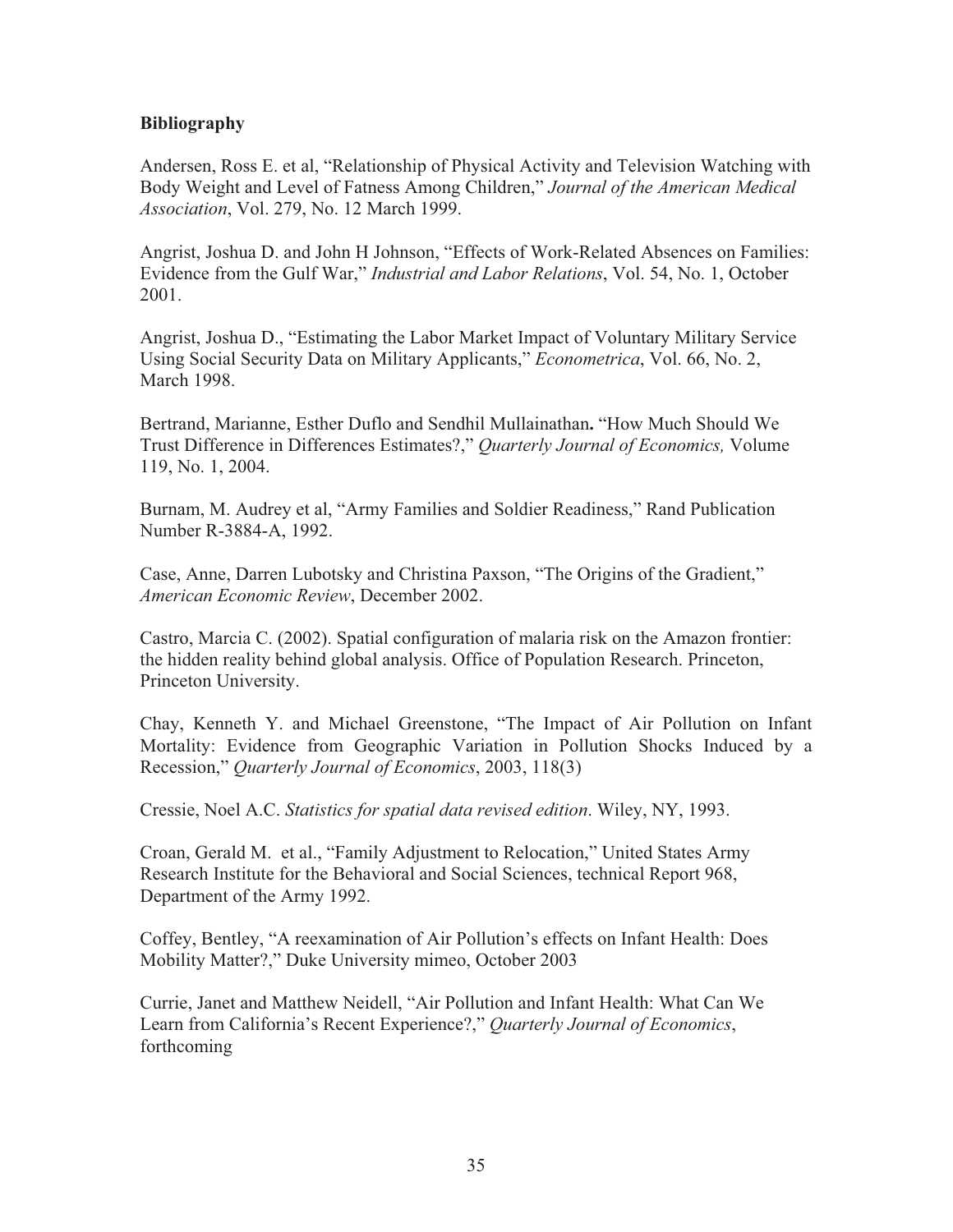Dominici, Francesca, Lianne Sheppard and Merlise Clyde, "Health Effects of Air Pollution: A Statistical Review," *International Statistical Review*, Vol. 71(2), pp. 243-76, 2003.

Gordon-Larsen, Penny, Robert G. McMurray and Barry M. Popkin, "Determinants of Adolescent Physical Activity and Inactivity Patterns," *Pediatrics*, Vol. 105 No. 6, June 2000.

Hix, W. Michael et al, "Personnel Turbulence: The Policy Determinants of Permanent Change of Station Moves," RAND publication number MR-938-A, 1998.

Hosek, Susan D. et al, "The Demand for Military Health Care: Supporting Research for a Comprehensive Study of the Military Health Care System" RAND publication number MR-407-1-OSD, 1995.

Jayachandran, Seema, "Air Quality and Infant Mortality during Indonesia's Massive Wildfires in 1997," BREAD Working Paper No. 094, May 2005

Lin, Cynthia C.-Y., "A Spatial Econometric Approach to Measuring Air Pollution Externalities," Harvard University mimeo, 2004.

Lyle, David S. "Essays Using Military-Induced Variation to Study Social Interactions, Human Capital Development and Labor Markets," MIT Dissertation, June 2003.

McConnell, R., et al. (2002) "Asthma in exercising children exposed to ozone: A cohort study," Lancet, 359:386–391.

National Center for Health Statistics. *Health, United States, 2004*. Hyattsville, Maryland: Public Health Service. 2004.

Pope et al, "Lung Cancer, Cardiopulmonary Mortality and Long term Exposure to Fine Particulate Air Pollution," *Journal of the American Statistical Association* vol. 287, No. 9, March, 2002.

Office of the Secretary of Defense, US department of Defense "Military Compensation Background Papers: Compensation Elements and Related Manpower Cost Items--Their Purposes and Legislative Backgrounds," Fifth Edition, Washington DC 1996.

Pope, C. Arden et al "Lung Cancer, Cardiopulmonary Mortality, and Long Term Exposure to Fine Particulate Air Pollution," *Journal of the American Medical Association*, Vol. 287, No. 9, March 2002.

Samet et al, "Fine Particular Air Pollution and Mortality in 20 US Cities, 1987-1994," *The New England Journal of Medicine*, Vol. 343, No. 24, December 2000.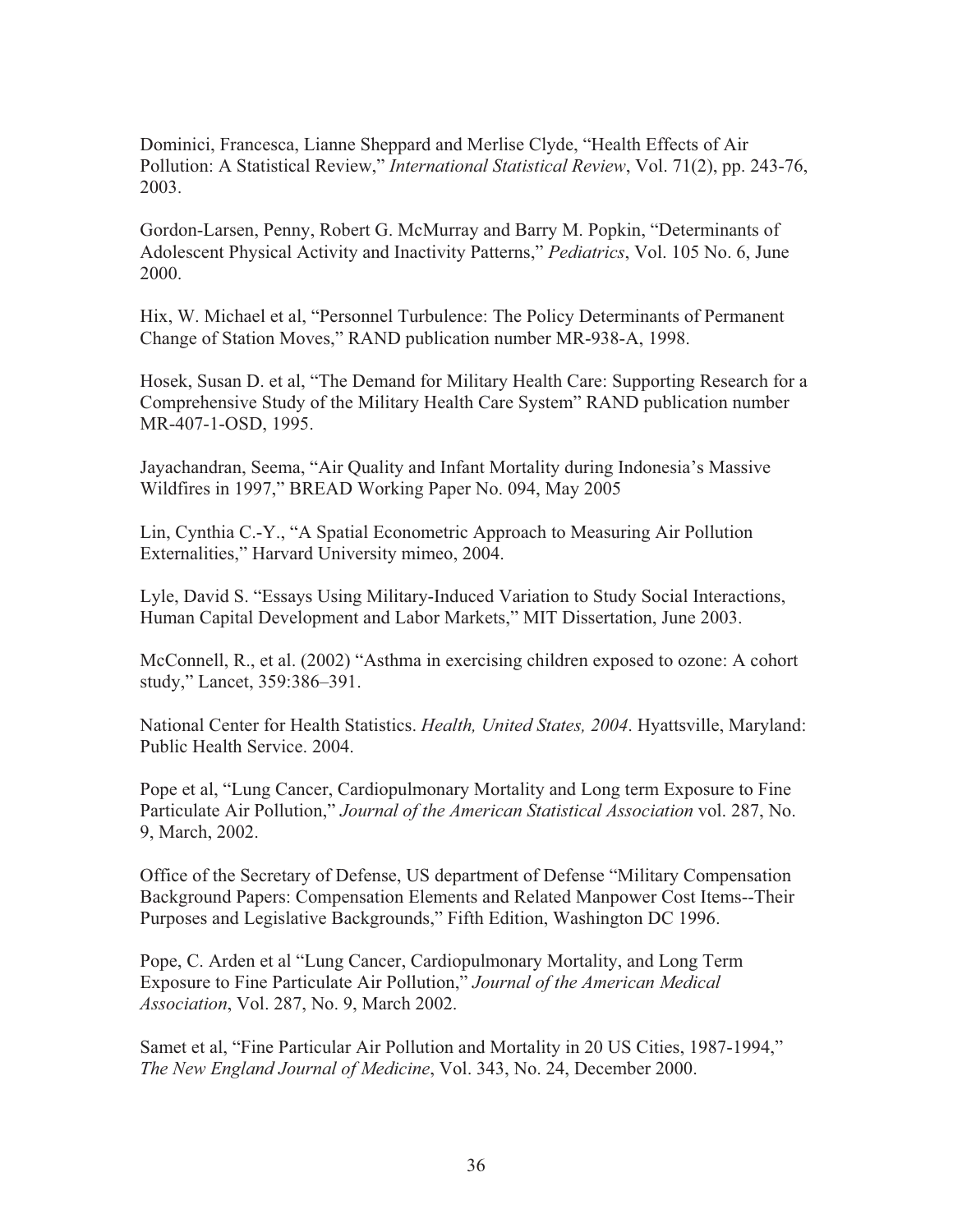Segal, Mady W., "The Military and the Family as Greedy Institutions," *Armed Forces and Society*, Vol. 13 No. 1, fall 1986.

Stephens, Mark B. et al, "Are Children of Military Parents More Physically Fit Than Children of Civilian Parents?," *Family Medicine*, Vol. 35 No. 5, June 2003.

Tarzier, Anne, "Mobile Military Lifestyle: A Larger Issue," *Military Family*, January 1990. Airlington, VA pp. 3-6.

Vernez, Georges and Gail L. Zellman, "Families and Mission: A Review of the Effects if Family Factors on Army Attrition, Retention and Readiness," Rand publication Number N-2624-A, August 1987.

U. S. Environmental Protection Agency and Harvard School of Public Health, "Clean Air and Public Health: Preliminary Report on the Health Effects of Ground Level Ozone in the State of Massachusetts." Clean Air Act and Public Health Conference Report, July11 and 12, 1995.

U. S. Environmental Protection Agency, "Air Quality Criteria for Ozone and Related Photochemical Oxidants." Office of Research and Development, National Center for Environmental Assessment, Washington Office, Washington, DC. 1996.

World Health Organization Regional Office for Europe, "Health Aspects of Air Pollution with Particulate Matter, Ozone and Nitrogen Dioxide," Report, Copenhagen 2003.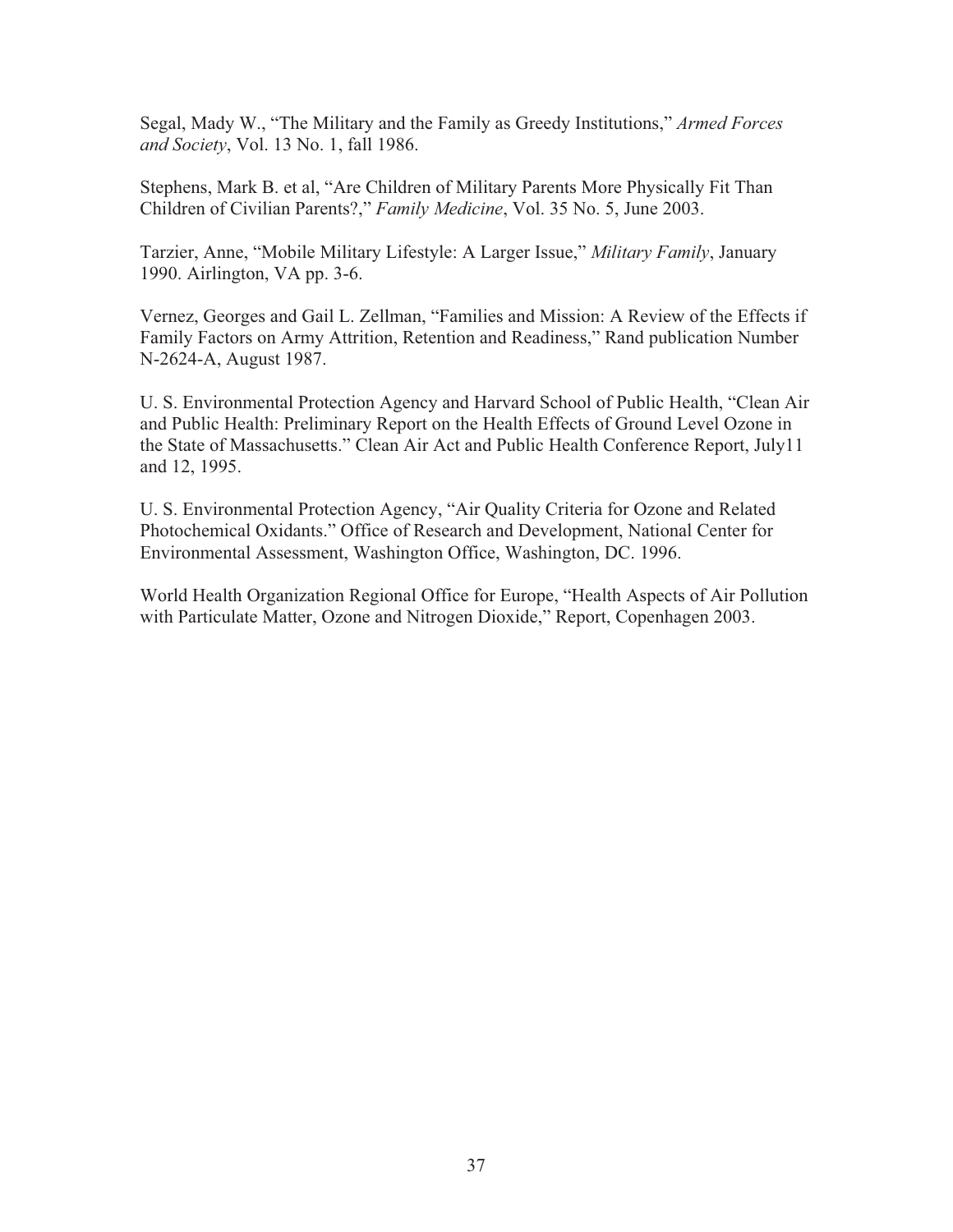## **Appendix A: Data Sources and Description**

## A. Data Sources for pollution

Through a Freedom of Information Act (FOIA) request, I obtain from the EPA yearly statistics at the monitor level for the major 6 pollutants in the US. The latitude and longitude of the monitors is reported, as are annual summary statistics, including the mean and various percentiles of the distribution for that year. As suggested by the EPA I drop exceptional event recordings; also, for PM10, TSP and Pb only daily measurements are used. For all other pollutants, only hourly measurements were used.

In principle, data consists of one observation per monitor per year; for some pollutants/years this is not the case; the EPA said this is because sometimes agencies report measurements using different collection or analysis methods; it is to be expected that there are more observations per monitor per year for TSP, Pb and PM10 because part 58 of federal regulations requires that multiple measures be taken at the same site. Although agencies are not required to report multiple measurements, many do. I kept the measurements that span the longest period of the year, based on quarter information. If there were still multiple measurements by monitor within a year, the average value was used. A complete panel of monitors from 1988 to 1988 was constructed following the EPA guidelines, by keeping only those monitors for which data exist for 8 out of 11 years. The missing values were linearly interpolated.

### B. Military data

Through a FOIA request, I obtain individual-level data on enlisted married men in the military and their families from 1988 through 1998. This data was specially created for this project by the DMDC by matching data from multiple sources collected by different branches of the military.

Demographic and employment characteristics of the active-duty members come from the "Active Duty File." The data is collected monthly, DMDC matched only the December files to other information of the dependents (for feasibility reasons).

Demographic information for spouses and children come from the DEERS (Defense Enrollment Eligibility Reporting System) file, some of which is also available in the Active Duty Files.

From 1988 until 1995 the majority of the private insurance claims are from the CHAMPUS (Civilian Health And Medical Program of the Uniformed Services) insurance files. Champus was replaced by a new insurance system in 1995, so claims filed after this date come from the Tricare insurance files. (There were demonstrations in Hawaii and California from 1988 to 1994, but Tricare was officially implemented in 1995, although it was phased in at different rates regionally.) These data (Champus and Tricare) contain claims for both hospitalizations and for all other types of claims.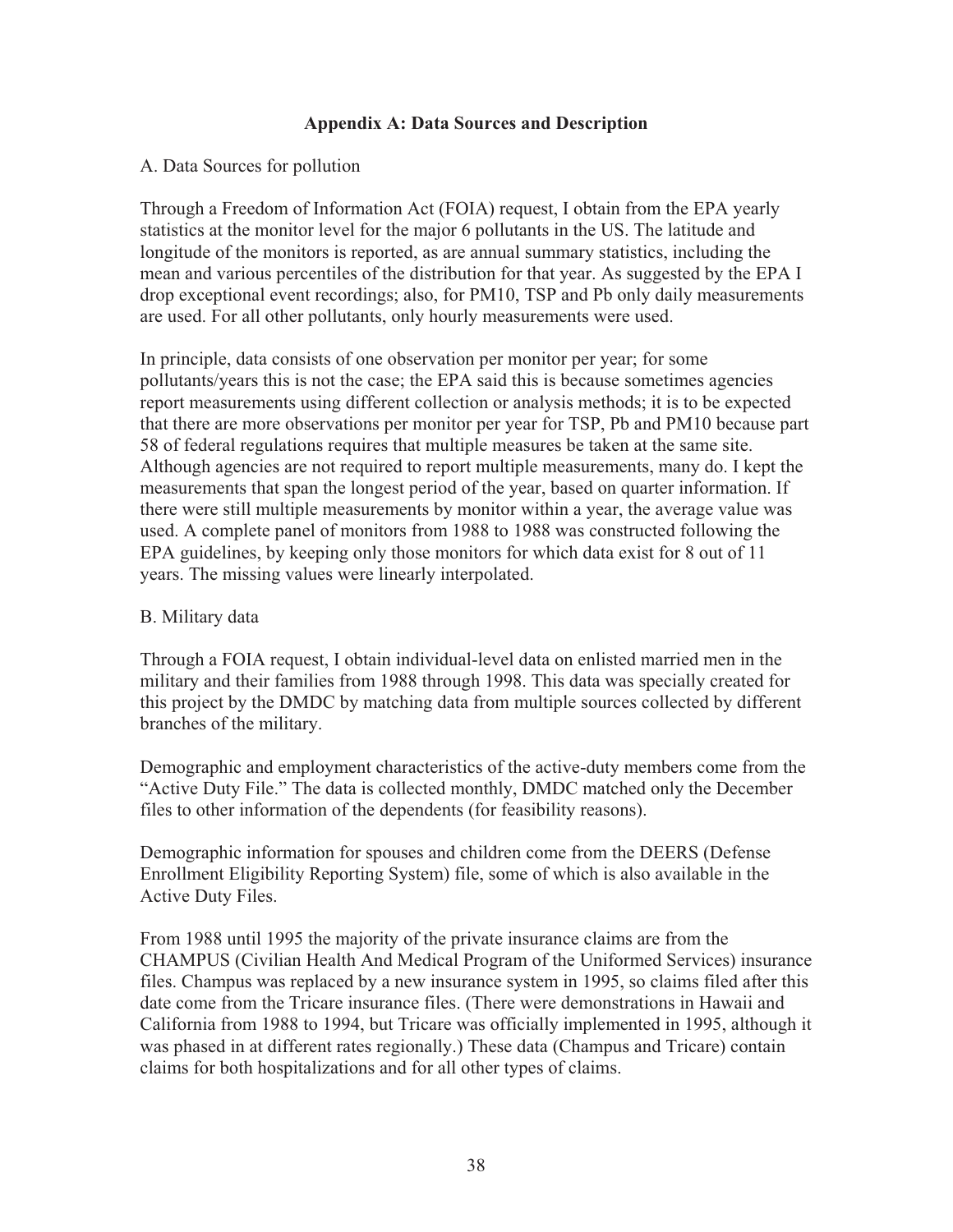For hospitalizations that occurred at military facilities, the claims come from a file labeled the "Biometrics file," a record from the military treatment facilities. They only exist for hospitalizations.

All these files were merged within year and across years using Social security number of enlisted men. A scrambled version of this unique identifier is provided in the final data.

West Point provided me with the following additional data:

- 1. Annual data from 1991 to 1995 on the number of first-requests for relocation made by Army personnel, aggregated to the level of the requests. Requests are made either for states, for military installations, or more precisely for specific posts within each individual installation.
- 2. A list of all military treatment facilities (MTFs) and Major Medical Centers in existence between 1991 and 1995, along with their zip codes.
- 3. A list of all the zip codes and ARLOCs where enlisted personnel reported being on duty after 1991. This list was used to match all duty zip codes in the data provided by DMDC with a unique ARLOC number, i.e. a military installation. Large military installations can contain more than one zip code, but each zip code was associated with a unique installation. Unfortunately West Point did not have readily available a cross walk between duty zip code and ARLOCs, which explains why it was necessary to use enlisted personnel reports to derive it.

## C. Weather data

Wind data were provided by the National Climatic Data Center. Annual averages for all years in the 1930-1996 period are reported in the document "Climatic Wind Data for the United States," which is available online at http://www.ncdc.noaa.gov. The document reports wind direction and speed.

Annual means for temperature and precipitation come from the "United States Historical Climatology Network (HCN) Serial Temperature and Precipitation Data" provided by the National Oceanic and Atmospheric Administration of the National Climatic Data Center. The data is available online at ftp://ftp.ncdc.noaa.gov/pub/data/ushcn/.

### D. Additional data

Distance to cities of various sizes was calculated using data provided with ARCGIS software.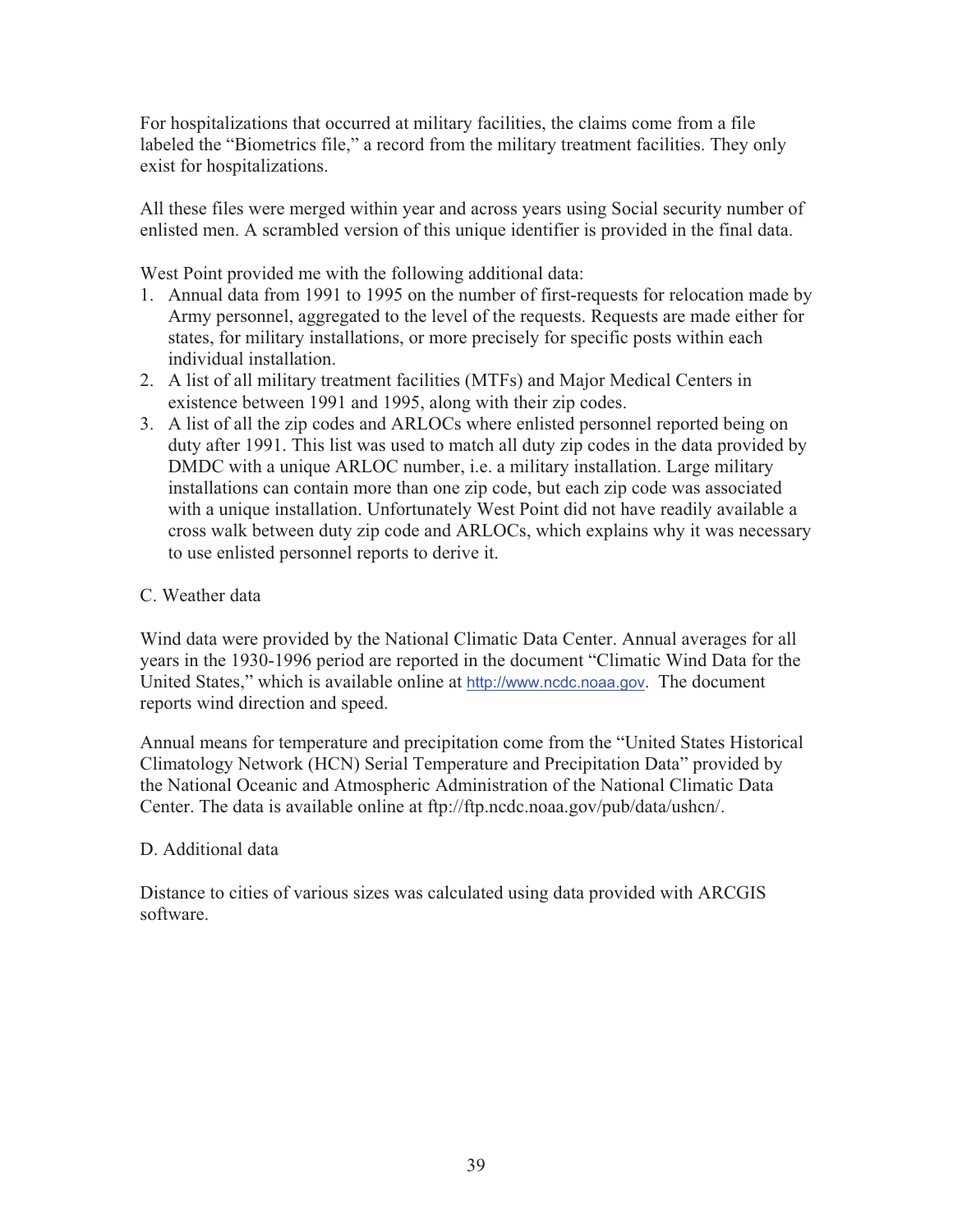| Suspected health effects <sup>(1)</sup>     | Long term: (in adults) high blood pressure,<br>Children: seizures, mental retardation,<br>hypertension, heart disease<br>learning deficits | aggravation of cardiovascular disease<br>Short term: Aggravation of asthma in<br>Long term: Respiratory illnesses and<br>Outdoor exercise worsens effects<br>children. | and other symptoms (head cold, sore throat).<br>respiratory diseases. Cardiovascular disease<br>Respiratory infection, lung inflammation.<br>Long term (repeated exposure): chronic<br>Short term (up to 8 hours exposure):<br>Aggravation of asthma in children<br>Especially with outdoor activity | illness/asthma, increases in upper respiratory<br>Long term: respiratory infections, heart<br>aggravation of pre-existing respiratory<br>Short term (up to 3 hours exposure):<br>failure and ischemic heart disease<br>illnesses in children ages 5-12 |
|---------------------------------------------|--------------------------------------------------------------------------------------------------------------------------------------------|------------------------------------------------------------------------------------------------------------------------------------------------------------------------|------------------------------------------------------------------------------------------------------------------------------------------------------------------------------------------------------------------------------------------------------------------------------------------------------|--------------------------------------------------------------------------------------------------------------------------------------------------------------------------------------------------------------------------------------------------------|
| Air Quality Index thresholds <sup>(3)</sup> | $\sum_{i=1}^{n}$                                                                                                                           | Unhealthy for some: 0.145-0.224<br>Very unhealthy: $0.305 - 0.604$<br>Unhealthy: 0.225-0.304<br>Moderate: 0.035-0.144<br>Hazardous: 0.605+<br>Good: 0.001-0.034        | Unhealthy for some: 0.085-0.104<br>Very unhealthy: $0.125 - 0.374$<br>Hazardous: Not specified<br>Unhealthy: 0.105-0.124<br>Moderate: 0.065-0.084<br>Good: 0-0.064                                                                                                                                   | Unhealthy for some: Not specified<br>Very unhealthy: 0.650-1.240<br>Unhealthy: Not specified<br>Moderate: Not specified<br>Good: Not specified<br>Hazardous: 12.50+                                                                                    |
| Recommended<br>threshold<br>$(2000)^{(2)}$  | (quarterly<br>$1.5 \text{ ug/m}^3$<br>average)                                                                                             | arithmetic mean)<br>$0.03$ ppm<br>$80~\rm{ug/m}^3$<br>(annua)                                                                                                          | (8 hour average)<br>$157 \text{ ug/m}^3$<br>$0.08$ ppm                                                                                                                                                                                                                                               | arithmetic mean)<br>$0.053$ ppm<br>$100~\rm{ug/m}^3$<br>(annua)                                                                                                                                                                                        |
| Other sources <sup>(1)</sup>                | waste disposal<br>combustion,<br>Fuel                                                                                                      | Industrial fuel<br>(coal and oil)<br>combustion                                                                                                                        | vapors, and<br>Gasoline<br>chemical<br>solvents                                                                                                                                                                                                                                                      | commercial and<br>residential fuel<br>combustion.<br>industrial,<br>Utilities;                                                                                                                                                                         |
| $\rm source^{(1)}$<br>Largest               | processing<br>(52%)<br>Metal                                                                                                               | Utilities (67%)<br>Electric                                                                                                                                            | vehicle, electric<br>$NOx$ and $VOC$ .<br>$NOx$ and $VOC$<br>are precursors<br>emissions are<br>of O <sub>3</sub> . Motor<br>utilities and<br>sources for<br>industrial                                                                                                                              | Motor vehicles<br>(49%)                                                                                                                                                                                                                                |
| Air Pollutant                               | Lead Pb                                                                                                                                    | Dioxide SO <sub>2</sub><br>Sulfure                                                                                                                                     | Level Ozone<br>Ground<br>Ő                                                                                                                                                                                                                                                                           | Nitrogen<br>Dioxide<br>$\sum_{\alpha}$                                                                                                                                                                                                                 |

Appendix B: Background information on the 6 major air pollutants **Appendix B: Background information on the 6 major air pollutants** 

40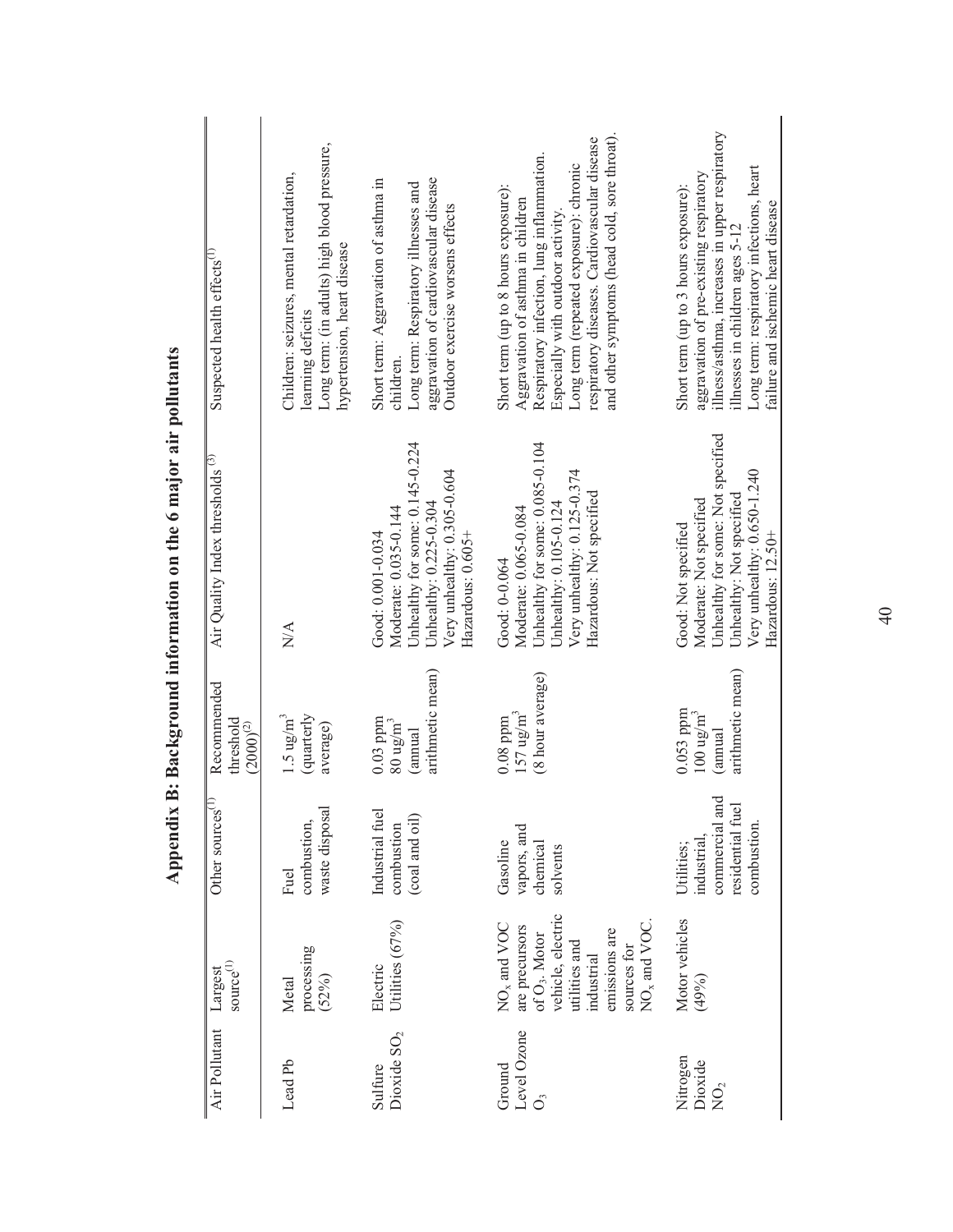| Suspected health effects <sup>(1)</sup>     | Aggravated respiratory conditions, such as<br>asthma; children and elderly most at risk<br>Long term: lung cancer, cardiovascular<br>problems in adults.       | mobility disabilities, cardiovascular disease<br>disabilities. low birth weight, disabilities,<br>High levels: visual impairment, learning<br>cardiovascular disease, angina pectoris.<br>Low levels of exposure: aggravated<br>(heart failure) |
|---------------------------------------------|----------------------------------------------------------------------------------------------------------------------------------------------------------------|-------------------------------------------------------------------------------------------------------------------------------------------------------------------------------------------------------------------------------------------------|
| Air Quality Index thresholds <sup>(3)</sup> | Unhealthy for some: 155-254<br>Very unhealthy: 355-424<br>Unhealthy: 255-354<br>Good: 1-54 ug/m3<br>Moderate: 55-154<br>Hazardous: 425+                        | Unhealthy for some: 9.5-12.4<br>Very unhealthy: 15.5-30.4<br>Unhealthy: 12.5-15.4<br>Good: 0.1-4.4 ppm<br>Moderate: 4.5-9.4<br>Hazardous: 30.5+                                                                                                 |
| threshold $(2000)$<br>(2)<br>Recommended    | arithmetic mean)<br>$50 \text{ ug/m}^3$<br>(annua)                                                                                                             | (8 hour average)<br>$10 \text{ ug/m}^3$<br>9 ppm                                                                                                                                                                                                |
| Other sources'                              | and precursors<br>burning fuels<br>$SO2$ and $NO2$<br>sunlight and<br>water vapor.<br>production:<br>gases from<br>react with<br>of PM10.<br>Indirect          | cigarette smoke,<br>kerosene space<br>and unvented<br>Woodstoves,<br>engines and<br>gas stoves,<br>processes<br>industrial<br>non-road<br>vehicles,<br>Indoors:<br>$_{\rm gas}$ and<br>heaters                                                  |
| Largest source                              | emitted into the<br>stone crushing,<br>unpaved roads,<br>wood burning.<br>construction,<br>tilled fields,<br>air: motor<br>factories,<br>vehicles,<br>Directly | Motor vehicles<br>(56%)                                                                                                                                                                                                                         |
| Air Pollutant                               | PM10                                                                                                                                                           | Monoxide<br>Carbon<br>$\overline{\mathrm{C}}$                                                                                                                                                                                                   |

**Appendix B Continued Appendix B Continued** 

Units of measure are parts per million (ppm) and micrograms per cubic meter of air (um/m<sup>3</sup>).

Units of measure are parts per million (ppm) and micrograms per cubic meter of air (um/m<sup>3</sup>).<br>(1) Sources: links to description of the sources and possible health consequences of each pollutant are found at: http://www.epa (1) Sources: links to description of the sources and possible health consequences of each pollutant are found at: http://www.epa.gov/air/urbanair/6poll.html (2) Source: http://www.epa.gov/air/criteria.html

(3) Source: http://www.epa.gov/airnow/aqi/aqi\_conc\_calc.html

 $\frac{1}{4}$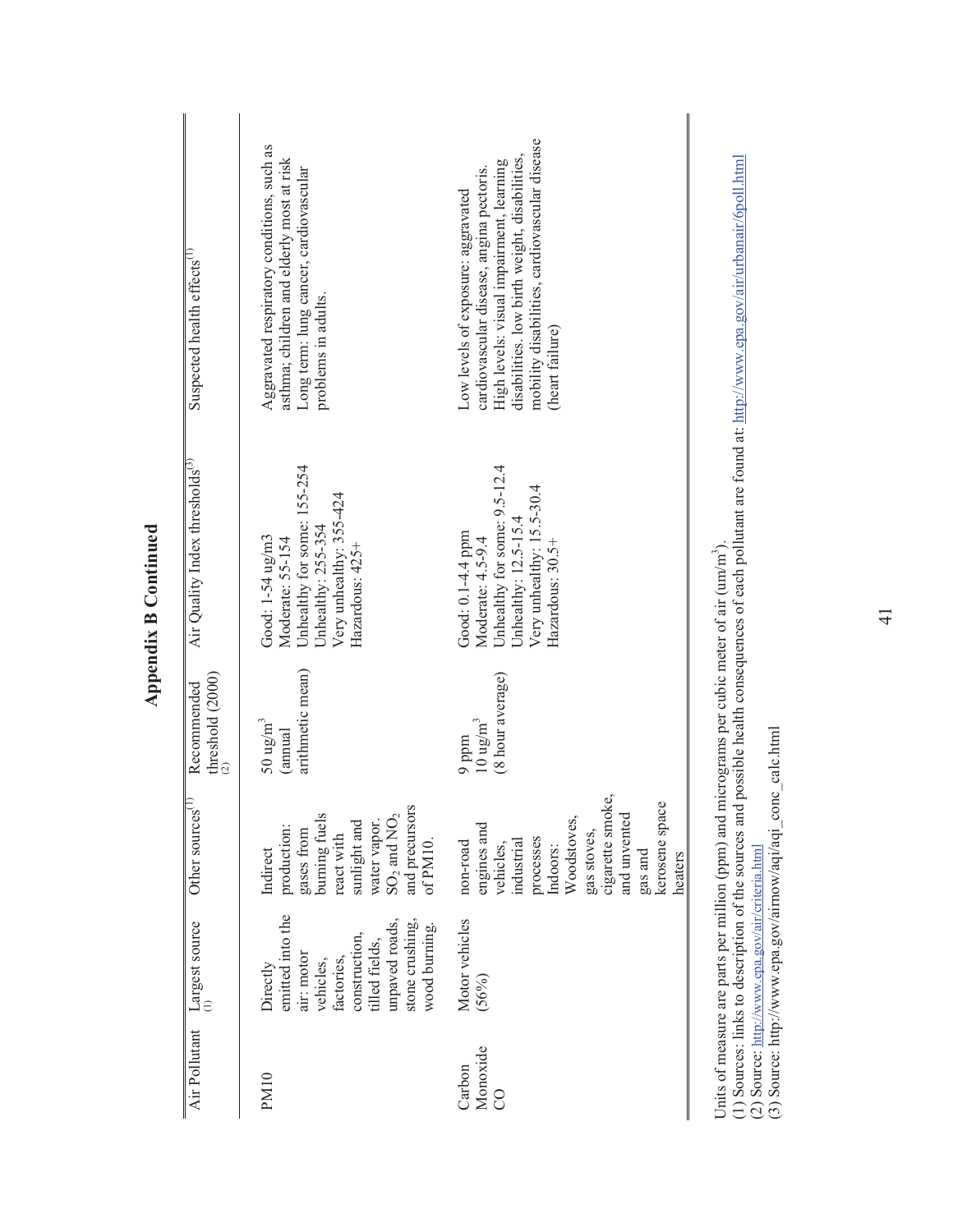#### **Appendix C: Models of spatial correlation—review**

This section draws heavily on Cressie (1993). Kriging is a statistical method that estimates a model of spatial correlation and uses that model to generate predictions. Statistical models of spatial correlation are closely related to time-series models used in economics. The main difference is that in time series models there is only one dimension (time) across which observations are allowed to be correlated. Models of spatial correlation allow values to be correlated in space. Kriging estimation is akin to Feasible Generalized Least Squares Estimation. It consists of estimating the parameters that describe the serial correlation between observations (like estimating  $\rho$  for an AR(1) model—or more generally estimating the variance covariance matrix) and then of using the estimates to find the predictions that minimize the sum of squared errors. Although the principles of correlation and estimation are similar, there are difficulties that arise in spatial correlation models due to the increased dimensionality of the problem.

#### **Kriging**

The model for ordinary Kriging is

 $Z(s) = \mu + \varepsilon(s)$ 

where  $s = (x, y)$  is a location, and x and y are the coordinates of that location in space; *Z(s)* is the value associated for that location. The pollution data that the EPA collects is of this form; longitude and latitude (x and y) of each monitor are known, as well as the pollution level *Z* at that location. The error term  $\varepsilon(s)$  follows a normal stationary process (the errors are correlated, with mean 0 and unknown variance covariance). Finally  $\mu$  is an unknown constant term—the data is assumed to exhibit no trend. Kriging finds the best linear unbiased predictor for a given location that minimizes the mean squared error. Therefore the Kriging estimator at a particular location  $s_0$  is found as follows:

$$
\min_{\lambda_1 \dots \lambda_n} E\Big(z(s_0) - \sum \lambda_i z(s_i)\Big)^2 s.t. \sum \lambda_i = 1
$$
\nwhere

\n
$$
z(s_0) = \sum \lambda_i z(s_i)
$$

Thus the prediction for the value at a given point  $s_0$  is a weighted average of values within a certain distance of  $s_0$ . The weights  $\lambda_i$  are unknown. They are constrained to sum to one to guarantee the predictions are unbiased. Further define the semi-variogram of the model as given by

$$
2\gamma(h) = \text{var}(z(s+h) - z(s))
$$

$$
= E(z(s+h) - z(s))^2,
$$

where *h* is the distance between *i* and *j*, and the second equality holds because under the assumption of stationarity  $E(z(s+h) - z(s)) = 0$ . Another way to write the semivariogram between locations  $s_i$  and  $s_j$  is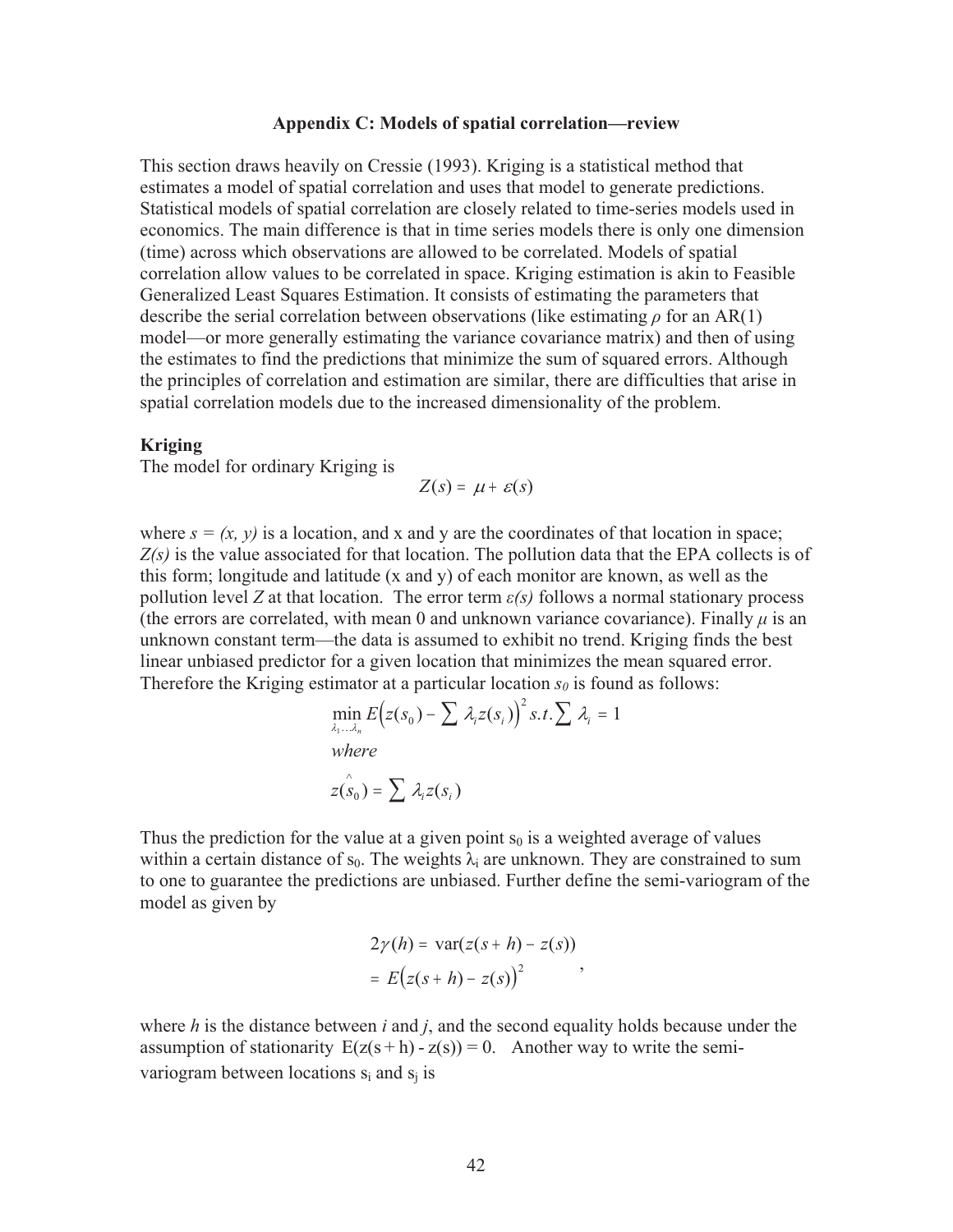$$
2\gamma(s_i - s_j) = \text{var}(Z(s_i) - Z(s_j))
$$

$$
= E\Big(Z(s_i) - Z(s_j)\Big)^2
$$

The Lagrangian for this minimization is given by:

$$
L = E\Big(Z(s_0) - \sum \lambda_i Z(s_i)\Big)^2 - 2m\Big(\sum \lambda_i - 1\Big)
$$
  
=  $E\Big\{-\frac{1}{2}\sum_i \sum_j \lambda_i \lambda_j \Big(Z(s_i) - Z(s_j)\Big)^2\Big\} + 2E\Big\{\frac{1}{2}\sum_i \lambda_i \Big(Z(s_0) - Z(s_i)\Big)\Big\} - 2m\Big(\sum \lambda_i - 1\Big)$   
=  $-\sum_i \sum_j \lambda_i \lambda_j \gamma(s_i - s_j) + 2\sum_i \gamma(s_0 - s_i) - 2m\Big(\sum \lambda_i - 1\Big)$ 

where *m* is the Lagrange multiplier associated with the constraint. The first transformation is obtained by transforming the expectation using the constraint. Taking derivatives with respect to  $\lambda$  and m we obtain  $(n+1)$  equations:

$$
\frac{\partial \mathcal{L}}{\partial \lambda_i} = -\sum_j \lambda_j \gamma (s_i - s_j) + 2\gamma (s_0 - s_i) - m = 0, \forall i
$$
  

$$
\frac{\partial \mathcal{L}}{\partial n} = \sum_j \lambda_j - 1 = 0
$$

This is a constrained linear optimization problem, which can be more generally re-written as:

| $ \gamma_{11} $ | $\cdots$ $\gamma_{1N}$             |                  | $\lambda_1$ | $(\gamma_{10})$                                                                                                                          |
|-----------------|------------------------------------|------------------|-------------|------------------------------------------------------------------------------------------------------------------------------------------|
| $ \gamma_{N1} $ | $\gamma_{\scriptscriptstyle N\!N}$ | $\left[0\right]$ |             | $\begin{bmatrix} 1 \\ 0 \end{bmatrix}^* \begin{bmatrix} \lambda_N \\ m \end{bmatrix}^* = \begin{bmatrix} \gamma_{N0} \\ 1 \end{bmatrix}$ |

The weights are the unknowns, as well as the parameter *m*. The values of the matrices  $\gamma_{ij}$ are the semi-variogram between two points, and they are equal to  $\frac{1}{2}$  of the variance between the value at *i* and all values at distance *j*. The solution for this problem is given by

$$
\hat{\lambda} = \Gamma^{-1} g
$$

In order to construct the weights we need estimates of  $\gamma_{ij}$ . These are estimated using a parametric model of serial correlation. Below are the models that were used in this paper, the spherical and the exponential being the most commonly used.

#### **Co-Kriging**

The model for co-Kriging is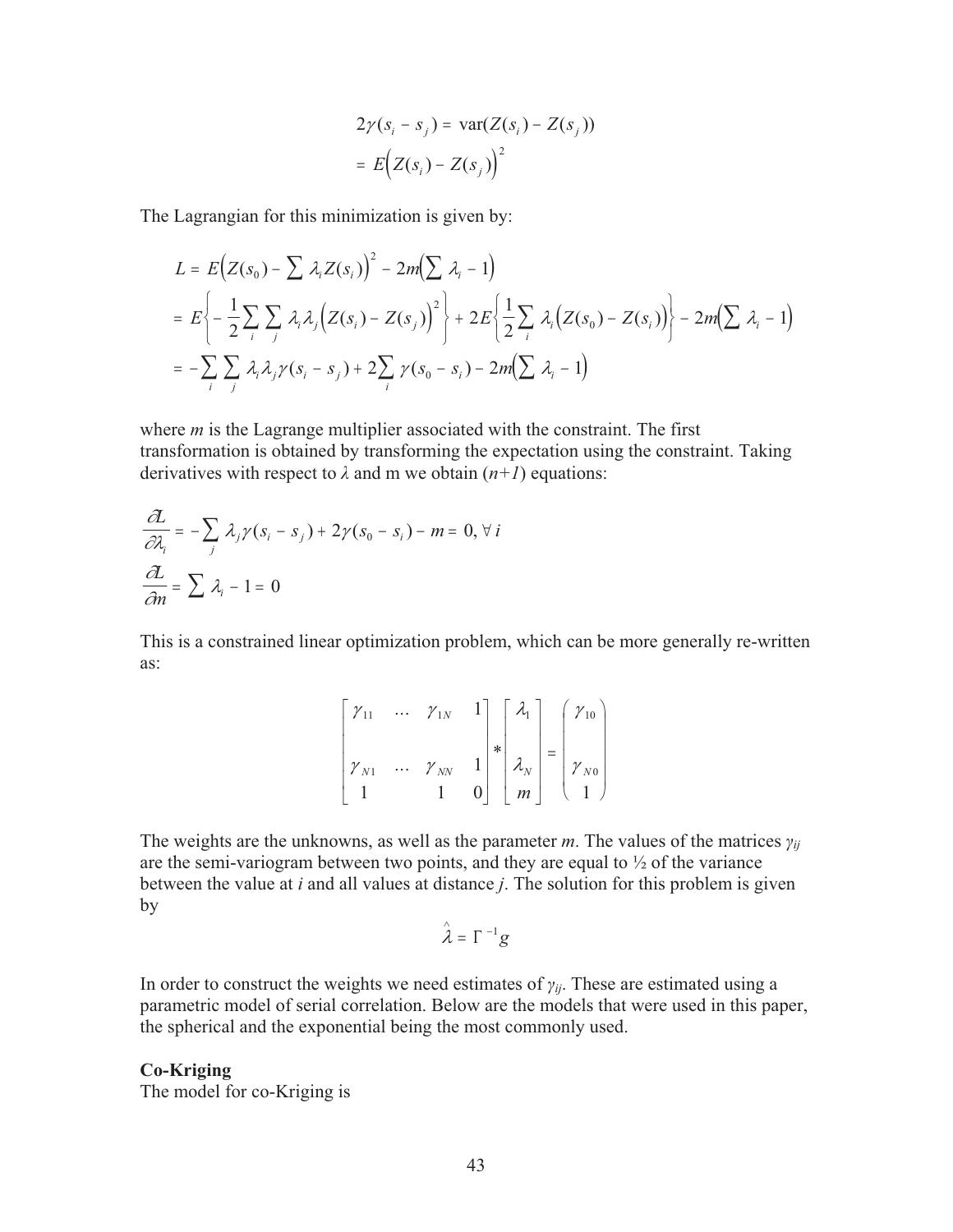$$
Z_s = X_s \beta + \varepsilon_s
$$

The error term  $\varepsilon_s$  are random errors with spatial correlation that follow a normal stationary process,  $N(0, \Sigma)$ . The GLS estimator of  $\beta$  is given by:

$$
\hat{\beta} = (X^{\dagger} \Sigma^{-1} X)^{-1} X^{\dagger} \Sigma^{-1} Z
$$

$$
COV(\hat{\beta}) = (X^{\dagger} \Sigma^{-1} X)^{-1}
$$

#### **Parametric models of spatial correlation: Semi-variograms**

Recall that the semi-variogram is given by

$$
2\gamma(h) = \text{var}(z(s+h) - z(s)) = E(z(s+h) - z(s))^2,
$$

If  $\gamma(h) = \gamma(||h||)$  then the semi-variogram is isotropic, meaning that it is invariant under rotation. Alternatively, the correlation between two points is a function not only of distance but of direction. This may be the case, for example, for pollutant-dispersion in a narrow valley. When the correlation is a function of direction and distance both, it is said to exhibit anisotropy. The empirical semi-variogram can be calculated as:

$$
\gamma_{ij} = \frac{1}{2} \frac{1}{n} \sum_{i \neq j} \left( z_i - z_j \right)^2
$$

The empirical semi-variograms can be plotted to explore the characteristics of the model and to choose a parametric serial correlation model to fit the data.

#### **Parametric models of spatial correlation**

In all the following models, *h* is the distance between two locations,  $\theta$  is the semivariogram for the data, and *a* is the "range"—the distance beyond which there is no longer any spatial correlation.

#### **a. Spherical**

$$
\gamma(h) = \begin{cases} \theta \left[ \frac{3}{2} \frac{h}{\theta} - \frac{1}{2} \left( \frac{h}{\theta} \right)^3 \right] & 0 \le h \le a \\ \theta & a & h \end{cases}
$$

#### **b. Exponential**

$$
\gamma(h) = \theta \left[ 1 - \exp(-h/a) \right]
$$

#### **c. Gaussian**

$$
\gamma(h) = \theta \left[ 1 - \exp \left[ -3 \left( \frac{h}{a} \right)^2 \right] \right]
$$

#### **d-Rational Quadratic**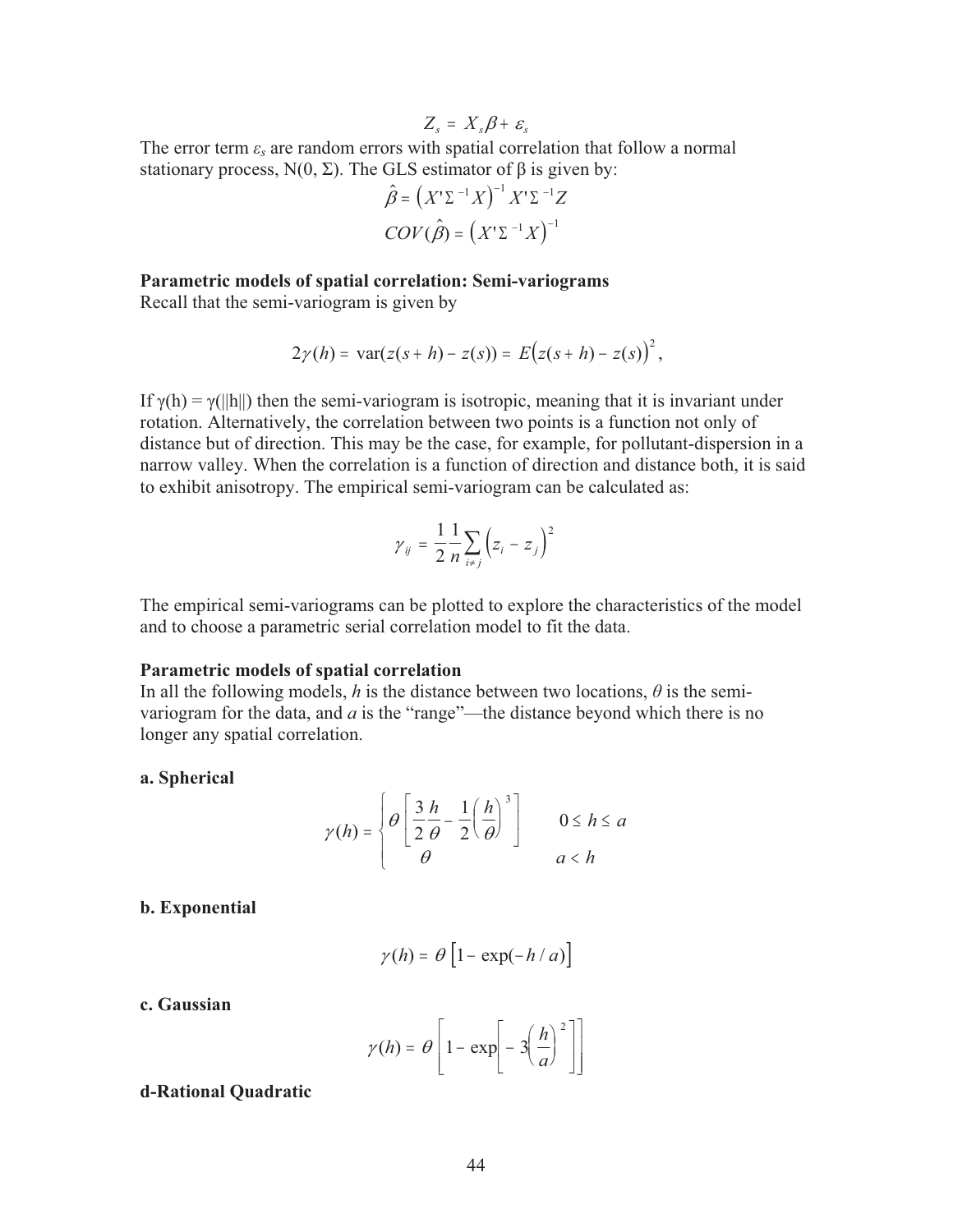$$
\gamma(h) = \theta \frac{19\left(\frac{h}{a}\right)^2}{1+19\left(\frac{h}{a}\right)^2}
$$

The previous definitions make clear that some important decisions must be made in order to estimate the model in practice:

- 1. In order for the problem to be tractable, one must choose a maximum distance.
- 2. For the matrix to be finite, it is necessary to group observations into bins; e.g. we calculate the variance between  $s_0$  and points within 1 mile, between 1 and 2 miles, 2 and 3 miles, etc.
- 3. One must look for anisotropy.

#### **Empirical Estimation**

The estimation consists of several steps

- 1. Test data for evidence of spatial correlation.
- 2. Data exploration:
	- a. Test for normality of z. If z is not normal then transform z using the most appropriate transformation. For example a log(z), or box-cox transformation.
	- b. Remove trends (if any).
	- c. Calculate and plot the empirical semi-variogram as a function of the distance
- 3. Fit a parametric model of serial correlation. This involves choosing a model, a lag size, the number of lags, and deciding whether to correct for anisotropy.
- 4. Generate predictions and measures of fit.
- 5. Repeat steps 3 and 4 until there is no longer an improvement in the fit.

#### **IDW versus Kriging**

The Inverse Distance Weighting (IDW) value for a location Z is the weighted average of values within a given diameter of Z, where the weight is given by 1/distance. IDW is calculated as follows:

$$
Z = \frac{\sum_{i=1}^{n} \frac{Z_i}{k_{ij}^2}}{\sum_{i=1}^{n} \frac{1}{k_{ij}^2}}
$$

where  $h_{ij}$  is the distance from location *j* to *i*. In the applications here  $\beta$  was always set to 1. Note that IDW makes an assumption about the type of serial correlation in the data, and that assumption is that serial correlation decays inversely proportionally to distance. Kriging estimates the serial correlation instead.

#### **Testing for spatial correlation**

There are several tests for spatial correlation. The following three tests are well known and commonly used. Their properties are slightly different. For all test statistics, *N* refers to the number of observations in the data, and the subscripts refer to the location. The weights  $w_{ij}$  are chosen by the researcher and are generally some inverse function of the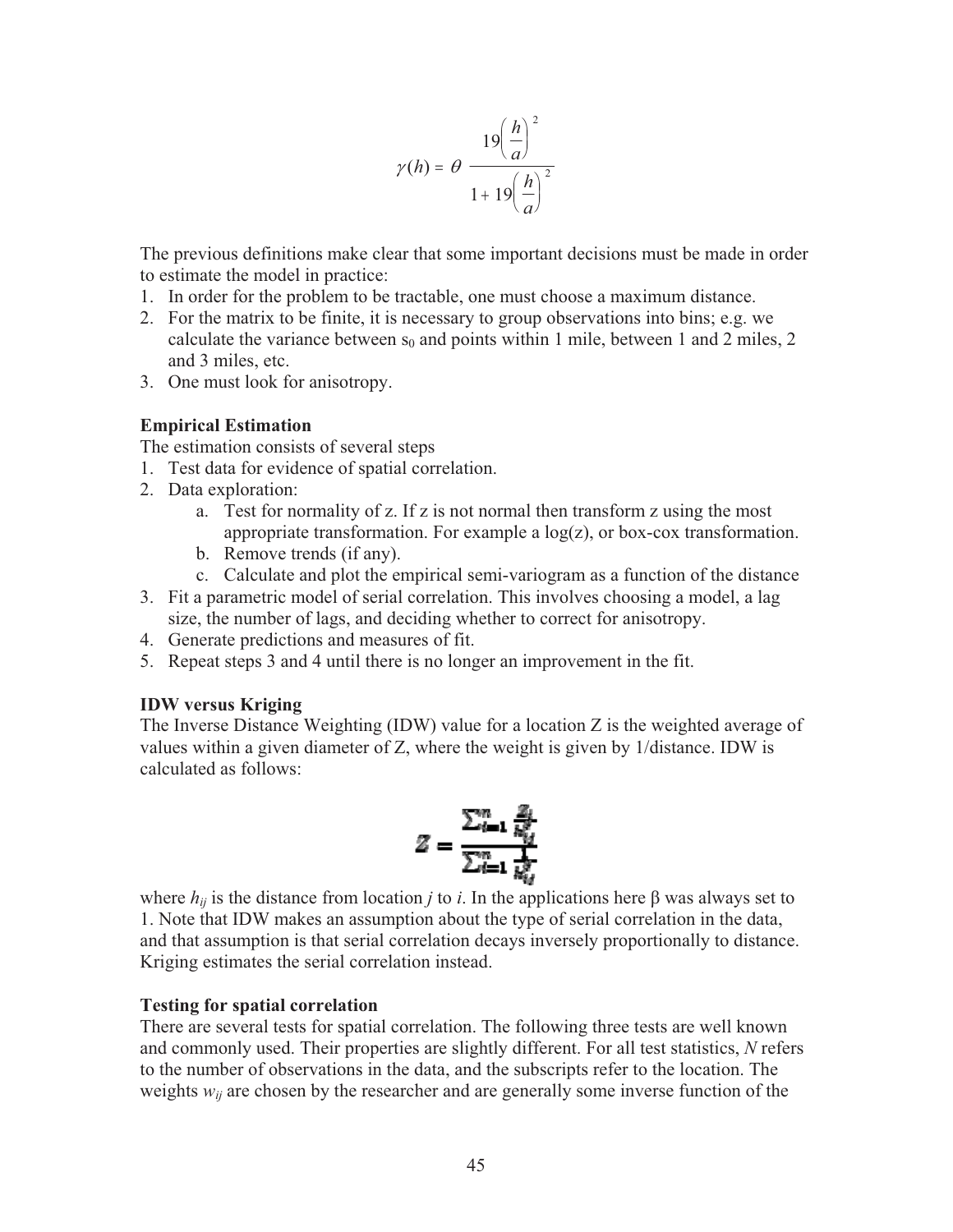distance between points. The variance is not reported here, but it depends on whether it is assumed that the underlying data follow a normal process or a random process.

#### **A. Moran's I**

The formula for Moran's I is given by:

$$
I = \frac{N}{\sum_{i=1}^{N} \sum_{j=1}^{N} w_{ij}} \frac{\sum_{i=1}^{N} \sum_{j=1, j \neq i}^{N} w_{ij} (x_i - \overline{x}) (x_j - \overline{x})}{\sum_{i=1}^{N} (x_i - \overline{x})^2}
$$

The expected value of Moran's I under the assumption of no global correlation is given by: 1

$$
E(I) = \frac{-1}{(N-1)}
$$

Values greater than *E(I)* indicate positive spatial correlation; values les than *E(I)* indicate negative spatial correlation. The hypothesis of random distribution is rejected if

$$
Z = \left| \frac{I - E(I)}{\sqrt{Var(I)}} \right| > 1.96
$$

**B. Geary's C** 

The formula for Geary's C is given by:

$$
c = \frac{(N-1)}{2\sum_{i=1}^{N} \sum_{j=1}^{N} w_{ij}} \frac{\sum_{i=1}^{N} \sum_{j=1, j\neq i}^{N} w_{ij} (x_i - x_j)^2}{\sum_{i=1}^{N} (x_i - \overline{x})^2}
$$

The expected value for Geary's C is 1. Values less than 1 indicate positive spatial correlation, and values greater than one indicate negative spatial correlation. The hypothesis of random distribution is rejected if

$$
Z = \left| \frac{c - 1}{\sqrt{Var(c)}} \right| > 1.96
$$

#### **C. Getis and Ord's G**

The formula for Getis and Ord's G is given by:

$$
G = \frac{\sum_{i \neq j} \hat{w}_{ij} x_i x_j}{\sum_{i \neq j} x_i x_j}
$$

The weights are either 0 or 1, depending on distance. All the values of x are positive.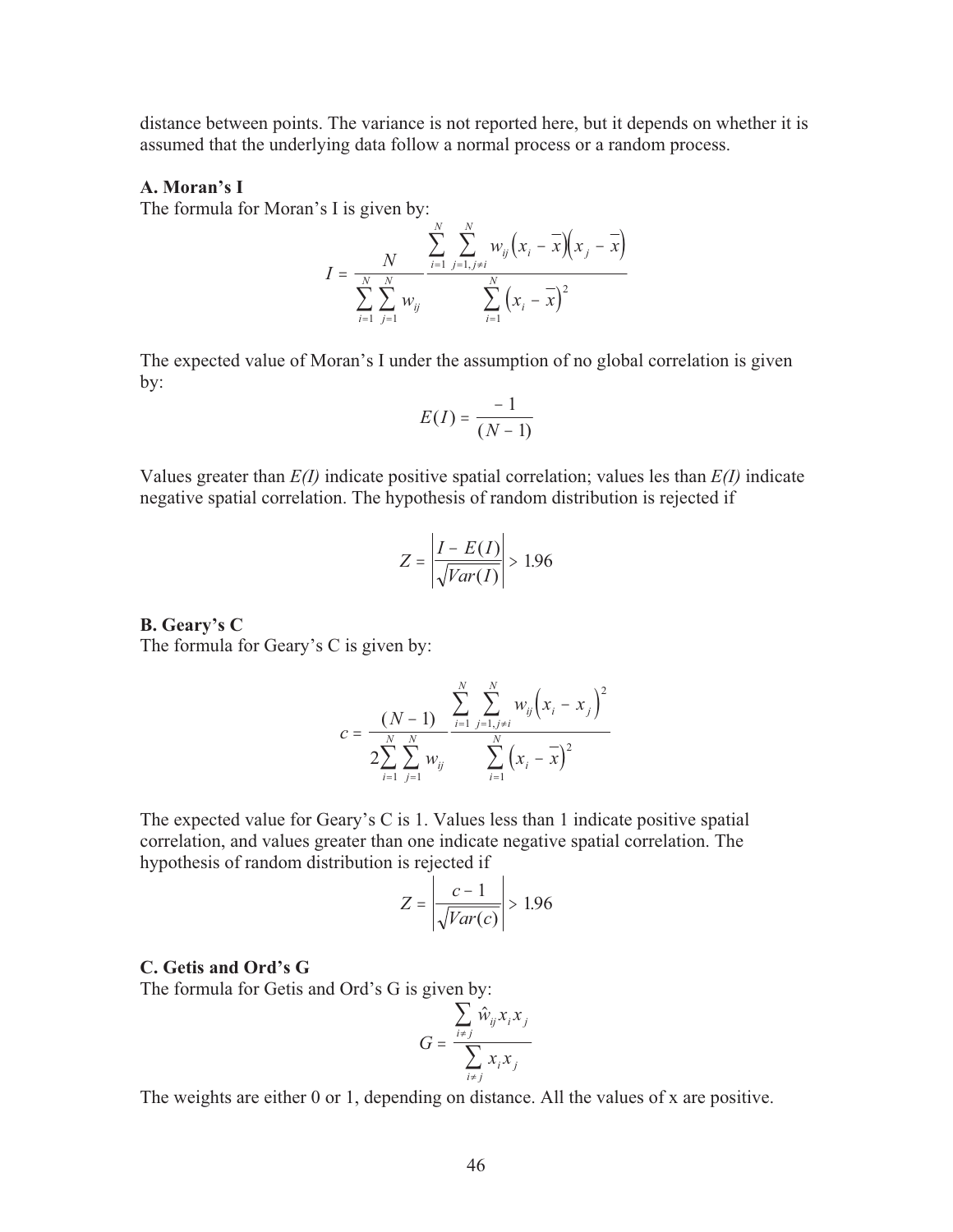The expected value under the assumption of no global correlation is:

$$
E(G) = \frac{\sum_{i \neq j} \hat{w}_{ij}}{N(N-1)}
$$

The hypothesis of random distribution is rejected if

$$
Z = \left| \frac{G - E(G)}{\sqrt{Var(G)}} \right| > 1.96
$$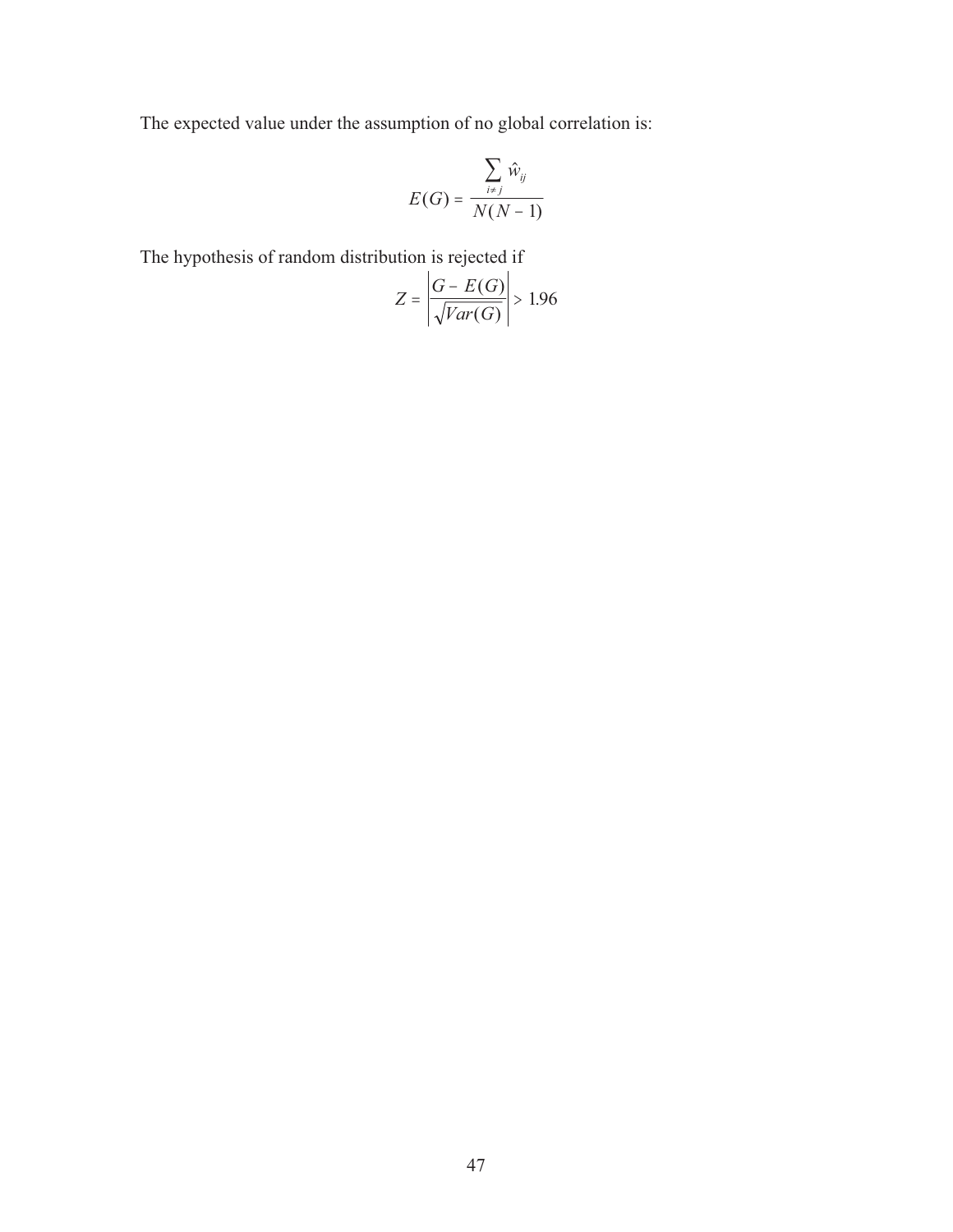| Pollutant                   | interva                        |                | Appendix Table D: Tests of global spatial correlation, 1988<br>Moran's I |          |       |            | Geary's C      |         |                     |           | Getis and Ord's G |          |
|-----------------------------|--------------------------------|----------------|--------------------------------------------------------------------------|----------|-------|------------|----------------|---------|---------------------|-----------|-------------------|----------|
|                             |                                | $\overline{a}$ | E(I)                                                                     | sd(I)    | Z(1)  | $\bigcirc$ | sd(C)          | Z(C)    | $\circlearrowright$ | E(G)      | sd(G)             | Z(G)     |
| 8                           | 32                             | 1.05           | $-0.0024$                                                                | 0.32     | 3.27  | 0.69       | 0.55           | $-0.56$ | 0.002               | $0.001\,$ | 0.00              | 8.115    |
|                             | $\frac{18}{4}$ $\frac{6}{2}$   | 0.90           | $-0.0024$                                                                | 0.24     | 3.76  | 0.69       | 0.41           | $-0.76$ | 0.004               | 0.002     | 0.00              | 7.294    |
|                             | 241                            | 0.72           | $-0.0024$                                                                | $0.18\,$ | 4.03  | 0.70       | 0.31           | $-0.97$ | 0.009               | 0.008     | 0.00              | 4.077    |
|                             | 78<br>482                      | 0.65           | $-0.0024$                                                                | 0.16     | 4.13  | 0.71       | 0.27           | $-1.08$ | 0.018               | 0.016     | 0.00              | 3.664    |
| $\sum_{2}$                  |                                | 1.22           | $-0.0035$                                                                | 0.22     | 5.52  | 0.13       | 0.43           | $-1.99$ | 0.001               | 0.001     | 0.00              | $-0.075$ |
|                             | 3218<br>8046<br>24139          | 1.18           | $-0.0035$                                                                | 0.16     | 7.50  | 0.14       | 0.32           | $-2.71$ | 0.002               | 0.002     | 0.00              | 2.846    |
|                             |                                | 1.17           | $-0.0035$                                                                | 0.09     | 12.76 | 0.21       | 0.19           | $-4.06$ | 0.014               | 0.009     | 0.00              | 8.821    |
|                             | 48278                          | 1.20           | $-0.0035$                                                                | 0.07     | 16.54 | 0.28       | 0.16           | $-4.58$ | 0.031               | 0.019     | 0.00              | 12.158   |
| $\mathcal{O}^{\mathcal{I}}$ |                                | 0.23           | $-0.0014$                                                                | 0.40     | 0.58  | 1.07       | 0.81           | 0.09    | 0.000               | 0.000     | 0.00              | $-1.598$ |
|                             | 3218<br>8046                   | 0.22           | $-0.0014$                                                                | 0.19     | 1.18  | $0.88\,$   | 0.39           | $-0.31$ | $0.000$             | 0.000     | 0.00              | $-0.337$ |
|                             | 24139                          | 0.39           | $-0.0014$                                                                | 0.06     | 6.02  | 0.68       | 0.15           | $-2.18$ | 0.004               | 0.004     | 0.00              | 3.565    |
|                             | 48278                          | 0.40           | $-0.0014$                                                                | 0.04     | 111   | 0.70       | 0.10           | $-2.99$ | 0.013               | 0.012     | 0.00              | 6.688    |
| Рb                          | 3218<br>8046                   | 0.64           | $-0.0038$                                                                | 0.22     | 2.87  | 0.88       | 1.39           | $-0.09$ | 0.030               | 0.003     | 0.00              | 10.737   |
|                             |                                | 0.60           | $-0.0038$                                                                | 0.21     | 2.90  | 0.87       | 1.29           | $-0.10$ | 0.034               | 0.005     | 0.00              | 8.596    |
|                             | 24139                          | 0.55           | $-0.0038$                                                                | 0.19     | 2.90  | 0.83       | $\overline{0}$ | $-0.14$ | 0.037               | 0.013     | 0.01              | 4.746    |
|                             | 48278                          | 0.53           | $-0.0038$                                                                | 0.18     | 2.91  | 0.85       | 1.15           | $-0.13$ | 0.051               | 0.022     | 0.01              | 4.010    |
| <b>PM10</b>                 |                                | 0.57           | $-0.0010$                                                                | 0.20     | 2.85  | 0.28       | 0.41           | $-1.78$ | 0.000               | 0.000     | 0.00              | 1.374    |
|                             | 3218<br>8046                   | 0.45           | $-0.0010$                                                                | $0.16\,$ | 2.80  | 0.27       | 0.33           | $-2.25$ | $0.001\,$           | 0.001     | 0.00              | 3.484    |
|                             | 24139                          | 0.36           | $-0.0010$                                                                | 0.11     | 3.13  | 0.38       | 0.23           | $-2.65$ | 0.005               | 0.004     | 0.00              | 3.512    |
|                             | 48278                          | 0.34           | $-0.0010$                                                                | 0.09     | 3.70  | 0.44       | 0.19           | $-2.99$ | 0.012               | $0.011\,$ | 0.00              | 3.423    |
| ${\rm SO}_2$                |                                | 1.45           | $-0.0018$                                                                | 0.27     | 5.29  | 0.40       | 0.47           | $-1.26$ | 0.001               | 0.001     | 0.00              | 9.894    |
|                             |                                | 1.29           | $-0.0018$                                                                | 0.21     | 6.21  | 0.39       | 0.36           | $-1.68$ | 0.004               | 0.002     | 0.00              | 11.862   |
|                             | 3218<br>8046<br>24139<br>48278 | 1.17           | $-0.0018$                                                                | 0.16     | 7.38  | 0.44       | 0.28           | $-2.04$ | 0.012               | $0.007\,$ | $0.00\,$          | 14.545   |
|                             |                                | 1.09           | $-0.0018$                                                                | 0.13     | 8.23  | 0.49       | 0.23           | $-2.23$ | 0.030               | 0.016     | 0.00              | 16.967   |

Figures in bold are significant at the 5% level (two tailed test). For Moran's 1 and Geary's C, the weights are always the inverse distance ( friction parameter =1) if the observation is within the distance interval, and 0 Getis and Ord's statistic, weights are either 0 or 1 (1 if the observation is within interval). Coordinates are expressed in Universal Transverse Mercators, (UTMs, rectangular metric mapping coordinate system used instead Figures in bold are significant at the 5% level (two tailed test). For Moran's I and Geary's C, the weights are always the inverse distance (friction parameter =1) if the observation is within the distance interval, and 0 and longitude, where x and y are expressed in meters). Therefore distances are expressed in meters (3,218 meters = 5 miles; 24,139 meters = 15 miles and 48, 278 meters = 30 miles).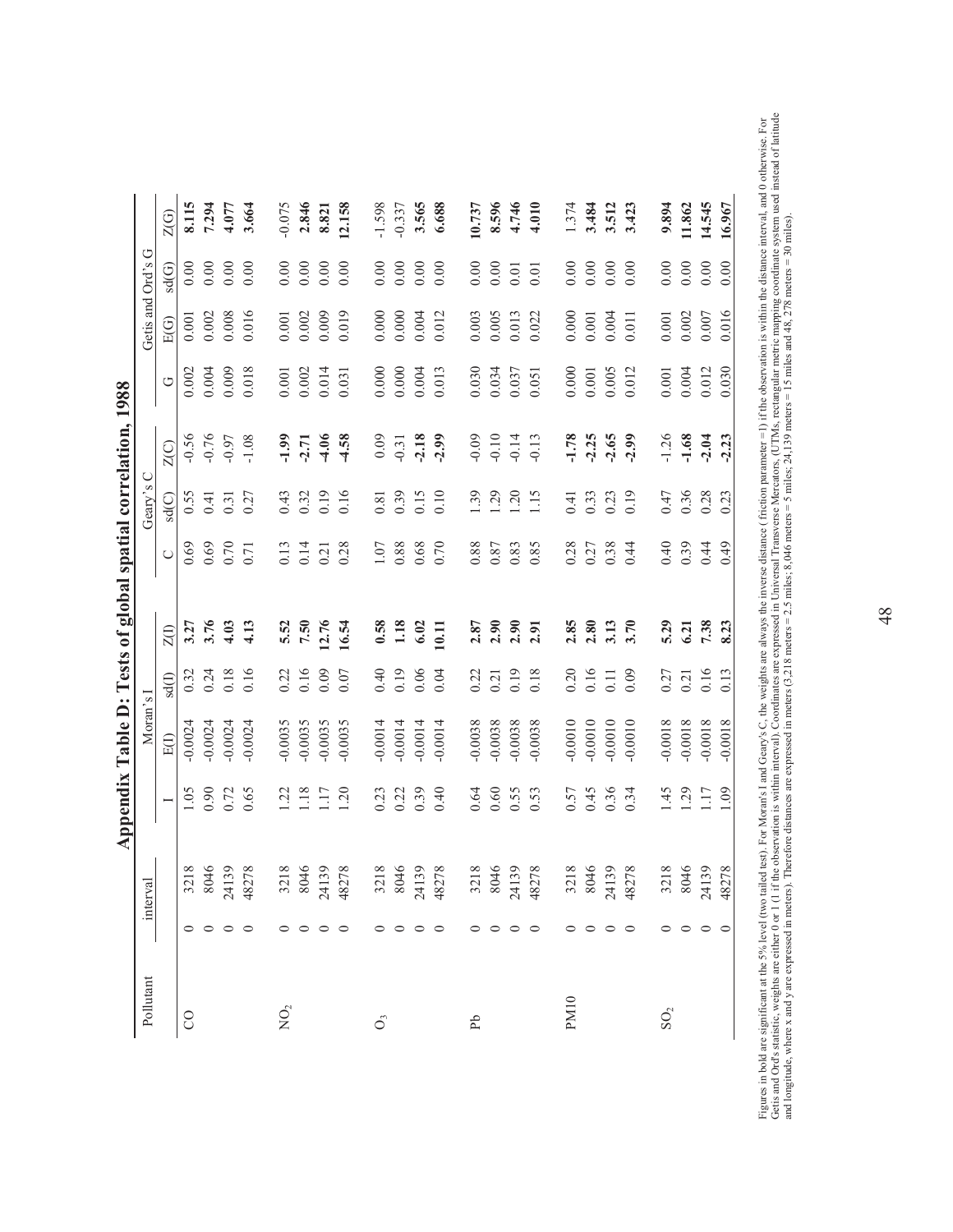| Variable <sup>(1)</sup> | Method <sup>(2)</sup>                                                                                                                                                                                                                                                                                                                                        | Transformation       | method/trend<br>Declustering | Approxi-<br>mation | <b>Anisotropy</b>                           | <b>Model</b>          | ${\rm \ Laggs^{(3)}}$ | Neighbor-<br>$\mathbf{h}{\mathbf{o}}{\mathbf{od}}^{(3)}$ |
|-------------------------|--------------------------------------------------------------------------------------------------------------------------------------------------------------------------------------------------------------------------------------------------------------------------------------------------------------------------------------------------------------|----------------------|------------------------------|--------------------|---------------------------------------------|-----------------------|-----------------------|----------------------------------------------------------|
| $\overline{C}$          | temperature, precipitation<br>simple co-Kriging using<br>and elevation (elevation<br>not used in 2000)                                                                                                                                                                                                                                                       | Normal score/declust | Polygonal                    | Linear             | Yes                                         | Exponential           | 3/9 (.125/9 in 2000)  | 5/2 X                                                    |
| $\mathbf{Q}_2$          | Ordinary Kriging                                                                                                                                                                                                                                                                                                                                             | None                 | None                         | n/a                | $\tilde{z}$                                 | Spherical             | 0.318/12 to:485/12    | $2/1$ X                                                  |
| $\mathbf{O}_3$          | ordinary co-Kriging using<br>temperature, precipitation<br>and wind direction                                                                                                                                                                                                                                                                                | None                 | 2 <sup>nd</sup>              | $60\%$             | $\tilde{z}$                                 | Gaussian              | 0.023/13 to 0.071/13  | $1/1$ open                                               |
| PB                      | Ordinary Kriging                                                                                                                                                                                                                                                                                                                                             | None                 | None                         | n/a                | (90, 91, 95, 96, 00)<br>no otherwise<br>yes | Spherical             | 00619/12 to 4.7/9     | 5/2X, 22/XX, 6/6 open,<br>5/3X                           |
| <b>PM10</b>             | ordinary co-Kriging using<br>temperature, precipitation<br>and wind direction                                                                                                                                                                                                                                                                                | $_{\rm Log}$         | $1^{\mathrm{st}}$            | 50%                | $\tilde{z}$                                 | Exponential           | 2.3/7                 | 5/2 X                                                    |
| SO <sub>2</sub>         | ordinary Kriging                                                                                                                                                                                                                                                                                                                                             | None                 | None                         | n/a                | Yes                                         | Exponential           | 1.103 to 1.897/12     | 5/2 X                                                    |
| TSP                     | ordinary Kriging                                                                                                                                                                                                                                                                                                                                             | None                 | None                         | n/a                | $\tilde{z}$                                 | Exponential           | 0.144/12 to .718/12   | $1/1~\text{X}$                                           |
| Temperature             | ordinary Kriging                                                                                                                                                                                                                                                                                                                                             | $_{\rm Log}$         | $1^{\rm st}$                 | 100%               | Yes                                         | Spherical             | 3/7                   | 5/2 X                                                    |
| Precipitation           | ordinary Kriging                                                                                                                                                                                                                                                                                                                                             | None                 | $1^{\mathrm{st}}$            | 100%               | Yes                                         | quadratic<br>Rational | .3/19                 | $7/2$ open                                               |
|                         | 2. Covariates were transformed as follows: Temperature with log transformation and with first order trend: precipitation without transformation and with first order trend: elevation without<br>1. When more than one measurement was available at a given location, the mean of the measurements was assigned to the location and used in the predictions. |                      |                              |                    |                                             |                       |                       |                                                          |

**Appendix E Table: Models of spatial correlation used for each pollutant**  Appendix E Table: Models of spatial correlation used for each pollutant 2. Covariates were transformed as follows: Temperature with log transformation and with first order trend; precipitation without transformation and with first order trend; elevation without ັ້.

2. Covariates were transformed as follows: - temperature with rog transformation and with mist ofter trend, precipitation without transformation (order of trend not applicable in simple co-Kriging); wind direction without transformation (order of trend not applicable in simple co-Kriging); wind direction without transformation and with second order trend. 3. When a range is specified, it means that the lag/neighborhood was chosen differently each year to obtain the best fit.

49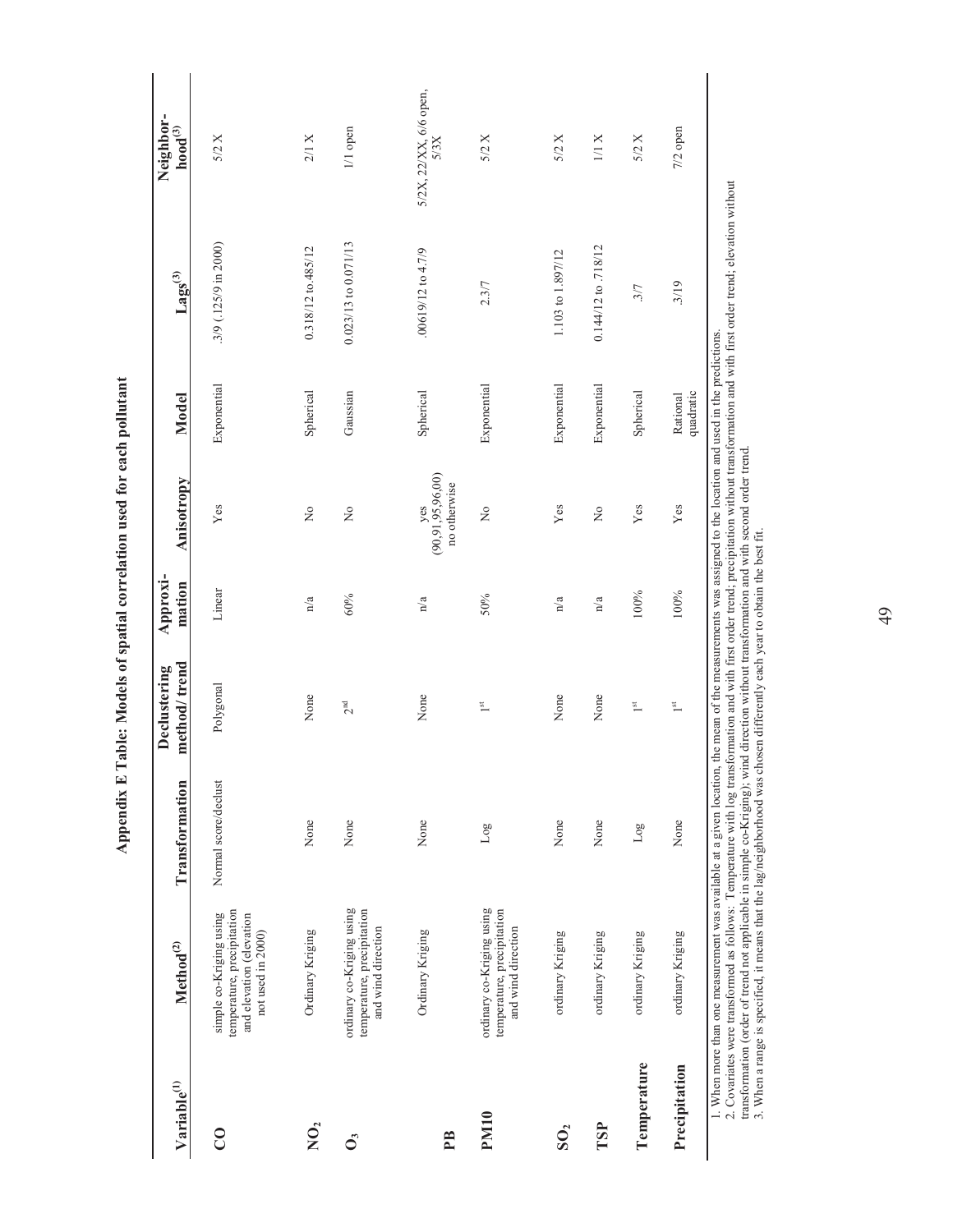| Variable                 |         |          |         |          | Year    |         |         |          |         |          |
|--------------------------|---------|----------|---------|----------|---------|---------|---------|----------|---------|----------|
|                          | 1988    | 1989     | 1990    | 1991     | 1992    | 1993    | 1994    | 1995     | 1996    | 2000     |
| $\overline{CO}$          |         |          |         |          |         |         |         |          |         |          |
| Coefficient              | 0.2     | 0.2      | 0.23    | 0.3      | 0.29    | 0.27    | 0.29    | 0.31     | 0.34    | 0.41     |
| Mean                     | 0.03    | 0.06     | 0.03    | 0.04     | 0.04    | 0.05    | 0.04    | 0.05     | 0.04    | 0.04     |
| <b>RMSE</b>              | 0.57    | 0.55     | 0.48    | 0.46     | 0.45    | 0.43    | 0.39    | 0.37     | 0.34    | 0.28     |
| Av. Std error            | 0.59    | 0.62     | 0.54    | 0.53     | 0.49    | 0.49    | 0.42    | 0.39     | 0.32    | 0.29     |
| Mean stndized            | 0.05    | 0.1      | 0.05    | 0.06     | 0.06    | 0.07    | 0.07    | 0.12     | 0.11    | 0.11     |
| RMSE stndized            | 0.95    | 0.87     | 0.9     | 0.89     | 0.94    | 0.91    | 0.94    | 0.92     | 1.07    | 1.00     |
| # of monitors            |         |          |         |          | 416     |         |         |          |         | 527      |
| NO <sub>2</sub>          |         |          |         |          |         |         |         |          |         |          |
| Coefficient              | 0.75    | 0.73     | 0.75    | 0.75     | 0.73    | 0.73    | 0.73    | 0.73     | 0.72    | 0.62     |
| Mean                     | 0.00    | 0.00     | 0.00    | $0.00\,$ | 0.00    | 0.00    | 0.00    | 0.00     | 0.00    | 0.00     |
| <b>RMSE</b>              | 0.01    | $0.01\,$ | 0.01    | $0.01\,$ | 0.01    | 0.01    | 0.01    | 0.01     | 0.01    | $0.01\,$ |
| Av. Std error            | 0.01    | 0.01     | 0.01    | 0.01     | 0.01    | 0.01    | 0.01    | 0.01     | 0.01    | 0.01     |
| Mean stndized            | 0.04    | 0.04     | 0.04    | 0.04     | 0.04    | 0.04    | 0.03    | 0.04     | 0.04    | 0.05     |
| RMSE stndized            | 1.00    | 1.00     | 1.00    | 1.00     | 1.00    | 1.00    | 1.00    | 1.00     | 1.00    | 1.00     |
| # of monitors            |         |          |         |          | 284     |         |         |          |         | 443      |
| Q <sub>3</sub>           |         |          |         |          |         |         |         |          |         |          |
| Coefficient              | 0.69    | 0.7      | 0.72    | 0.75     | 0.69    | 0.82    | 0.78    | 0.8      | 0.78    | 0.77     |
| Mean                     | 0.00    | 0.00     | 0.00    | 0.00     | 0.00    | 0.00    | 0.00    | 0.00     | 0.00    | 0.00     |
| <b>RMSE</b>              | 0.01    | 0.01     | 0.01    | 0.01     | 0.01    | 0.01    | 0.01    | 0.01     | 0.01    | 0.01     |
| Av. Std error            | 0.01    | 0.01     | 0.01    | 0.01     | 0.01    | 0.01    | 0.01    | 0.01     | 0.01    | 0.01     |
| Mean stndized            | 0.00    | $-0.03$  | $-0.01$ | $-0.02$  | $-0.04$ | $-0.05$ | $-0.05$ | $-0.05$  | $-0.04$ | $-0.04$  |
| RMSE stndized            | 1.00    | 1.00     | 1.00    | 1.00     | 0.93    | 0.93    | 0.90    | 0.90     | 0.93    | 1.01     |
| # of monitors            |         |          |         |          | 716     |         |         |          |         | 1137     |
| $\overline{\mathbf{PB}}$ |         |          |         |          |         |         |         |          |         |          |
| Coefficient              | 0.32    | 0.33     | 0.32    | 0.43     | 0.09    | 0.27    | 0.21    | 0.25     | 0.37    | 0.43     |
| Mean                     | 0.01    | 0.01     | 0.01    | $0.00\,$ | 0.05    | 0.01    | 0.00    | $0.01\,$ | 0.01    | 0.01     |
| <b>RMSE</b>              | 0.78    | 0.85     | 0.73    | 0.71     | 0.85    | 0.58    | 0.60    | 0.62     | 0.69    | 0.37     |
| Av. Std error            | 0.84    | 1.14     | 0.80    | 0.78     | 0.86    | 0.65    | 0.60    | 0.73     | 0.78    | 0.39     |
| Mean stndized            | 0.00    | 0.00     | 0.00    | 0.00     | 0.06    | 0.01    | 0.00    | 0.01     | 0.01    | 0.03     |
| RMSE stndized            | 1.00    | 1.00     | 1.01    | 1.02     | 0.99    | 1.00    | 1.01    | 1.00     | 1.00    | 0.97     |
| # of monitors            |         |          |         | 263      |         |         |         |          |         | 201      |
| <b>PM10</b>              |         |          |         |          |         |         |         |          |         |          |
| Coefficient              | 0.36    | 0.39     | 0.43    | 0.45     | 0.4     | 0.43    | 0.41    | 0.42     | 0.36    | 0.33     |
| Mean                     | $-0.15$ | $-0.2$   | $-0.13$ | $-0.1$   | $-0.12$ | $-0.09$ | $-0.05$ | $-0.06$  | $-0.08$ | $-0.43$  |
| <b>RMSE</b>              | 9.20    | 9.43     | 7.88    | 7.29     | 6.44    | 6.35    | 6.19    | 6.16     | 5.94    | 11.07    |
| Av. Std error            | 9.05    | 8.59     | 7.44    | 7.24     | 6.32    | 6.37    | 6.71    | 6.36     | 5.90    | 8.70     |
| Mean stndized            | $-0.03$ | $-0.03$  | $-0.03$ | $-0.03$  | $-0.03$ | $-0.03$ | $-0.02$ | $-0.03$  | $-0.03$ | $-0.04$  |
| RMSE stndized            | 1.00    | 1.10     | 1.05    | 1.04     | 1.04    | 1.05    | 0.96    | 1.02     | 1.02    | 1.06     |
| # of monitors            |         |          |         |          | 1053    |         |         |          |         | 1190     |

# **Appendix F: Goodness of fit measures for spatial predictions**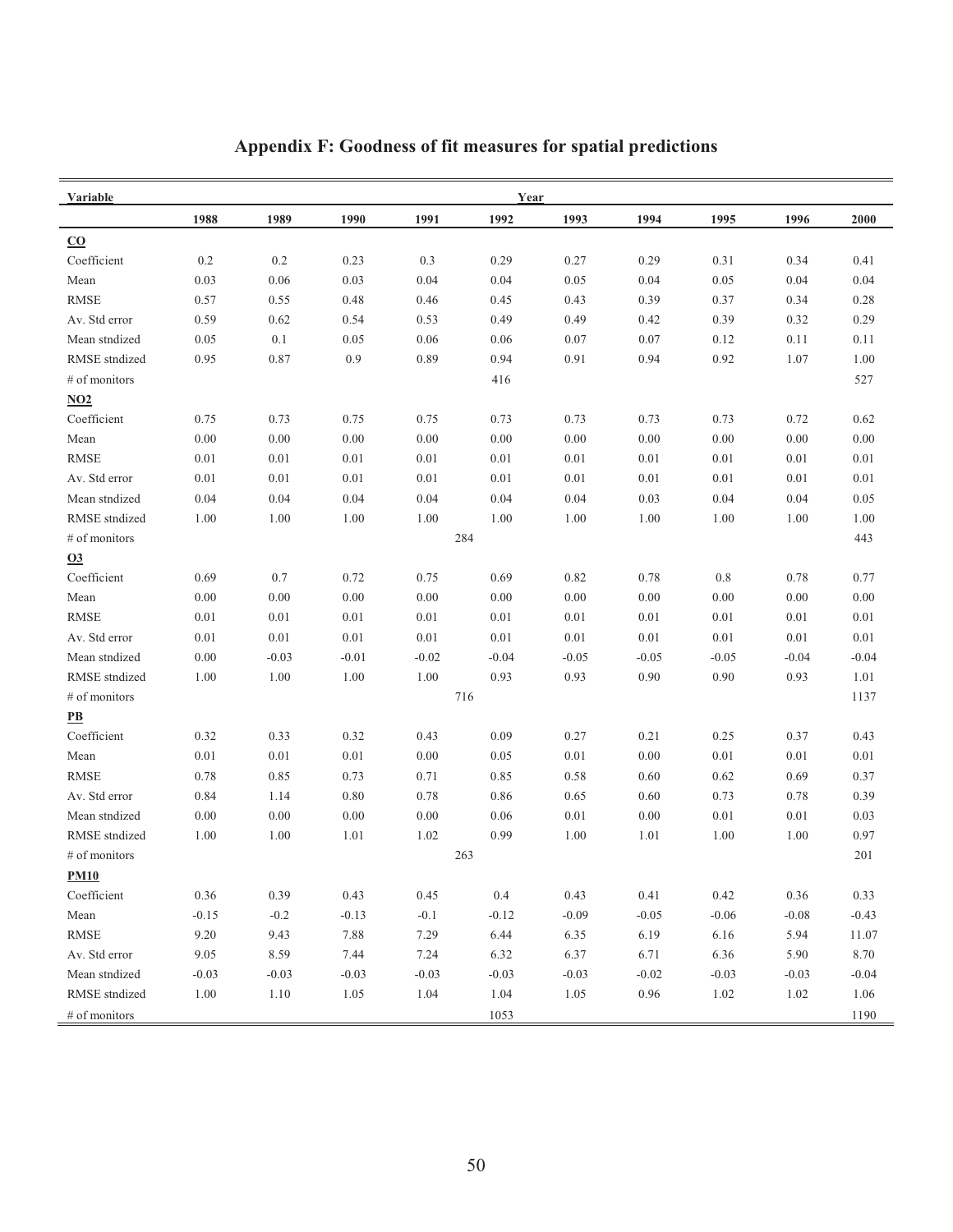|  |  | <b>Appendix F continued</b> |
|--|--|-----------------------------|
|--|--|-----------------------------|

| Variable             |         |         |         |          | Year    |       |         |          |       |      |
|----------------------|---------|---------|---------|----------|---------|-------|---------|----------|-------|------|
|                      | 1988    | 1989    | 1990    | 1991     | 1992    | 1993  | 1994    | 1995     | 1996  | 2000 |
| SO <sub>2</sub>      |         |         |         |          |         |       |         |          |       |      |
| Coefficient          | 0.62    | 0.67    | 0.64    | 0.69     | 0.69    | 0.71  | 0.70    | 0.61     | 0.61  | 0.67 |
| Mean                 | 0.00    | 0.00    | 0.00    | 0.00     | 0.00    | 0.00  | 0.00    | 0.00     | 0.00  | 0.00 |
| <b>RMSE</b>          | 0.00    | 0.00    | 0.00    | 0.00     | 0.00    | 0.00  | 0.00    | 0.00     | 0.00  | 0.00 |
| Av. Std error        | 0.00    | 0.00    | 0.00    | 0.00     | 0.00    | 0.00  | 0.00    | 0.00     | 0.00  | 0.00 |
| Mean stndized        | 0.01    | 0.01    | 0.01    | 0.01     | 0.01    | 0.02  | 0.01    | 0.01     | 0.01  | 0.01 |
| RMSE stndized        | 1.00    | 1.00    | 1.00    | 1.00     | 1.00    | 1.01  | 1.00    | 1.00     | 1.00  | 0.91 |
| # of monitors        |         |         |         |          | 563     |       |         |          |       | 607  |
| <b>TSP</b>           |         |         |         |          |         |       |         |          |       |      |
| Coefficient          | 0.55    | 0.6     | 0.53    | 0.54     | 0.55    | 0.56  | 0.6     | 0.57     | 0.53  | n/a  |
| Mean                 | 0.16    | 0.02    | $-0.03$ | $0.08\,$ | 0.08    | 0.16  | 0.31    | 0.08     | 0.14  | n/a  |
| <b>RMSE</b>          | 15.15   | 14.57   | 13.54   | 13.34    | 12.35   | 12.7  | 12.84   | 12.71    | 12.97 | n/a  |
| Av. Std error        | 15.22   | 14.66   | 13.59   | 13.46    | 12.37   | 12.82 | 13.03   | 12.79    | 12.76 | n/a  |
| Mean stndized        | 0.00    | $-0.01$ | $-0.01$ | 0.00     | $-0.01$ | 0.00  | 0.01    | 0.00     | 0.00  | n/a  |
| <b>RMSE</b> stndized | 1.00    | 1.00    | 1.00    | 1.00     | 1.00    | 1.00  | 1.00    | $1.00\,$ | 1.02  | n/a  |
| # of monitors        |         |         |         |          | 416     |       |         |          |       |      |
| Temperature          |         |         |         |          |         |       |         |          |       |      |
| Coefficient          | 0.96    | 0.97    | 0.97    | 0.97     | 0.96    | 0.97  | 0.97    | 0.97     | 0.97  | 0.97 |
| Mean                 | 0.00    | 0.00    | 0.01    | 0.01     | 0.00    | 0.00  | 0.00    | 0.00     | 0.01  | 0.00 |
| <b>RMSE</b>          | 2.06    | 2.03    | 2.07    | 2.05     | 2.06    | 2.06  | 2.05    | 2.03     | 2.00  | 2.04 |
| Av. Std error        | 2.07    | 2.02    | 2.06    | 2.03     | 2.07    | 2.07  | 2.03    | 2.02     | 1.98  | 2.06 |
| Mean stndized        | 0.00    | 0.00    | 0.00    | 0.00     | 0.00    | 0.00  | 0.00    | 0.00     | 0.00  | 0.00 |
| RMSE stndized        | 1.00    | 1.00    | 1.01    | 1.02     | 1.00    | 1.00  | 1.00    | 1.00     | 0.99  | 0.99 |
| # of monitors        | 1219    | 1120    | 1218    | 1218     | 1219    | 1219  | 1219    | 1219     | 1220  | 1217 |
| Precipitation        |         |         |         |          |         |       |         |          |       |      |
| Coefficient          | 0.90    | 0.92    | 0.93    | 0.91     | 0.92    | 0.88  | 0.90    | 0.87     | 0.91  | 0.86 |
| Mean                 | $-0.03$ | 0.06    | 0.06    | $-0.02$  | 0.03    | 0.05  | $-0.01$ | 0.00     | 0.10  | 0.04 |
| <b>RMSE</b>          | 5.89    | 5.92    | 6.44    | 6.30     | 5.91    | 5.94  | 6.31    | 7.21     | 7.12  | 5.70 |
| Av. Std error        | 5.78    | 6.53    | 7.16    | 6.45     | 5.92    | 5.66  | 6.04    | 6.38     | 6.95  | 5.30 |
| Mean stndized        | 0.00    | 0.01    | 0.01    | 0.00     | 0.00    | 0.01  | 0.00    | 0.00     | 0.01  | 0.01 |
| RMSE stndized        | 1.00    | 0.91    | 0.90    | 0.96     | 0.99    | 1.02  | 1.02    | 1.09     | 1.00  | 1.05 |
| $\#$ of monitors     | 952     | 948     | 938     | 938      | 935     | 928   | 920     | 915      | 912   | 876  |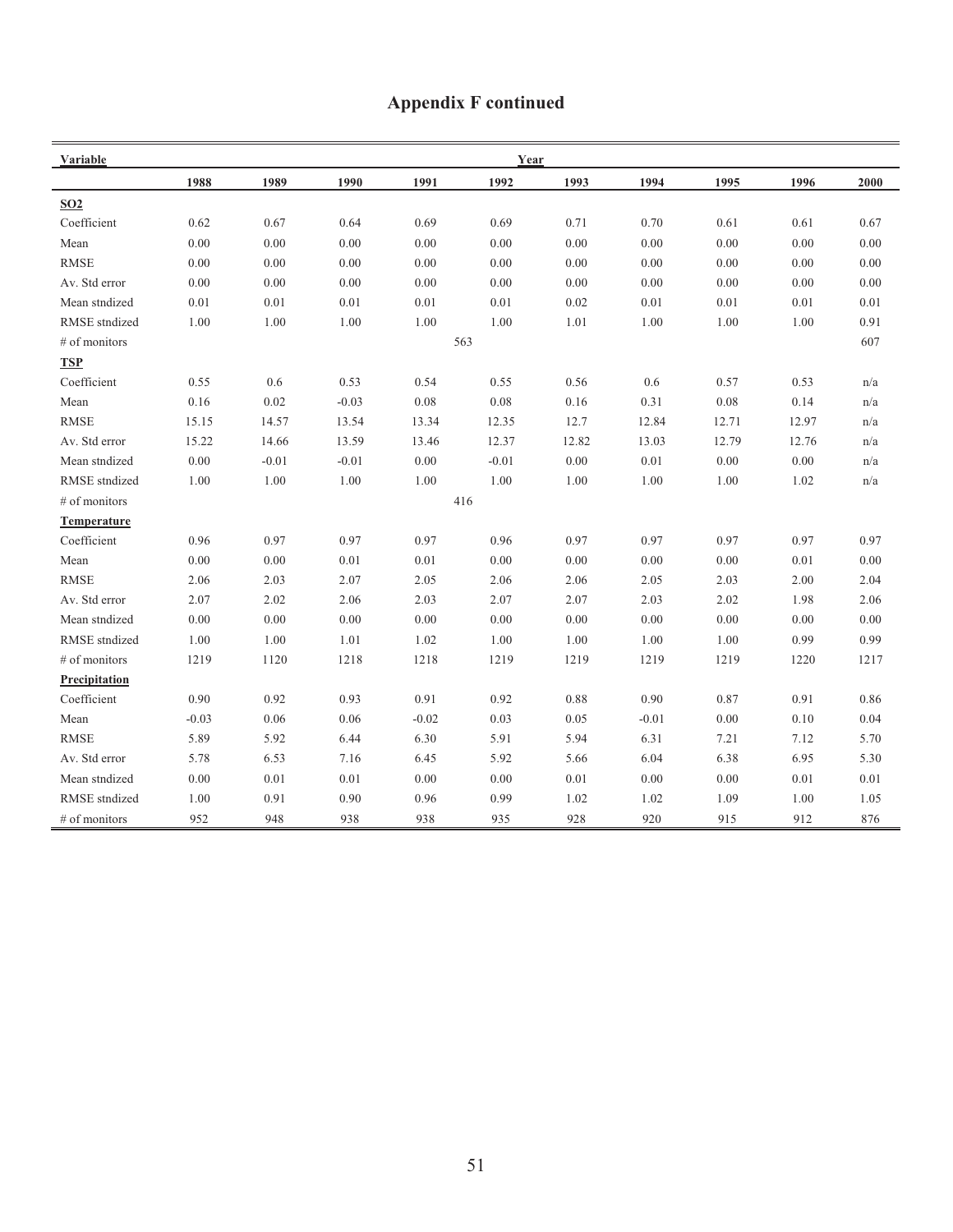| 1.152<br>0.020<br>0.053<br>28.462<br>0.006 | Panel A: Pollution means weighted by US population ages 18 or<br>0.116<br>0.001<br>0.002<br>2.526<br>0.001 | 0.987<br>0.019<br>0.050<br>25.832<br>0.005 | 1.352<br>0.021<br>0.054<br>32.651                                  |
|--------------------------------------------|------------------------------------------------------------------------------------------------------------|--------------------------------------------|--------------------------------------------------------------------|
|                                            |                                                                                                            |                                            |                                                                    |
|                                            |                                                                                                            |                                            |                                                                    |
|                                            |                                                                                                            |                                            |                                                                    |
|                                            |                                                                                                            |                                            |                                                                    |
|                                            |                                                                                                            |                                            |                                                                    |
|                                            |                                                                                                            |                                            |                                                                    |
|                                            |                                                                                                            |                                            |                                                                    |
|                                            |                                                                                                            |                                            | 0.007                                                              |
| 0.150                                      | 0.020                                                                                                      | 0.112                                      | 0.175                                                              |
|                                            |                                                                                                            |                                            |                                                                    |
|                                            |                                                                                                            |                                            |                                                                    |
|                                            |                                                                                                            |                                            |                                                                    |
| 1.107                                      | 0.207                                                                                                      | 0.514                                      | 2.270                                                              |
| 0.017                                      | 0.005                                                                                                      | 0.005                                      | 0.049                                                              |
| 0.052                                      | 0.008                                                                                                      | 0.012                                      | 0.147                                                              |
| 26.898                                     | 3.752                                                                                                      | 13.094                                     | 61.292                                                             |
| 0.005                                      | 0.002                                                                                                      | 0.001                                      | 0.019                                                              |
| 0.142                                      | 0.192                                                                                                      | 0.006                                      | 2.281                                                              |
|                                            |                                                                                                            |                                            | Panel B: Pollution means for military children ages 18 or younger, |

# **Appendix G: Comparing pollution exposure of children under 18 in the military and in the general population**

Notes: population counts for ages 18 or younger come from the 1990 Census (Summary Tape files 3C) at the zip-code level. Pollution means for the US Population were created by averaging Kriging predictions at the zip-code level, using the 1990 population as weights.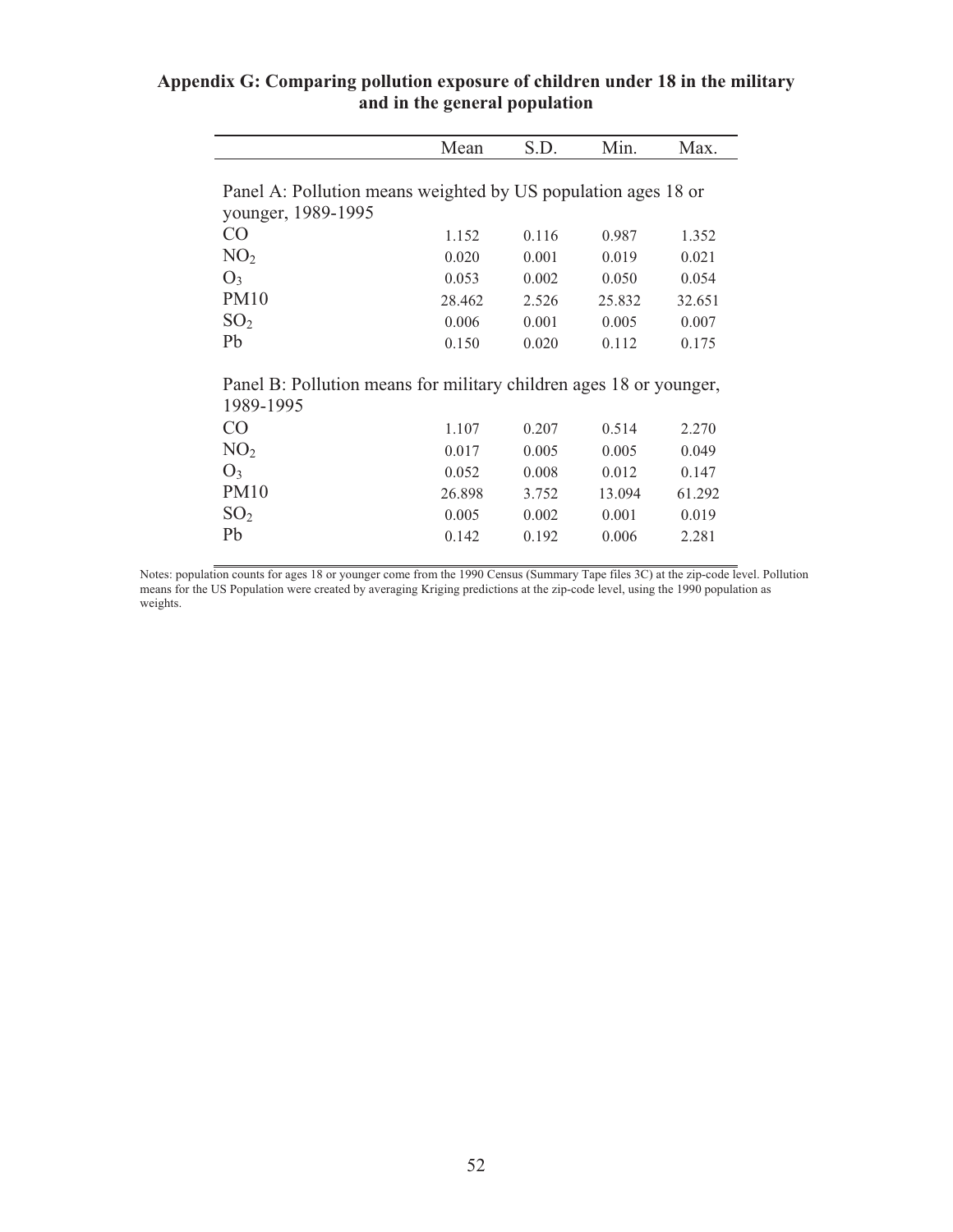# **Appendix H: Comparing pollution trends in the population and in the military (ages 18 and under)**











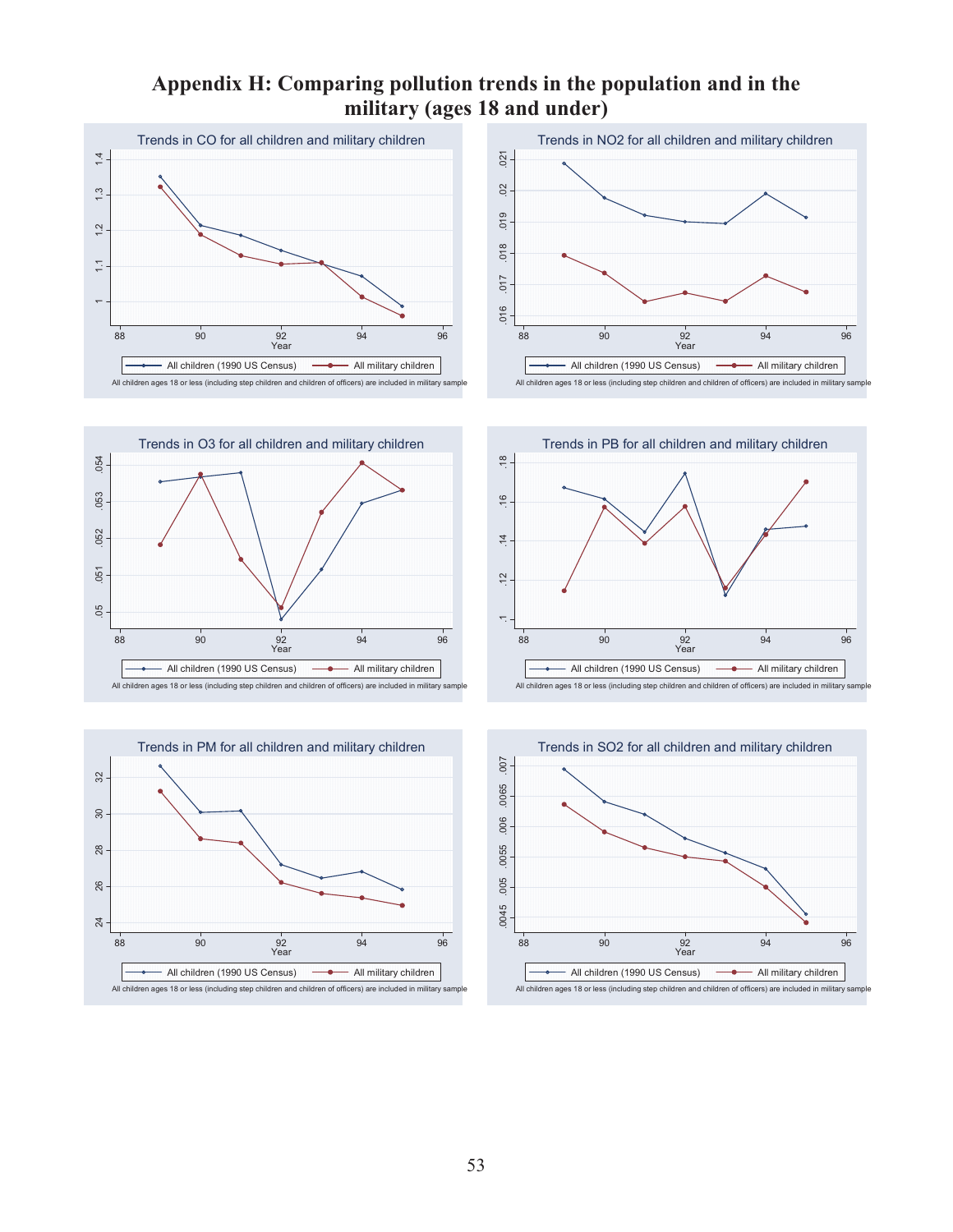|      |               |                    |                        |       | Miles to the          | $\frac{1}{2}$ army           |                                     |                           | number of      |
|------|---------------|--------------------|------------------------|-------|-----------------------|------------------------------|-------------------------------------|---------------------------|----------------|
|      |               |                    |                        |       | closest city with     | requesting this              | $%$ sponsors with                   |                           | sponsors       |
| Year | Arloc<br>code | Installation       | <b>State</b>           | $O_3$ | 50,000<br>inhabitants | location (1991<br>and after) | some college or<br>more (in sample) | $\frac{0}{0}$<br>officers | (in<br>sample) |
|      |               | name               |                        |       |                       |                              |                                     |                           |                |
| 1989 | 49878         | <b>TOOELE AR</b>   | UT                     | 0.082 | 18.57                 | 0.01                         | 43.2%                               | 40.9%                     | 44             |
|      | 49760         | <b>SALT LK C</b>   | UT                     | 0.080 | 2.84                  | 0.00                         | 29.9%                               | 16.5%                     | 164            |
|      | 49184         | <b>FT DOUGLS</b>   | UT                     | 0.080 | 4.59                  | 0.01                         | 38.0%                               | 28.1%                     | 171            |
|      | 6993          | <b>LOS ALAMI</b>   | CA                     | 0.078 | 4.75                  | 0.00                         | 40.2%                               | 32.2%                     | 87             |
|      | 49631         | <b>OGDEN</b>       | UT                     | 0.077 | 0.68                  | 0.01                         | 30.7%                               | $10.0\%$                  | 269            |
|      | 6280          | EL TORO M          | CA                     | 0.070 | 3.22                  | 0.00                         | 66.7%                               | $0.0\%$                   | 3              |
|      | 36594         | <b>NEW YORK</b>    | <b>NY</b>              | 0.069 | 3.00                  | 0.12                         | 56.3%                               | 54.7%                     | 64             |
|      | 36097         | <b>BROOKLYN</b>    | NY                     | 0.068 |                       | 0.00                         |                                     |                           |                |
|      |               |                    |                        |       | 3.02                  |                              | 50.0%                               | 50.0%                     | $\,$ 8 $\,$    |
|      | 6507          | LOS ANGEL CA 507   | CA                     | 0.067 | 6.73                  | 0.20                         | 29.5%                               | 18.9%                     | 227            |
| 1990 | 21525         | LOUISVILL KY 525   | KY                     | 0.067 | 1.64                  | 0.00                         | 30.0%                               | 20.2%                     | 247            |
|      | 49878         | <b>TOOELE AR</b>   | UT                     | 0.125 | 18.57                 | 0.01                         | $10.0\%$                            | $10.0\%$                  | $20\,$         |
|      | 49760         | <b>SALT LK C</b>   | UT                     | 0.112 | 2.81                  | 0.00                         | 42.2%                               | 17.8%                     | 45             |
|      | 49184         | <b>FT DOUGLS</b>   | UT                     | 0.112 | 4.54                  | 0.01                         | 21.6%                               | 17.6%                     | 74             |
|      | 45162         | <b>COLUMBIA SC</b> | <b>SC</b>              | 0.096 | 6.70                  | 0.00                         | 16.9%                               | 14.2%                     | 183            |
|      | 45404         | FT JACKSO          | <b>SC</b>              | 0.093 | 3.32                  | 2.35                         | 22.7%                               | 10.8%                     | 2604           |
|      | 24492         | <b>LINTHICUM</b>   | MD                     | 0.088 | 6.90                  | 0.00                         | 50.0%                               | $0.0\%$                   | $\sqrt{6}$     |
|      | 36882         | <b>TROY</b>        | NY                     | 0.079 | 0.69                  | 0.00                         | 73.3%                               | 73.3%                     | 15             |
|      | 49631         | <b>OGDEN</b>       | UT                     | 0.079 | 1.13                  | 0.01                         | 33.9%                               | 6.0%                      | 168            |
|      | 24043         | <b>BALTIMORE</b>   | <b>MD</b>              | 0.078 | 3.57                  | 0.14                         | 66.7%                               | 56.3%                     | 48             |
|      | 24571         | FT GEORGE          | <b>MD</b>              | 0.077 | 8.25                  | 2.11                         | 14.8%                               | 14.8%                     | 27             |
| 1991 |               |                    |                        |       |                       |                              |                                     |                           |                |
|      | 49878         | <b>TOOELE AR</b>   | UT                     | 0.077 | 18.57                 | 0.01                         | 33.3%                               | 28.6%                     | 21             |
|      | 24492         | <b>LINTHICUM</b>   | MD                     | 0.075 | 6.90                  | 0.00                         | 30.0%                               | $0.0\%$                   | $10\,$         |
|      | 34432         | <b>LAKEHURST</b>   | $\rm{NJ}$              | 0.074 | 9.94                  | 0.01                         | 50.0%                               | 50.0%                     | $10\,$         |
|      | 36097         | <b>BROOKLYN</b>    | NY                     | 0.074 | 3.02                  | 0.00                         | 62.5%                               | 62.5%                     | $8\,$          |
|      | 24571         | FT GEORGE          | MD                     | 0.073 | 8.25                  | 2.11                         | 15.4%                               | 10.3%                     | 39             |
|      | 49760         | <b>SALT LK C</b>   | UT                     | 0.072 | 2.76                  | 0.00                         | 29.9%                               | 11.4%                     | 88             |
|      | 49184         | FT DOUGLS          | UT                     | 0.071 | 4.63                  | 0.01                         | 24.8%                               | 21.1%                     | 109            |
|      | 24572         | <b>FT MEADE</b>    | MD                     | 0.071 | 8.14                  | 2.11                         | 44.3%                               | 23.7%                     | 2702           |
|      | 53985         | YAKIMA FI          | WA                     | 0.071 | 28.26                 | 0.01                         | $0.0\%$                             | $0.0\%$                   | $\overline{2}$ |
|      | 24043         | <b>BALTIMORE</b>   | MD                     | 0.070 | 3.92                  | 0.14                         | 77.4%                               | 77.4%                     | 53             |
| 1992 |               |                    |                        |       |                       |                              |                                     |                           |                |
|      | 49878         | <b>TOOELE AR</b>   | UT                     | 0.075 | 18.57                 | 0.01                         | 73.3%                               | 73.3%                     | 15             |
|      | 49187         | <b>DRAPER</b>      | UT                     | 0.070 | 4.19                  | 0.00                         | 75.0%                               | $0.0\%$                   | 4              |
|      | 49760         | <b>SALT LK C</b>   | UT                     | 0.070 | 2.89                  | 0.00                         | 26.5%                               | 10.8%                     | 223            |
|      | 49184         | <b>FT DOUGLS</b>   | UT                     | 0.069 | 4.31                  | 0.01                         | 21.1%                               | 11.3%                     | 142            |
|      | 6993          | <b>LOS ALAMI</b>   | CA                     | 0.068 | 4.75                  | 0.00                         | 44.8%                               | 23.9%                     | 134            |
|      | 4991          | YUMA PROV          | $\mathbf{A}\mathbf{Z}$ | 0.067 | 2.09                  | 0.05                         | 20.1%                               | 13.9%                     | 309            |
|      | 49478         | <b>LOGAN</b>       | UT                     | 0.064 | 35.75                 | 0.00                         | 82.1%                               | 60.7%                     | 28             |
|      | 49631         | <b>OGDEN</b>       | UT                     | 0.064 | 0.70                  | 0.01                         | 51.8%                               | 17.3%                     | 139            |
|      | 49191         | <b>DUGWAY PR</b>   | UT                     | 0.063 | 50.70                 | 0.02                         | 51.5%                               | 38.8%                     | 103            |
|      | 24492         | <b>LINTHICUM</b>   | MD                     | 0.062 | 6.90                  | 0.00                         | 47.1%                               | $0.0\%$                   | 17             |
|      |               |                    |                        |       |                       |                              |                                     |                           |                |

# **Appendix I: Installations with highest ozone levels, with selected characteristics, by year**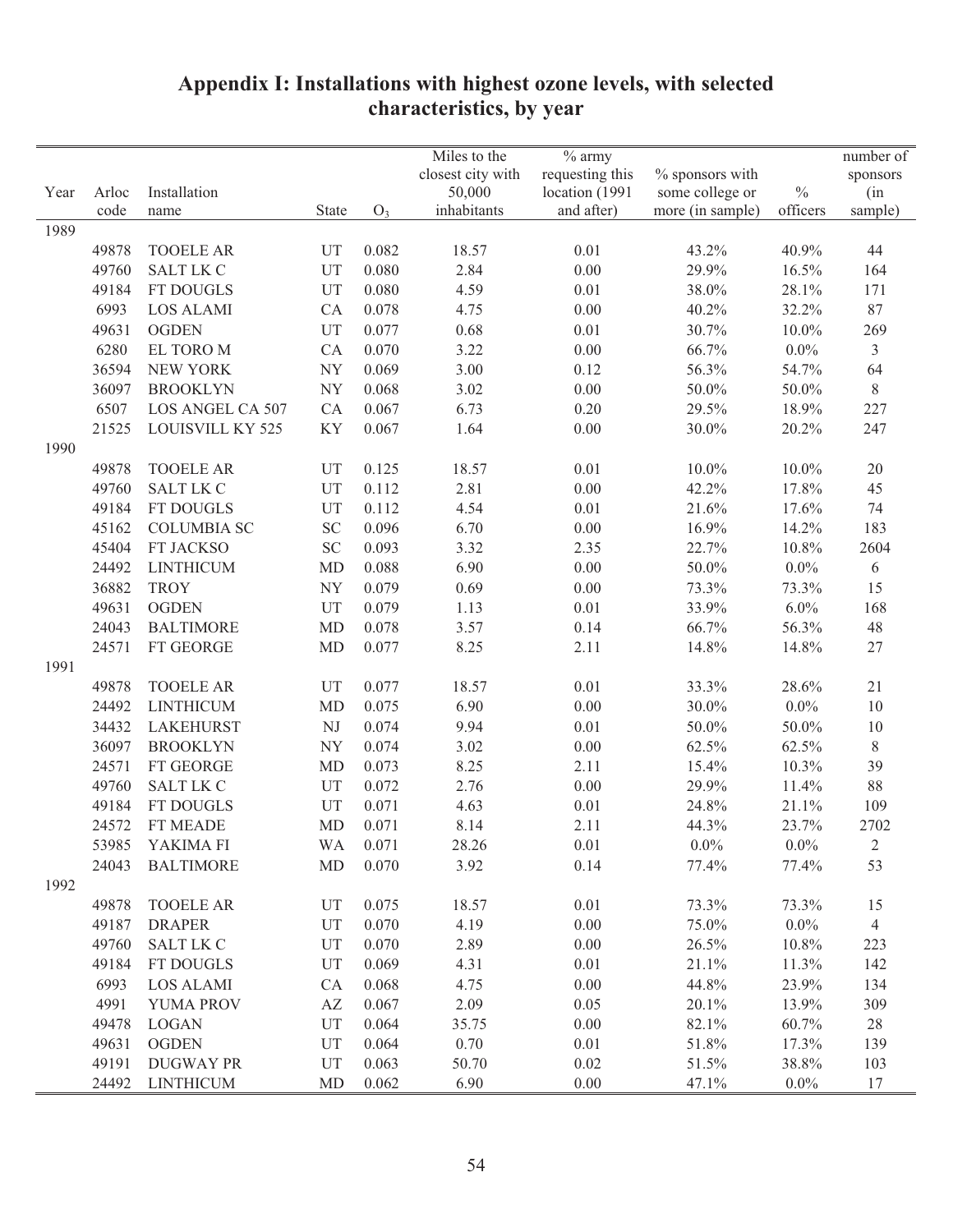# **Appendix I continued**

|      |       |                     |                        |                | Miles to the      | $%$ army        |                   |               | number of    |
|------|-------|---------------------|------------------------|----------------|-------------------|-----------------|-------------------|---------------|--------------|
|      |       |                     |                        |                | closest city with | requesting this | $%$ sponsors with |               | sponsors     |
| Year | Arloc | Installation        |                        |                | 50,000            | location (1991  | some college or   | $\frac{0}{0}$ | (in          |
|      | code  | name                | <b>State</b>           | O <sub>3</sub> | inhabitants       | and after)      | more (in sample)  | officers      | sample)      |
| 1993 |       |                     |                        |                |                   |                 |                   |               |              |
|      | 21525 | LOUISVILL KY 525    | KY                     | 0.070          | 1.64              | 0.00            | 64.4%             | 49.2%         | 59           |
|      | 4991  | YUMA PROV           | $\mathbf{A}\mathbf{Z}$ | 0.070          | 2.03              | 0.06            | 23.8%             | 13.4%         | 336          |
|      | 13047 | <b>ATLANTA</b>      | GA                     | 0.069          | 22.28             | 0.00            | 41.1%             | 31.9%         | 539          |
|      | 24023 | <b>ANNAPOLIS</b>    | <b>MD</b>              | 0.068          | 20.10             | 0.00            | 96.8%             | 81.3%         | 32           |
|      | 24492 | <b>LINTHICUM</b>    | MD                     | 0.067          | 6.90              | 0.00            | $0.0\%$           | $0.0\%$       | 5            |
|      | 45162 | <b>COLUMBIA SC</b>  | <b>SC</b>              | 0.067          | 6.72              | 0.00            | 24.6%             | 11.0%         | 345          |
|      | 49760 | <b>SALT LK C</b>    | UT                     | 0.067          | 3.00              | 0.00            | 27.5%             | 12.7%         | 236          |
|      | 13049 | FT MCPHER GA 049    | GA                     | 0.067          | 4.02              | 1.17            | 58.1%             | 39.8%         | 2596         |
|      | 45404 | FT JACKSO           | <b>SC</b>              | 0.067          | 3.32              | 2.45            | 26.0%             | 12.7%         | 4665         |
|      | 34432 | <b>LAKEHURST</b>    | $\mathbf{N}\mathbf{J}$ | 0.066          | 9.94              | 0.01            | $0.0\%$           | $0.0\%$       | $\mathbf{2}$ |
| 1994 |       |                     |                        |                |                   |                 |                   |               |              |
|      | 49631 | <b>OGDEN</b>        | UT                     | 0.081          | 2.51              | 0.01            | 61.5%             | 30.8%         | 13           |
|      | 49187 | <b>DRAPER</b>       | UT                     | 0.078          | 4.19              | 0.00            | 73.7%             | 15.8%         | 19           |
|      | 4991  | YUMA PROV           | $\mathbf{A}\mathbf{Z}$ | 0.077          | 1.94              | 0.06            | 25.3%             | 15.8%         | 190          |
|      | 49878 | <b>TOOELE AR</b>    | UT                     | 0.077          | 18.57             | 0.01            | 76.9%             | 76.9%         | 13           |
|      | 49760 | <b>SALT LK C</b>    | UT                     | 0.076          | 3.22              | 0.00            | 34.6%             | $16.0\%$      | 288          |
|      | 49184 | <b>FT DOUGLS</b>    | UT                     | 0.076          | 3.18              | 0.01            | 39.8%             | 24.5%         | 98           |
|      | 21525 | LOUISVILL KY 525    | KY                     | 0.073          | 1.64              | 0.00            | 55.6%             | 51.1%         | 45           |
|      | 49191 | <b>DUGWAY PR</b>    | UT                     | 0.070          | 50.70             | 0.02            | 50.8%             | 34.7%         | 121          |
|      | 36594 | <b>NEW YORK</b>     | NY                     | 0.068          | 3.53              | 0.13            | 75.0%             | 66.7%         | 24           |
|      | 49478 | <b>LOGAN</b>        | UT                     | 0.068          | 35.75             | 0.00            | 38.1%             | 38.1%         | 21           |
| 1995 |       |                     |                        |                |                   |                 |                   |               |              |
|      | 29800 | ST LOUIS MO 800     | M <sub>O</sub>         | 0.069          | 4.29              | 0.06            | 62.7%             | 56.9%         | 51           |
|      | 21525 | LOUISVILL KY 525    | KY                     | 0.068          | 1.64              | 0.00            | 86.2%             | 86.2%         | 29           |
|      | 18396 | <b>INDIANPLS</b>    | IN                     | 0.067          | 2.12              | 0.00            | 32.0%             | 16.3%         | 638          |
|      | 13049 | FT MCPHER GA 049    | GA                     | 0.067          | 4.02              | 1.25            | 59.7%             | 37.8%         | 2244         |
|      | 49631 | <b>OGDEN</b>        | UT                     | 0.066          | 2.51              | 0.01            | 71.4%             | 57.1%         | 14           |
|      | 13567 | FT MCPHER GA 567    | GA                     | 0.066          | 9.35              | 1.25            | 100.0%            | 40.0%         | 10           |
|      | 4991  | YUMA PROV           | $\mathbf{A}\mathbf{Z}$ | 0.065          | 1.96              | 0.06            | 20.1%             | 10.4%         | 154          |
|      | 24003 | <b>ABERDEEN</b>     | MD                     | 0.065          | 24.52             | 0.55            | 32.6%             | 15.7%         | 2160         |
|      | 49878 | <b>TOOELE AR</b>    | UT                     | 0.065          | 18.57             | 0.01            | 69.2%             | 69.2%         | 26           |
|      | 51157 | <b>CHARLOTTE VA</b> | <b>VA</b>              | 0.064          | 59.20             | 0.02            | 88.6%             | 80.6%         | 237          |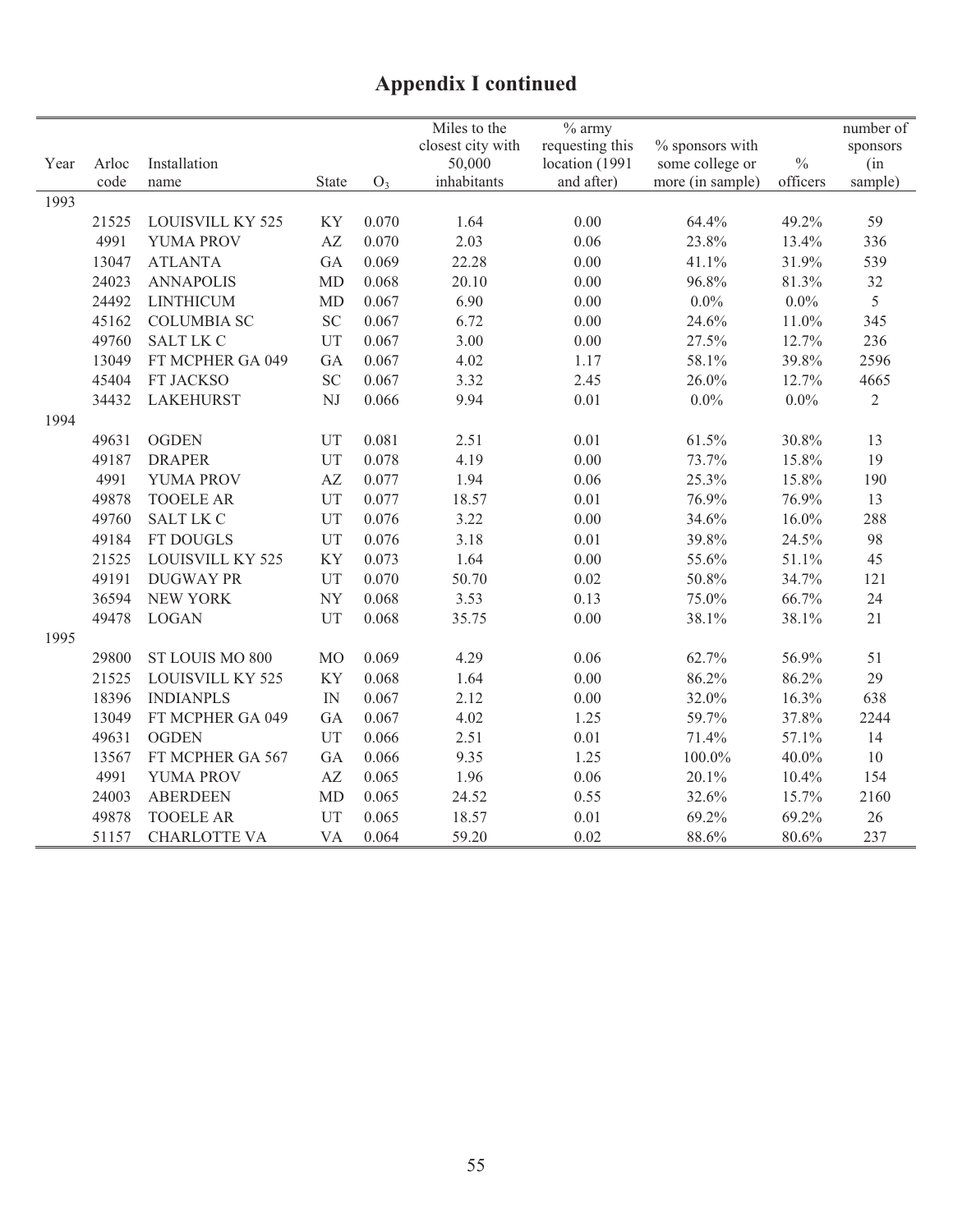# **Appendix J**

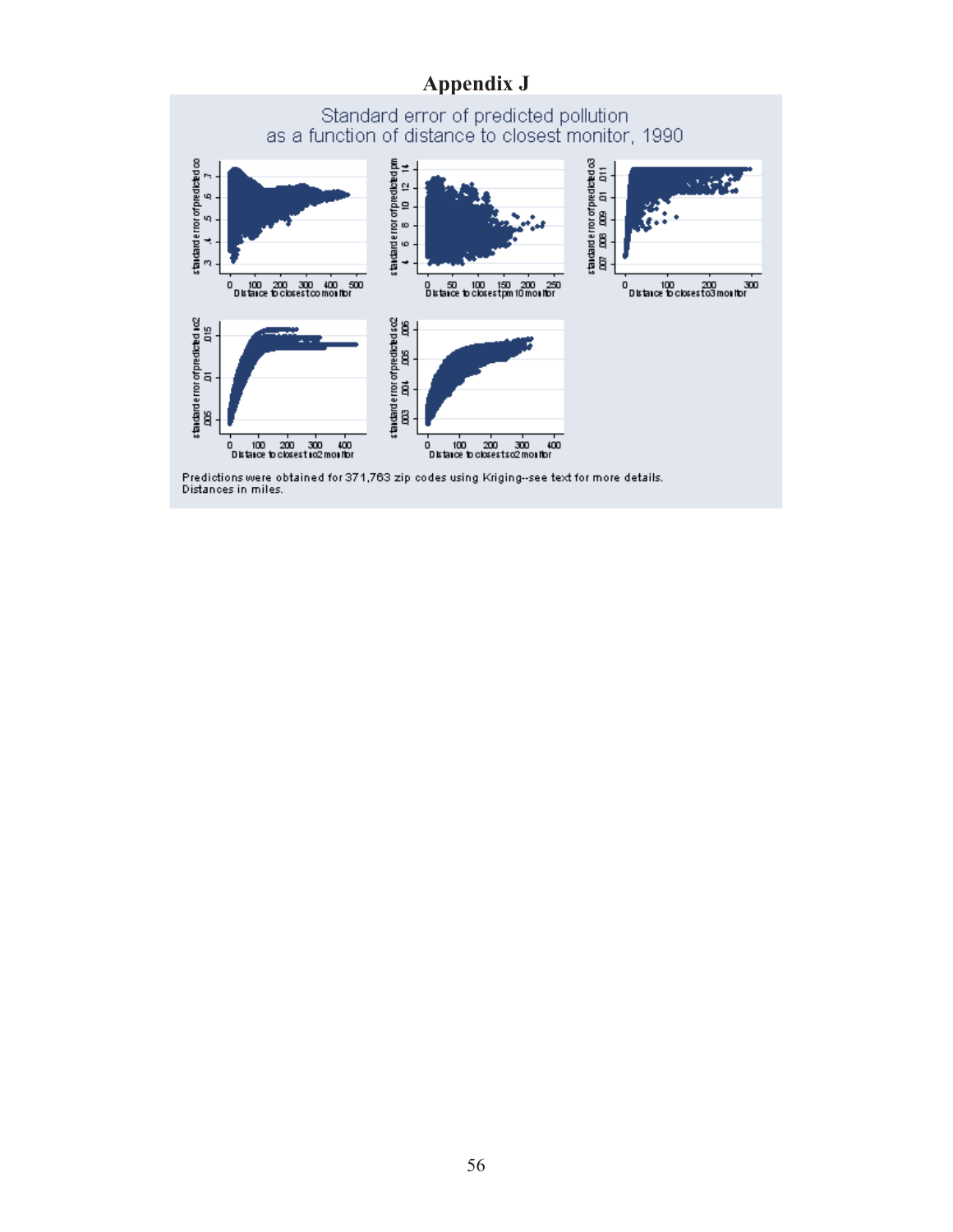**Figure 1** 





Base sizes calculated from sample provided by DMDC (includes all dependents, including dependents of officers and stepchildren). Base sizes calculated from sample provided by DMDC (includes all dependents, including dependents of officers and stepchildren).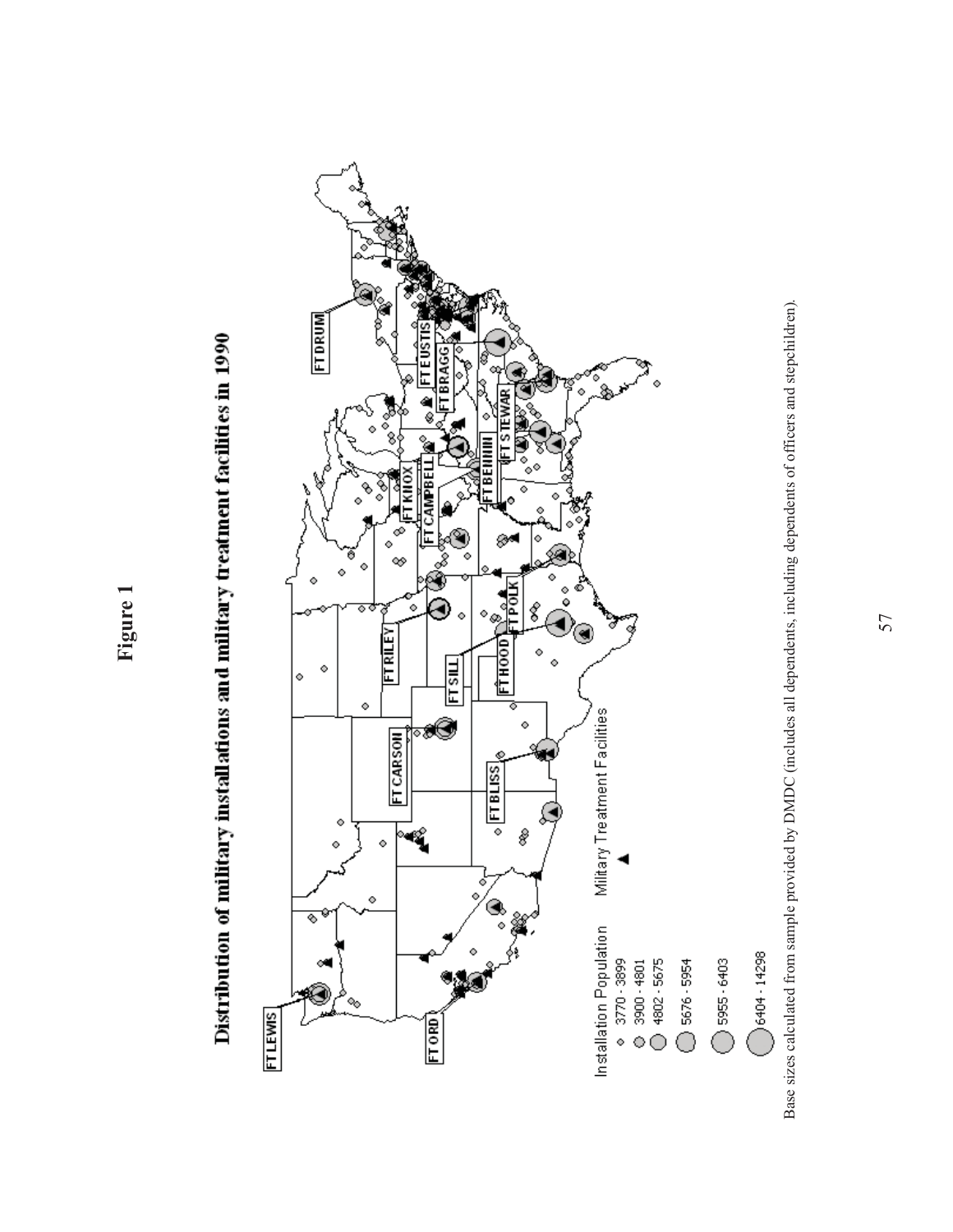Figure 2: Predicted distribution for the 6 major air pollutants in 1990 **Figure 2: Predicted distribution for the 6 major air pollutants in 1990**

| 0.001000 - 0.018654 | 0.018654 - 0.026569 | 0.026569 - 0.044222 | 0.044222 - 0.083598 | 0.083598 - 0.171421 | 0.171421 - 0.367305 | 0.367305 - 0.804208 | 0.804208 - 1.778686 | 778686 - 3.952183 | 3.952183 - 8.800000 |
|---------------------|---------------------|---------------------|---------------------|---------------------|---------------------|---------------------|---------------------|-------------------|---------------------|
|                     |                     |                     |                     |                     |                     |                     |                     |                   |                     |

ť



Pb monitor locations and Ordinary Kriging predictions (1990)

| $0.003891 -$<br>7<br>7<br>0.013013<br>0.005636<br>0.007324<br>0.017804 | 0.005636<br>0.006689<br>$0.008377 - 0.010122$<br>0.010122 - 0.013013<br>0.017804<br>0.001000 - 0.003891<br>$0.006689 - 0.007324$<br>0.008377 | 0.025743 - 0.038900<br>0.025743 |
|------------------------------------------------------------------------|----------------------------------------------------------------------------------------------------------------------------------------------|---------------------------------|
|------------------------------------------------------------------------|----------------------------------------------------------------------------------------------------------------------------------------------|---------------------------------|



So2 monitor locations and Ordinary Kriging predictions (1990)

4,800000-13,489123<br>19,221449 - 23,003138<br>19,221449 - 23,003138<br>23,003138 - 23,49965<br>23,79625 - 35,011974<br>28,011974 - 43,701099<br>143,011099 - 56,872173

 $\blacksquare$  56.872173 - 76.837029<br> $\blacksquare$  76.837029 - 107.099998

PM monitor locations and Ordinary Cokriging predictions (1990)

 $[1.089585 \cdot 1.089480  
\t1.108940 \cdot 1.282630  
\t1.282630 \cdot 1.539948  
\t1.282630 \cdot 1.559948  
\t1.55946 \cdot 1.550563  
\t1.956058 \cdot 2.521847  
\t2.521847 \cdot 3.300000$ 



 $-0.250000 - 0.527317$ 

 $\sim$ 

0.721468 - 0.857393 0.857393 - 0.952555

CO monitor locations and Simple Cokriging predictions (1990)



NO2 monitor locations and Ordinary Kriging predictions (1990)

O3 monitor locations and Ordinary Cokriging predictions (1990)

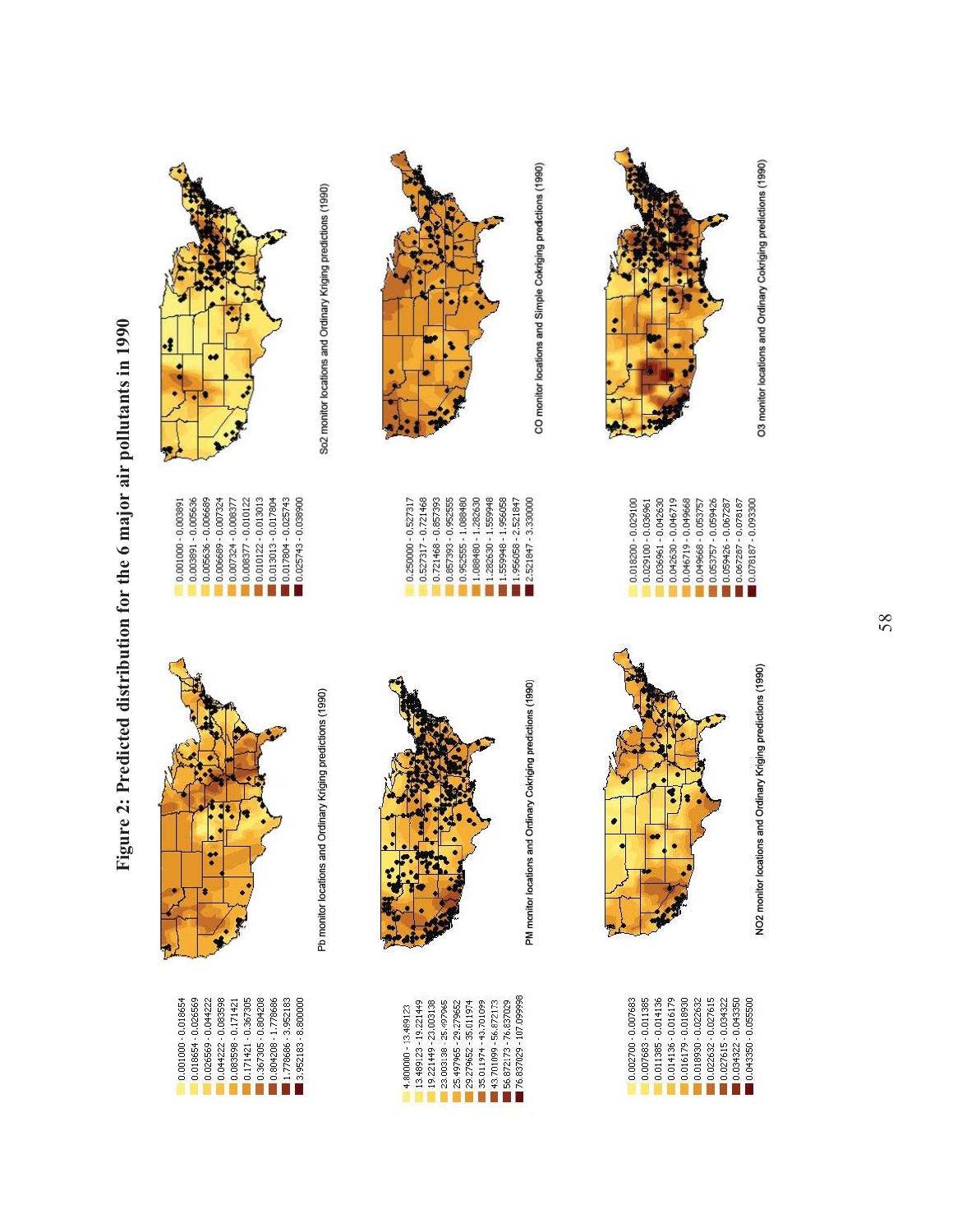# **Figure 3: Comparing trends from different prediction methods**



88 90 92 94 96 92<br>year

Weighted County Average

Concentrations in ug/m3

 $28$ 

26

24

Monitor - Ordinary Cokriging<br>Weighted County Average - B IDW, 30 miles



88 90 92 94 96 92<br>year

Weighted County Average

Concentrations in ppm

Monitor <del>Cameland County Average Constant</del> IDW, 30 miles



Note: Kriging predictions include predictions for all zip codes in the US. No distance to monitor restriction was made.

,006

005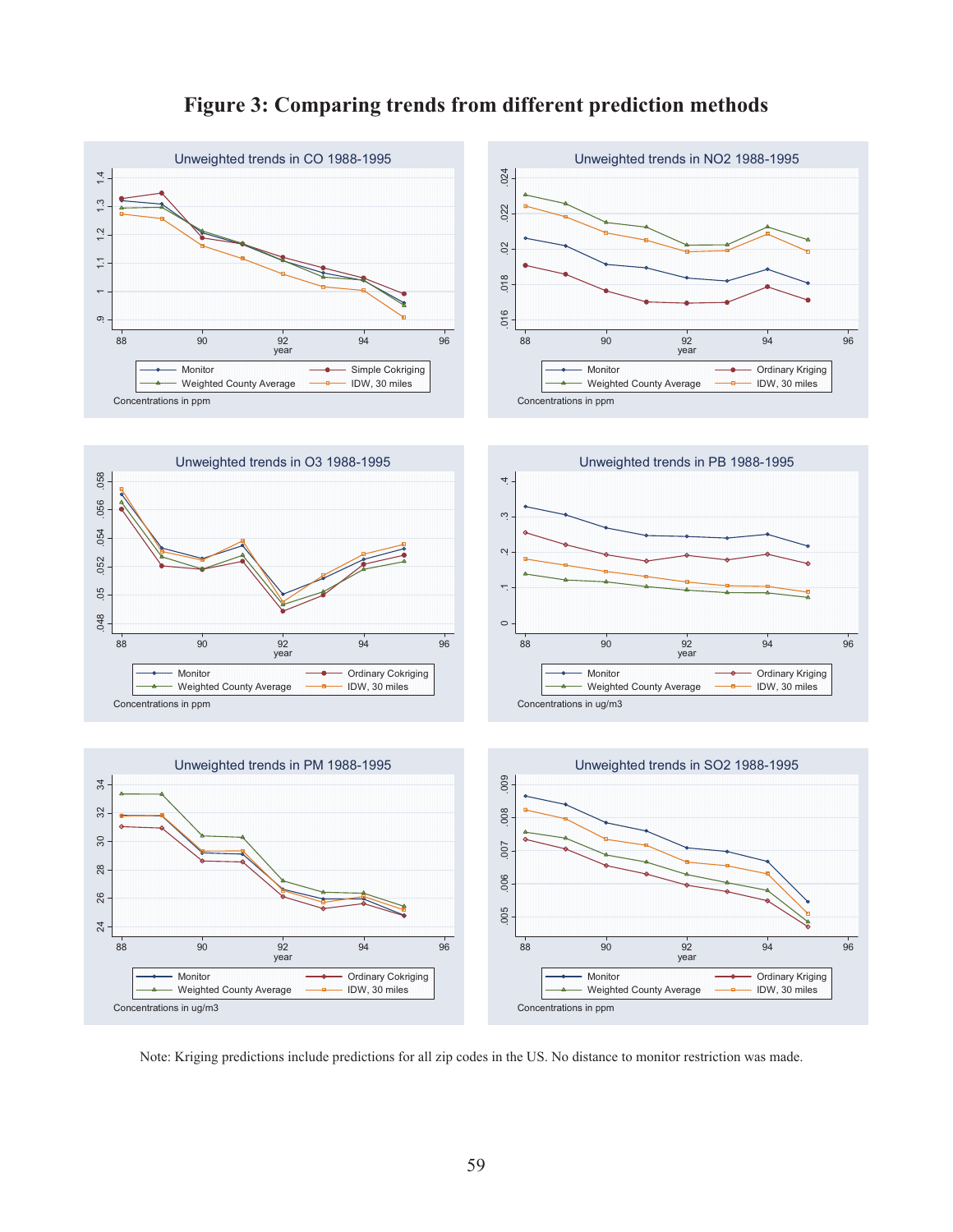**Figure 4** 



**Figure 5**

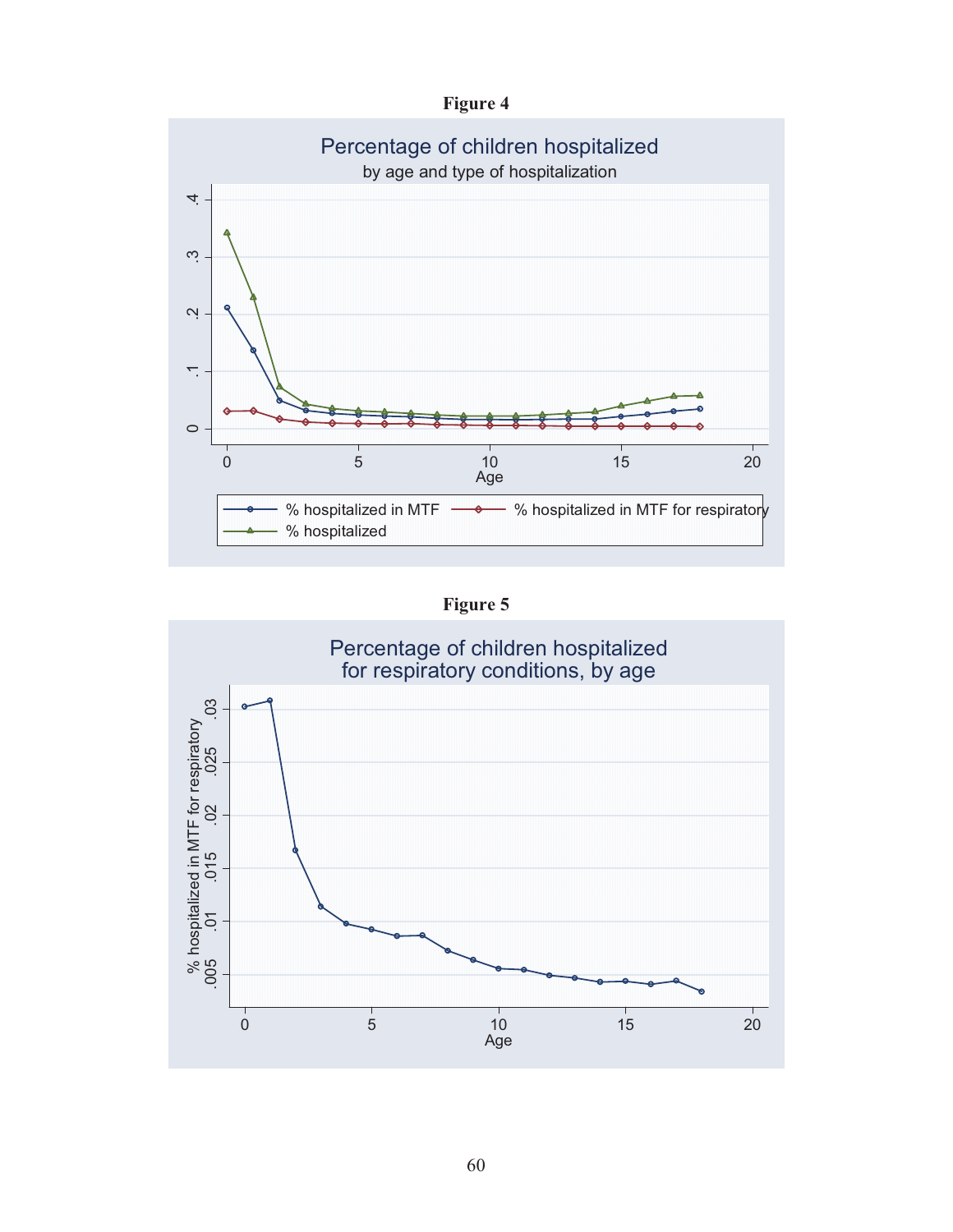

61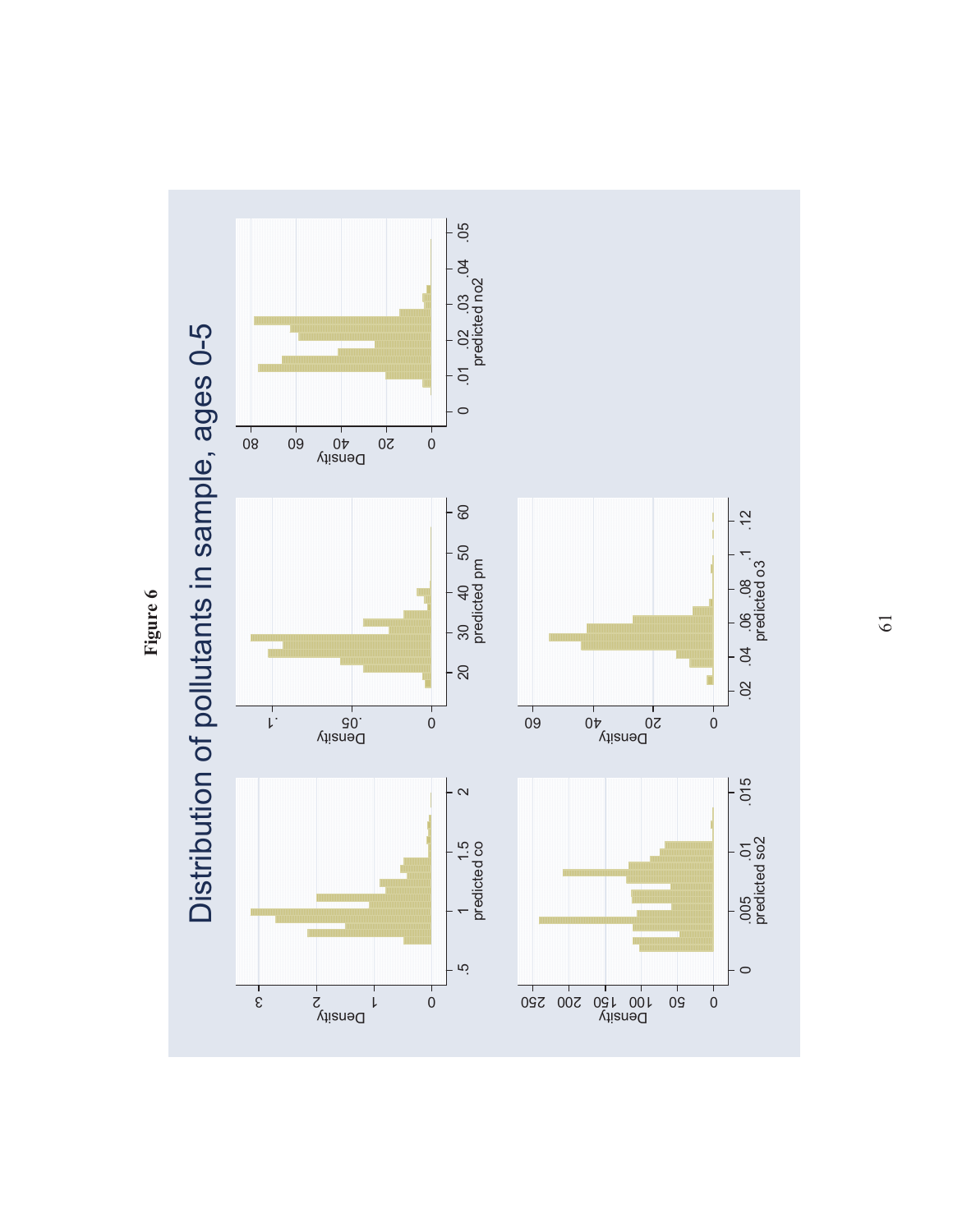Figure 7a: Implied Marginal Effects from non-linear and interacted model, children ages 2 to 5.

Full sample



Dropping pollutant values above the  $90<sup>th</sup>$  percentile

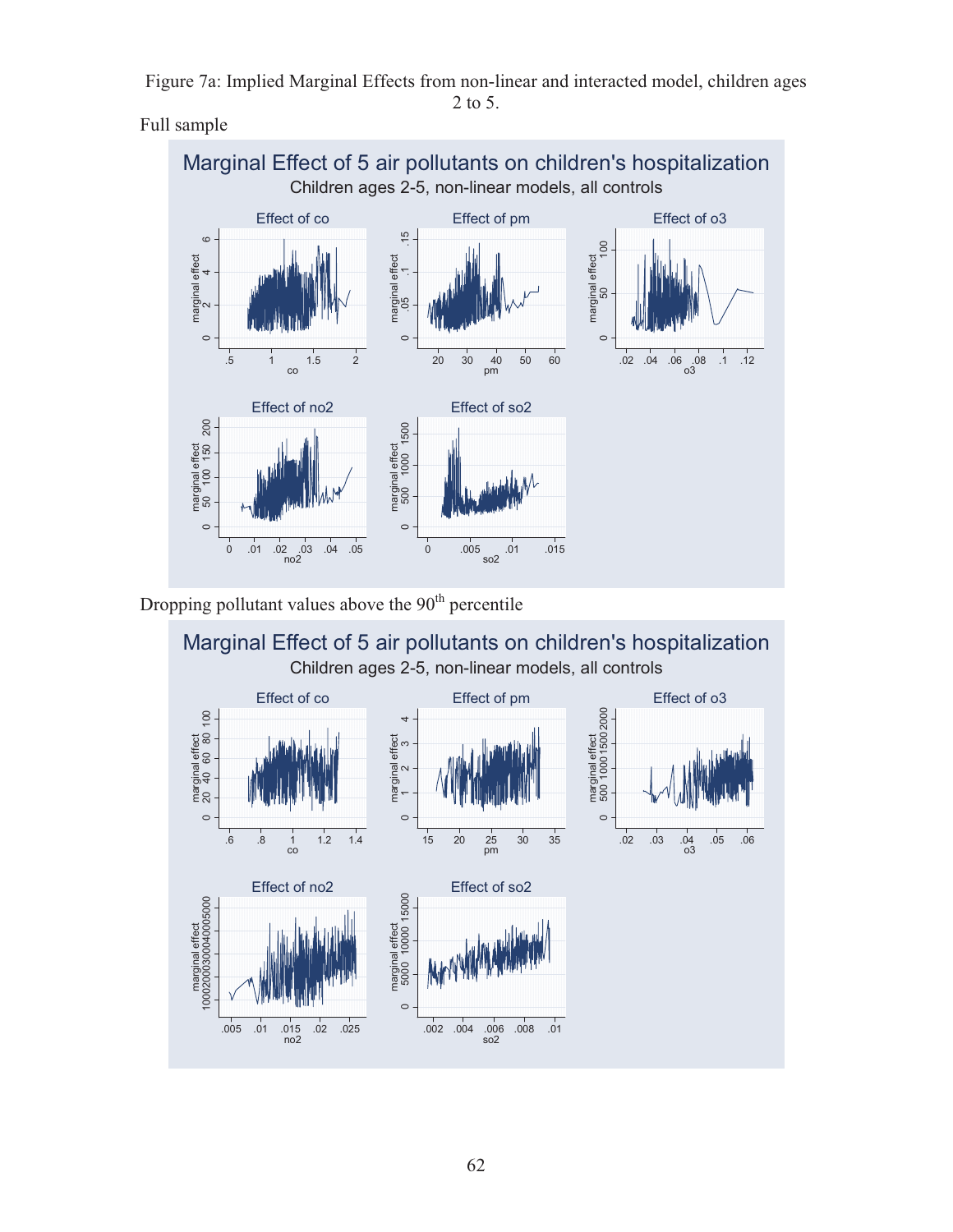Figure 7b: Implied Marginal Effects from non-linear and interacted model, children ages 0 to 1.

Full Sample



Dropping pollutants values above the  $90<sup>th</sup>$  percentile

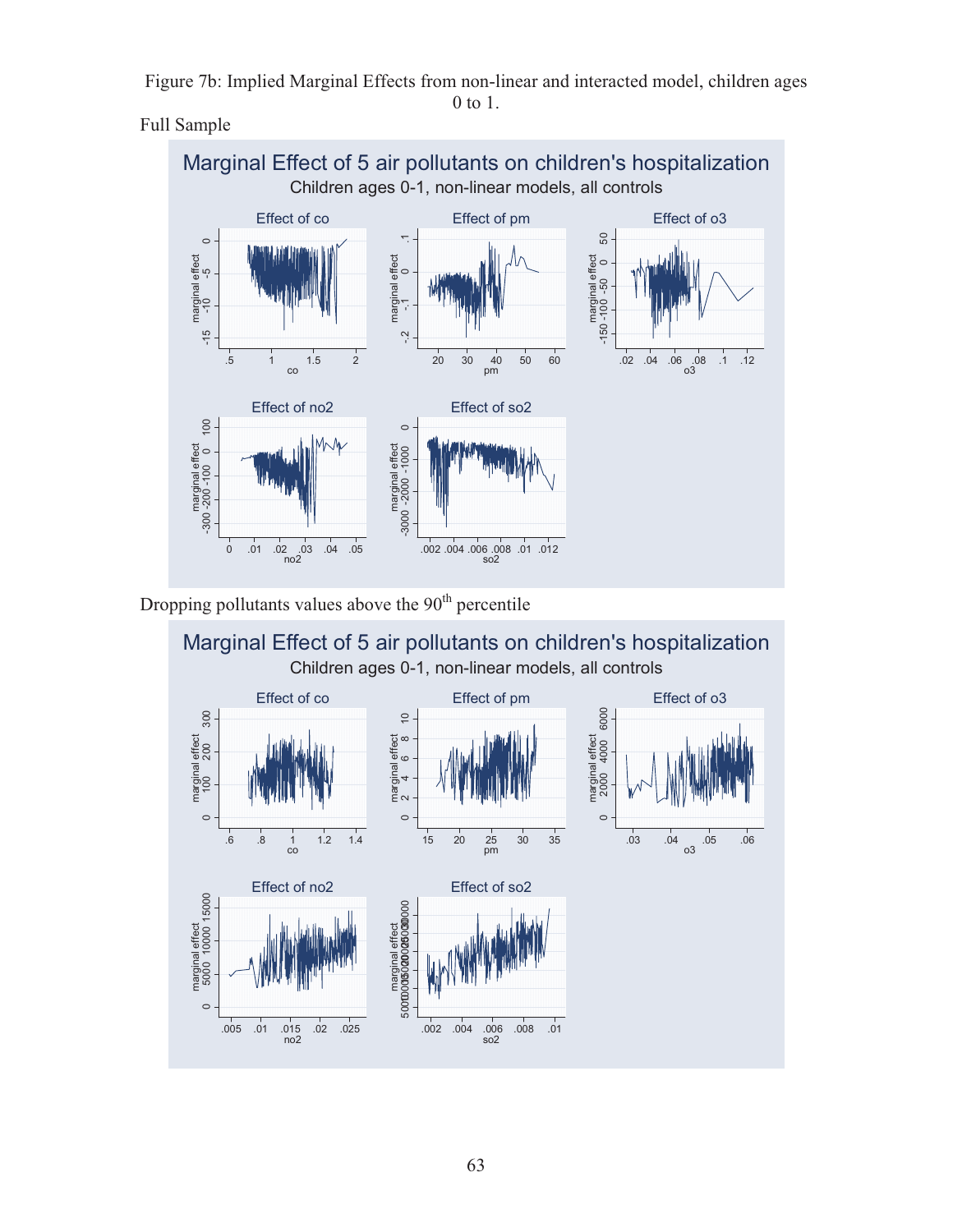| Obs    | Mean   | Std. Dev. | Min              | Max |
|--------|--------|-----------|------------------|-----|
|        |        |           |                  |     |
|        |        |           |                  |     |
| 165411 | 92.08  | 1.98      | 89               | 95  |
| 165411 | 0.51   | 0.50      | $\theta$         | 1   |
| 165411 | 2.66   | 1.61      | $\theta$         | 5   |
| 165411 | 0.60   | 0.49      | $\theta$         | 1   |
| 165411 | 3.20   | 1.60      | 1                | 8   |
| 101284 | 0.29   | 0.46      | $\theta$         | 1   |
| 111117 | 0.32   | 0.47      | $\theta$         | 1   |
| 165411 | 0.26   | 0.44      | $\theta$         | 1   |
| 165411 | 0.11   | 0.31      | $\theta$         | 1   |
| 165411 | 0.07   | 0.25      | $\theta$         | 1   |
| 165411 | 0.02   | 0.13      | $\theta$         | 1   |
| 165411 | 0.0038 | 0.0615    | $\theta$         | 1   |
| 165411 | 0.05   | 0.21      | $\theta$         | 1   |
|        |        |           |                  |     |
| 165411 | 2.43   | 1.20      | 1                | 15  |
| 164309 | 0.12   | 0.32      | $\theta$         | 1   |
| 165352 | 29.27  | 5.27      | 17               | 55  |
| 165411 | 0.21   | 0.40      | $\Omega$         | 1   |
| 165411 | 0.14   | 0.35      | $\theta$         | 1   |
| 165411 | 0.11   | 0.31      | $\boldsymbol{0}$ | 1   |
| 165311 | 106.75 | 61.74     | 1                | 417 |
| 160343 | 30.07  | 26.75     | $\theta$         | 438 |
| 165411 | 0.25   | 0.43      | $\theta$         | 1   |
| 122543 | 0.18   | 0.39      | $\theta$         | 1   |
| 122543 | 0.02   | 0.14      | $\theta$         | 1   |
|        |        |           |                  |     |

Table 1: Summary Statistics for Children ages 0 to 5

Sample: children ages 0 to 5 of married men enlisted in the army and stationed in the Continental US between 1989 and 1995, excluding stepchildren, children of officers, and those without access to an MTF. The sample is further restricted to individuals in bases with at least one monitor for each pollutant within 50 miles. Observations with missing values for age, gender, occupation (PMOS), rank, and duty base identifier were also dropped.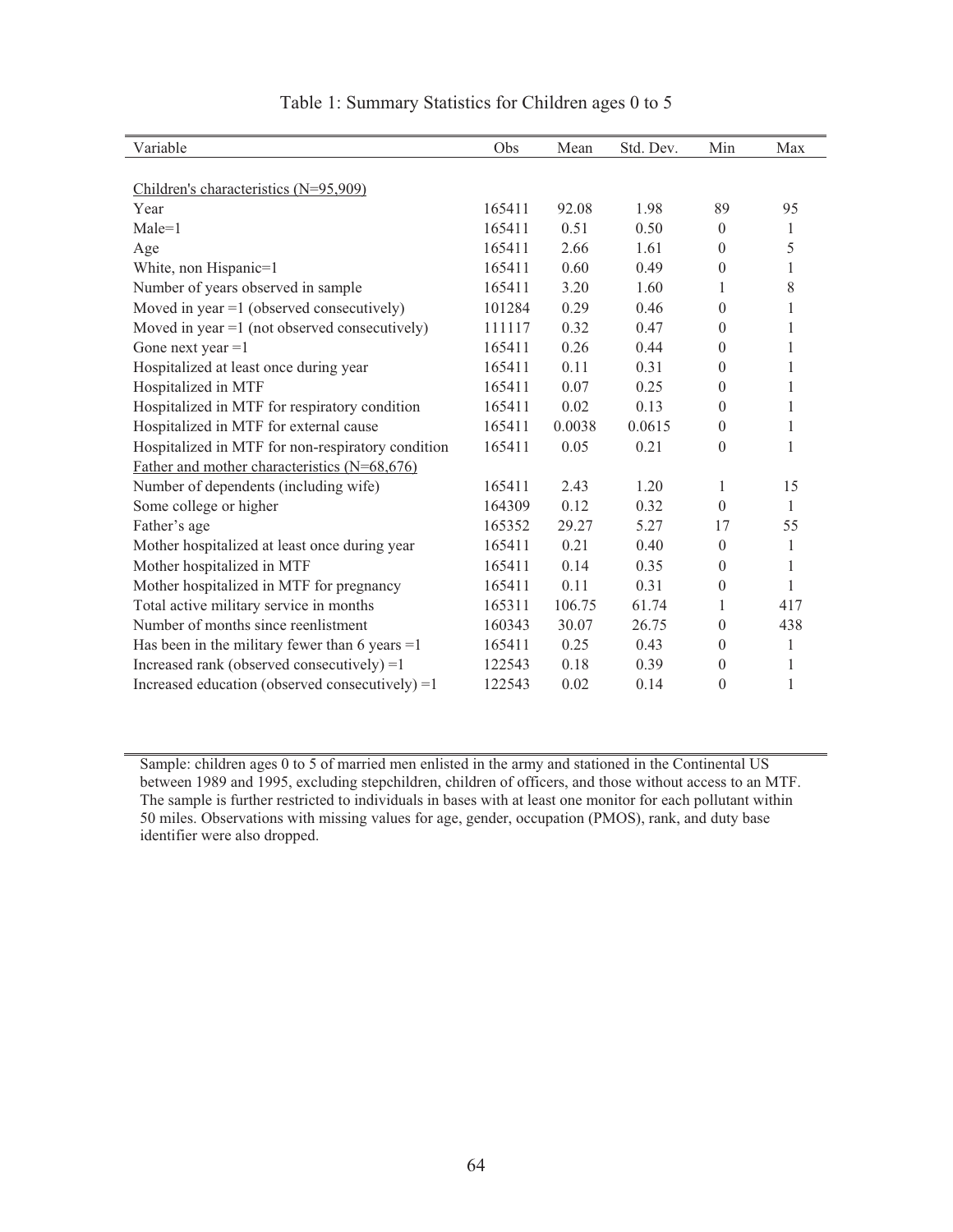| Variable                                                            | Obs    | Mean      | Std. Dev. | Min              | Max          |
|---------------------------------------------------------------------|--------|-----------|-----------|------------------|--------------|
|                                                                     |        |           |           |                  |              |
| Base characteristics (N=177)                                        |        |           |           |                  |              |
| Temperature (F)                                                     | 165411 | 56.317    | 5.638     | 45.09            | 67.51        |
| Rain (inches)                                                       | 165411 | 35.208    | 13.667    | 11.72            | 71.91        |
| Number of fathers at base                                           | 165411 | 6166.603  | 4477.597  | $\mathbf{1}$     | 14990.00     |
| Percent of enlisted personnel requesting this base                  | 165411 | 2.877     | 2.713     | $\boldsymbol{0}$ | 8.40         |
| Distance to closest city (miles)                                    | 165411 | 3.686     | 4.399     | 0.11             | 34.42        |
| Distance to closest city with pop 50K (miles)                       | 165411 | 13.995    | 11.952    | 0.11             | 54.98        |
| Distance to closest city with pop 100K (miles)                      | 165411 | 19.136    | 19.156    | 0.239            | 103.22       |
| Distance to MTF (miles)                                             | 165411 | 0.056     | 0.112     | $\boldsymbol{0}$ | 0.58         |
| Pollution                                                           |        |           |           |                  |              |
| Average annual mean                                                 |        |           |           |                  |              |
| Carbon Monoxide (CO) (ppm)                                          | 165411 | 1.028     | 0.187     | 0.722            | 1.934        |
| Nitrogen Dioxide $(NO2)$ (ppm)                                      | 165411 | 0.019     | 0.006     | 0.005            | 0.049        |
| Ozone $(O_3)$ (ppm)                                                 | 165411 | 0.053     | 0.008     | 0.024            | 0.125        |
| Particulate matter (PM10, particles with diameter <= 10             |        |           |           |                  |              |
| micrometers) $(ug/m3)$                                              | 165411 | 27.241    | 4.162     | 16.387           | 54.606       |
| Sulfur Dioxide (SO <sub>2</sub> ) (ppm)                             | 165411 | 0.006     | 0.003     | 0.002            | 0.013        |
| Lead (Pb) $(ug/m3)$                                                 | 165411 | 0.097     | 0.125     | 0.008            | 2.281        |
| Monitor information                                                 |        |           |           |                  |              |
| % with county predictions for all pollutants                        | 165411 | 0.1841111 | 0.3875759 | $\boldsymbol{0}$ | 1            |
| % with IDW15 predictions for all pollutants                         | 165411 | 0.0522275 | 0.2224861 | $\boldsymbol{0}$ | 1            |
| % with IDW30 predictions for all pollutants                         | 165411 | 0.4977843 | 0.4999966 | $\boldsymbol{0}$ | 1            |
| Average characteristics at base (from largest possible              |        |           |           |                  |              |
| sample, includes children of all ages)                              |        |           |           |                  |              |
| % officers at base                                                  | 165411 | 0.180     | 0.153     | $\boldsymbol{0}$ | 0.98         |
| % stepchildren at base                                              | 165411 | 0.105     | 0.026     | $\boldsymbol{0}$ | 0.80         |
| Average total active months in service at base                      | 165411 | 155.549   | 18.713    | 27               | 279.52       |
| Average number of dependents at base                                | 165411 | 2.817     | 0.128     | $\mathbf{1}$     | 8.00         |
| Average dad age at base                                             | 165411 | 34.210    | 1.783     | 25               | 45.34        |
| Average children age at base                                        | 165411 | 8.810     | 0.964     | $\mathbf{1}$     | 15           |
| % white at base                                                     | 165411 | 0.625     | 0.093     | $\boldsymbol{0}$ | $\mathbf{1}$ |
| % college at base                                                   | 165411 | 0.312     | 0.159     | $\mathbf{0}$     | $\mathbf{1}$ |
| % newly enlisted at base                                            | 165411 | 0.112     | 0.054     | $\mathbf{0}$     | $\mathbf{1}$ |
| % gone next year at base                                            | 165411 | 0.269     | 0.101     | $\boldsymbol{0}$ | $\mathbf{1}$ |
| % children hospitalized at base                                     | 165411 | 0.058     | 0.017     | $\boldsymbol{0}$ | 1            |
| % children hospitalized at MTF at base                              | 165411 | 0.037     | 0.016     | 0                | 1            |
| % children hospitalized at MTF at base for respiratory<br>condition |        |           |           |                  |              |
| % children hospitalized at MTF at base for external                 | 165411 | 0.010     | 0.005     | $\boldsymbol{0}$ | 0.250        |
| causes                                                              | 165411 | 0.004     | 0.002     | $\boldsymbol{0}$ | 0.071        |
|                                                                     |        |           |           |                  |              |

## Table 1 continued: Summary Statistics

Notes:  $\mu$ g/m<sup>3</sup> stands for micrograms per cubic meter; ppm stands for parts per million.

Sample: children ages 0 to 5 of married men enlisted in the army and stationed in the continental US between 1989 and 1995, excluding stepchildren, children of officers and those without access to a MTF. The sample is further restricted to individuals in bases with at least one monitor for each pollutant within 50 miles. Observations with missing values for age, gender, occupation (PMOS), rank, and duty base identifier were also dropped.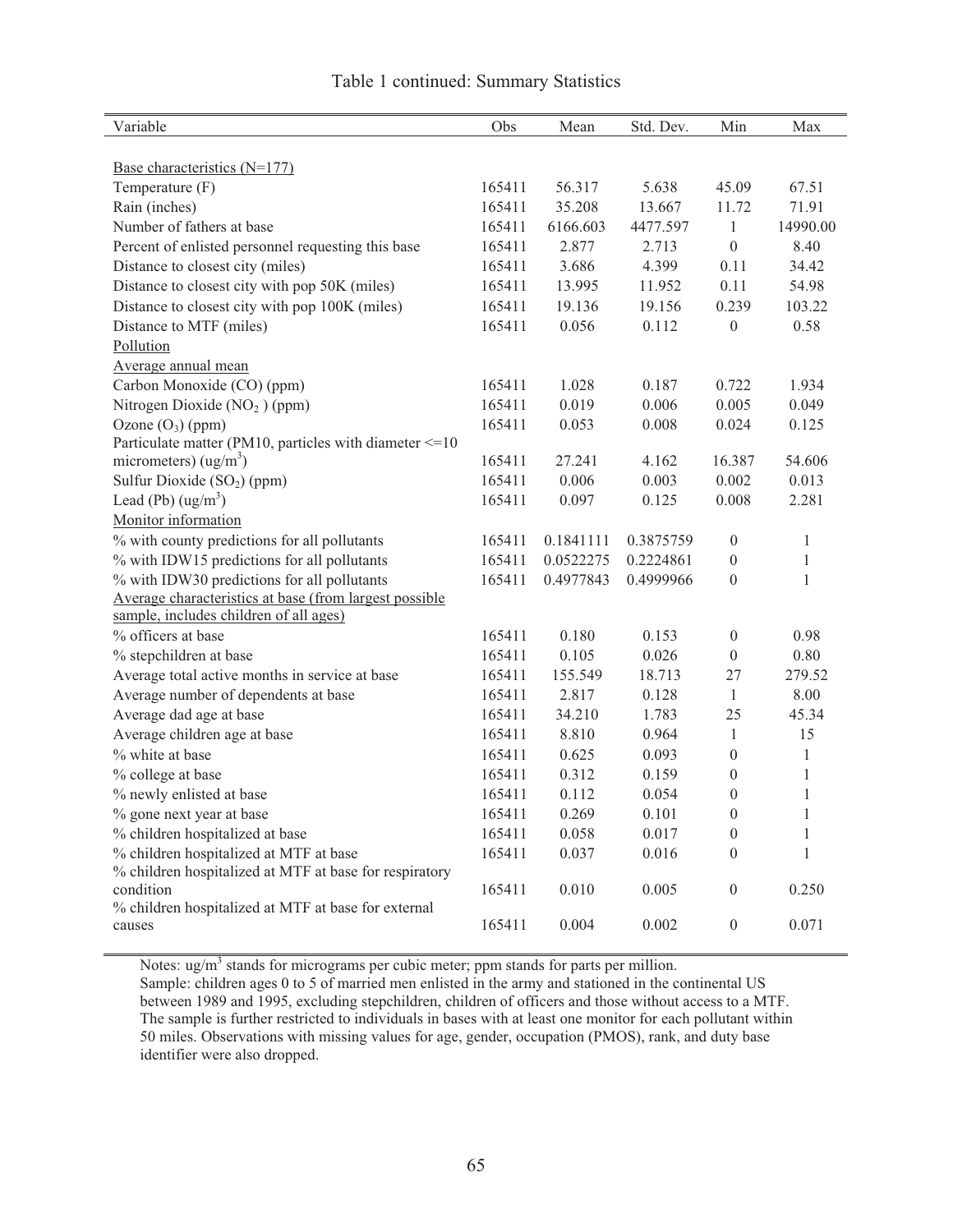## Table 2a: Testing whether characteristics at time t predict location at time t+1, conditional on rank and occupation interactions Sample: Children ages 0 to 5 who moved

| Variable                                                                  | Obs | Mean  | Std.<br>Dev. |
|---------------------------------------------------------------------------|-----|-------|--------------|
| Relocation to any base (excluding foreign), regardless of current base(*) |     |       |              |
| One equation per base,<br>control for rank*pmos*year<br>D=1 if $p<0.05$   | 380 | 0.066 | 0.248        |
| Relocation to bases in study, regardless of current base                  |     |       |              |
| One equation per base,<br>control for rank*pmos*year<br>D=1 if $p<0.05$   | 118 | 0.017 | 0.130        |

Linear probability models. Errors clustered at the sponsor level.

Control variables tested include age, gender, health variables (whether hospitalized, hospitalized in MTF, hospitalized in MTF for respiratory condition), father/sponsor's controls (number of months since last enlistment, total active months in the military, age, white dummy, college degree, number of dependents, enlisted in the last five years), and mother's health (whether hospitalized, hospitalized in MTF, hospitalized for pregnancy).

(\*) Sample restrictions are identical to those for the estimation sample, except that individuals living in all bases are included (in the final estimation sample, only those living in bases with monitors within 50 miles for all pollutants and those living within 40 miles of an MTF are included. No such sample restriction is done here.)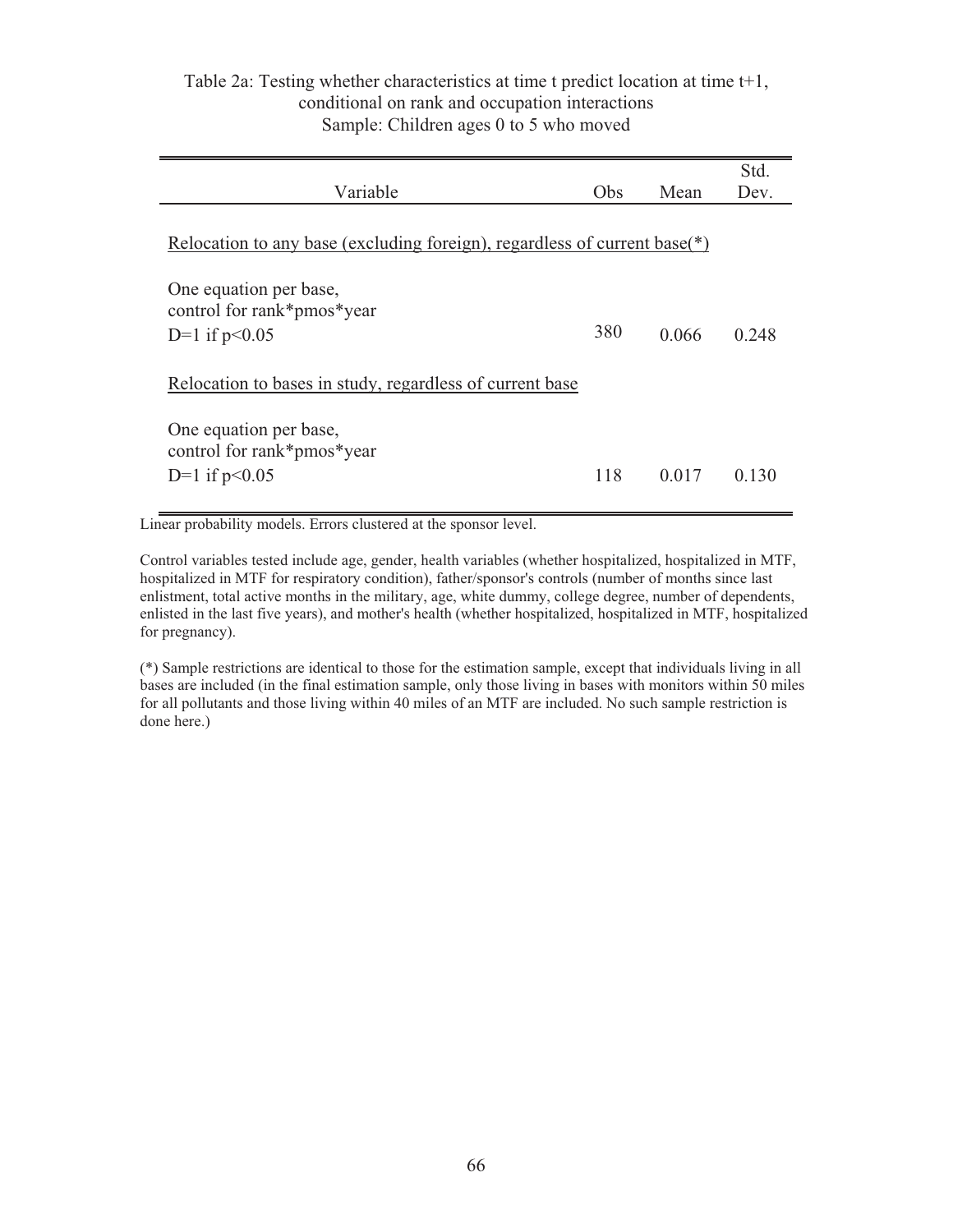|                            |         | CO    | <b>PM10</b> | SO <sub>2</sub> | NO <sub>2</sub> | $O_3$ |
|----------------------------|---------|-------|-------------|-----------------|-----------------|-------|
| All years<br>$(1989-1995)$ |         |       |             |                 |                 |       |
| By year                    | p-value | 0.667 | 0.414       | 0.836           | 0.340           | 0.433 |
| 1989<br>1990               | p-value | 0.570 | 0.652       | 0.598           | 0.961           | 0.875 |
| 1991                       | p-value | 0.942 | 0.207       | 0.695           | 0.177           | 0.788 |
| 1992                       | p-value | 0.866 | 0.584       | 0.902           | 0.417           | 0.533 |
| 1993                       | p-value | 0.534 | 0.001       | 0.392           | 0.543           | 0.093 |
| 1994                       | p-value | 0.552 | 0.512       | 0.599           | 0.465           | 0.022 |
| 1995                       | p-value | 0.142 | 0.973       | 0.659           | 0.127           | 0.432 |
|                            | p-value | 0.383 | 0.805       | 0.891           | 0.337           | 0.613 |

Table 2b: Testing whether characteristics at time t predict pollution levels at time t+1 Sample: Children ages 0 to 5 who moved

Control variables tested include age, gender, health variables (whether hospitalized, hospitalized in MTF, hospitalized in MTF for respiratory condition), father/sponsor's controls (number of months since last enlistment, total active months in the military, age, white, college degree, number of dependents, enlisted in the last five years), and mother's health (whether hospitalized, hospitalized in MTF, hospitalized for pregnancy).

(\*) Sample restrictions are identical to those for the sample, except that individuals living in all bases are included (in the final estimation sample, only those living in bases with monitors within 50 miles for all pollutants and those living within 40 miles of an MTF are included. No such sample restriction is done here.)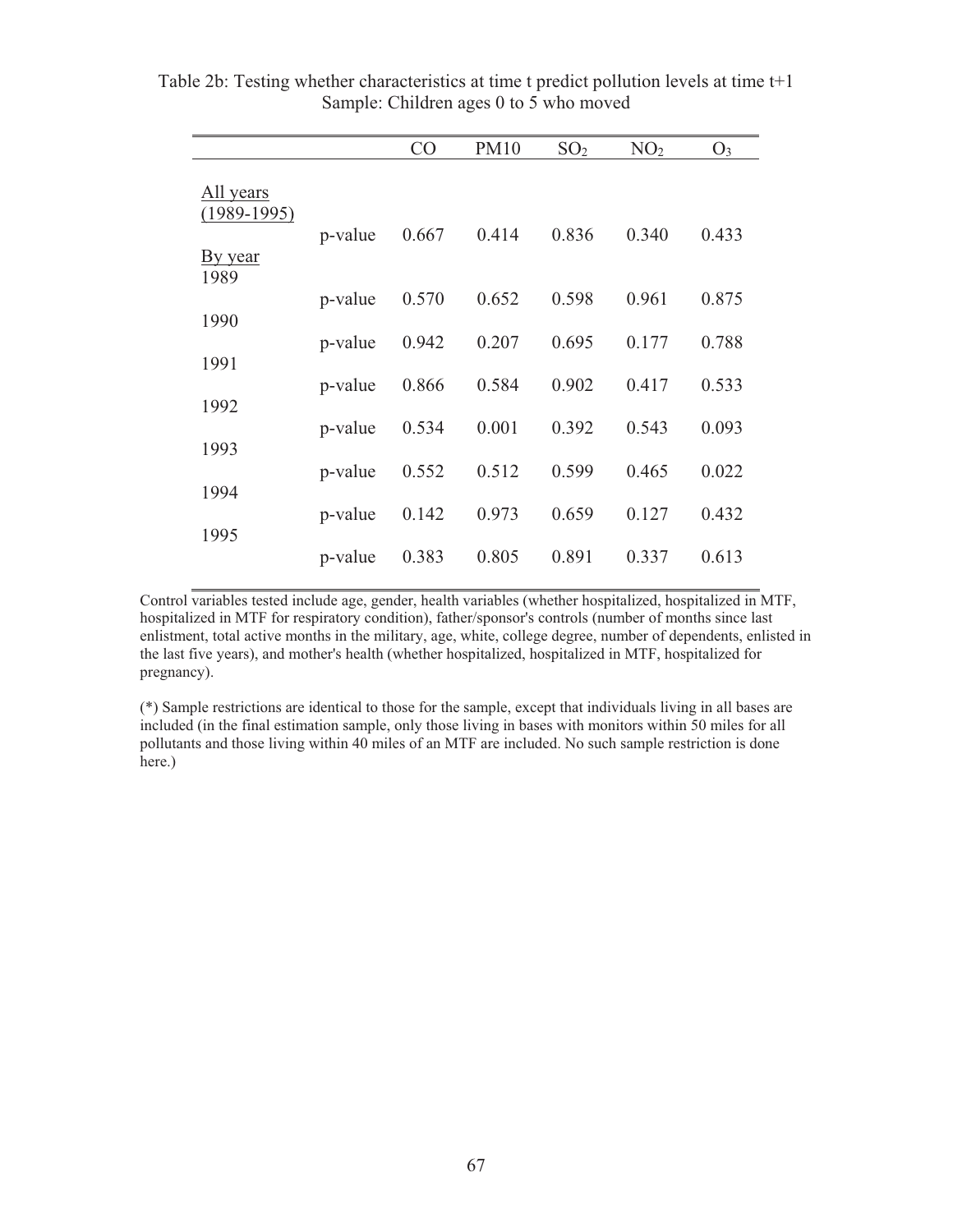|                              | CO      | NO <sub>2</sub> | $O_3$ | Pb   | <b>PM10</b> | SO <sub>2</sub> |
|------------------------------|---------|-----------------|-------|------|-------------|-----------------|
| Across bases                 |         |                 |       |      |             |                 |
| $(N=940 \text{ base*} year)$ |         |                 |       |      |             |                 |
| observations)                |         |                 |       |      |             |                 |
| CO                           | 1.00    |                 |       |      |             |                 |
| NO <sub>2</sub>              | 0.51    | 1.00            |       |      |             |                 |
| $O_3$                        | $-0.02$ | 0.14            | 1.00  |      |             |                 |
| Pb                           | 0.04    | $-0.10$         | 0.20  | 1.00 |             |                 |
| <b>PM10</b>                  | 0.53    | 0.40            | 0.23  | 0.04 | 1.00        |                 |
| SO <sub>2</sub>              | 0.08    | 0.24            | 0.36  | 0.17 | 0.07        | 1.00            |
| In sample                    |         |                 |       |      |             |                 |
| (weighted by)                |         |                 |       |      |             |                 |
| population in base           |         |                 |       |      |             |                 |
| $N=165,411$                  |         |                 |       |      |             |                 |
| CO                           | 1.00    |                 |       |      |             |                 |
| NO <sub>2</sub>              | 0.20    | 1.00            |       |      |             |                 |
| $O_3$                        | $-0.03$ | 0.12            | 1.00  |      |             |                 |
| Pb                           | 0.03    | $-0.14$         | 0.19  | 1.00 |             |                 |
| <b>PM10</b>                  | 0.55    | 0.09            | 0.14  | 0.12 | 1.00        |                 |
| SO <sub>2</sub>              | 0.28    | 0.42            | 0.27  | 0.29 | 0.34        | 1.00            |
|                              |         |                 |       |      |             |                 |

Table 3: Correlations between pollutants, using Kriging estimates at the base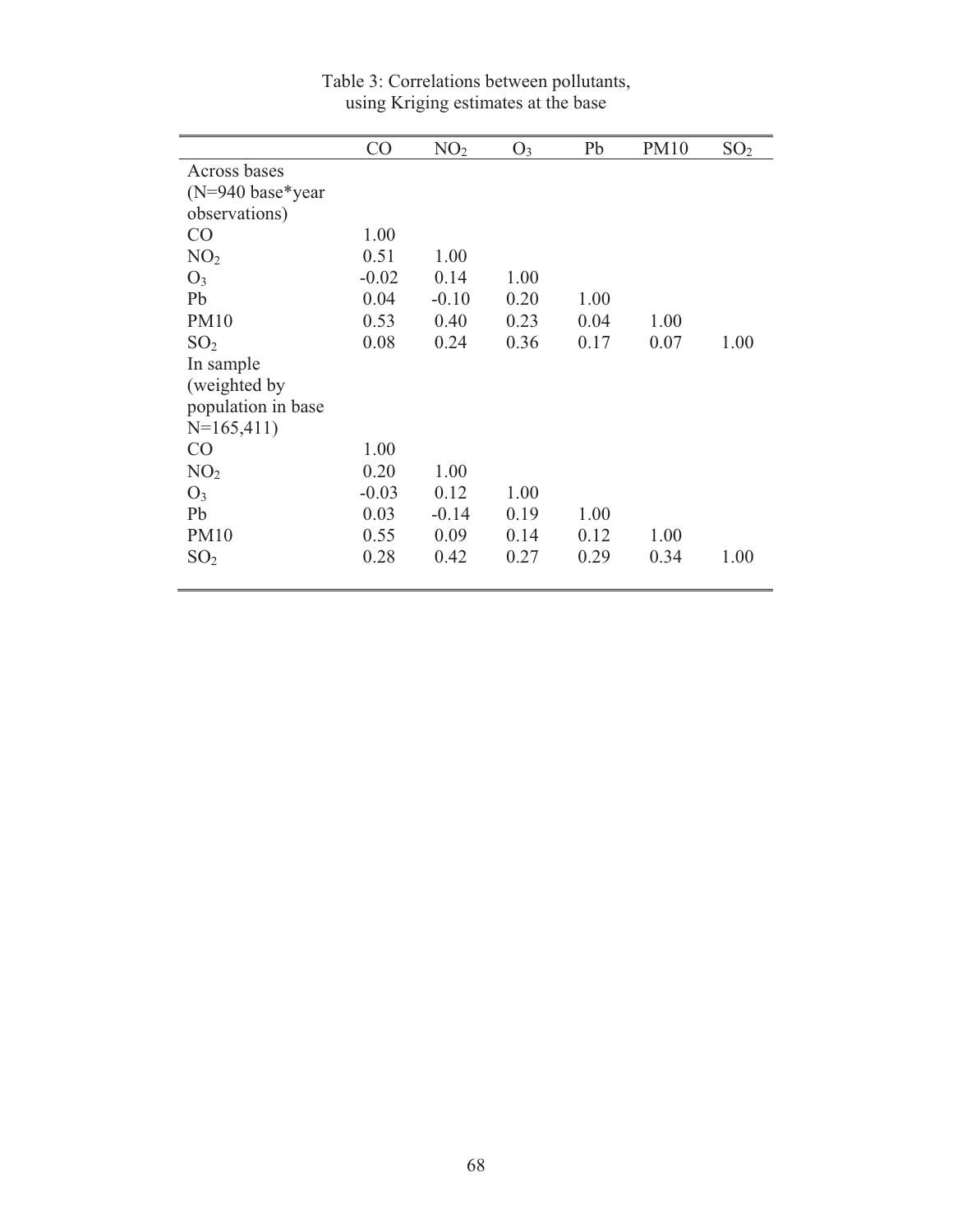|                             |                 |                    |                 |                   |                      | of pollutants on respiratory hospitalizations, main results |                   |                   |
|-----------------------------|-----------------|--------------------|-----------------|-------------------|----------------------|-------------------------------------------------------------|-------------------|-------------------|
|                             | $\widehat{\Xi}$ | $\widehat{\infty}$ | $\odot$         | $\left( 4\right)$ | $\widehat{\odot}$    | $\odot$                                                     | $\odot$           | (8)               |
|                             |                 | Add all parental   | Add all base    | Add base          | Add parental         | Add parental                                                |                   | External          |
| Dependent variable:         | Basic           | controls,          | characteristics | fixed             | controls and         | controls, base                                              | Basic regression, | hospitalizations  |
| Child hospitalized last     | regression      | and external       | only            | effects           | base                 | characteristics                                             | sample with no    | used as dependent |
| year for a respiratory      |                 | hospitalizations   |                 | only              | characteristics      | and base fixed                                              | missing variables | variable          |
| condition $(=1)$            |                 | only               |                 |                   | $\frac{1}{\sqrt{2}}$ | ettects                                                     |                   | all controls      |
| Ages 0 to                   |                 |                    |                 |                   |                      |                                                             |                   |                   |
| 8                           | $-0.01$         | $-0.009$           | $-0.016$        | 0.005             | $-0.011$             | $\circ$                                                     | $-0.012$          | $\circ$           |
|                             | [0.014]         | [0.012]            | [0.014]         | [0.018]           | [0.013]              | [0.019]                                                     | $[0.013]$         | [0.005]           |
| <b>PM10</b>                 |                 |                    | $\circ$         | 0.001             | $\circ$              | $\circ$                                                     | $\circ$           | $\circ$           |
|                             | [0.001]         | [0.001]            | [0.001]         | [0.001]           | [0.001]              | [0.001]                                                     | [0.001]           | [0.000]           |
| SO <sub>2</sub>             | $-1.402**$      | $-1.950***$        | 1.323           | $-0.256$          | 1.438                | 0.459                                                       | $-1.296***$       | $-0.416$          |
|                             | [0.596]         | [0.579]            | [1.267]         | [1.651]           | [1.194]              | [1.575]                                                     | [0.612]           | [0.569]           |
| $\rm{NO_2}$                 | $0.829**$       | $0.916**$          | 0.578           | 1.249             | 0.211                | $-0.265$                                                    | $0.794**$         | 0.062             |
|                             | [0.399]         | [0.385]            | [0.693]         | [1.091]           | [199.0]              | [1.341]                                                     | [0.392]           | [0.327]           |
| Ő                           | 0.07            | 0.085              | 0.061           | $-0.149$          | 0.083                | $-0.215$                                                    | 0.035             | 0.056             |
|                             | [0.250]         | [0.183]            | [0.197]         | [0.326]           | [0.233]              | [0.287]                                                     | [0.213]           | [0.096]           |
| Observations                | 46851           | 44663              | 46851           | 46851             | 44663                | 44663                                                       | 44663             | 44663             |
| R-squared                   | 0.37            | 0.38               | 0.37            | 0.37              | 0.38                 | 0.38                                                        | 0.37              | 0.31              |
| $\triangle$ ges 2 to 5      |                 |                    |                 |                   |                      |                                                             |                   |                   |
| 8                           | 0.003           | 0.002              | 0.006           | $0.011*$          | 0.002                | 0.008                                                       | 0.002             | $-0.002$          |
|                             | [0.006]         | [0.005]            | [0.004]         | [0.006]           | [0.004]              | [0.006]                                                     | [0.005]           | [0.004]           |
| PM10                        | $-0.000**$      | $-0.000**$         | $-0.000*$       | $\circ$           | $-0.000*$            | $\circ$                                                     | $-0.000**$        | $\circ$           |
|                             | [0.000]         | [0.000]            | [0.000]         | [0.000]           | [0.000]              | [0.000]                                                     | [0.000]           | [0.000]           |
| SO <sub>2</sub>             | $-0.275$        | $-0.266$           | $-0.245$        | $-0.005$          | $-0.217$             | 0.198                                                       | $-0.236$          | 0.179             |
|                             | [0.248]         | [0.249]            | [0.333]         | [0.625]           | [0.364]              | [0.544]                                                     | [0.247]           | [0.343]           |
| $\sum_{2}$                  | 0.11            | 0.12               | 0.109           | 0.453             | 0.158                | 0.093                                                       | 0.112             | 0.057             |
|                             | [0.101]         | [860.0]            | [0.134]         | [0.418]           | [0.128]              | [0.300]                                                     | [0.097]           | [0.186]           |
| $\mathcal{O}^{\mathcal{S}}$ | $0.192***$      | $0.166***$         | $0.270***$      | $0.248**$         | $0.225***$           | $0.244**$                                                   | $0.163**$         | $-0.034$          |
|                             | [0.071]         | [0.073]            | [0.077]         | [0.098]           | [0.077]              | [0.100]                                                     | [0.074]           | [0.062]           |
| Observations                | 118560          | 14612              | 118560          | 118560            | 114612               | 114612                                                      | 114612            | 114612            |
| R-squared                   | 0.28            | 0.28               | 0.28            | 0.28              | 0.28                 | 0.28                                                        | 0.28              | 0.26              |

the distance to closest city, distance to closest city with 50,000 inhabitants, distance to closest city with 100,000 inhabitants, distance to MTF, dummies for whether closest monitor is within 30 miles, number of sponsors at last enlistment, total active months in the military, age, college degree, number of dependents, enlisted in the last five years, and a dummy for whether mother was hospitalized for pregnancy. Base characteristics include Basic regression controls for age dummies, female dummy, race dummy and punct race to the set five years, and a dummy for whether mother was nosputated to the pression controls for age dummies, female dummy, race outlings base, percent of sponsors that requested base for relocation, Pb, percent officer, percent stepchildren, average number of average number of dependents, mean ages of sponsors at base, mean age of children at base, percent White non-Hispanic at base, percent of sponsors with some college, percent and last 5 years, percent gone in the next year, percent of children hospitalized for external causes. Standard errors (in parenthesis) are clustered at the base level. \* significant at 10%; \*\* significant at 5%; \*\*\* significant at 1%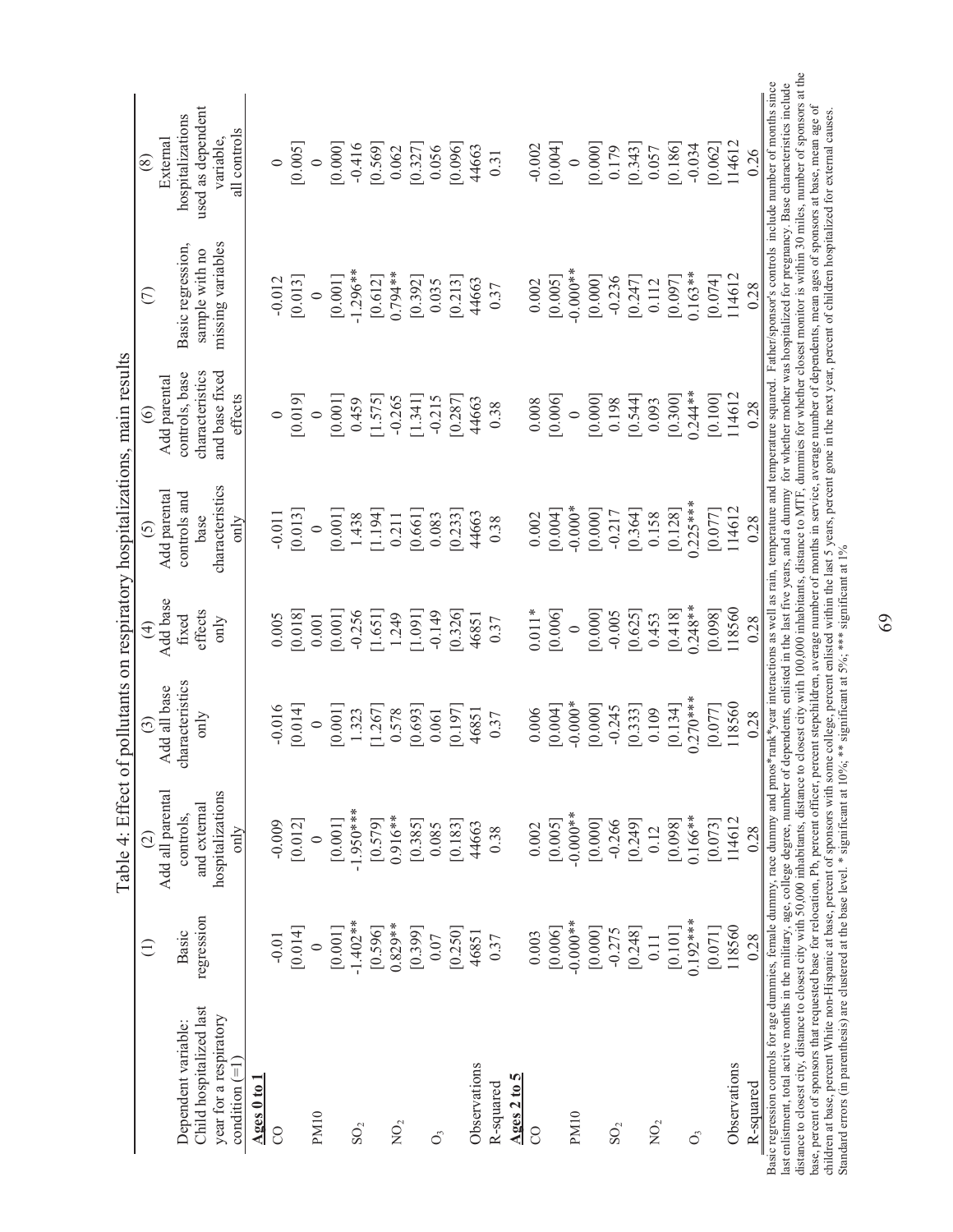|                               | (13)                     | controls.<br>$\overline{\mathsf{A}}$ ll       | pollutant<br>Drop if        | value $>$        | percentile<br>$90^{\rm th}$                     |                        | 0.032    | [0.028] | 0.001       | [0.001]            | $-4.55$         | [2.911] | $-0.467$   | [1.606]                                                                                        | 1.728          | [1.050] | 30401 | 0.41           |                        | $0.014*$  | [0.008] | $\circ$     | [0.000]                                                                                             | $-0.451$        | [0.679] | 0.187         | [0.241] | 0.337      | [0.233]             | 79114  | 0.32                                                                                                       |
|-------------------------------|--------------------------|-----------------------------------------------|-----------------------------|------------------|-------------------------------------------------|------------------------|----------|---------|-------------|--------------------|-----------------|---------|------------|------------------------------------------------------------------------------------------------|----------------|---------|-------|----------------|------------------------|-----------|---------|-------------|-----------------------------------------------------------------------------------------------------|-----------------|---------|---------------|---------|------------|---------------------|--------|------------------------------------------------------------------------------------------------------------|
|                               | (12)                     | controls<br>$\overline{\mathsf{A}}\mathbb{I}$ | Dropped<br>$1^{\rm st}$ and | $99^\mathrm{th}$ | percentil<br>es                                 |                        | $-0.007$ | [0.023] | $\circ$     | [0.001]            | 0.186           | [2.006] | 0.297      | [1.510]                                                                                        | 0.385          | [0.701] | 39057 | 0.39           |                        | 0.009     | [0.008] | $\circ$     | [0.000]                                                                                             | 0.492           | [0.769] | 0.05          | [0.447] | $0.299*$   | [0.175]             | 100466 | 0.29                                                                                                       |
|                               | $\frac{1}{2}$            |                                               | $\overline{AB}$             | controls.        | Drop year<br>95                                 |                        | $-0.013$ | [0.029] | 0.001       | [0.001]            | 0.105           | [2.217] | $-1.113$   | [1.439]                                                                                        | $-0.219$       | [0.282] | 38687 | 0.39           |                        | 0.003     | [800.0] | $\circ$     | [0.000]                                                                                             | $-0.077$        | [0.623] | $-0.424$      | [0.356] | $0.238**$  | [0.109]             | 98807  | 0.29                                                                                                       |
|                               | (10)                     |                                               | $\overline{AB}$             | controls.        | Drop year<br>94                                 |                        | $-0.002$ | [0.020] | $\circ$     | [100.0]            | $-0.474$        | [1.689] | $-0.453$   | [1.204]                                                                                        | $-0.363$       | [0.305] | 37511 | 0.39           |                        | $0.01\,$  | [0.007] | $\circ$     | [0.000]                                                                                             | 0.044           | [0.646] | 0.197         | [0.399] | $0.183*$   | [0.094]             | 97004  | 0.29                                                                                                       |
|                               | $\widehat{\mathfrak{G}}$ |                                               | $\overline{AB}$             | controls.        | Drop year<br>93                                 |                        | 0.005    | [0.023] | $\circ$     | [0.001]            | 0.871           | [1.905] | $-1.187$   | 1.245                                                                                          | $-0.27$        | [0.357] | 37474 | 0.36           |                        | $0.007\,$ | [0.007] | $\circ$     | [0.000]                                                                                             | 0.224           | [0.513] | 0.082         | [0.328] | $0.210*$   | [0.111]             | 96116  | 0.27                                                                                                       |
|                               | $\circledast$            |                                               | $\overline{AB}$             | controls         | year 92<br>Drop                                 |                        | $-0.004$ | [0.022] | $\circ$     | [100.0]            | 0.959           | [2.280] | 1.552      | [1.317]                                                                                        | $-0.602$       | [0.372] | 35307 | 0.4            |                        | $0.007\,$ | [0.007] | $\circ$     | [0.000]                                                                                             | 0.498           | [0.679] | 0.406         | [0.378] | $0.273***$ | [0.104]             | 95814  | 0.28                                                                                                       |
| Table 5: specification checks | $\widehat{C}$            |                                               | $\overline{\mathcal{A}}$ ll | controls.        | year 91<br>Drop                                 |                        | $\circ$  | [0.023] | $\circ$     | [0.001]            | $-0.378$        | [1.404] | 1.031      | [1.181]                                                                                        | 0.113          | [0.234] | 39497 | 0.39           |                        | 0.009     | [0.005] | $\circ$     | [0.000]                                                                                             | $-0.041$        | [0.570] | 0.065         | [0.336] | $0.305***$ | [0.106]             | 102206 | 0.29                                                                                                       |
|                               | $\odot$                  |                                               | $\overline{\mathsf{A}}$ ll  | controls.        | year 90<br>Drop                                 |                        | $-0.001$ | [0.020] | 0.001       | [0.001]            | 0.543           | [1.716] | $-0.301$   | [1.612]                                                                                        | 0.216          | [0.530] | 40872 | 0.37           |                        | 0.009     | [0.006] | $\circ$     | [0.000]                                                                                             | 0.357           | [0.569] | 0.031         | [0.349] | $0.322**$  | [0.153]             | 102407 | 0.27                                                                                                       |
|                               | $\odot$                  |                                               | $\overline{AB}$             | controls         | year 89<br>Drop                                 |                        | $0.007$  | [0.019] | $\circ$     | [0.001]            | 0.719           | [1.863] | 0.043      | [1.874]                                                                                        | $-0.209$       | [0.370] | 38630 | 0.39           |                        | 0.005     | [0.007] | $\circ$     | [0.000]                                                                                             | 0.132           | [0.679] | 0.171         | [0.301] | 0.22       | [0.140]             | 95318  | 0.3                                                                                                        |
|                               | $\bigoplus$              | controls<br>$\overline{\mathcal{A}}$ ll       | (individual<br>controls,    | base             | controls,<br>base fe)                           |                        | $\circ$  | [0.019] | $\circ$     | $[0.001]$<br>0.459 |                 |         |            | $\begin{array}{c} [1.575] \\ -0.265 \\ [1.341] \\ -0.215 \\ [0.287] \\ [0.287] \\ \end{array}$ |                |         |       | 0.38           |                        | 0.008     | [0.006] | $\circ$     | $\begin{array}{c} [0.000] \\ 0.198 \\ 0.544] \\ [0.544] \\ 0.093 \\ [0.300] \\ [0.300] \end{array}$ |                 |         |               |         |            | $[0.100]$<br>114612 |        | 0.28                                                                                                       |
|                               | ල                        | model.<br>Basic                               | pollution<br>Interact       | and              | dummies<br>distance                             |                        | $-0.019$ | [0.012] | $\circ$     | [0.000]            | 1.413           | [1.034] | 0.109      | [0.465]                                                                                        | $-0.037$       | [0.195] | 46851 | 0.37           |                        | 0.003     | [0.004] | $-0.000$ ** | [0.000]                                                                                             | $-0.363$        | [0.383] | 0.057         | [0.147] | $0.247***$ | [0.083]             | 118560 | 0.28                                                                                                       |
|                               | Basic<br>$\odot$         | model.<br>Add                                 | for distance<br>dummies     | $\mathbf{c}$     | monitor>30<br>miles                             |                        | $-0.018$ | [0.012] | $\circ$     | [0.000]            | 1.264           | [1.069] | 0.07       | [0.480]                                                                                        | $-0.202$       | [0.204] | 46851 | 0.37           |                        | 0.003     | [0.004] | $-0.000$ ** | [0.000]                                                                                             | $-0.375$        | [0.351] | 0.044         | [0.152] | $0.204***$ | [0.076]             | 118560 | See notes in Table 4. * significant at $10\%$ ; ** significant at $5\%$ ; *** significant at $1\%$<br>0.28 |
|                               | $\ominus$                |                                               |                             |                  | Basic                                           |                        | $-0.01$  | [0.014] | $\circ$     | [0.001]            | $-1.402**$      | [0.596] | $0.829**$  | [0.399]                                                                                        | $0.07$         | [0.250] | 46851 | 0.37           |                        | 0.003     | [0.006] | $-0.000**$  | [0.000]                                                                                             | $-0.275$        | [0.248] | 0.11          | [0.101] | $0.192***$ | [0.071]             | 118560 | 0.28                                                                                                       |
|                               | Dependent<br>variable:   | hospitalize<br>Child                          | d last year<br>for          | respiratory      | condition<br>$\begin{pmatrix} -1 \end{pmatrix}$ | $\triangle$ ges 0 to 1 | $\infty$ |         | <b>PM10</b> |                    | SO <sub>2</sub> |         | $\rm NO_2$ |                                                                                                | $\mathsf{O}_3$ |         | Obs   | R <sub>2</sub> | $\triangle$ ges 2 to 5 | 8         |         | <b>PM10</b> |                                                                                                     | SO <sub>2</sub> |         | $\rm{NO_{2}}$ |         | S          |                     | Obs    | $R-2$                                                                                                      |

70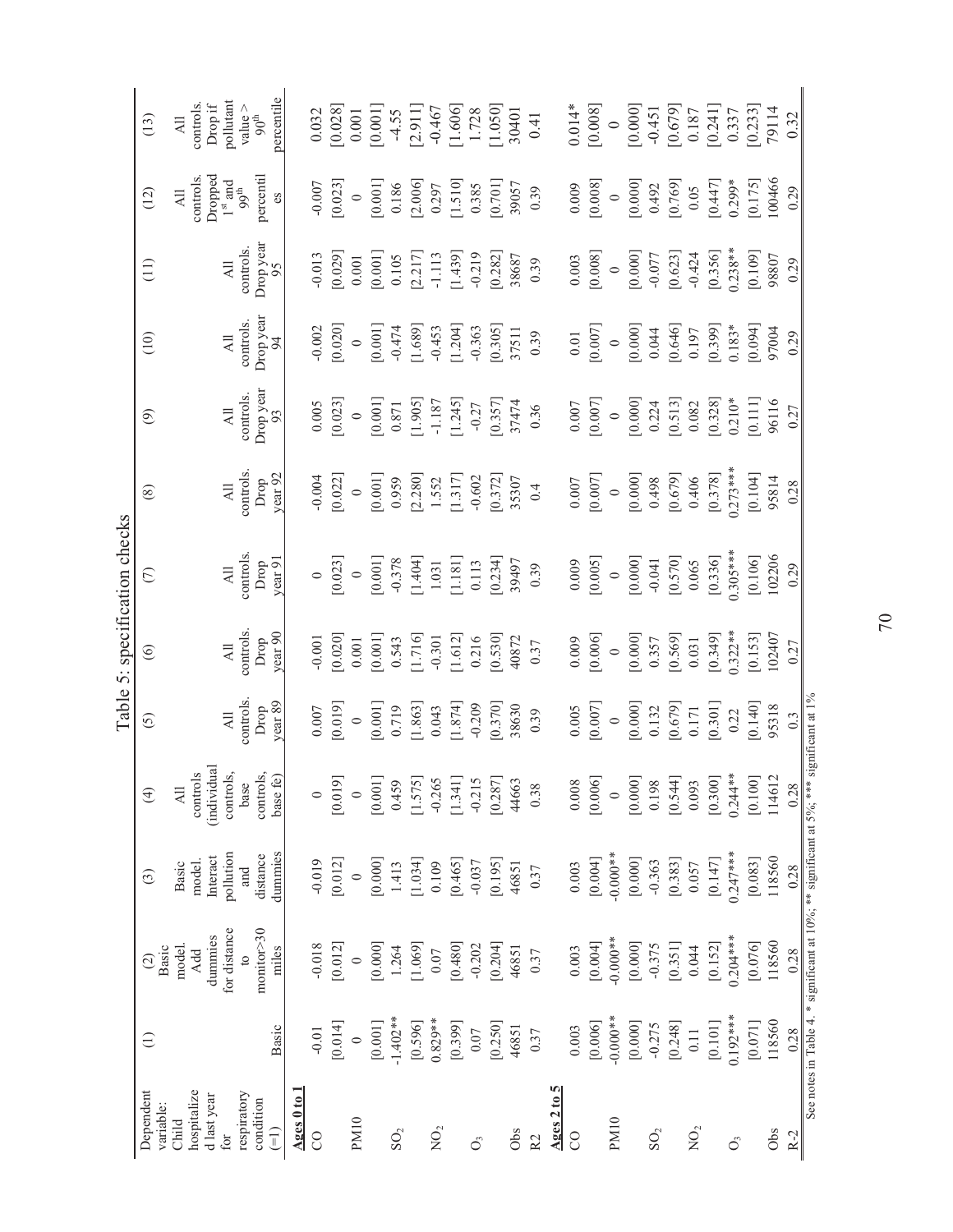| hospitalized in last year for<br>Dependent variable: Child                   |             | all pollutants $^{(1)}$                                                             |             | all pollutants |                  | all pollutants | Monitors within 50 miles for Monitors within 30 miles for Monitors within 15 miles for At least one monitor in county for<br>all pollutants |              |
|------------------------------------------------------------------------------|-------------|-------------------------------------------------------------------------------------|-------------|----------------|------------------|----------------|---------------------------------------------------------------------------------------------------------------------------------------------|--------------|
| respiratory condition $(=1)$                                                 | All at once | One at a time                                                                       | IDW 30      | (co) Kriging   | IDW15            | (co) Kriging   | County weighted<br>average                                                                                                                  | (co) Kriging |
| Ages 0 to                                                                    |             |                                                                                     |             |                |                  |                |                                                                                                                                             |              |
| $\overline{C}$                                                               | $-0.01$     | $-0.009$                                                                            | 0.006       | $-0.008$       | $3.\overline{3}$ | $-0.014$       | $-0.039$                                                                                                                                    |              |
|                                                                              | [0.014]     | [0.011]                                                                             | [0.018]     | [0.020]        | [2.418]          | [0.066]        | [0.581]                                                                                                                                     | [0.027]      |
| <b>PM10</b>                                                                  | $\circ$     | $\circ$                                                                             | $-0.001$    | $\circ$        | $-5.628$         | 0.004          | $-0.26$                                                                                                                                     | $\circ$      |
|                                                                              | [0.001]     | [0.001]                                                                             | [0.001]     | [0.001]        | [4.905]          | [0.004]        | [1.037]                                                                                                                                     | [0.000]      |
| ${\rm SO}_2$                                                                 | $-1.402**$  | $-0.303$                                                                            | $2.723**$   | 2.027          | 1.981            | $-2.193$       | 1.508                                                                                                                                       | 2.167        |
|                                                                              | [0.596]     | [0.775]                                                                             | [1.214]     | $[1.707]$      | [8.248]          | [10.145]       | [1.704]                                                                                                                                     | [1.738]      |
| $\overline{O}_2$                                                             | $0.829**$   | 0.492                                                                               | $-0.644$    | $-0.144$       | $\circ$          | $-0.151$       | $-0.001$                                                                                                                                    | 0.656        |
|                                                                              | [0.399]     | [0.413]                                                                             | [0.901]     | [0.945]        | [0.004]          | [4.127]        | [0.001]                                                                                                                                     | [1.286]      |
| Ò,                                                                           | 0.07        | 0.151                                                                               | 0.366       | 0.144          | 0.068            | 0.736          | 0.006                                                                                                                                       | 0.141        |
|                                                                              | [0.250]     | [0.234]                                                                             | [0.487]     | [0.295]        | [0.088]          | [1.654]        | [0.018]                                                                                                                                     | [0.261]      |
| Observations                                                                 | 46851       | 46851                                                                               | 25609       | 25609          | 4251             | 4251           | 21392                                                                                                                                       | 21392        |
| R-squared                                                                    | 0.37        |                                                                                     | 0.43        | 0.43           | 0.66             | 0.66           | 0.42                                                                                                                                        | 0.42         |
| Ages 2 to                                                                    |             |                                                                                     |             |                |                  |                |                                                                                                                                             |              |
| S                                                                            | 0.003       | $\circ$                                                                             | 0.005       | 0.005          | $-0.105$         | $0.020**$      | 0.049                                                                                                                                       | $-0.001$     |
|                                                                              | [0.006]     | [0.005]                                                                             | [0.006]     | [0.007]        | [0.678]          | [0.009]        | [0.103]                                                                                                                                     | [0.004]      |
| <b>PM10</b>                                                                  | $-0.000**$  | $\circ$                                                                             | $-0.001***$ | $-0.001**$     | $-0.447$         | $\circ$        | $-0.157$                                                                                                                                    | $\circ$      |
|                                                                              | [0.000]     | [0.000]                                                                             | [0.000]     | [0.000]        | [0.901]          | [0.001]        | [0.295]                                                                                                                                     | [0.000]      |
| ${\rm SO}_2$                                                                 | $-0.275$    | $-0.155$                                                                            | 0.46        | 0.262          | 3.109            | 3.2            | 0.285                                                                                                                                       | $-0.028$     |
|                                                                              | [0.248]     | [0.198]                                                                             | [0.374]     | [0.544]        | [3.033]          | [4.104]        | [0.312]                                                                                                                                     | [0.387]      |
| $\overrightarrow{D}_2$                                                       | 0.11        | 0.077                                                                               | 0.016       | 0.146          | $\circ$          | $-1.167$       | $\circ$                                                                                                                                     | $0.397*$     |
|                                                                              | [0.101]     | [960.0]                                                                             | [0.253]     | [0.261]        | [0.001]          | $[1.052]$      | [0.000]                                                                                                                                     | [0.219]      |
| $\overline{O}$                                                               | $0.192***$  | $0.131*$                                                                            | $0.239*$    | $0.239***$     | 0.001            | 0.587          | 0.002                                                                                                                                       | $-0.019$     |
|                                                                              | [0.071]     | [0.067]                                                                             | [0.133]     | [0.080]        | [0.10]           | $[8+5.0]$      | [0.003]                                                                                                                                     | [0.116]      |
| Observations                                                                 | 118560      | 118560                                                                              | 66762       | 66762          | 12431            | 12431          | 49351                                                                                                                                       | 49351        |
| R-squared                                                                    | 0.28        |                                                                                     | 0.35        | 0.35           | 0.56             | 0.56           | 0.35                                                                                                                                        | 0.35         |
| (1) the sample includes bases for whi                                        |             | ch the closest monitor for each of the 5 pollutants is within 50 miles of the base. |             |                |                  |                |                                                                                                                                             |              |
| All models include basic controls as described in the notes for Table 4      |             |                                                                                     |             |                |                  |                |                                                                                                                                             |              |
| * significant at $10\%$ ; ** significant at $5\%$ ; *** significant at $1\%$ |             |                                                                                     |             |                |                  |                |                                                                                                                                             |              |

Table 6: Comparing results from alternative predictions Table 6: Comparing results from alternative predictions

71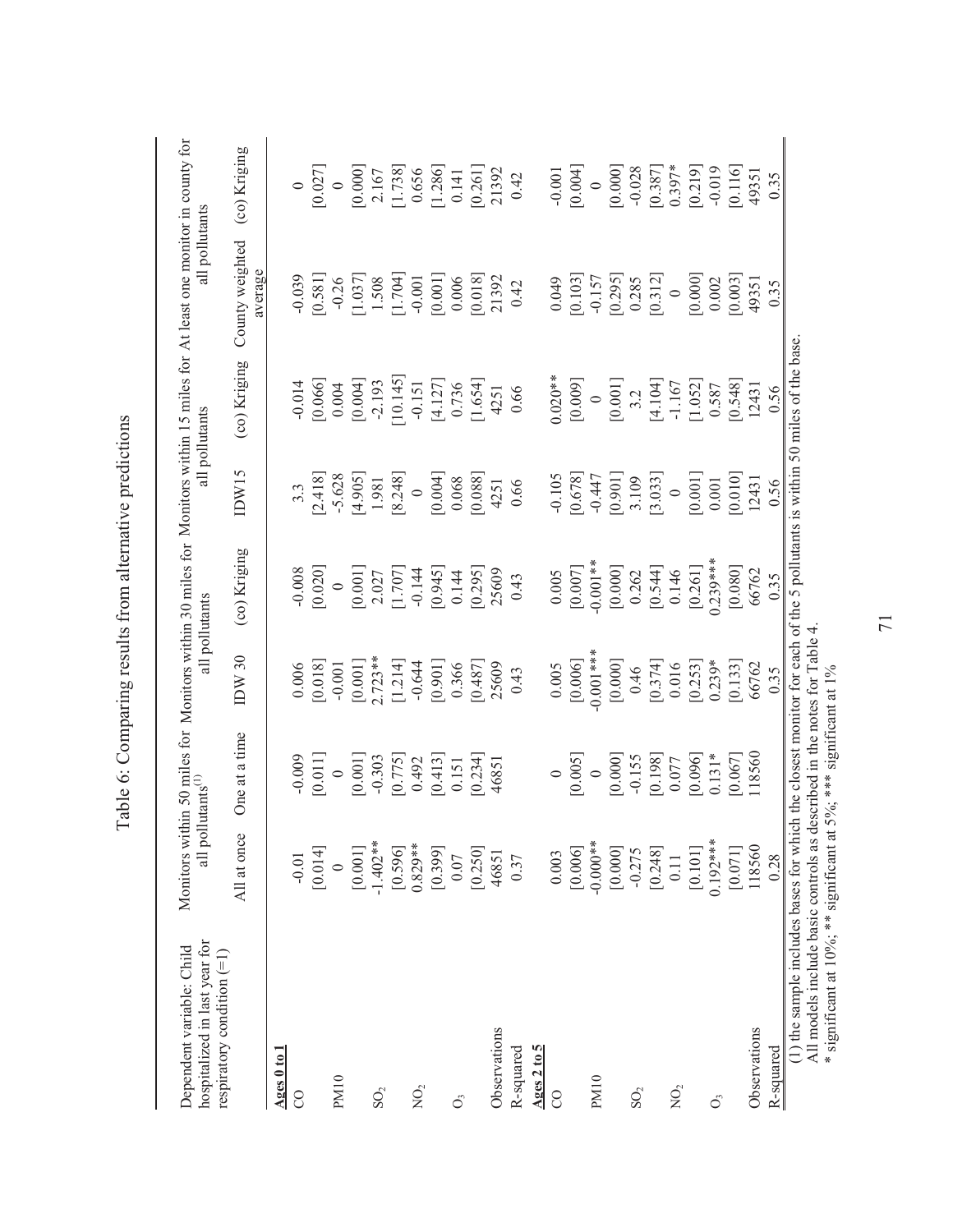|                                                                                                                                                    |              |              |                                                |                   |              | interactions only |              |                   |              |                                    |              |              |              |
|----------------------------------------------------------------------------------------------------------------------------------------------------|--------------|--------------|------------------------------------------------|-------------------|--------------|-------------------|--------------|-------------------|--------------|------------------------------------|--------------|--------------|--------------|
|                                                                                                                                                    | 5 level      | 4 level      | interactions and higher order terms<br>3 level | level<br>2        | 5 level      | 4 level           | 3 level      | $2 \text{ level}$ | $5$ level    | higher order terms only<br>4 level | 3 level      | $2$ level    | 1 level      |
| All controls, full sample (N=114,612)<br>Panel A: Ages 2-5                                                                                         |              |              |                                                |                   |              |                   |              |                   |              |                                    |              |              |              |
| Adjusted R2                                                                                                                                        | 0.0343       | 0.0343       | 0.0343                                         | 0.0344            | 0.0343       | 0.0343            | 0.0344       | 0.0344            | 0.0344       | 0.0344                             | 0.0344       | 0.0344       | 0.0344       |
| <b>AIC</b>                                                                                                                                         | $-225540.10$ | $-225490.40$ | $-225509.00$                                   | 5515.40<br>$-225$ | 225535.30    | 225498.90         | $-225505.40$ | $-225527.20$      | 225549.40    | $-225522.30$                       | $-225520.40$ | $-225527.10$ | $-225548.70$ |
| ВIС                                                                                                                                                | $-224642.70$ | $-224371.10$ | $-224544.10$                                   | 1618.00<br>$-224$ | $-224705.50$ | $-224495.40$      | $-224559.80$ | $-224707.00$      | 224816.10    | $-224692.50$                       | $-224709.90$ | $-224755.10$ | 224892.50    |
| P-value for test of joint significance                                                                                                             |              |              |                                                |                   |              |                   |              |                   |              |                                    |              |              |              |
| all pollution terms                                                                                                                                | 0.0000       | 0.0000       | 0.0000                                         | 0.0000            | 0.0000       | 0.0000            | 0.0000       | 0.0000            | 0.0000       | 0.0000                             | 0.0062       | 0.0226       | 0.0673       |
| all higher order terms                                                                                                                             | 0.0000       | 0.0000       | 0.0150                                         | 0.0178            | 0.0000       | 0.0009            | 0.0597       | 0.0497            | 0.0002       | 0.1077                             | 0.8977       | 0.7544       | 0.0673       |
| highest order terms                                                                                                                                | 0.1782       | 0.0003       | 0.7988                                         | 0.0178            | 0.4575       | 0.1247            | 0.6875       | 0.0497            | 0.0130       | 0.0846                             | 0.6763       | 0.7544       | 0.0673       |
| All controls, drop high outliers $(N=79,114)$                                                                                                      |              |              |                                                |                   |              |                   |              |                   |              |                                    |              |              |              |
| Adjusted R2                                                                                                                                        | 0.0411       | 0.0411       | 0.0412                                         | 0.0414            | 0.0413       | 0.0413            | 0.0413       | 0.0414            | 0.0414       | 0.0414                             | 0.0415       | 0.0415       | 0.0415       |
| <b>AIC</b>                                                                                                                                         | $-158905.20$ | $-158764.90$ | $-158753.50$                                   | $-158741.00$      | -158879.10   | -158762.50        | $-158743.10$ | -158737.90        | -158790.80   | $-158748.50$                       | -158738.60   | $-158734.20$ | $-158728.30$ |
| BIC                                                                                                                                                | $-158432.00$ | $-157660.70$ | -157630.80                                     | 7599.70<br>$-157$ | $-158340.90$ | -157695.50        | -157601.90   | -157596.60        | $-157872.30$ | -157635.00                         | $-157588.00$ | $-157583.60$ | $-157577.80$ |
| P-value for test of joint significance                                                                                                             |              |              |                                                |                   |              |                   |              |                   |              |                                    |              |              |              |
| all pollution terms                                                                                                                                | 0.0000       | 0.0000       | 0.0000                                         | 0.0000            | 0.0000       | 0.0000            | 0.0020       | 0.0031            | 0.0000       | 0.0000                             | 0.0001       | 0.0019       | 0.4601       |
| all higher order terms                                                                                                                             | 0.0000       | 0.0000       | 0.0000                                         | 0.0000            | 0.0000       | 0.0000            | 0.0096       | 0.0012            | 0.0044       | 0.0001                             | 0.0000       | 0.0022       | 0.4601       |
| highest order terms                                                                                                                                | 0.0890       | 0.3080       | 0.3192                                         | 0.0000            | 0.0338       | 0.3864            | 0.1021       | 0.0012            | 0.3462       | 0.5066                             | 0.1539       | 0.0022       | 0.4601       |
| Panel B: Ages 0-1                                                                                                                                  |              |              |                                                |                   |              |                   |              |                   |              |                                    |              |              |              |
| All controls, full sample (N=44,663)                                                                                                               |              |              |                                                |                   |              |                   |              |                   |              |                                    |              |              |              |
| Adjusted R2                                                                                                                                        | 0.0144       | 0.0145       | 0.0146                                         | 0.0147            | 0.0145       | 0.0146            | 0.0147       | 0.0147            | 0.0143       | 0.0143                             | 0.0144       | 0.0145       | 0.0143       |
| <b>AIC</b>                                                                                                                                         | $-55536.87$  | $-55505.41$  | $-55498.21$                                    | $-55476.85$       | $-55503.67$  | 55491.42          | -55486.05    | -55465.68         | -55467.83    | $-55463.46$                        | 55458.75     | $-55451.64$  | -55430.57    |
| BIC                                                                                                                                                | $-54674.89$  | $-54521.53$  | $-54523.04$                                    | $-54492.97$       | 54598.16     | $-54533.66$       | $-54510.88$  | $-54481.80$       | $-54501.37$  | $-54496.99$                        | $-54492.28$  | $-54476.47$  | $-54437.99$  |
| P-values for test of joint significance                                                                                                            |              |              |                                                |                   |              |                   |              |                   |              |                                    |              |              |              |
| all pollution terms                                                                                                                                | 0.0000       | 0.0000       | 0.0000                                         | 0.0012            | 0.0000       | 0.0000            | 0.0010       | 0.0215            | 0.0000       | 0.0000                             | 0.0030       | 0.0132       | 0.9542       |
| all higher order terms                                                                                                                             | 0.0000       | 0.0000       | 0.0000                                         | 0.0003            | 0.0000       | 0.0000            | 0.0004       | 0.0270            | 0.0000       | 0.0002                             | 0.0009       | 0.0016       | 0.9542       |
| highest order terms                                                                                                                                | 0.5996       | 0.4230       | 0.5951                                         | 0.0003            | 0.6340       | 0.9535            | 0.2454       | 0.0270            | 0.3346       | 0.2585                             | 0.2324       | 0.0016       | 0.9542       |
| All controls, drop high outliers (N=30,401)                                                                                                        |              |              |                                                |                   |              |                   |              |                   |              |                                    |              |              |              |
| Adjusted R2                                                                                                                                        | 0.0137       | 0.0138       | 0.0139                                         | 0.0137            | 0.0140       | 0.0139            | 0.0140       | 0.0137            | 0.0142       | 0.0143                             | 0.0140       | 0.0139       | 0.0139       |
| <b>AIC</b>                                                                                                                                         | $-38234.72$  | $-38177.34$  | $-38145.45$                                    | $-38114.89$       | $-38184.37$  | 38141.55          | -38136.86    | 38109.31          | -38260.07    | $-38143.98$                        | -38116.50    | 38105.86     | -38097.69    |
| BIC                                                                                                                                                | $-37810.29$  | -37519.89    | $-37413.09$                                    | $-37382.54$       | 37618.45     | $-37425.84$       | $-37421.15$  | 37385.28          | $-38052.01$  | $-37453.23$                        | $-37384.15$  | 37373.51     | $-37373.65$  |
| P-values for test of joint significance                                                                                                            |              |              |                                                |                   |              |                   |              |                   |              |                                    |              |              |              |
| all pollution terms                                                                                                                                | 0.0000       | 0.0000       | 0.0000                                         | 0.0000            | 0.0000       | 0.0000            | 0.0000       | 0.0016            | 0.0000       | 0.0000                             | 0.0000       | 0.0351       | 0.2151       |
| all higher order terms                                                                                                                             | 0.0000       | 0.0000       | 0.0000                                         | 0.0426            | 0.0000       | 0.0000            | 0.0000       | 0.1023            | 0.0000       | 0.0000                             | 0.0035       | 0.0338       | 0.2151       |
| highest order terms                                                                                                                                | 0.1285       | 0.6282       | 0.0002                                         | 0.0426            | 0.0521       | 0.4491            | 0.0001       | 0.1023            | 0.9737       | 0.0061                             | 0.0637       | 0.0338       | 0.2151       |
| Yellow: best fit (lowest AIC, BIC; highest adjusted r-squared); green: second best fit (second lowest AIC, BIC, second highest adjusted r-squared) |              |              |                                                |                   |              |                   |              |                   |              |                                    |              |              |              |

Table 7: Functional form test: checking for significant interactions Table 7: Functional form test: checking for significant interactions

72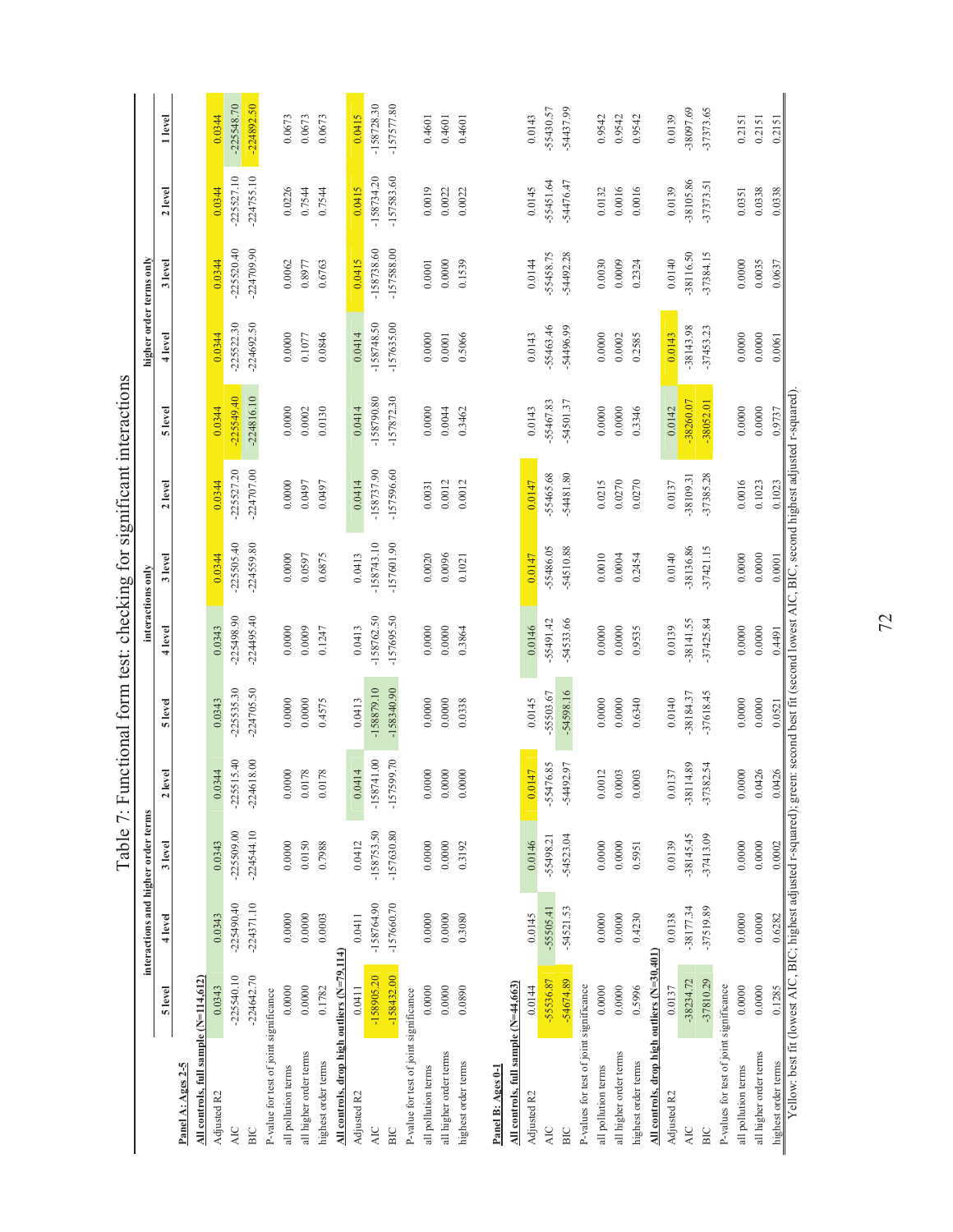| Table 8: Interpreting the results from multi-pollutant models, children ages 2 to 5 |                 |  |
|-------------------------------------------------------------------------------------|-----------------|--|
|                                                                                     | Policy exercise |  |

|                                                                                                                                                                                                                                      | Model controls                                                   | Obs                                    | Mean                                                     | Std. Dev.                                                |
|--------------------------------------------------------------------------------------------------------------------------------------------------------------------------------------------------------------------------------------|------------------------------------------------------------------|----------------------------------------|----------------------------------------------------------|----------------------------------------------------------|
| Panel A: Linear model, full sample<br>actual hospitalizations                                                                                                                                                                        |                                                                  | 114612                                 | 0.0115                                                   | 0.1067                                                   |
| 70th percentile and above for all pollutants<br>actual hospitalizations<br>predicted hospitalizations, at mean X<br>30th percentile and below for all pollutants<br>actual hospitalizations                                          | all controls<br>basic controls                                   | 3147<br>3147<br>3147<br>567<br>567     | 0.0140<br>0.0178<br>0.0114<br>0.0071<br>0.0040           | 0.1174<br>0.0010<br>0.0010<br>0.0838<br>0.0002           |
| predicted hospitalizations, at mean X                                                                                                                                                                                                | all controls<br>basic controls                                   | 567                                    | 0.0105                                                   | 0.0007                                                   |
| Panel B: Non-linear models, dropping outliers<br>actual hospitalizations                                                                                                                                                             | 79114                                                            | 0.0116                                 | 0.1073                                                   |                                                          |
| 70th percentile and below for all pollutants<br>actual hospitalizations<br>predicted hospitalizations, at mean X<br>30th percentile and below for all pollutants<br>actual hospitalizations<br>predicted hospitalizations, at mean X | all controls<br>basic controls<br>all controls<br>basic controls | 749<br>749<br>749<br>567<br>567<br>567 | 0.0147<br>0.0297<br>0.0129<br>0.0071<br>0.0066<br>0.0077 | 0.1204<br>0.0003<br>0.0001<br>0.0838<br>0.0006<br>0.0005 |

Predictions made at the mean of all other explanatory variables.

See notes in Table 4 for a description of the sample and of the variables included as controls. Non-linear models include higher order terms and interactions up to 5 levels.